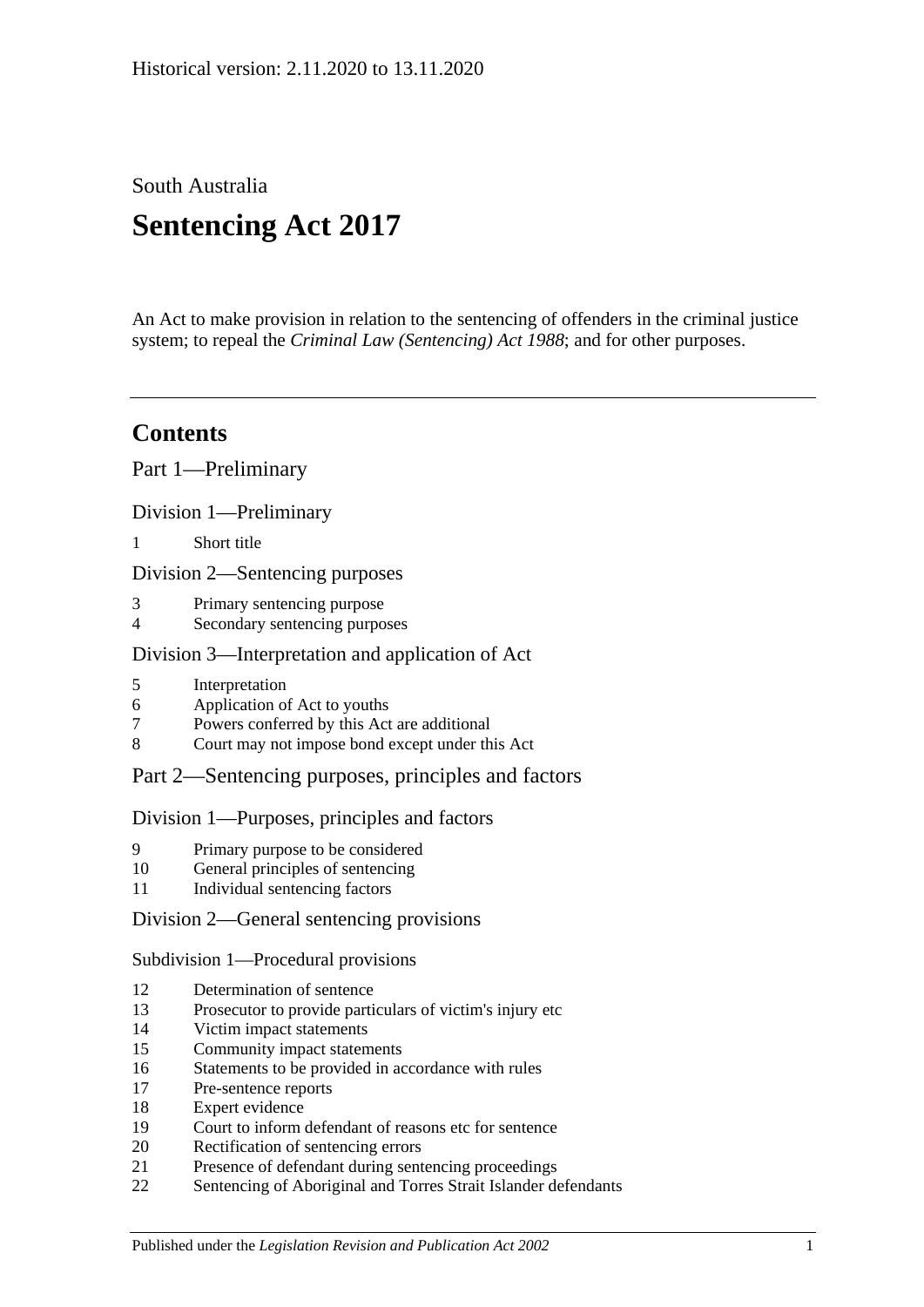### Subdivision [2—General sentencing powers](#page-18-0)

- [Discharge without penalty](#page-18-1)
- [Imposition of penalty without conviction](#page-18-2)<br>25 Court may reduce add or substitute certain
- [Court may reduce, add or substitute certain penalties](#page-19-0)
- [Sentencing for multiple offences](#page-20-0)
- [Non-association or place restriction orders may be issued on sentence](#page-20-1)
- [Intervention orders may be issued on finding of guilt or sentencing](#page-21-0)
- [Deferral of sentence for rehabilitation and other purposes](#page-22-0)
- [Mental impairment](#page-23-0)

### Subdivision [4—Sentencing reductions](#page-24-0)

- [Application of Subdivision](#page-24-1)
- [Reduction of sentences for cooperation etc with law enforcement agency](#page-25-0)
- [Reduction of sentences for guilty plea in Magistrates Court etc](#page-26-0)
- [Reduction of sentences for guilty pleas in other cases](#page-28-0)
- [Application of sentencing reductions](#page-32-0)
- [Re-sentencing for failure to cooperate in accordance with undertaking under section](#page-32-1) 37
- [Re-sentencing for subsequent cooperation with law enforcement agency](#page-33-0)

### Part [3—Custodial sentences](#page-34-0)

### Division [1—Imprisonment](#page-34-1)

- [Commencement of sentences and non-parole periods](#page-34-2)
- [Cumulative sentences](#page-35-0)

### Division [2—Non-parole periods](#page-36-0)

- [Application of Division to youths](#page-36-1)
- [Duty of court to fix or extend non-parole periods](#page-36-2)
- [Mandatory minimum non-parole periods and proportionality](#page-39-0)

### Division [3—Serious firearm offenders](#page-40-0)

- [Interpretation](#page-40-1)
- [Serious firearm offenders](#page-41-0)
- [Sentence of imprisonment not to be suspended](#page-42-0)

### Division [4—Serious repeat adult offenders and recidivist young offenders](#page-42-1)

- [Interpretation and application](#page-42-2)
- [Serious repeat offenders](#page-44-0)
- [Sentencing of serious repeat offenders](#page-45-0)
- [Declaration that youth is recidivist young offender](#page-45-1)

### Division [5—Offenders incapable of controlling, or unwilling to control, sexual](#page-46-0)  [instincts](#page-46-0)

- [Application of this Division](#page-46-1)
- [Offenders incapable of controlling, or unwilling to control, sexual instincts](#page-46-2)
- [Discharge of detention order under section](#page-49-0) 57
- [Release on licence](#page-50-0)
- [Appropriate board may direct person to surrender firearm etc](#page-53-0)
- [Court may obtain reports](#page-53-1)
- [Inquiries by medical practitioners](#page-54-0)
- [Parties](#page-54-1)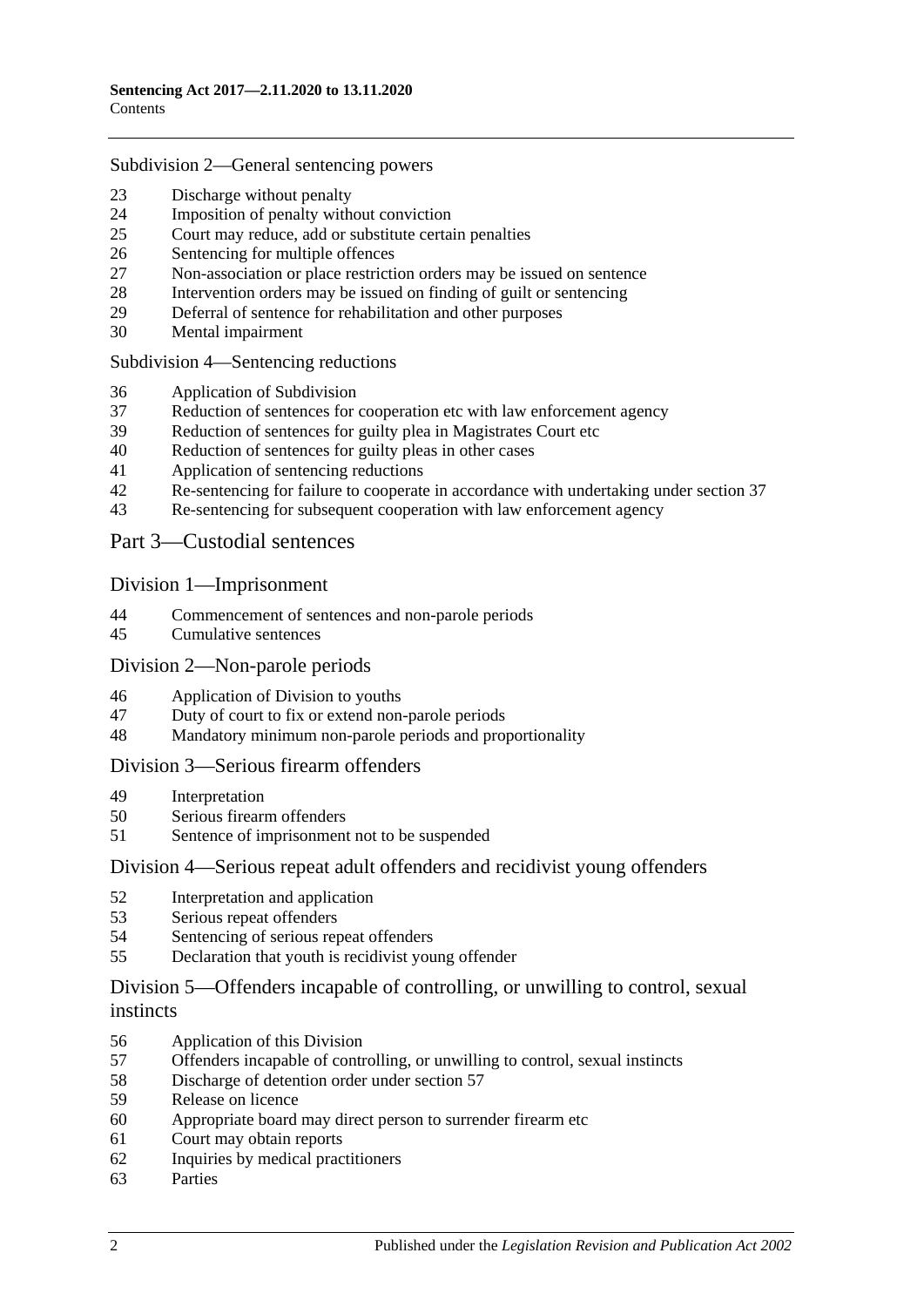- [Service on guardian](#page-54-2)
- [Appeals](#page-54-3)
- [Proclamations](#page-55-0)
- [Regulations](#page-55-1)

Division [6—Sentencing standards for offences involving paedophilia](#page-55-2)

[Sentencing standards for offences involving paedophilia](#page-55-3)

Division [7—Community based custodial sentences](#page-56-0)

Subdivision [1—Home detention](#page-56-1)

- [Purpose of home detention](#page-56-2)
- [Home detention not available for certain offences](#page-56-3)
- [Home detention orders](#page-56-4)
- [Conditions of home detention order](#page-61-0)
- [Orders that court may make on breach of condition of home detention order etc](#page-63-0)
- [Court to provide CE with copy of home detention order](#page-65-0)<br>75 CE must assign home detention officer
- [CE must assign home detention officer](#page-65-1)
- [Powers of home detention officers](#page-65-2)
- [Apprehension and detention of person subject to home detention order without warrant](#page-66-0)
- [Offence to contravene or fail to comply with condition of home detention order](#page-66-1)

### Subdivision [2—Intensive correction](#page-66-2)

- [Purpose of intensive correction order](#page-66-3)
- [Intensive correction not available for certain offences](#page-66-4)
- [Intensive correction orders](#page-67-0)
- [Conditions of intensive correction order](#page-71-0)
- [Orders that court may make on breach of condition of intensive correction order etc](#page-72-0)
- [Court to provide CE with copy of intensive correction order](#page-75-0)
- [CE must assign community corrections officer](#page-75-1)
- [Provisions relating to community service](#page-75-2)
- [Court to be notified if suitable community service placement not available](#page-76-0)
- [Community corrections officer to give reasonable directions](#page-76-1)
- [Power of Minister in relation to default in performance of community service](#page-77-0)
- [Apprehension and detention of person subject to intensive correction order without](#page-77-1)  [warrant](#page-77-1)
- [Offence to contravene or fail to comply with condition of intensive correction order](#page-78-0)

### [Subdivision](#page-78-1) 3—General

[Court may direct person to surrender firearm etc](#page-78-2)

### Division [8—Effect of imprisonment for contempt](#page-78-3)

- [Effect of imprisonment for contempt](#page-78-4)
- Part [4—Other community based sentences](#page-78-5)

### Division [1—Purpose, interpretation and application](#page-78-6)

- [Purpose of Part](#page-78-7)
- [Interpretation and application of Part](#page-79-0)

### Division [2—Bonds, community service and supervision in community](#page-79-1)

[Suspension of imprisonment on defendant entering into bond](#page-79-2)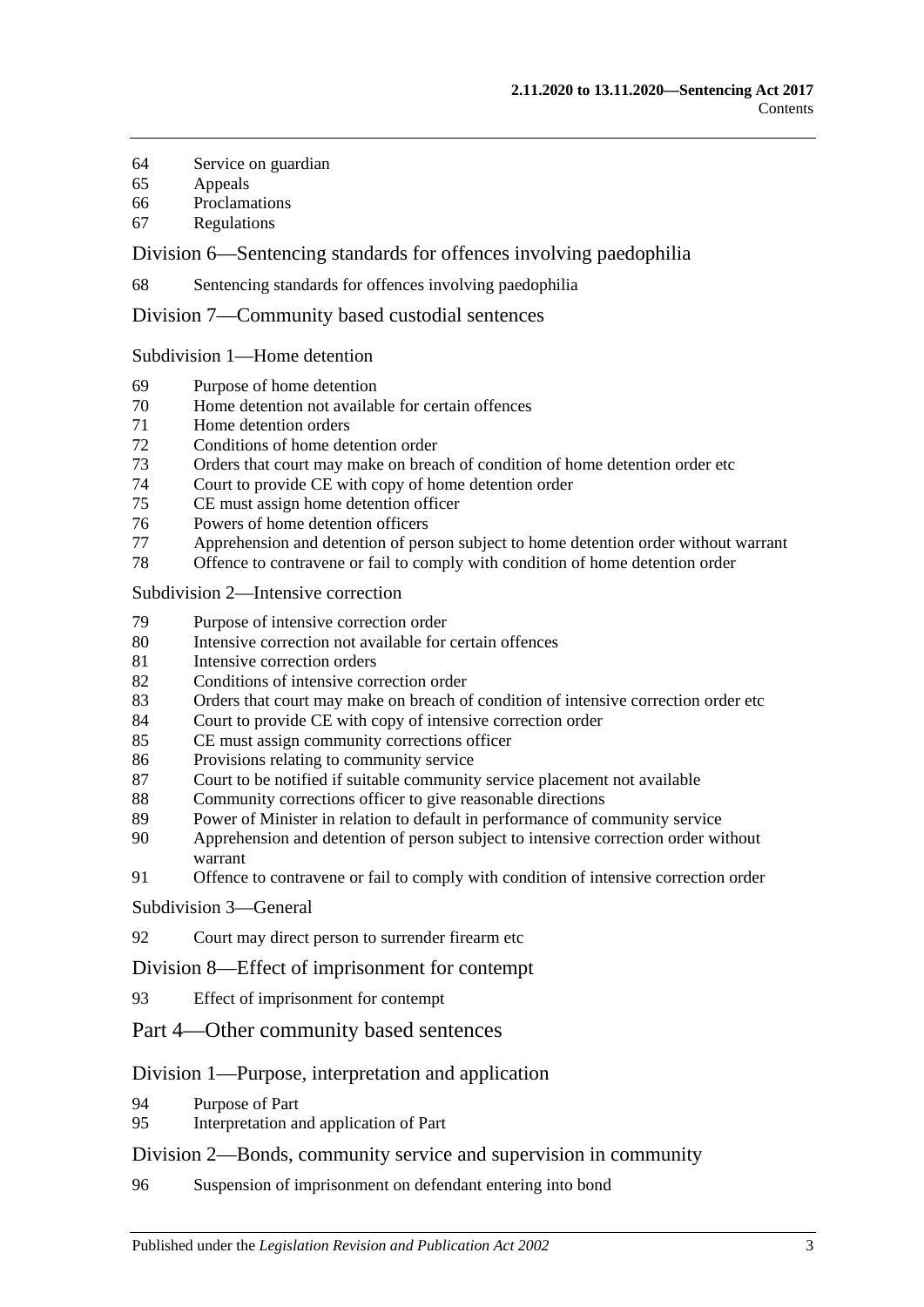- [Discharge of other defendants on entering into good behaviour bond](#page-84-0)
- [Conditions of bonds under this Act](#page-85-0)
- [Term of bond](#page-86-0)
- [Guarantors etc](#page-86-1)
- [Court may direct person to surrender firearm etc](#page-87-0)
- [Court to provide CE with copy of court order](#page-87-1)
- [Variation or discharge of bond](#page-87-2)
- [Court to be notified if suitable community service placement not available](#page-88-0)
- [Provisions relating to community service](#page-88-1)
- [Provisions relating to supervision in the community](#page-89-0)
- [CE must assign community corrections officer](#page-90-0)
- [Community corrections officer to give reasonable directions](#page-90-1)
- [Variation of community service order](#page-91-0)
- [Power of Minister to cancel unperformed hours of community service](#page-91-1)
- [Power of Minister in relation to default in performance of community service](#page-92-0)

Division [3—Enforcement of bonds, community service orders and other orders of a](#page-92-1)  [non-pecuniary nature](#page-92-1)

[Subdivision](#page-92-2) 1—Bonds

- [Non-compliance with bond](#page-92-3)
- [Orders that court may make on breach of bond](#page-93-0)

### Subdivision [2—Community service orders and other orders of a non-pecuniary nature](#page-95-0)

- [Community service orders may be enforced by imprisonment](#page-95-1)
- [Other non-pecuniary orders may be enforced by imprisonment](#page-96-0)
- [Registrar may exercise jurisdiction under this Division](#page-97-0)
- [Detention in prison](#page-97-1)

### Part [5—Financial penalties](#page-97-2)

- [Maximum fine if no other maximum provided](#page-97-3)
- [Order for payment of pecuniary sum not to be made in certain circumstances](#page-98-0)
- [Preference must be given to compensation for victims](#page-98-1)
- [Court not to fix time for payment of pecuniary sums](#page-98-2)
- Part [6—Restitution and compensation](#page-99-0)

### Division [1—Restitution and compensation generally](#page-99-1)

- [Restitution of property](#page-99-2)
- [Compensation](#page-99-3)
- [Certificate for victims of identity theft](#page-100-0)

### Division [2—Enforcement of restitution orders](#page-100-1)

[Non-compliance with order for restitution of property](#page-100-2)

### Part [7—Miscellaneous](#page-101-0)

- [Power of delegation—intervention program manager](#page-101-1)
- [Regulations](#page-101-2)

### Schedule [1—Repeal and transitional provisions](#page-102-0)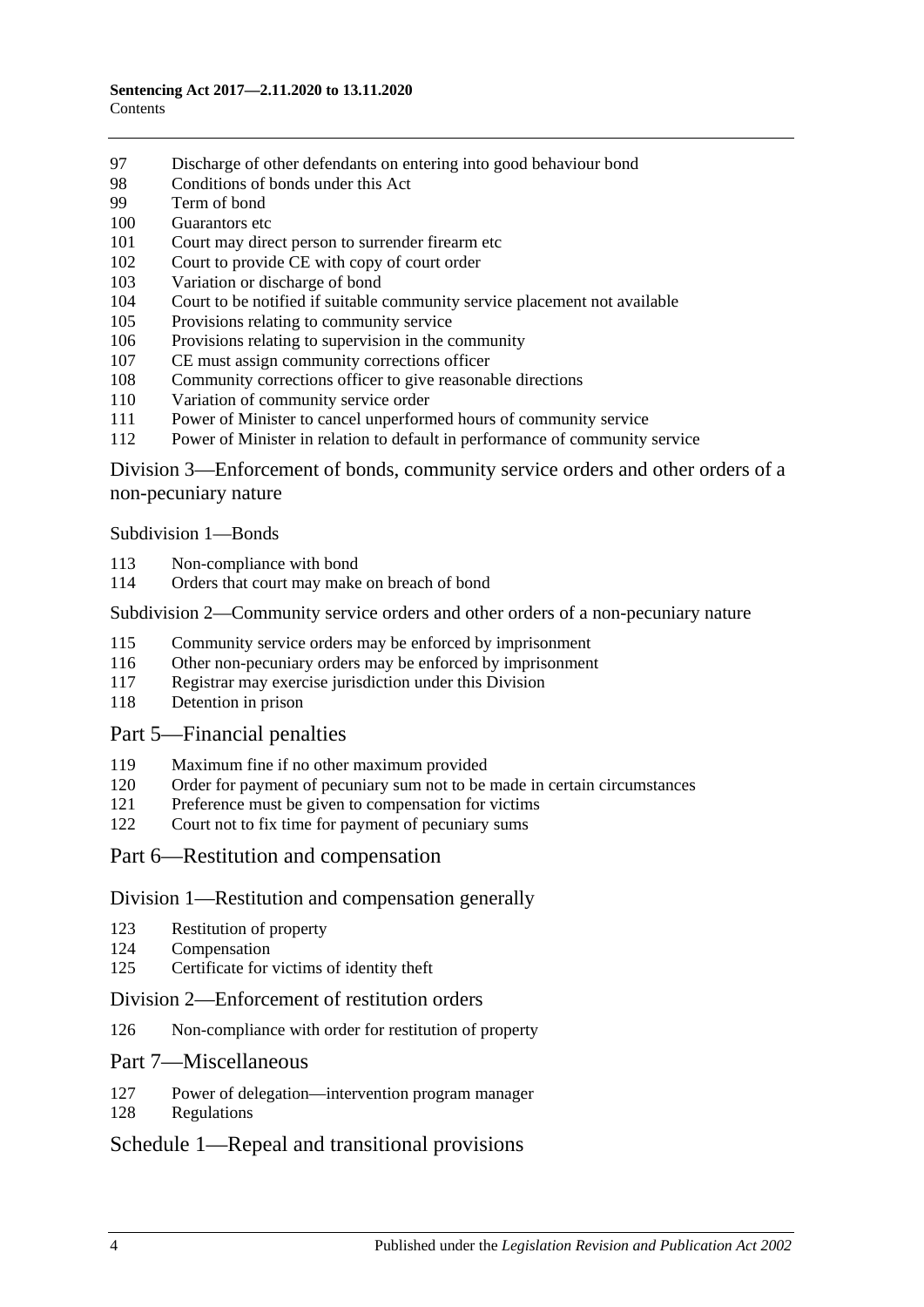Part 1—Repeal of *Criminal Law (Sentencing) Act 1988*

1 [Repeal of Act](#page-102-1)

Part 2—Transitional provisions

2 [Transitional provisions](#page-102-2)

Part 3—Transitional provisions relating to *Sentencing (Release on Licence) Amendment Act 2018*

3 [Transitional provisions](#page-103-0)

[Schedule 2—Re-consideration of authorisations to release on licence under](#page-104-0)  [section 24 of repealed Act or section](#page-104-0) 59 of this Act

1 [Re-consideration of authorisations to release on licence under section 24 of repealed Act](#page-104-1)  or [section](#page-50-0) 59 [of this Act](#page-104-1)

[Legislative history](#page-106-0)

## <span id="page-4-0"></span>**The Parliament of South Australia enacts as follows:**

# **Part 1—Preliminary**

# <span id="page-4-1"></span>**Division 1—Preliminary**

### <span id="page-4-2"></span>**1—Short title**

This Act may be cited as the *Sentencing Act 2017*.

## <span id="page-4-3"></span>**Division 2—Sentencing purposes**

### <span id="page-4-4"></span>**3—Primary sentencing purpose**

The primary purpose for sentencing a defendant for an offence is to protect the safety of the community (whether as individuals or in general).

### <span id="page-4-5"></span>**4—Secondary sentencing purposes**

- <span id="page-4-6"></span>(1) The secondary purposes for sentencing a defendant for an offence are as follows:
	- (a) to ensure that the defendant—
		- (i) is punished for the offending behaviour; and
		- (ii) is held accountable to the community for the offending behaviour;
	- (b) to publicly denounce the offending behaviour;
	- (c) to publicly recognise the harm done to the community and to any victim of the offending behaviour;
	- (d) to deter the defendant and others in the community from committing offences;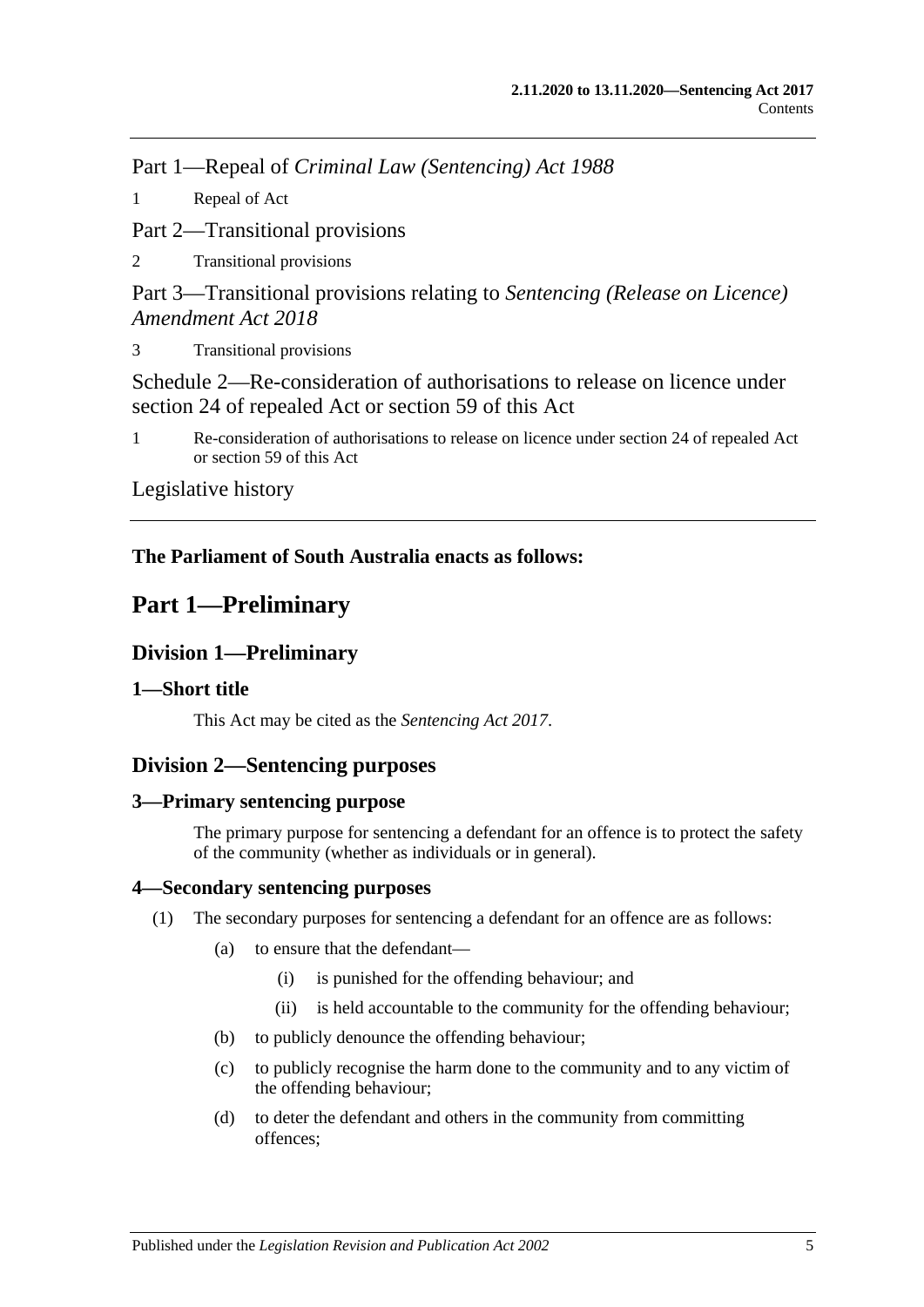- (da) to deter the defendant and others in the community from harming or assaulting prescribed emergency workers (within the meaning of section 20AA of the *[Criminal Law Consolidation Act](http://www.legislation.sa.gov.au/index.aspx?action=legref&type=act&legtitle=Criminal%20Law%20Consolidation%20Act%201935) 1935*) acting in the course of official duties;
- (e) to promote the rehabilitation of the defendant.
- (2) Nothing about the order in which the secondary purposes are listed in [subsection](#page-4-6) (1) implies that any 1 of those secondary purposes is to be given greater weight than any other secondary purpose.

## <span id="page-5-0"></span>**Division 3—Interpretation and application of Act**

### <span id="page-5-1"></span>**5—Interpretation**

(1) In this Act, unless the contrary intention appears—

*bond* means an agreement (not being a bail agreement) entered into pursuant to the sentence of a court under which the defendant undertakes to the Crown to comply with the conditions of the agreement (see Part [4 Division](#page-79-1) 2):

*CE* means the chief executive of the administrative unit of the Public Service that is responsible for assisting a Minister in the administration of the *[Correctional Services](http://www.legislation.sa.gov.au/index.aspx?action=legref&type=act&legtitle=Correctional%20Services%20Act%201982)  Act [1982](http://www.legislation.sa.gov.au/index.aspx?action=legref&type=act&legtitle=Correctional%20Services%20Act%201982)*;

*close personal relationship* means the relationship between 2 adult persons (whether or not related by family and irrespective of their sex or gender identity) who live together as a couple on a genuine domestic basis, but does not include—

- (a) the relationship between a legally married couple; or
- (b) a relationship where 1 of the persons provides the other with domestic support or personal care (or both) for fee or reward, or on behalf of some other person or an organisation of whatever kind;

**Note—**

Two persons may live together as a couple on a genuine domestic basis whether or not a sexual relationship exists, or has ever existed, between them.

*cognitive impairment* includes—

- (a) a developmental disability (including, for example, an intellectual disability, Down syndrome, cerebral palsy or an autistic spectrum disorder); and
- (b) an acquired disability as a result of illness or injury (including, for example, dementia, a traumatic brain injury or a neurological disorder); and
- (c) a mental illness;

*community based custodial sentence*—see Part [3 Division](#page-56-0) 7;

*community corrections officer* means an officer or employee of the administrative unit of the Public Service that is responsible for assisting a Minister in the administration of the *[Correctional Services Act](http://www.legislation.sa.gov.au/index.aspx?action=legref&type=act&legtitle=Correctional%20Services%20Act%201982) 1982* whose duties include the supervision of offenders in the community;

*conditional release* means conditional release from a training centre;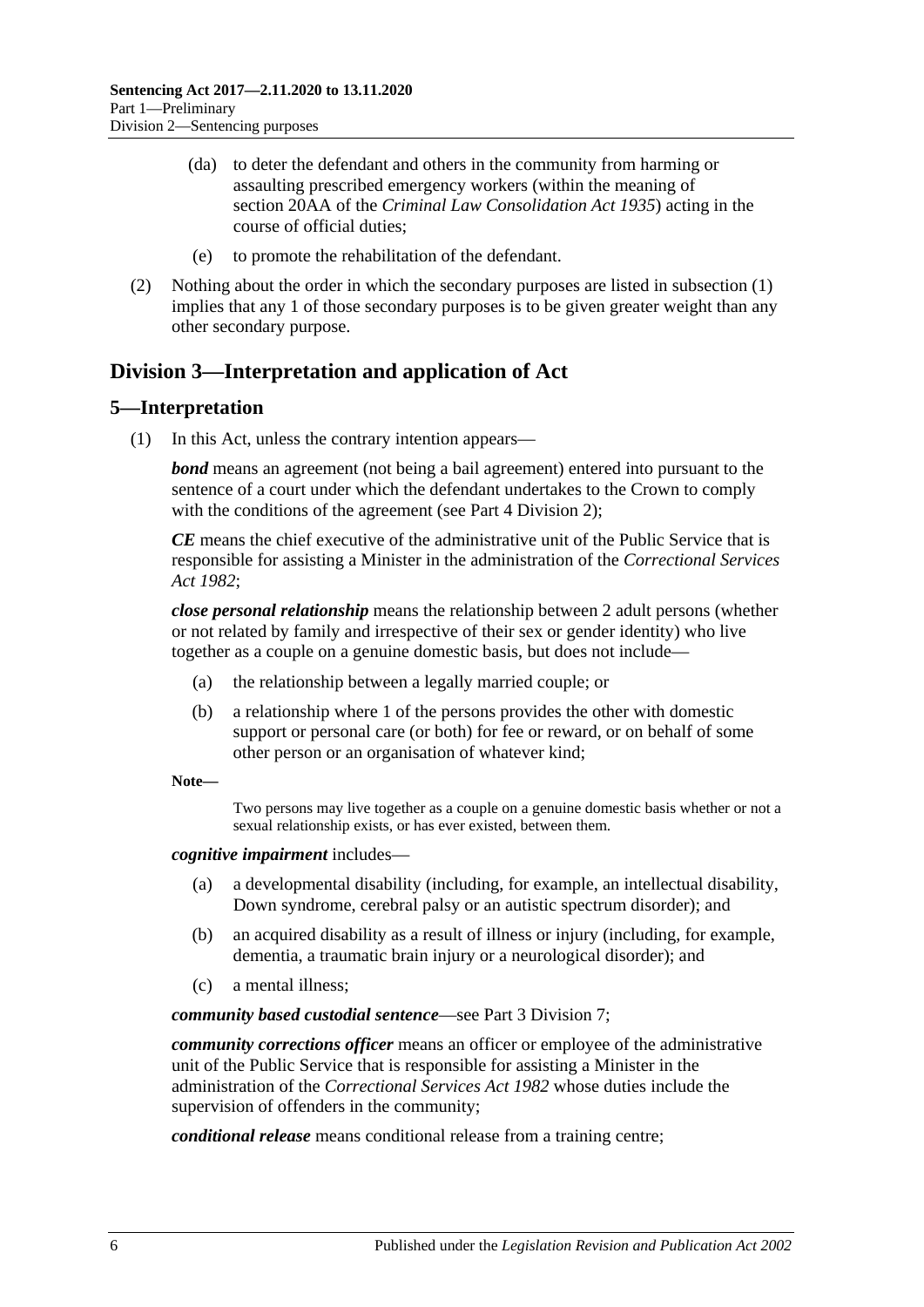*consumption* of a drug includes—

- (a) injection of the drug (either by the person to whom the drug is administered or someone else); and
- (b) inhalation of the drug; and
- (c) any other means of introducing the drug into the body;

#### *court*—

- (a) means a court of criminal jurisdiction; and
- (b) in relation to the exercise of powers under this Act with respect to the variation, revocation or enforcement of an order of a court or other related matters, means the court that made the order or a court of coordinate jurisdiction;

*domestic partner*—a person is the domestic partner of another if the person lives with the other in a close personal relationship;

*DPP* means the Director of Public Prosecutions;

*drug* means alcohol or any other substance that is capable (either alone or in combination with other substances) of influencing mental functioning;

*home detention officer* means a home detention officer appointed by the Minister for Correctional Services under Part 4 Division 6A of the *[Correctional Services Act](http://www.legislation.sa.gov.au/index.aspx?action=legref&type=act&legtitle=Correctional%20Services%20Act%201982) 1982*;

*home detention condition*—see [section](#page-61-0) 72;

*home detention order*—see [section](#page-56-4) 71;

*injury*, in relation to an offence, includes pregnancy, mental injury, shock, fear, grief, distress or embarrassment resulting from the offence;

*intensive correction condition*—see [section](#page-71-0) 82;

*intensive correction order*—see [section](#page-67-0) 81;

*intervention program* means a program that provides—

- (a) supervised treatment; or
- (b) supervised rehabilitation; or
- (c) supervised behaviour management; or
- (d) supervised access to support services; or
- (e) a combination of any 1 or more of the above,

designed to address behavioural problems (including problem gambling), substance abuse or cognitive impairment;

#### *intervention program manager* means—

(a) for the purposes of [sections](#page-22-0) 29 and [30—](#page-23-0)a person employed by the South Australian Courts Administration Authority (including a delegate of such a person) to have general oversight of intervention programs referred to in those sections and to coordinate the implementation of relevant court orders under those sections; or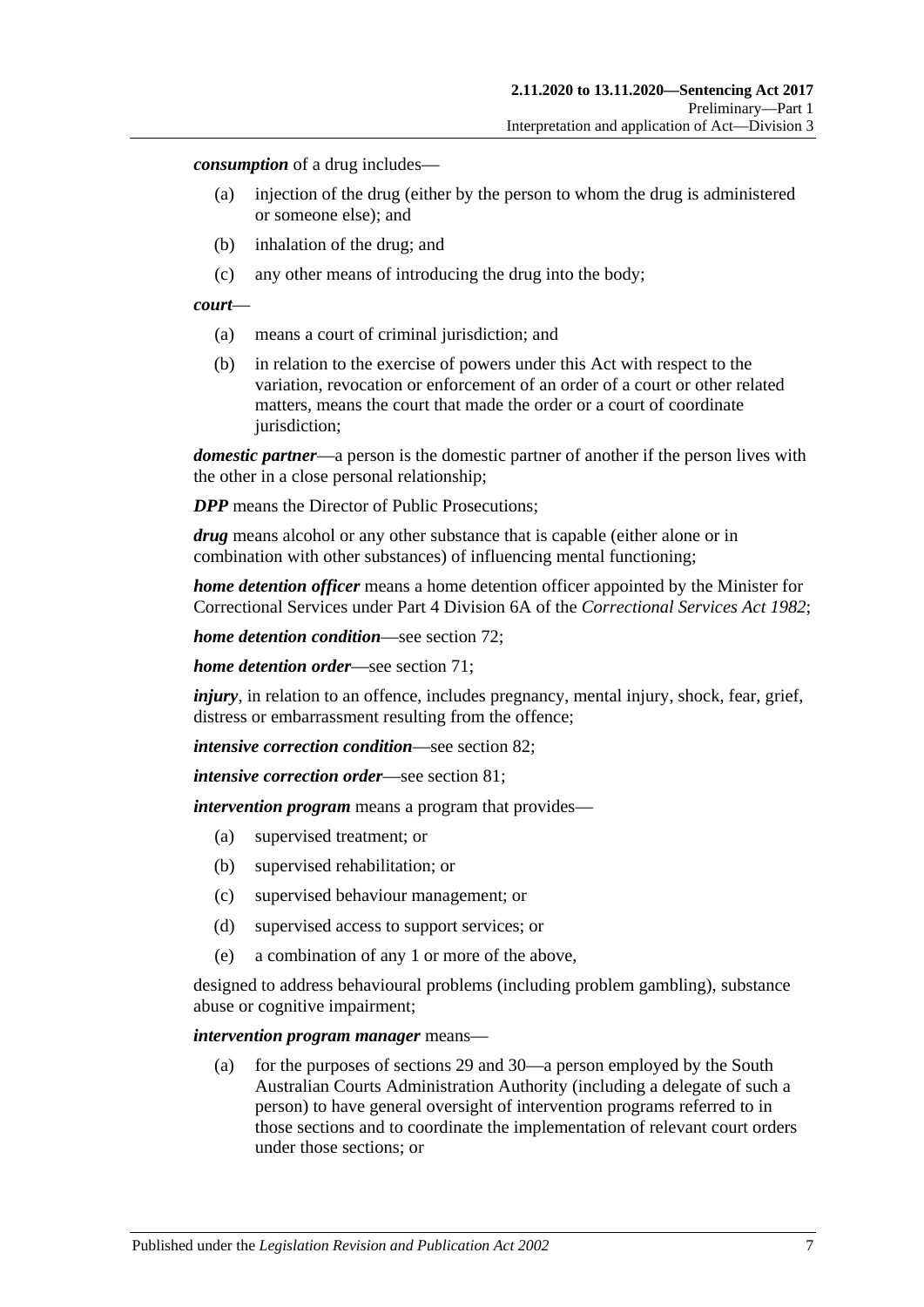(b) for the purposes of this Act (other than [sections](#page-22-0) 29 and [30\)](#page-23-0)—a person employed in the administrative unit of the Public Service that is responsible for assisting a Minister in the administration of the *[Correctional Services](http://www.legislation.sa.gov.au/index.aspx?action=legref&type=act&legtitle=Correctional%20Services%20Act%201982)  Act [1982](http://www.legislation.sa.gov.au/index.aspx?action=legref&type=act&legtitle=Correctional%20Services%20Act%201982)* (including a delegate of such a person) to have general oversight of intervention programs and coordinate the implementation of relevant court orders;

*Minister for Correctional Services* means the Minister responsible for the administration of the *[Correctional Services Act](http://www.legislation.sa.gov.au/index.aspx?action=legref&type=act&legtitle=Correctional%20Services%20Act%201982) 1982*;

*Minister for Youth Justice* means the Minister responsible for the administration of the *[Youth Justice Administration Act](http://www.legislation.sa.gov.au/index.aspx?action=legref&type=act&legtitle=Youth%20Justice%20Administration%20Act%202016) 2016*;

*Parole Board* means the Parole Board of South Australia established under the *[Correctional Services Act](http://www.legislation.sa.gov.au/index.aspx?action=legref&type=act&legtitle=Correctional%20Services%20Act%201982) 1982*;

*pecuniary sum* means—

- (a) a fine; or
- (b) compensation; or
- (c) costs; or
- (d) a sum payable under a bond or to a guarantee ancillary to a bond; or
- (e) any other amount payable under an order or direction of a court,

and includes a VIC levy;

*primary purpose*—the primary purpose for sentencing a defendant for an offence is as set out in [section](#page-4-4) 3;

*prisoner*—a reference to a *prisoner* includes, where the context so requires, a reference to a person serving a sentence—

- (a) on home detention subject to a home detention order; or
- (b) in the community subject to an intensive correction order;

*probationer* means a defendant who has entered into a bond under [Part](#page-78-5) 4;

*probative court* means—

- (a) in the case of a bond entered into pursuant to an order of an appellate court on an appeal against sentence—the court that imposed that sentence; or
- (b) in any other case—the court that made the order pursuant to which the defendant entered into the bond;

*recreational use* of a drug—consumption of a drug is to be regarded as recreational use of the drug unless—

- (a) the drug is administered against the will, or without the knowledge, of the person who consumes it; or
- (b) the consumption occurs accidentally; or
- (c) the person who consumes the drug does so under duress, or as a result of fraud or reasonable mistake; or
- (d) the consumption is therapeutic;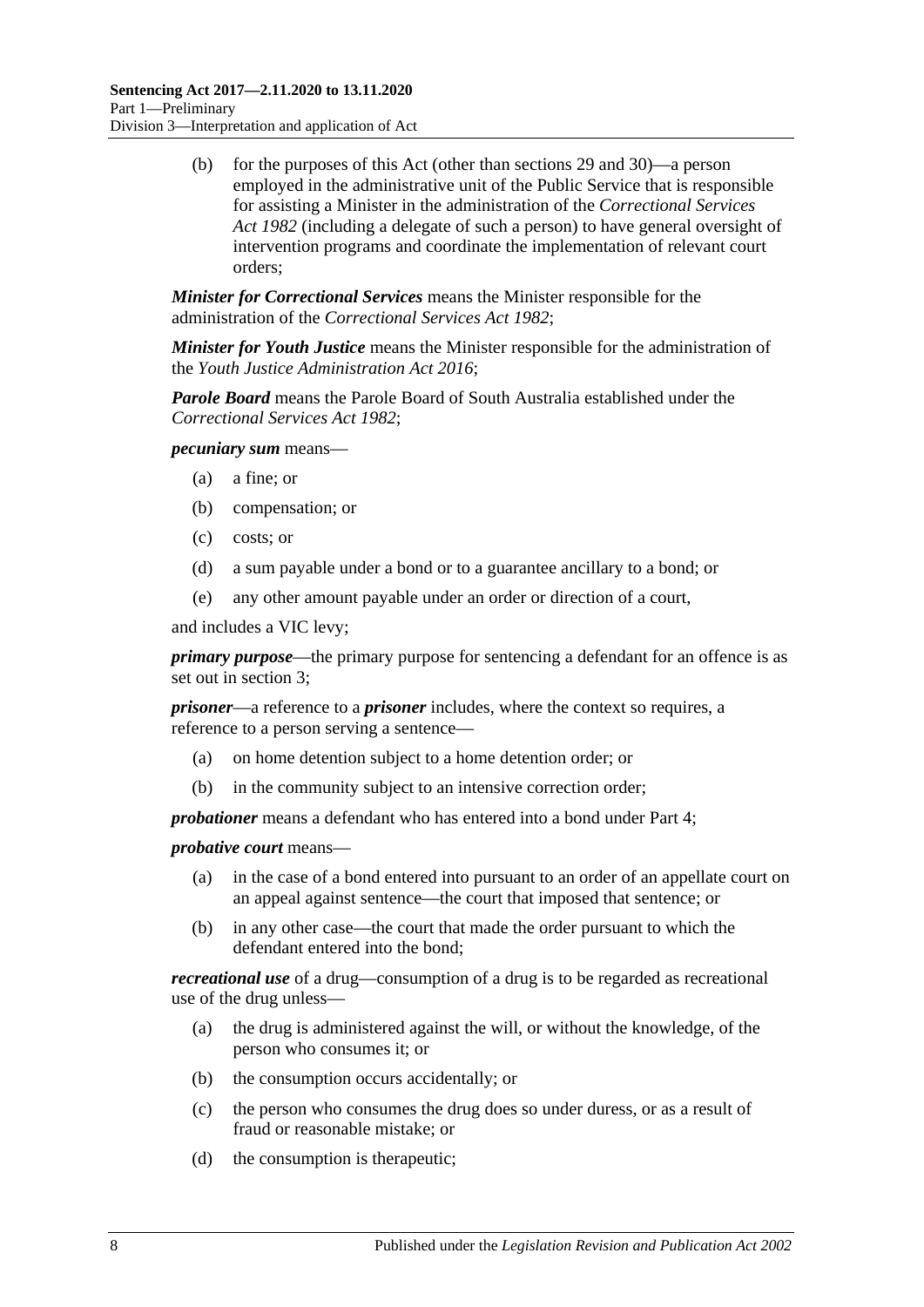*residence* includes, if the defendant is an Aboriginal or Torres Strait Islander person, any place specified by the court as the person's residence;

*secondary purposes*—the secondary purposes for sentencing a defendant for an offence are as set out in [section](#page-4-5) 4;

*self-induced*—see [subsections \(2\)](#page-8-0) and [\(3\);](#page-8-1)

*sentence* means—

- (a) the imposition of a penalty; or
- (b) the decision of a court to offer a defendant an opportunity to enter into a bond; or
- (c) the fixing, extending or negating of a non-parole period; or
- (d) the making of any other order or direction affecting penalty, including the decision of a court to discharge a defendant—
	- (i) without imposing a penalty; or
	- (ii) without recording a conviction;

*sentence of indeterminate duration* means detention in custody until further order (and see Part [3 Division](#page-46-0) 5);

*spouse*—a person is the spouse of another if they are legally married;

*therapeutic*—the consumption of a drug is to be regarded as therapeutic if—

- (a) the drug is prescribed by, and consumed in accordance with the directions of, a medical practitioner; or
- (b) the drug—
	- (i) is a drug of a kind available, without prescription, from registered pharmacists; and
	- (ii) is consumed for a purpose recommended by the manufacturer and in accordance with the manufacturer's instructions;

*VIC levy* means a levy imposed under the *[Victims of Crime Act](http://www.legislation.sa.gov.au/index.aspx?action=legref&type=act&legtitle=Victims%20of%20Crime%20Act%202001) 2001* or a corresponding previous law;

*working day* means any day other than a Saturday, Sunday or public holiday;

*youth* has the same meaning as in the *[Young Offenders Act](http://www.legislation.sa.gov.au/index.aspx?action=legref&type=act&legtitle=Young%20Offenders%20Act%201993) 1993*;

*Youth Court* means the *Youth Court of South Australia*.

- <span id="page-8-0"></span>(2) Intoxication resulting from the recreational use of a drug is to be regarded as self-induced.
- <span id="page-8-1"></span>(3) If a person becomes intoxicated as a result of the combined effect of the therapeutic consumption of a drug and the recreational use of the same or another drug, the intoxication is to be regarded as self-induced even though in part attributable to therapeutic consumption.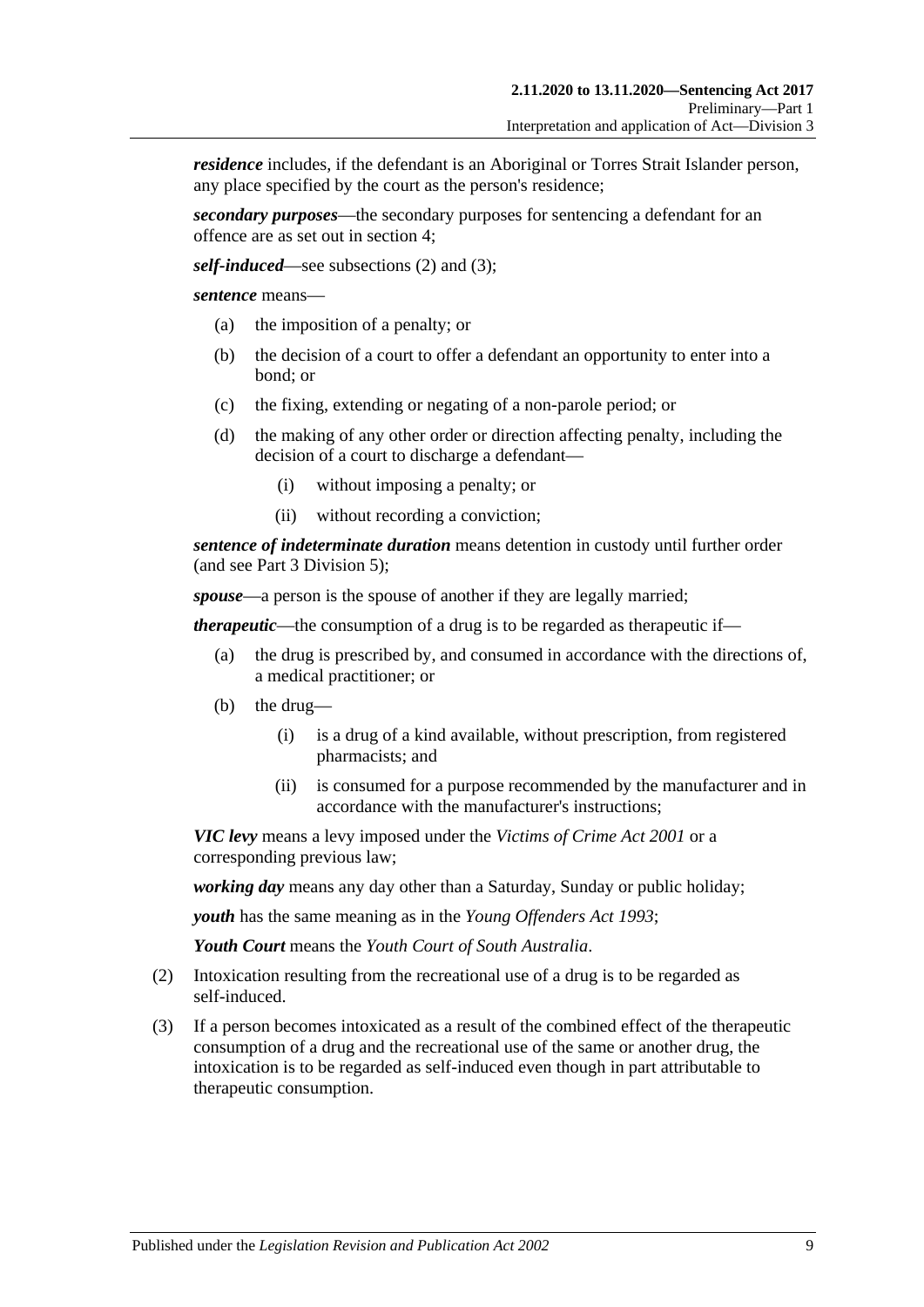- (4) For the purposes of this Act—
	- (a) a VIC levy imposed on a person will be taken to have been imposed by order of the court that found the person guilty of the offence that gave rise to the levy; and
	- (b) a person who pleads guilty to a charge of an offence will be taken to have been found guilty of the offence unless—
		- (i) the plea is subsequently withdrawn; or
		- (ii) the person is adjudged incompetent to have made the plea.

### <span id="page-9-0"></span>**6—Application of Act to youths**

- (1) Subject to a provision of this Act to the contrary, this Act applies in relation to the sentencing of a youth and the enforcement of a sentence against a youth.
- (2) However, in the event of conflict between a provision of this Act and a provision of the *[Young Offenders Act](http://www.legislation.sa.gov.au/index.aspx?action=legref&type=act&legtitle=Young%20Offenders%20Act%201993) 1993* or the *[Youth Court Act](http://www.legislation.sa.gov.au/index.aspx?action=legref&type=act&legtitle=Youth%20Court%20Act%201993) 1993*, the latter provision prevails to the extent of that conflict.
- (3) In applying a provision of this Act to a youth who is being or has been dealt with as a youth (and not as an adult)—
	- (a) a reference to imprisonment is to be read as a reference to detention; and
	- (b) a reference to a warrant of commitment is to be read as an order for detention; and
	- (c) a reference to a prison is to be read as a reference to a training centre; and
	- (d) a reference to the CE is to be read as a reference to the chief executive of the administrative unit of the Public Service that is responsible for assisting a Minister in the administration of the *[Youth Justice Administration Act](http://www.legislation.sa.gov.au/index.aspx?action=legref&type=act&legtitle=Youth%20Justice%20Administration%20Act%202016) 2016*; and
	- (e) a reference to a community corrections officer is to be read as a reference to a community youth justice officer under the *[Youth Justice Administration](http://www.legislation.sa.gov.au/index.aspx?action=legref&type=act&legtitle=Youth%20Justice%20Administration%20Act%202016)  Act [2016](http://www.legislation.sa.gov.au/index.aspx?action=legref&type=act&legtitle=Youth%20Justice%20Administration%20Act%202016)*; and
	- (f) a reference to a bond, or to entering into a bond, is to be read as a reference to an order under section 26 of the *[Young Offenders Act](http://www.legislation.sa.gov.au/index.aspx?action=legref&type=act&legtitle=Young%20Offenders%20Act%201993) 1993*, or to becoming subject to such an order; and
	- (g) a reference to a probationer is to be read as a reference to a youth the subject of such an order; and
	- (h) a reference to the Minister for Correctional Services is to be read as a reference to the Minister for Youth Justice.

### <span id="page-9-1"></span>**7—Powers conferred by this Act are additional**

- (1) Subject to this Act, the powers conferred on a court by this Act are in addition to, and do not derogate from, the powers conferred by another Act or law to impose a penalty on, or make an order or give a direction in relation to, a person found guilty of an offence.
- (2) Nothing in this Act affects the powers of a court to punish a person for contempt of that court.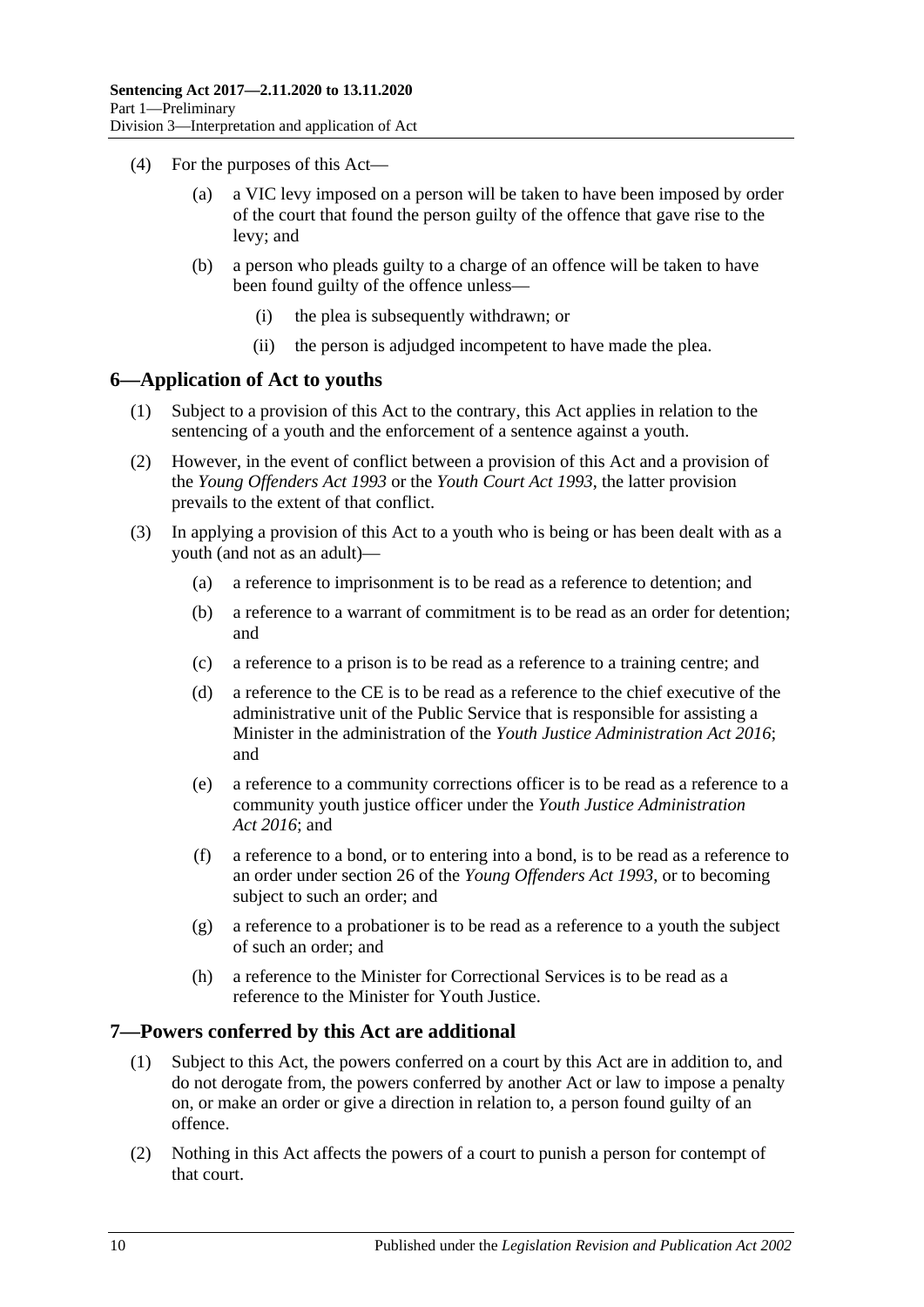### <span id="page-10-0"></span>**8—Court may not impose bond except under this Act**

Despite any other Act or law to the contrary, a defendant may not enter into a bond except under this Act.

# <span id="page-10-1"></span>**Part 2—Sentencing purposes, principles and factors**

### <span id="page-10-2"></span>**Division 1—Purposes, principles and factors**

### <span id="page-10-3"></span>**9—Primary purpose to be considered**

For the avoidance of doubt, the primary purpose for sentencing a defendant for an offence must be the paramount consideration when a court is determining and imposing the sentence.

### <span id="page-10-4"></span>**10—General principles of sentencing**

- (1) Subject to this Act or any other Act, in determining a sentence for an offence, a court must apply (although not to the exclusion of any other relevant principle) the common law concepts reflected in the following principles:
	- (a) proportionality;
	- (b) parity;
	- (c) totality;
	- (d) the rule that a defendant may not be sentenced on the basis of having committed an offence in respect of which the defendant was not convicted.
- (2) Subject to this Act or any other Act, a court must not impose a sentence of imprisonment on a defendant unless the court decides that—
	- (a) the seriousness of the offence is such that the only penalty that can be justified is imprisonment; or
	- (b) it is required for the purpose of protecting the safety of the community (whether as individuals or in general).

### <span id="page-10-6"></span><span id="page-10-5"></span>**11—Individual sentencing factors**

- <span id="page-10-7"></span>(1) In determining a sentence for an offence, a court must take into account such of the factors as are known to the court that relate to the following matters as may be relevant:
	- (a) the nature, circumstances and seriousness of the offence;
	- (b) the personal circumstances and vulnerability of any victim of the offence whether because of the victim's age, occupation, relationship to the defendant, disability or otherwise;
	- (c) the extent of any injury, emotional harm, loss or damage resulting from the offence or any significant risk or danger created by the offence, including any risk to national security;
	- (d) the defendant's character, general background and offending history;
	- (e) the likelihood of the defendant re-offending;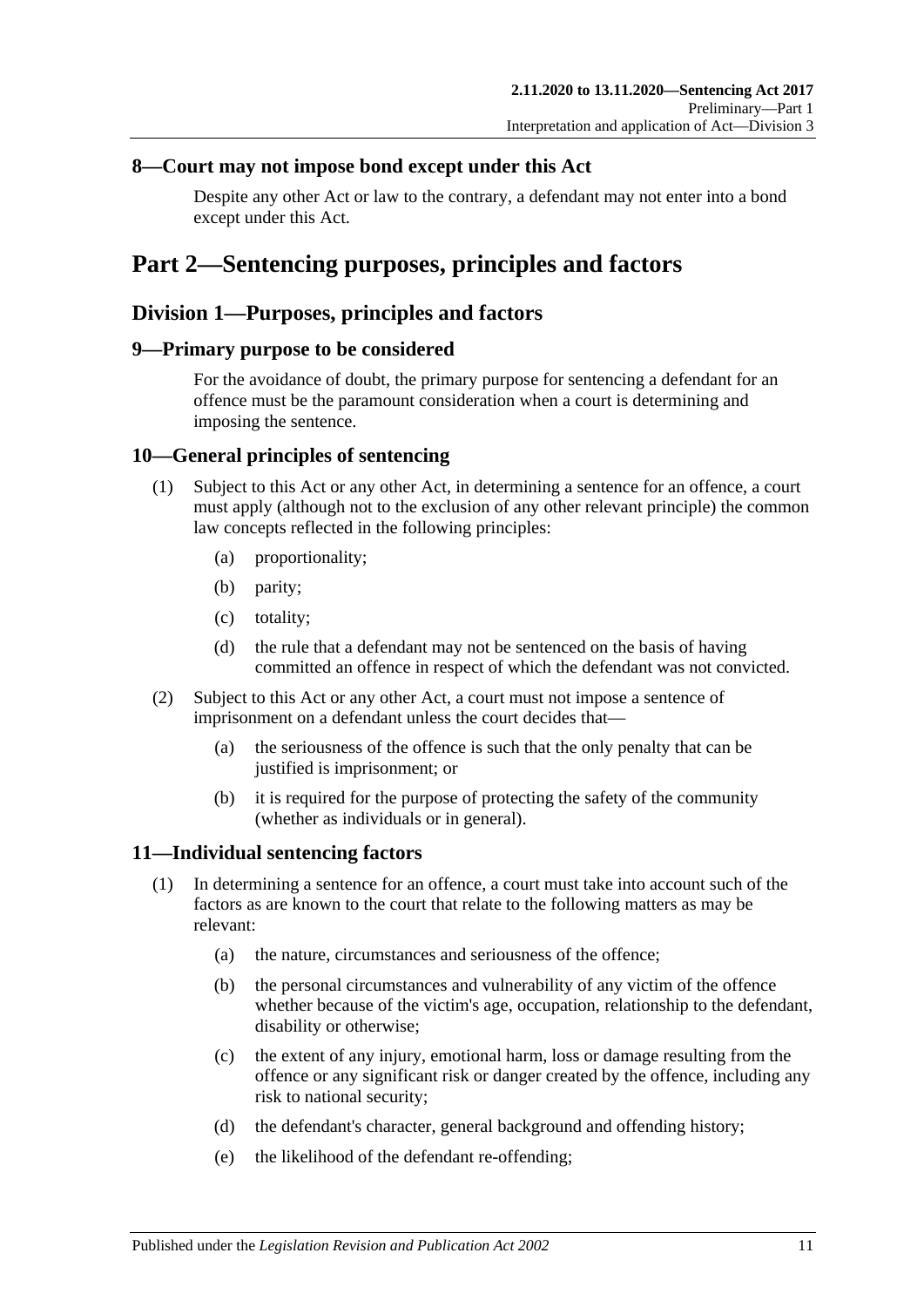- (f) the defendant's age, and physical and mental condition (including any cognitive impairment);
- (g) the extent of the defendant's remorse for the offence, having regard in particular as to whether—
	- (i) the defendant has provided evidence that the defendant has accepted responsibility for the defendant's actions; and
	- (ii) the defendant has acknowledged any injury, loss or damage caused by the defendant's actions, or voluntarily made reparation for any such injury, loss or damage, or both;
- (h) the defendant's prospects of rehabilitation.
- (2) The matters referred to in [subsection](#page-10-6) (1) are in addition to any other matter the court is required or permitted to take into account under this Act or any other Act or law.
- (3) The court must not have regard to any of the factors in sentencing if it would be contrary to an Act or law to do so (and the fact that any such factor is relevant and known to the court does not require the court to increase or reduce the sentence for the offence).
- (4) A court must determine the sentence for an offence without regard to—
	- (a) the fact that this Act or another Act prescribes a mandatory minimum non-parole period in respect of the offence; or
	- (b) any consequences that may arise under the *[Child Sex Offenders Registration](http://www.legislation.sa.gov.au/index.aspx?action=legref&type=act&legtitle=Child%20Sex%20Offenders%20Registration%20Act%202006)  Act [2006](http://www.legislation.sa.gov.au/index.aspx?action=legref&type=act&legtitle=Child%20Sex%20Offenders%20Registration%20Act%202006)*; or
	- (c) the good character or lack of previous convictions of the defendant if—
		- (i) the offence is a class 1 or class 2 offence within the meaning of the *[Child Sex Offenders Registration Act](http://www.legislation.sa.gov.au/index.aspx?action=legref&type=act&legtitle=Child%20Sex%20Offenders%20Registration%20Act%202006) 2006*; and
		- (ii) the court is satisfied that the defendant's alleged good character or lack of previous convictions was of assistance to the defendant in the commission of the offence.
- (5) For the purposes of [subsection](#page-10-7)  $(1)(a)$ , the court must only have regard to the matters personal to the defendant that the court is satisfied are causally connected with, or have materially contributed to, the commission of the offence, including (for example) the defendant's motivation in committing the offence and the degree to which the defendant participated in its commission.
- (6) If a defendant has participated in an intervention program, a court may treat the defendant's participation in the program, and the defendant's achievements in the program, as relevant to sentence.
- (7) However, the fact that a defendant—
	- (a) has not participated in, or has not had the opportunity to participate in, an intervention program; or
	- (b) has performed badly in, or has failed to make satisfactory progress in, such a program,

is not relevant to sentence.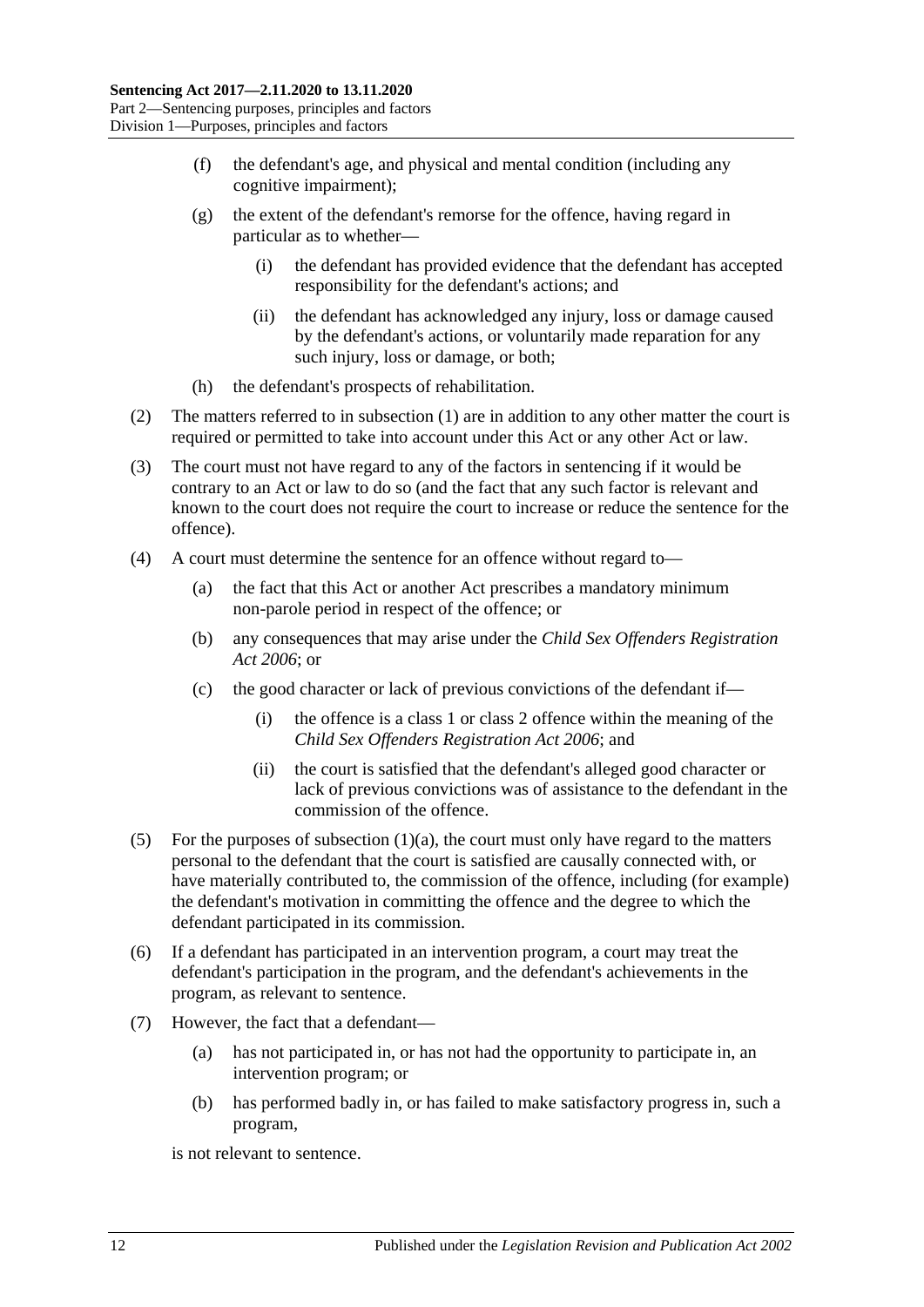# <span id="page-12-1"></span><span id="page-12-0"></span>**Division 2—General sentencing provisions**

### **Subdivision 1—Procedural provisions**

### <span id="page-12-2"></span>**12—Determination of sentence**

For the purpose of determining sentence, a court—

- (a) is not bound by the rules of evidence; and
- (b) may inform itself on matters relevant to the determination as it thinks fit; and
- (c) must act according to equity, good conscience and the substantial merits of the case without regard to technicalities and legal forms.

### <span id="page-12-3"></span>**13—Prosecutor to provide particulars of victim's injury etc**

- (1) Subject to [subsection](#page-12-5) (2), the prosecutor must, for the purpose of assisting a court to determine sentence for an offence, provide the court with particulars (that are reasonably ascertainable and not already before the court in evidence or a pre-sentence report) of—
	- (a) injury, loss or damage resulting from the offence; and
	- (b) injury, loss or damage resulting from—
		- (i) any other offence that is to be taken into account specifically in the determination of sentence; or
		- (ii) a course of conduct consisting of a series of criminal acts of the same or a similar character of which the offence for which sentence is to be imposed forms part.
- <span id="page-12-5"></span>(2) The prosecutor may refrain from providing the court with particulars of injury, loss or damage suffered by a person if the person has expressed a wish to that effect to the prosecutor.
- (3) If the offence is not an offence in relation to which a victim impact statement may be provided in accordance with [section](#page-12-4) 14, the court must still allow particulars provided under this section to include a victim impact statement unless the court determines that it would not be appropriate in the circumstances of the case (and the other provisions of this Division relating to victim impact statements apply to such a statement as if it were provided under [section](#page-12-4) 14).
- (4) The validity of a sentence is not affected by non-compliance or insufficient compliance with this section.

### <span id="page-12-4"></span>**14—Victim impact statements**

- (1) A person who has suffered injury, loss or damage resulting from an indictable offence or a prescribed summary offence committed by another may provide the sentencing court with a written personal statement (a *victim impact statement*) about the impact of that injury, loss or damage on the person and the person's family.
- (2) Before determining sentence for the offence, the court may, if the person so requested when providing the statement—
	- (a) allow the person an opportunity to read the statement aloud to the court; or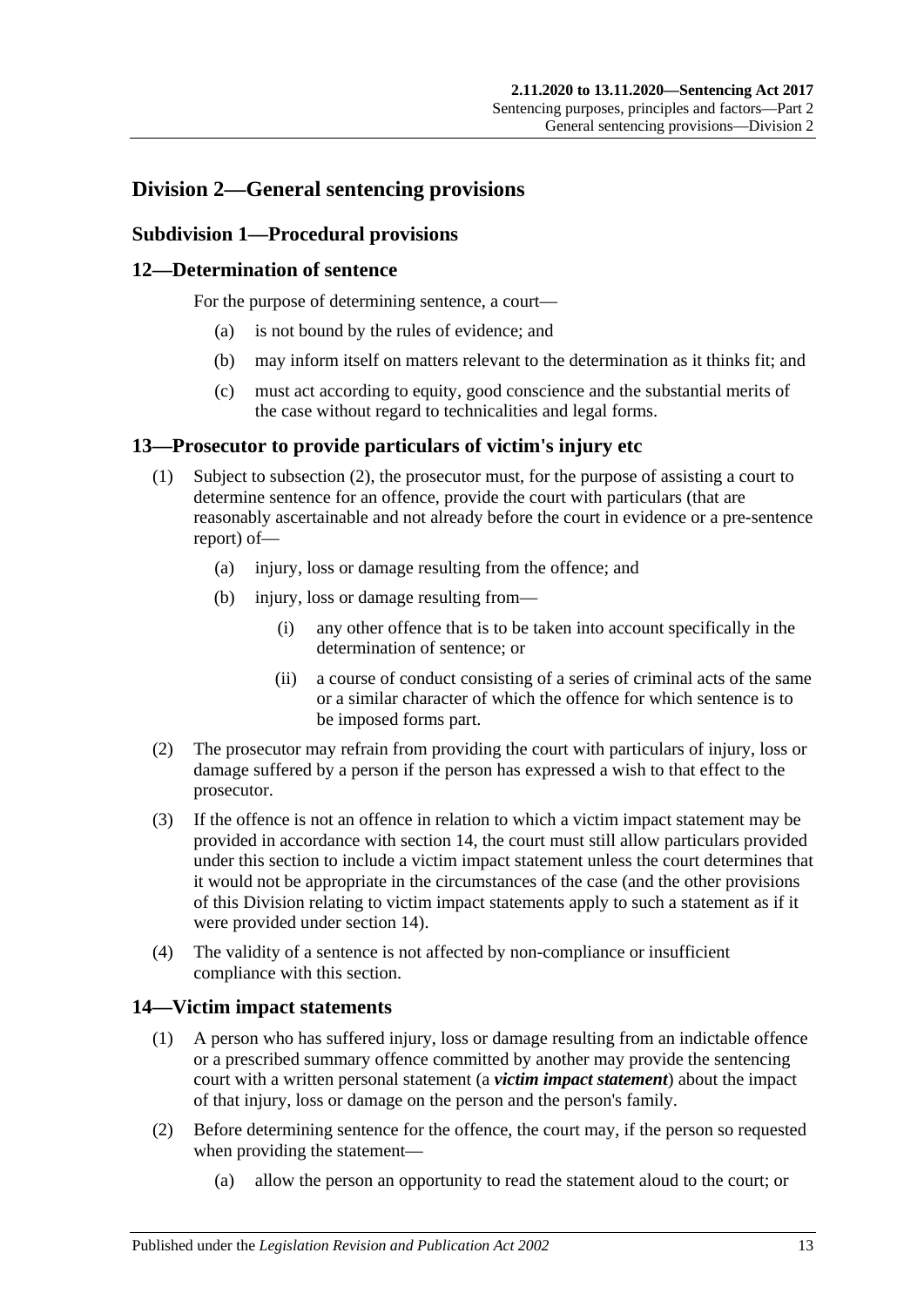- (b) cause the statement to be read aloud to the court; or
- (c) give consideration to the statement without the statement being read aloud to the court.
- (3) If the court considers there is good reason to do so, it may, in order to assist a person who wishes to read aloud a victim impact statement to the court—
	- (a) allow an audio visual record or audio record of the person reading the statement to be played to the court; or
	- (b) exercise any other powers that it has with regard to a vulnerable witness.
- <span id="page-13-1"></span>(4) Subject to [subsection](#page-13-0) (5) (but despite any other provision of this Act), the court must, if the person so requested when providing the statement, ensure that—
	- (a) the defendant; or
	- (b) if the defendant is a body corporate, a director or some other representative of the body corporate satisfactory to the court,

is present when the statement is read aloud to the court.

- <span id="page-13-0"></span>(5) [Subsection](#page-13-1) (4) does not apply if the court is satisfied that special reasons exist which make it inappropriate for the defendant or other person to be present, or that the presence of the defendant or other person may cause a disturbance or a threat to public order and safety (however, in such a case, the court must ensure that the defendant or other person is present by means of an audio visual link or audio link, if such facilities are reasonably available to the court, or that arrangements are otherwise made for an audio visual record of the statement to be made and played to the defendant or other person).
- (6) The validity of a sentence is not affected by non-compliance or insufficient compliance with this section.
- (7) In this section—

#### *prescribed summary offence* means—

- (a) a summary offence that results in the death of a victim or a victim suffering total incapacity; or
- (b) a summary offence (other than a summary offence of assault) that results in a victim suffering serious harm;

### *serious harm* means—

- (a) harm that endangers a person's life; or
- (b) harm that consists of loss of, or serious and protracted impairment of, a part of the body or a physical or mental function; or
- (c) harm that consists of serious disfigurement;

*total incapacity*—a victim suffers total incapacity if the victim is permanently physically or mentally incapable of independent function.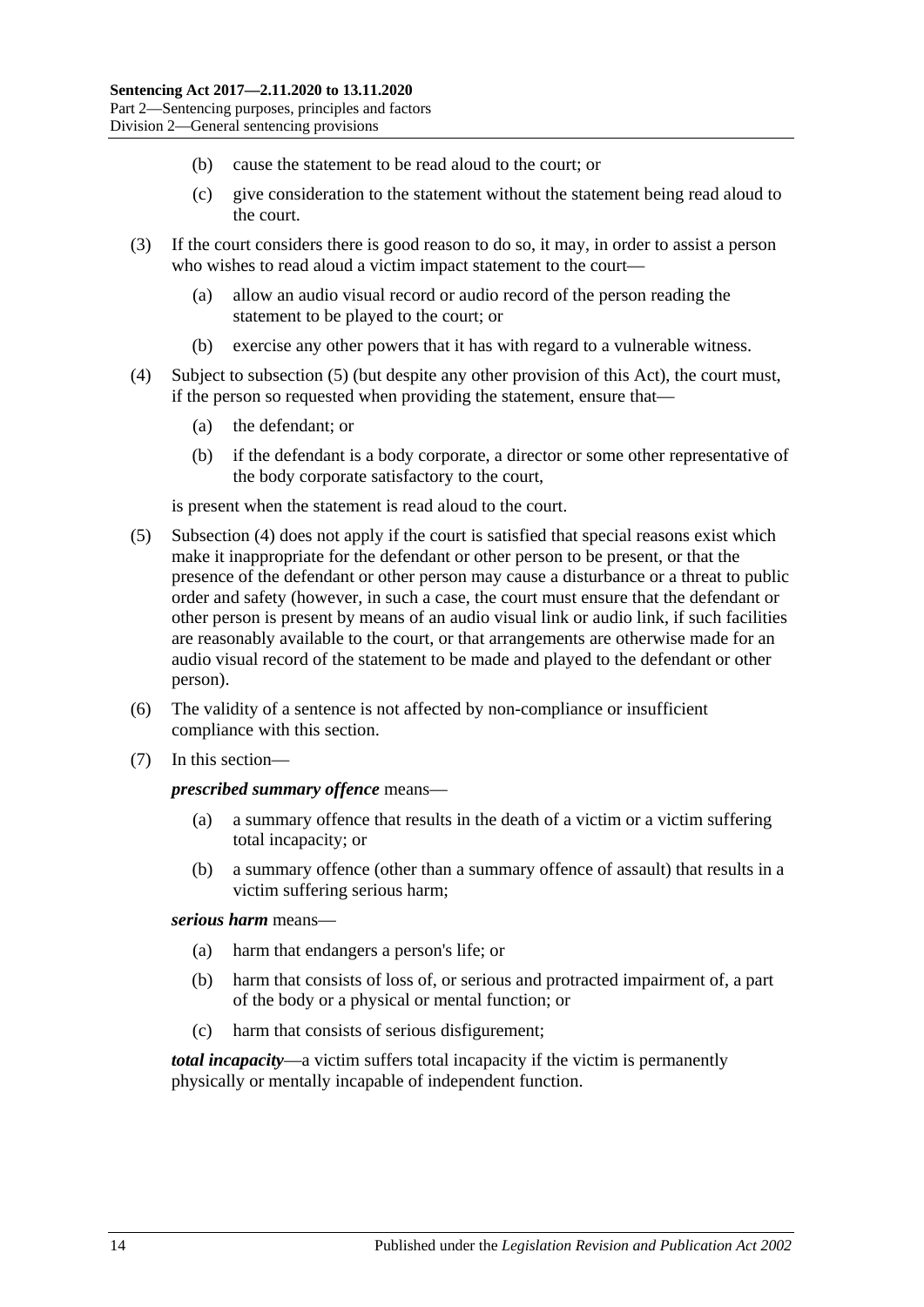### <span id="page-14-0"></span>**15—Community impact statements**

- (1) Any person may make a submission to the Commissioner for Victims' Rights for the purpose of assisting the Commissioner to compile information which may be included in a statement under this section.
- (2) In proceedings to determine sentence for an offence, the prosecutor or the Commissioner for Victims' Rights may, if they think fit, provide the sentencing court with—
	- (a) a written statement about the effect of the offence, or of offences of the same kind, on people living or working in the location in which the offence was committed (a *neighbourhood impact statement*); or
	- (b) a written statement about the effect of the offence, or of offences of the same kind, on the community generally or on any particular sections of the community (a *social impact statement*).
- (3) Before determining sentence for the offence, the court will cause the statement to be read aloud to the court by the prosecutor, or such other person as the court thinks fit, unless the court determines that it is inappropriate or would be unduly time consuming for the statement to be so read.
- (4) The validity of a sentence is not affected by non-compliance or insufficient compliance with this section.

### <span id="page-14-1"></span>**16—Statements to be provided in accordance with rules**

- (1) A statement to be provided to a court under [section](#page-12-4) 14 or [15](#page-14-0) must comply with and be provided in accordance with rules of court.
- (2) Nothing prevents a statement to be provided to a court under [section](#page-12-4) 14 or [15](#page-14-0) from containing recommendations relating to the sentence to be determined by the court.
- (3) A copy of a statement to be provided to a court under [section](#page-12-4) 14 or [15](#page-14-0) must be made available for inspection by the defendant or the defendant's counsel in accordance with rules of court and the defendant is entitled to make submissions to the court in relation to the statement.

### <span id="page-14-2"></span>**17—Pre-sentence reports**

- (1) A court may, if of the opinion that it would assist in determining sentence, order the preparation of a pre-sentence report on any or all of the following matters:
	- (a) the physical or mental condition of the defendant;
	- (b) the personal circumstances and history of the defendant;
	- (c) any other matter that would assist the court in determining sentence.
- (2) However, the court should not order the preparation of a pre-sentence report—
	- (a) if the information sought by the court cannot be provided within a reasonable time; or
	- (b) if the penalty to be imposed is a mandatory penalty for which no other penalty can be substituted and a non-parole period is not in question.
- (3) A pre-sentence report may be given orally or in writing.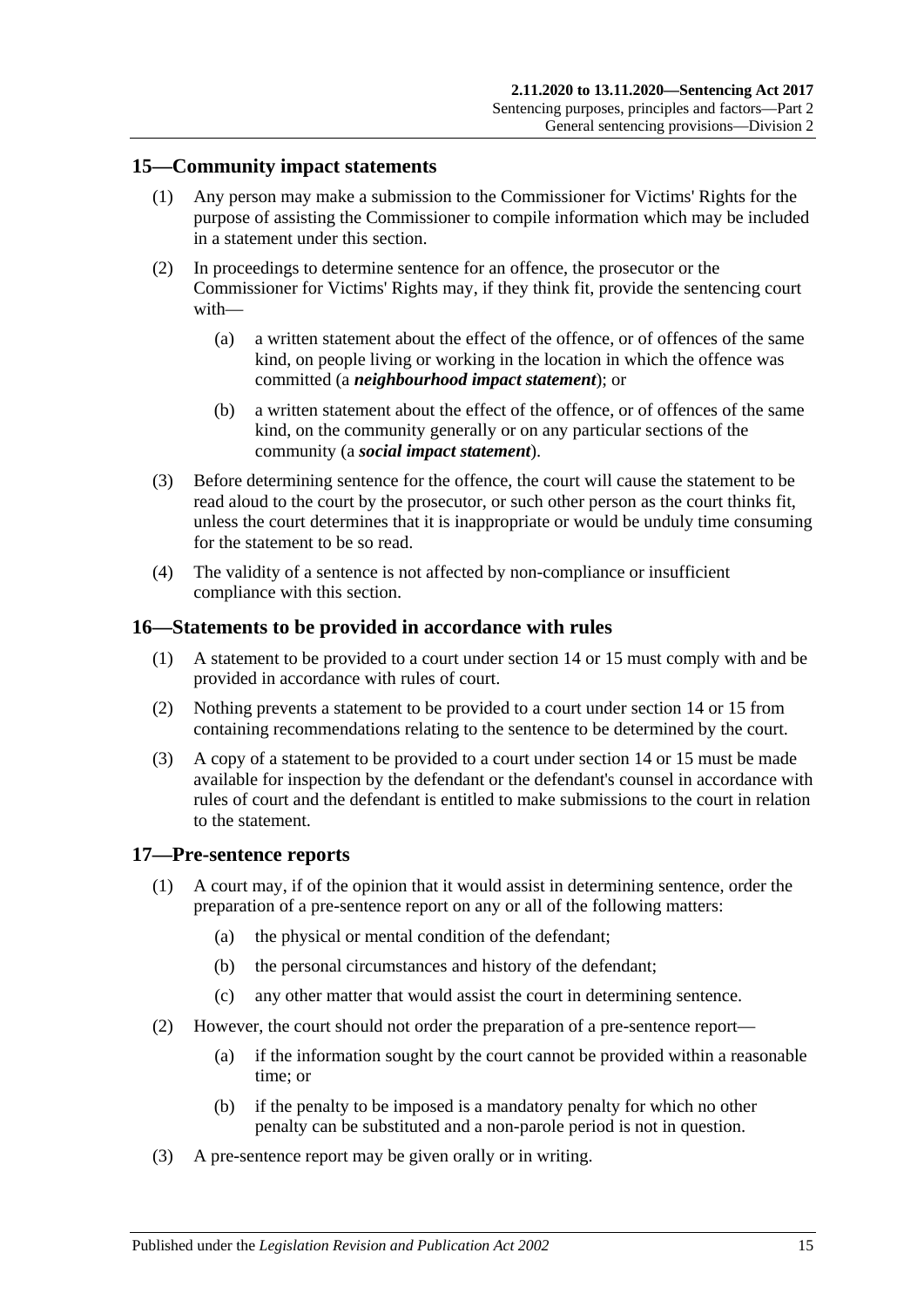- (4) A copy of every written pre-sentence report received by a court must be provided to the prosecutor and to the defendant or the defendant's counsel.
- (5) The person by whom a pre-sentence report is given is liable to be examined or cross-examined on any of the matters contained in the report and, in the case of a written report, must appear before the court for that purpose if requested to do so.
- (6) If a statement of fact or opinion in a pre-sentence report is challenged by the prosecutor or the defendant, the court must disregard the fact or opinion unless it is substantiated on oath.

### <span id="page-15-0"></span>**18—Expert evidence**

- (1) If a defendant is to be sentenced for an indictable offence and expert evidence is to be presented to the court by the defendant or the defendant's counsel, written notice of intention to introduce the evidence must be given to the DPP—
	- (a) at least 28 days before the date appointed for submissions on sentence; or
	- (b) if the evidence does not become available to the defence until later—as soon as practicable after it becomes available to the defence.
- (2) The notice must—
	- (a) set out the name and qualifications of the expert; and
	- (b) describe the general nature of the evidence and what it tends to establish.
- (3) The court may, on application by a defendant, exempt the defendant from the obligation imposed by this section.
- <span id="page-15-1"></span>(4) If the defence proposes to introduce expert psychiatric evidence or other expert medical evidence relevant to the defendant's mental state or medical condition at the time of an alleged offence, the court may, on application by the prosecutor, require the defendant to submit, at the prosecutor's expense, to an examination by an independent expert approved by the court.
- (5) If a defendant fails to comply with a requirement of or under this section, the evidence will not be admitted without the court's permission (but the court cannot allow the admission of evidence if the defendant fails to submit to an examination by an independent expert under [subsection](#page-15-1) (4)).
- <span id="page-15-2"></span>(6) If the DPP receives notice under this section of an intention to introduce expert evidence less than 28 days before the day appointed for submissions on sentence, the court may, on application by the prosecutor, adjourn the sentencing to allow the prosecution a reasonable opportunity to obtain expert advice on the proposed evidence.
- (7) The court should grant an application for an adjournment under [subsection](#page-15-2) (6) unless there are good reasons to the contrary.
- (8) The court may, on application by the prosecution, require the defendant to provide to the prosecution a copy of any report obtained by the defendant from a person proposed to be called to give expert evidence at the sentencing.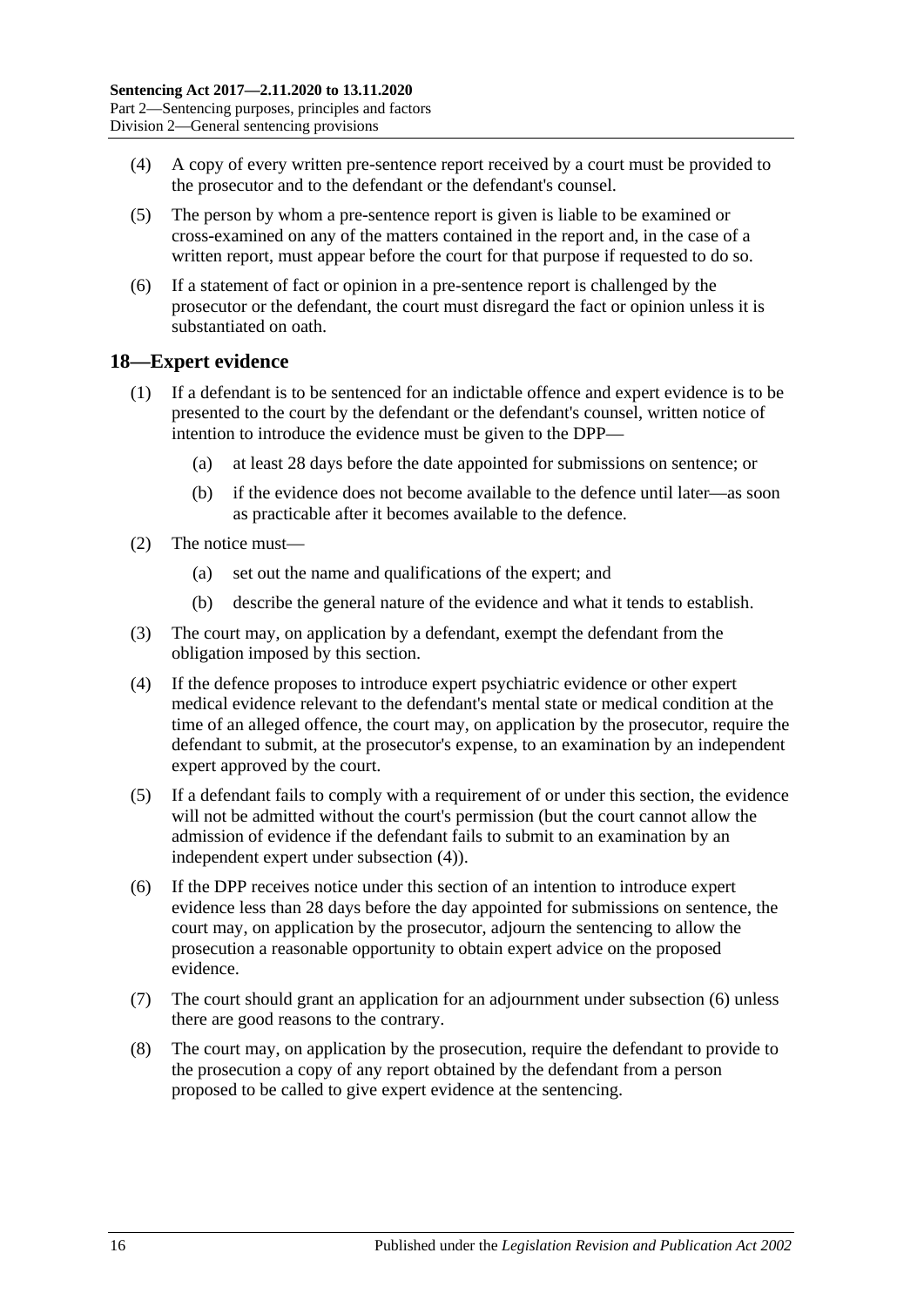### <span id="page-16-3"></span><span id="page-16-0"></span>**19—Court to inform defendant of reasons etc for sentence**

- (1) A court must, on sentencing a defendant who is present in court (whether in person or by audio visual link or audio link) for an offence or offences, state the sentence that it is imposing for the offence or offences and its reasons for imposing that sentence, including (for example) any reason why a sentence that would otherwise have been imposed for the offence or offences has been reduced.
- (2) Nothing in [subsection](#page-16-3) (1) requires a court to state any information that relates to a person's cooperation, or undertaking to cooperate, with a law enforcement agency.
- (3) The validity of a sentence is not affected by non-compliance or insufficient compliance with this section.

### <span id="page-16-1"></span>**20—Rectification of sentencing errors**

- (1) A court that imposes, or purports to impose, a sentence on a defendant, or a court of coordinate jurisdiction, may, on its own initiative or on application by the DPP or the defendant, make such orders as the court is satisfied are required to rectify an error of a technical nature made by the sentencing court in imposing, or purporting to impose, the sentence, or to supply a deficiency or remove an ambiguity in the sentencing order.
- (2) The DPP and the defendant are both parties to proceedings under this section.

### <span id="page-16-2"></span>**21—Presence of defendant during sentencing proceedings**

- (1) Subject to the exceptions set out in [subsection](#page-16-4) (2), a defendant who is to be sentenced for an indictable offence must be present when the sentence is imposed and throughout all proceedings relevant to the determination of sentence.
- <span id="page-16-4"></span>(2) The following exceptions apply:
	- (a) the defendant may, with the court's consent, be absent during the whole or part of the proceedings;
	- (b) if a defendant is in custody prior to sentence and facilities exist for dealing with proceedings by means of an audio visual link or audio link, the court may, if of the opinion that it is appropriate in the circumstances to do so, deal with the proceedings by audio visual link or audio link without requiring the personal attendance of the defendant;
	- (c) the court may exclude the defendant from the courtroom if satisfied that the exclusion is necessary in the interests of safety or for the orderly conduct of the proceedings (however, if such an exclusion is made, the court should (if practicable) make arrangements to enable the defendant to see and hear the proceedings by audio visual link).
- (3) If the defendant is a body corporate, the requirement is satisfied by the presence of a director or some other representative of the body corporate satisfactory to the court (but, in that case, either the prosecutor or the court may waive the requirement).
- (4) A court may make any order necessary to secure compliance with this section and, if necessary, issue a warrant to have the defendant (or, if the defendant is a body corporate, a director or other representative of the defendant) arrested and brought before the court.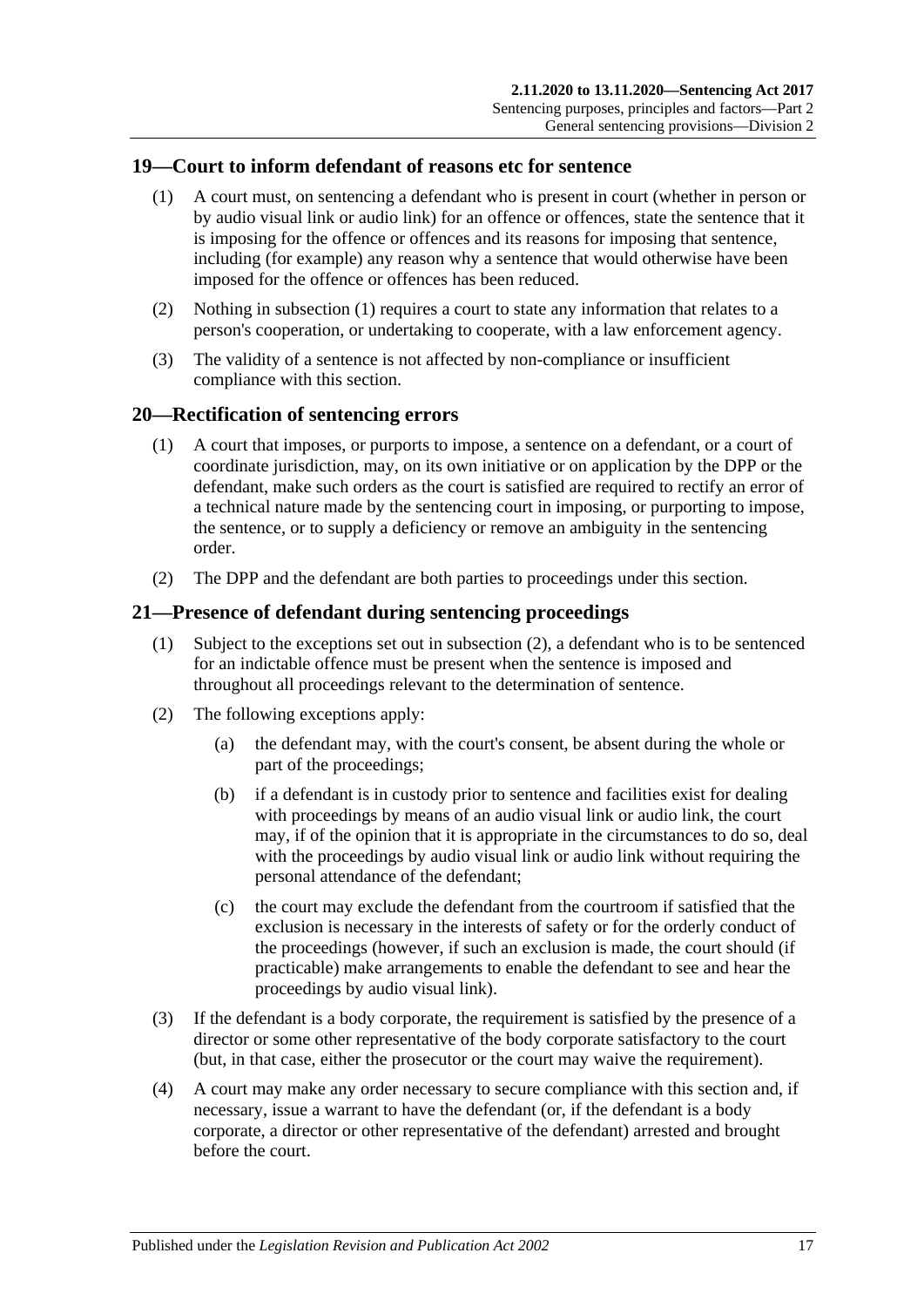- (5) This section—
	- (a) does not prevent the passing of sentence in the absence of the defendant in a case where the defendant cannot be found; and
	- (b) does not invalidate a sentence passed in the absence of the defendant.

### <span id="page-17-1"></span><span id="page-17-0"></span>**22—Sentencing of Aboriginal and Torres Strait Islander defendants**

- (1) Before sentencing an Aboriginal or Torres Strait Islander defendant, the court may, with the defendant's consent, and with the assistance of an Aboriginal and Torres Strait Islander Justice Officer—
	- (a) convene a sentencing conference; and
	- (b) take into consideration views expressed at the conference.
- (2) Nothing in [subsection](#page-17-1) (1) is to be taken to require the court to convene a sentencing conference if the court, after taking into account all relevant sentencing purposes, principles and factors, determines not to convene a sentencing conference.
- (3) A sentencing conference must comprise—
	- (a) the defendant and, if the defendant is a child, the defendant's parent or guardian; and
	- (b) the defendant's legal representative (if any); and
	- (c) the prosecutor; and
	- (d) if the victim chooses to be present at the conference—the victim and, if the victim so desires, a person of the victim's choice to provide assistance and support; and
	- (e) if the victim is a child—the victim's parent or guardian.
- (4) A sentencing conference may also include (if the court thinks the person may contribute usefully to the sentencing process) 1 or more of the following:
	- (a) a person regarded by the defendant, and accepted within the defendant's Aboriginal or Torres Strait Islander community, as an Aboriginal or Torres Strait Islander elder;
	- (b) a person accepted by the defendant's Aboriginal or Torres Strait Islander community as a person qualified to provide cultural advice relevant to sentencing of the defendant;
	- (c) a member of the defendant's family;
	- (d) a person who has provided support or counselling to the defendant;
	- (e) any other person.
- (5) A person will be taken to be an Aboriginal or Torres Strait Islander person for the purposes of this section if—
	- (a) the person is descended from an Aboriginal or Torres Strait Islander; and
	- (b) the person regards themself as an Aboriginal or Torres Strait Islander or, if the person is a young child, at least 1 of the parents regards the child as an Aboriginal or Torres Strait Islander; and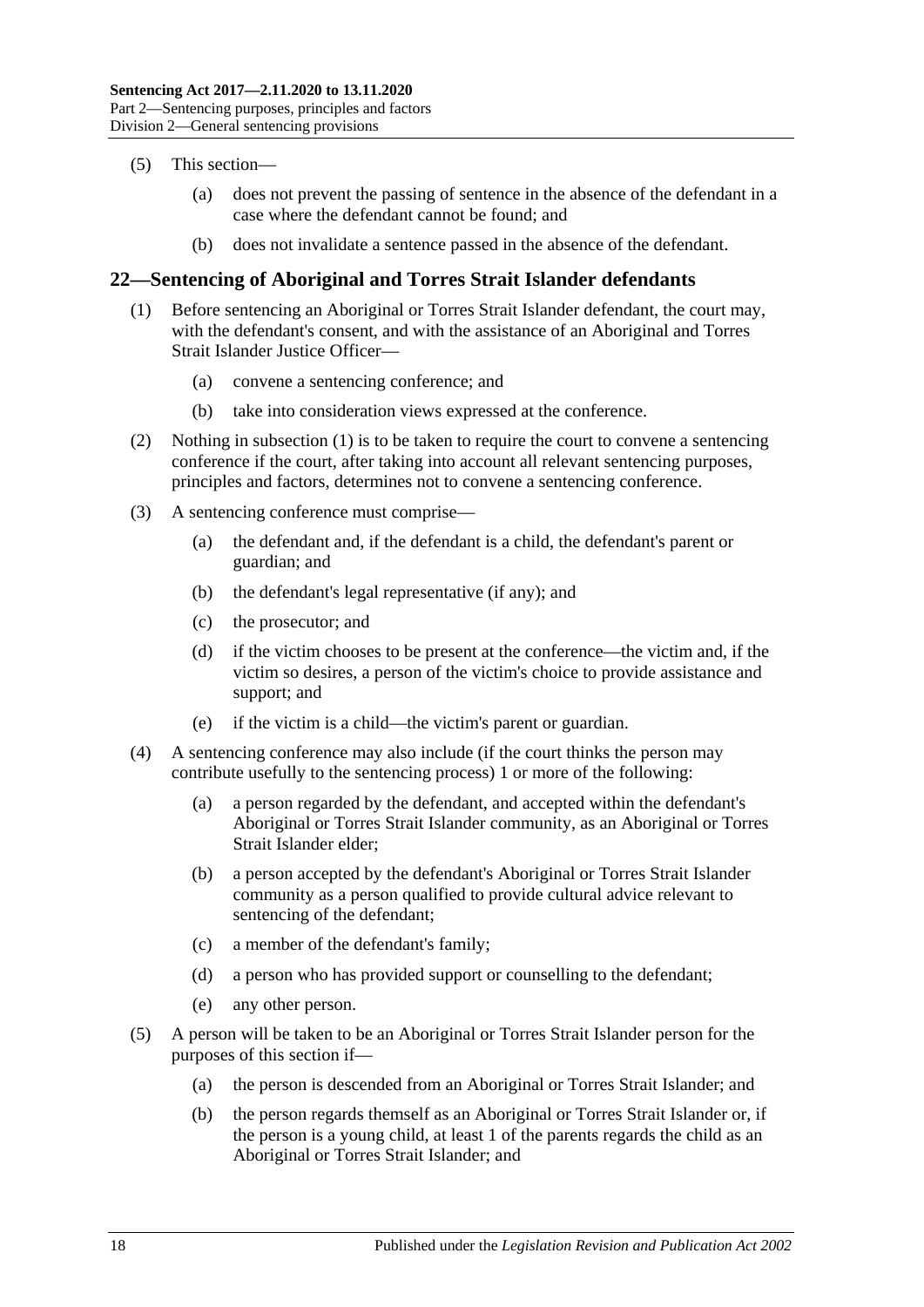- (c) the person is accepted as an Aboriginal or Torres Strait Islander by an Aboriginal or Torres Strait Islander community.
- (6) In this section—

*Aboriginal and Torres Strait Islander Justice Officer* means a person employed by the South Australian Courts Administration Authority whose duties include—

- (a) assisting the court in sentencing Aboriginal or Torres Strait Islander persons by providing advice on Aboriginal or Torres Strait Islander society and culture; and
- (b) assisting the court to convene sentencing conferences under this section; and
- (c) assisting Aboriginal or Torres Strait Islander persons to understand court procedures and sentencing options and to comply with court orders;

#### *family* includes—

- (a) the defendant's spouse or domestic partner; and
- (b) any person to whom the defendant is related by blood; and
- (c) any person who is, or has been, a member of the defendant's household; and
- (d) any person held to be related to the defendant according to Aboriginal or Torres Strait Islander kinship rules and observances.

### <span id="page-18-0"></span>**Subdivision 2—General sentencing powers**

### <span id="page-18-1"></span>**23—Discharge without penalty**

- (1) If a court finds a person guilty of an offence but finds the offence so trifling that it is inappropriate to impose a penalty, the court may—
	- (a) without recording a conviction—dismiss the charge; or
	- (b) on recording a conviction—discharge the defendant without penalty.
- (2) If a court finds a person guilty of an offence and—
	- (a) the defendant has spent time in custody in respect of the offence; and
	- (b) the court is satisfied there is good reason not to impose any further penalty on the defendant,

the court may—

- (c) without recording a conviction—dismiss the charge; or
- (d) on recording a conviction—discharge the defendant without further penalty.
- (3) A court may exercise the powers conferred by this section despite any minimum penalty fixed by an Act or statutory instrument.

### <span id="page-18-2"></span>**24—Imposition of penalty without conviction**

If a court finds a person guilty of an offence for which it proposes to impose a fine, a sentence of community service, or both, and the court is of the opinion—

- (a) that the defendant is unlikely to commit such an offence again; and
- (b) that, having regard to—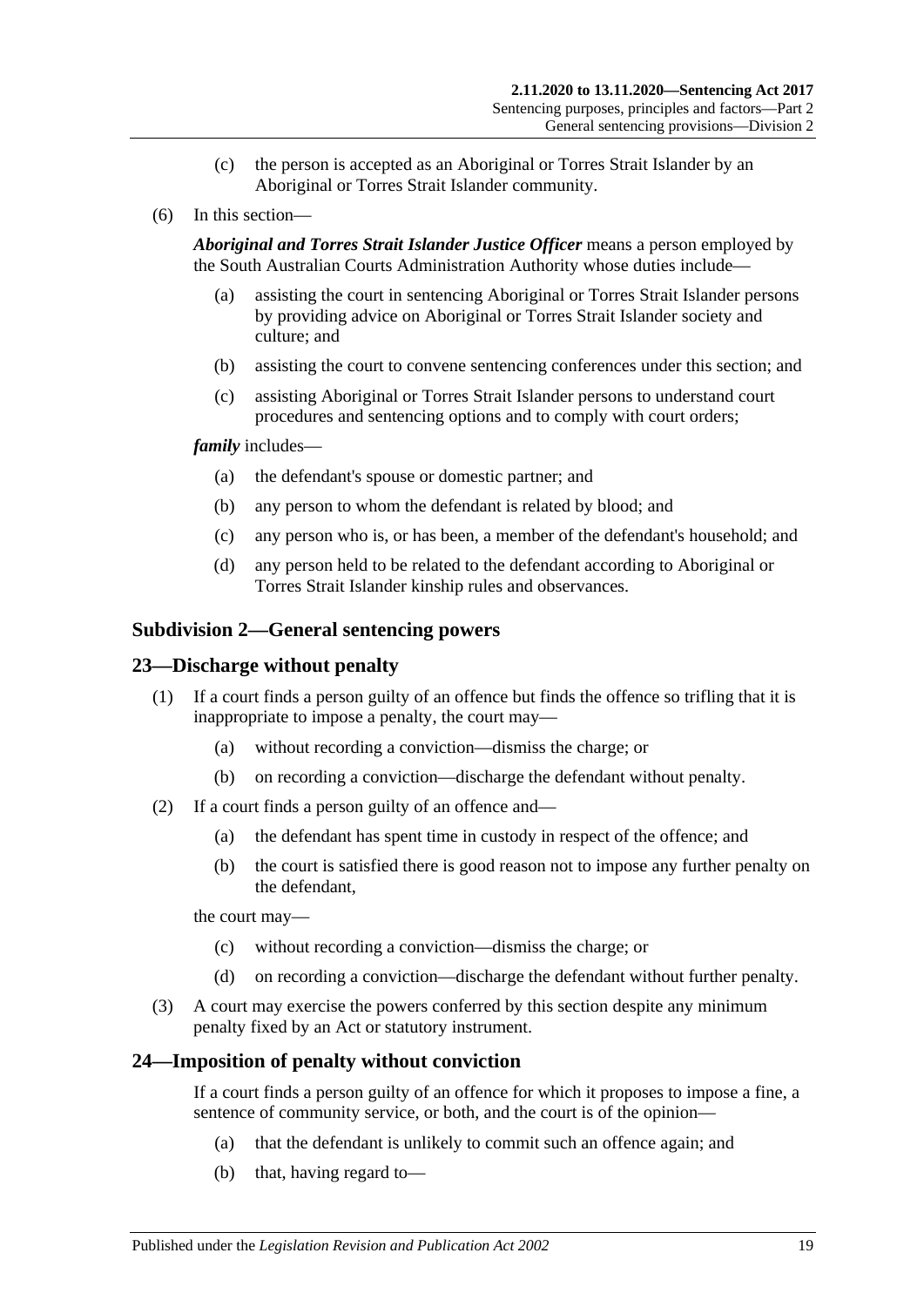- (i) the character, antecedents, age, or physical or mental condition, of the defendant; or
- (ii) the fact that the offence was trifling; or
- (iii) any other extenuating circumstances,

good reason exists for not recording a conviction,

the court may impose the penalty without recording a conviction.

#### <span id="page-19-0"></span>**25—Court may reduce, add or substitute certain penalties**

- (1) Subject to this Act or any other Act that prohibits the substitution or mitigation of a penalty prescribed under the Act, if, on convicting a defendant or finding a defendant guilty of an offence and after having regard to—
	- (a) the character, antecedents, age, or physical or mental condition, of the defendant; or
	- (b) the fact that the offence was trifling; or
	- (c) any other extenuating circumstances,

the court thinks that good reason exists for reducing the penalty below the minimum, the court may so reduce the penalty.

- <span id="page-19-1"></span>(2) Subject to this Act or any other Act that prohibits the substitution or mitigation of a penalty prescribed under the Act, if, on convicting a defendant or finding a defendant guilty of an offence, the court thinks that good reason exists for departing from the penalty provided for the offence under the Act, the court may—
	- (a) impose another type of sentence for the sentence prescribed under the Act for the offence; or
	- (b) impose more than 1 type of sentence as the court thinks appropriate in the circumstances.
- (3) For the purposes of [subsection](#page-19-1) (2)—
	- (a) if the Act prescribes a sentence of imprisonment only for the offence, the court may instead impose—
		- (i) a sentence of imprisonment (including a community based custodial sentence or a suspended sentence); or
		- (ii) a fine; or
		- (iii) a sentence of community service; or
		- (iv) both a fine and a sentence of community service; or
	- (b) if the Act prescribes a sentence of both imprisonment and a fine for the offence, the court may instead impose—
		- (i) a sentence of imprisonment (including a community based custodial sentence or a suspended sentence) only; or
		- (ii) a fine only; or
		- (iii) a sentence of community service; or
		- (iv) both a fine and a sentence of community service; or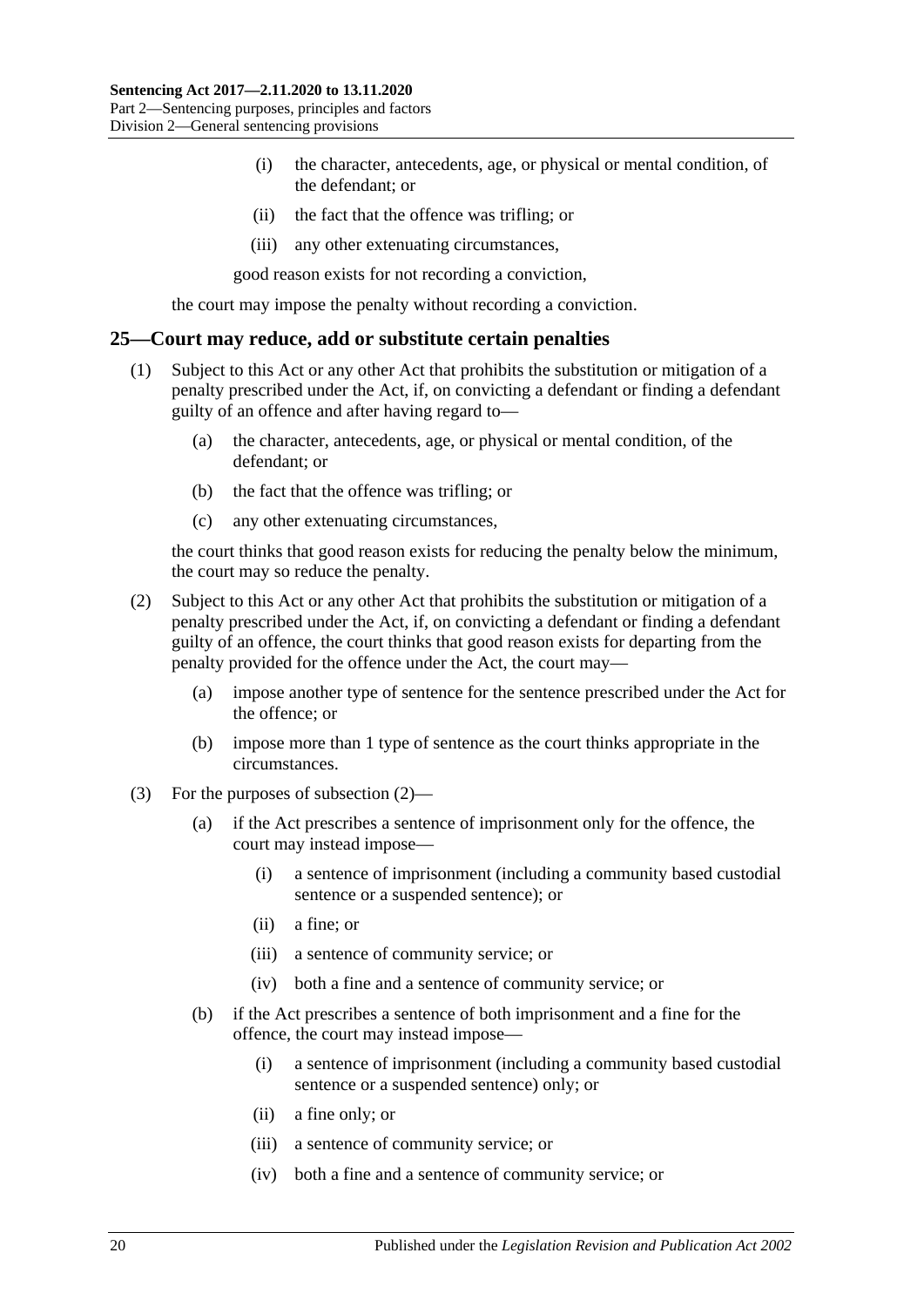- (c) if the Act prescribes a sentence of imprisonment or a fine in the alternative for the offence, the court may instead impose—
	- (i) a sentence of community service; or
	- (ii) both a fine and a sentence of community service; or
- (d) if the Act prescribes a fine only for the offence, the court may instead impose a sentence of community service.
- (4) In this section—

*Act* includes a statutory instrument;

*community based custodial sentence* means—

- (a) a sentence on home detention under a home detention order; or
- (b) a sentence to be served in the community while subject to intensive correction under an intensive correction order;

*suspended sentence* means a sentence of imprisonment that is suspended on condition that the defendant enter into a bond under Part [4 Division](#page-79-1) 2.

### <span id="page-20-2"></span><span id="page-20-0"></span>**26—Sentencing for multiple offences**

- (1) If a person is to be sentenced by a court for a number of offences, the court may sentence the person to the 1 penalty for all or some of those offences, but the sentence cannot exceed the total of the maximum penalties that could be imposed in respect of each of the offences to which the sentence relates.
- (2) However, if any of the offences for which the person is being sentenced is a prescribed designated offence, [subsection](#page-20-2) (1) does not apply to the sentencing of the person for that offence (but nothing in this subsection affects the operation of [subsection](#page-20-2) (1) in respect of the other offences).
- (3) In this section—

*prescribed designated offence* has the same meaning as in [section](#page-79-2) 96.

### <span id="page-20-1"></span>**27—Non-association or place restriction orders may be issued on sentence**

- (1) A court may, on sentencing a person for a prescribed offence, exercise the powers of the Magistrates Court to issue against the defendant a non-association order or a place restriction order under the *[Criminal Procedure Act](http://www.legislation.sa.gov.au/index.aspx?action=legref&type=act&legtitle=Criminal%20Procedure%20Act%201921) 1921* as if a complaint had been made under that Act against the defendant in relation to that conviction (and if the person is already subject to such an order, the court may vary or revoke that order as if an application for variation or revocation of the order had been made under that Act, regardless of whether the order was made by it or by some other court).
- (2) A non-association order or a place restriction order issued or varied under this section on sentencing a person for a prescribed offence—
	- (a) has effect as such an order under the *[Criminal Procedure Act](http://www.legislation.sa.gov.au/index.aspx?action=legref&type=act&legtitle=Criminal%20Procedure%20Act%201921) 1921*; and
	- (b) is not a sentence for the purposes of this Act but may be taken into account in determining the sentence for the prescribed offence.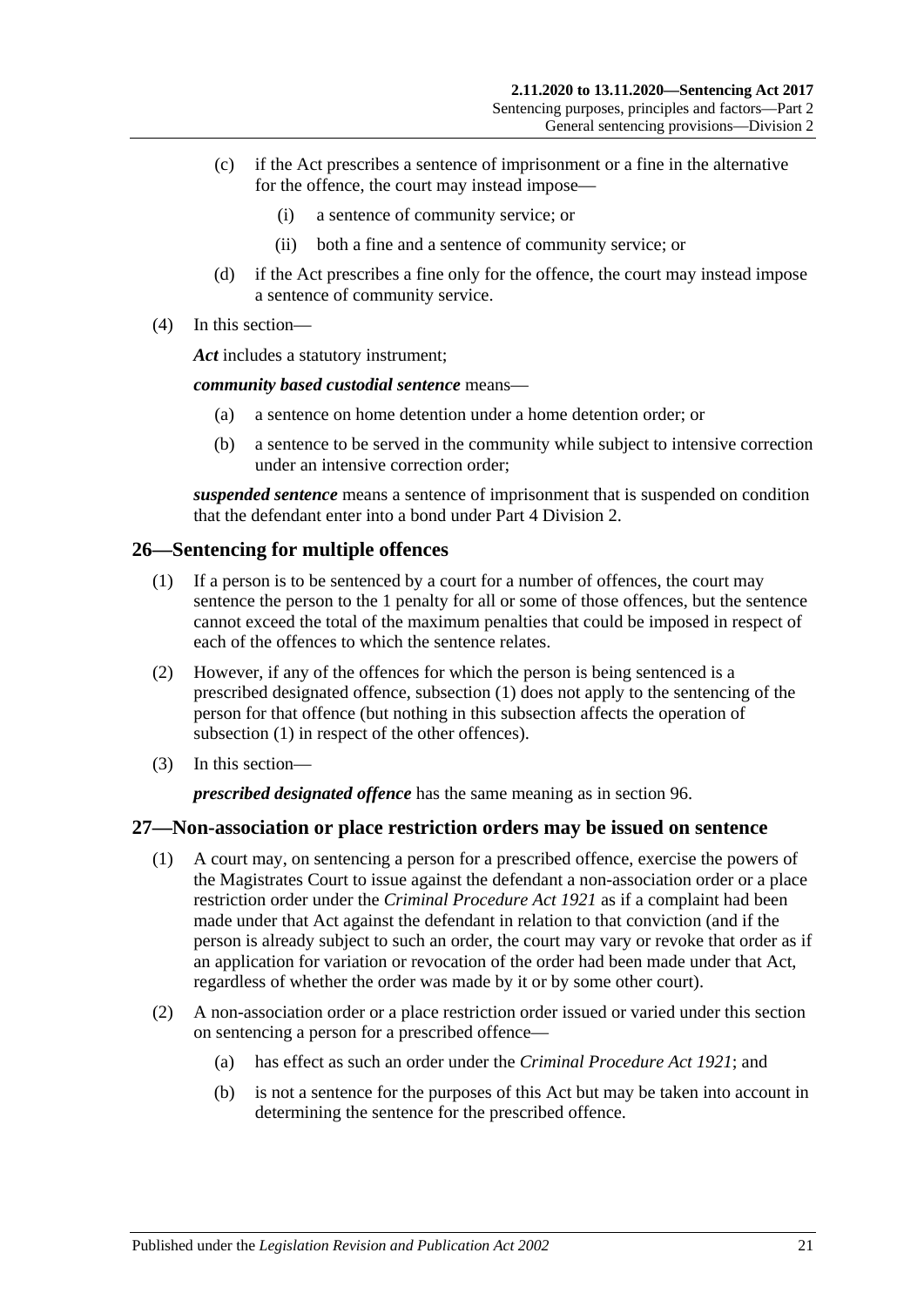(3) In this section—

*prescribed offence* has the same meaning as in Part 4 Division 5 of the *[Criminal](http://www.legislation.sa.gov.au/index.aspx?action=legref&type=act&legtitle=Criminal%20Procedure%20Act%201921)  [Procedure Act](http://www.legislation.sa.gov.au/index.aspx?action=legref&type=act&legtitle=Criminal%20Procedure%20Act%201921) 1921*.

### <span id="page-21-0"></span>**28—Intervention orders may be issued on finding of guilt or sentencing**

- (1) A court may, on finding a person guilty of an offence or on sentencing a person for an offence, exercise the powers of the Magistrates Court to issue against the defendant a restraining order under the *[Criminal Procedure Act](http://www.legislation.sa.gov.au/index.aspx?action=legref&type=act&legtitle=Criminal%20Procedure%20Act%201921) 1921* or an intervention order under the *[Intervention Orders \(Prevention of Abuse\) Act](http://www.legislation.sa.gov.au/index.aspx?action=legref&type=act&legtitle=Intervention%20Orders%20(Prevention%20of%20Abuse)%20Act%202009) 2009* as if an application had been made under the relevant Act against the defendant in relation to the matters alleged in the proceedings for the offence.
- (2) Before issuing an order under this section, the court must consider whether, if the whereabouts of the person for whose benefit the order would be issued are not known to the defendant, the issuing of the order would be counterproductive.
- (3) If a court, in accordance with this section, determines to exercise the powers of the Magistrates Court to issue a restraining order under section 99AAC of the *[Criminal](http://www.legislation.sa.gov.au/index.aspx?action=legref&type=act&legtitle=Criminal%20Procedure%20Act%201921)  [Procedure Act](http://www.legislation.sa.gov.au/index.aspx?action=legref&type=act&legtitle=Criminal%20Procedure%20Act%201921) 1921*, section 99KA of that Act applies to proceedings relating to the restraining order as if—
	- (a) the court were the Magistrates Court; and
	- (b) the proceedings were child protection restraining order proceedings within the meaning of that section.
- (4) An order issued under this section—
	- (a) has effect—
		- (i) as a restraining order under the *[Criminal Procedure Act](http://www.legislation.sa.gov.au/index.aspx?action=legref&type=act&legtitle=Criminal%20Procedure%20Act%201921) 1921*; or
		- (ii) as a final intervention order issued by the court under the *[Intervention Orders \(Prevention of Abuse\) Act](http://www.legislation.sa.gov.au/index.aspx?action=legref&type=act&legtitle=Intervention%20Orders%20(Prevention%20of%20Abuse)%20Act%202009) 2009*,

as the case may require; and

- (b) is not a sentence for the purposes of this Act.
- (5) A court must, on finding a person guilty of a sexual offence or on sentencing a person for a sexual offence—
	- (a) consider whether or not an order should be issued under this section; and
	- (b) if the court determines that an order should not be issued under this section—give reasons for that determination (and the determination is subject to appeal as if it were an order of the court made on sentence).
- (6) In this section—

*sexual offence* means—

- (a) rape; or
- (b) compelled sexual manipulation; or
- (c) indecent assault; or
- (d) any offence involving unlawful sexual intercourse or an act of gross indecency; or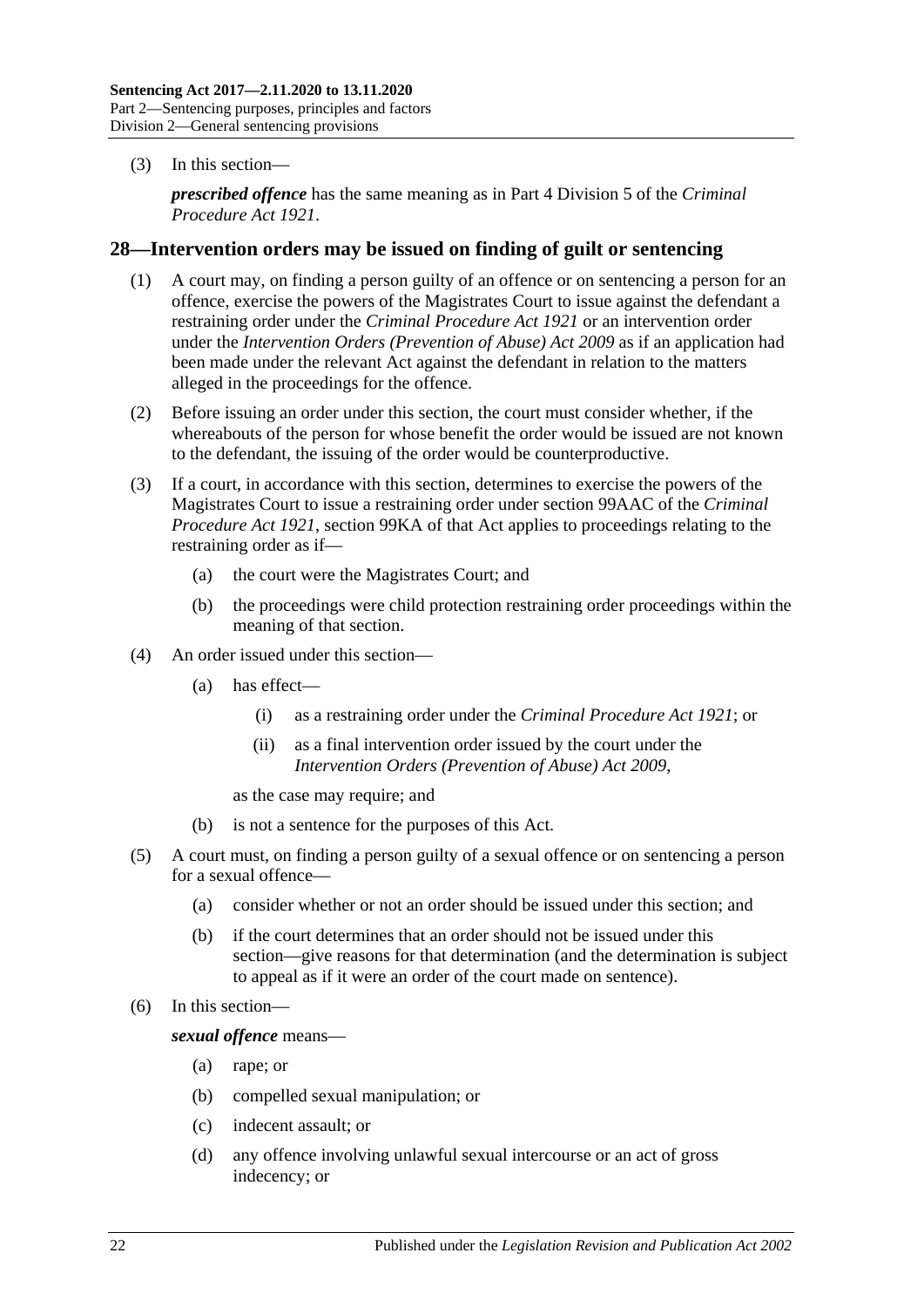- (e) incest; or
- (f) any offence involving sexual exploitation or abuse of a child, or exploitation of a child as an object of prurient interest; or
- (g) an offence of sexual exploitation of a person with a cognitive impairment under section 51 of the *[Criminal Law Consolidation Act](http://www.legislation.sa.gov.au/index.aspx?action=legref&type=act&legtitle=Criminal%20Law%20Consolidation%20Act%201935) 1935*; or
- (h) an attempt to commit, or assault with intent to commit, any of the offences referred to in a preceding paragraph.

### <span id="page-22-0"></span>**29—Deferral of sentence for rehabilitation and other purposes**

- (1) A court may, on finding a person guilty of an offence (whether or not it proceeds to conviction), make an order adjourning proceedings to a specified date, and granting bail to the defendant in accordance with the *[Bail Act](http://www.legislation.sa.gov.au/index.aspx?action=legref&type=act&legtitle=Bail%20Act%201985) 1985*—
	- (a) for the purpose of assessing the defendant's capacity and prospects for rehabilitation; or
	- (b) for the purpose of allowing the defendant to demonstrate that rehabilitation has taken place; or
	- (c) for the purpose of assessing the defendant's eligibility for participation in an intervention program; or
	- (d) for the purpose of allowing the defendant to participate in an intervention program; or
	- (e) for any other purpose the court considers appropriate in the circumstances.
- (2) As a general rule, proceedings may not be adjourned under this section (whether by a single adjournment or a series of adjournments) for more than 12 months from the date of the finding of guilt (the *usual maximum*).
- (3) A court may adjourn proceedings for a period exceeding the usual maximum if the defendant is, or will be, participating in an intervention program and the court is satisfied that—
	- (a) the defendant has, by participating in, or agreeing to participate in, the intervention program, demonstrated a commitment to addressing the problems out of which the defendant's offending arose; and
	- (b) if the proceedings were not adjourned for such a period—
		- (i) the defendant would be prevented from completing, or participating in, the intervention program; and
		- (ii) the defendant's rehabilitation would be prejudiced.
- (4) In considering whether to adjourn proceedings for a period exceeding the usual maximum, a court is not bound by the rules of evidence and may (in particular) inform itself on the basis of a written or oral report from a person who may be in a position to provide relevant information.
- (5) A person who provides information to the court by way of a written or oral report is liable to be cross-examined on any of the matters contained in the report.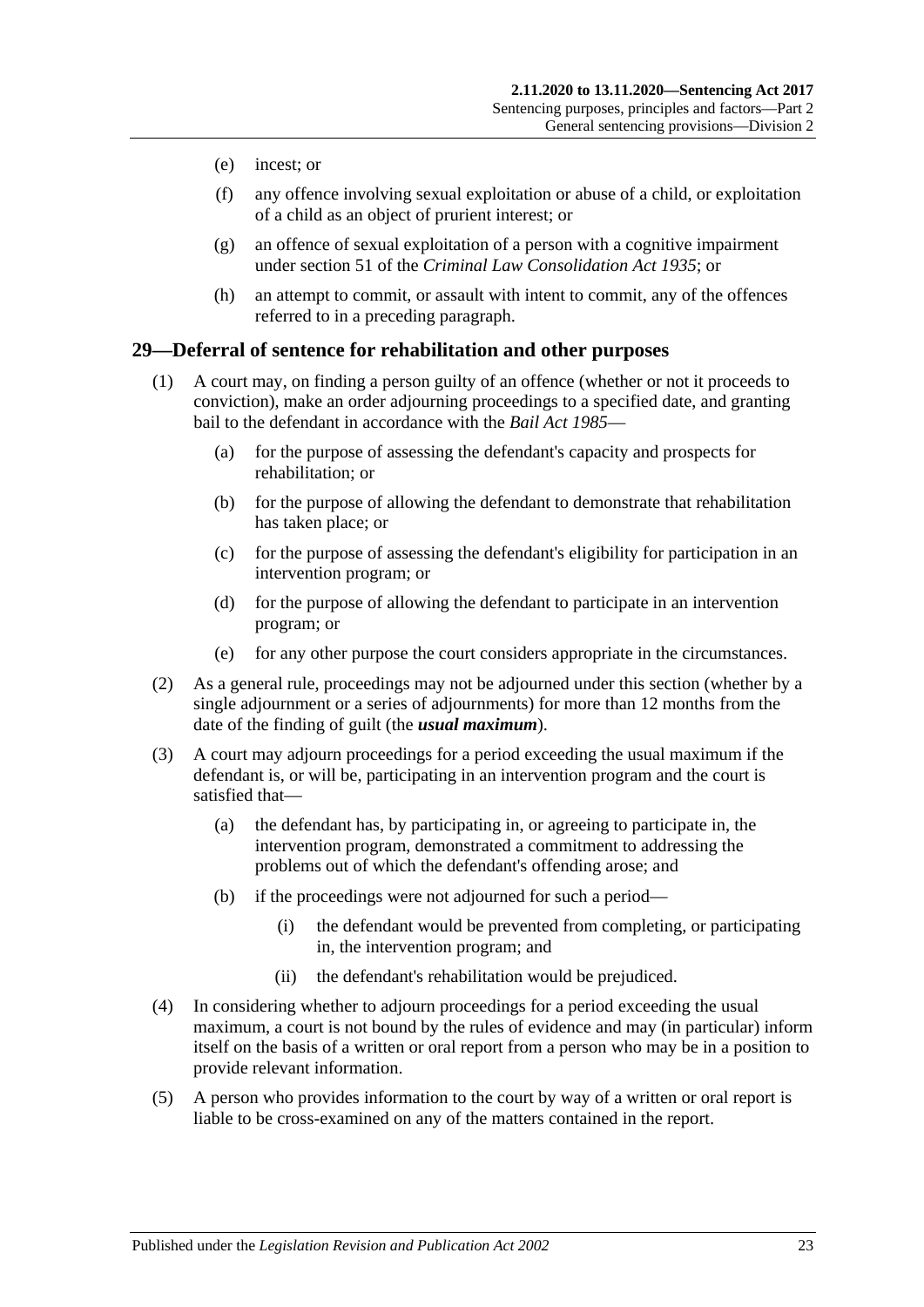- (6) If a statement of fact or opinion in a report is challenged by the prosecutor or the defendant, the court must disregard the fact or opinion unless it is substantiated on oath.
- (7) This section does not limit any power that a court has, apart from this section, to adjourn proceedings or to grant bail in relation to any period of adjournment.

### <span id="page-23-0"></span>**30—Mental impairment**

- (1) A court that finds a defendant guilty of a summary or minor indictable offence may release the defendant without conviction or penalty if satisfied—
	- (a) that the defendant—
		- (i) suffers from a mental impairment that explains and extenuates, at least to some extent, the conduct that forms the subject matter of the offence; and
		- (ii) has completed, or is participating to a satisfactory extent in, a suitable intervention program; and
		- (iii) recognises that the defendant suffers from the mental impairment and is making a conscientious attempt to overcome behavioural problems associated with it; and
	- (b) that the release of the defendant under this subsection would not involve an unacceptable risk to the safety of a particular person or the community.
- <span id="page-23-1"></span>(2) A court may, at any time before a charge of a summary or minor indictable offence has been finally determined, dismiss the charge if satisfied—
	- (a) that the defendant—
		- (i) suffers from a mental impairment that explains and extenuates, at least to some extent, the conduct that forms the subject matter of the offence; and
		- (ii) has completed, or participated to a satisfactory extent in, a suitable intervention program; and
		- (iii) recognises that the defendant suffers from the mental impairment and is making a conscientious attempt to overcome behavioural problems associated with it; and
	- (b) that dismissal of the charge under this subsection would not involve an unacceptable risk to the safety of a particular person or the community; and
	- (c) that the court would not, if a finding of guilt were made, make an order requiring the defendant to pay compensation for injury, loss or damage resulting from the offence.
- <span id="page-23-2"></span>(3) If the defendant is participating in, but has not completed, an intervention program, the court may, instead of dismissing the charge under [subsection](#page-23-1) (2), release the defendant on an undertaking—
	- (a) to complete the intervention program; and
	- (b) to appear before the court for determination of the charge—
		- (i) after the defendant has completed the intervention program; or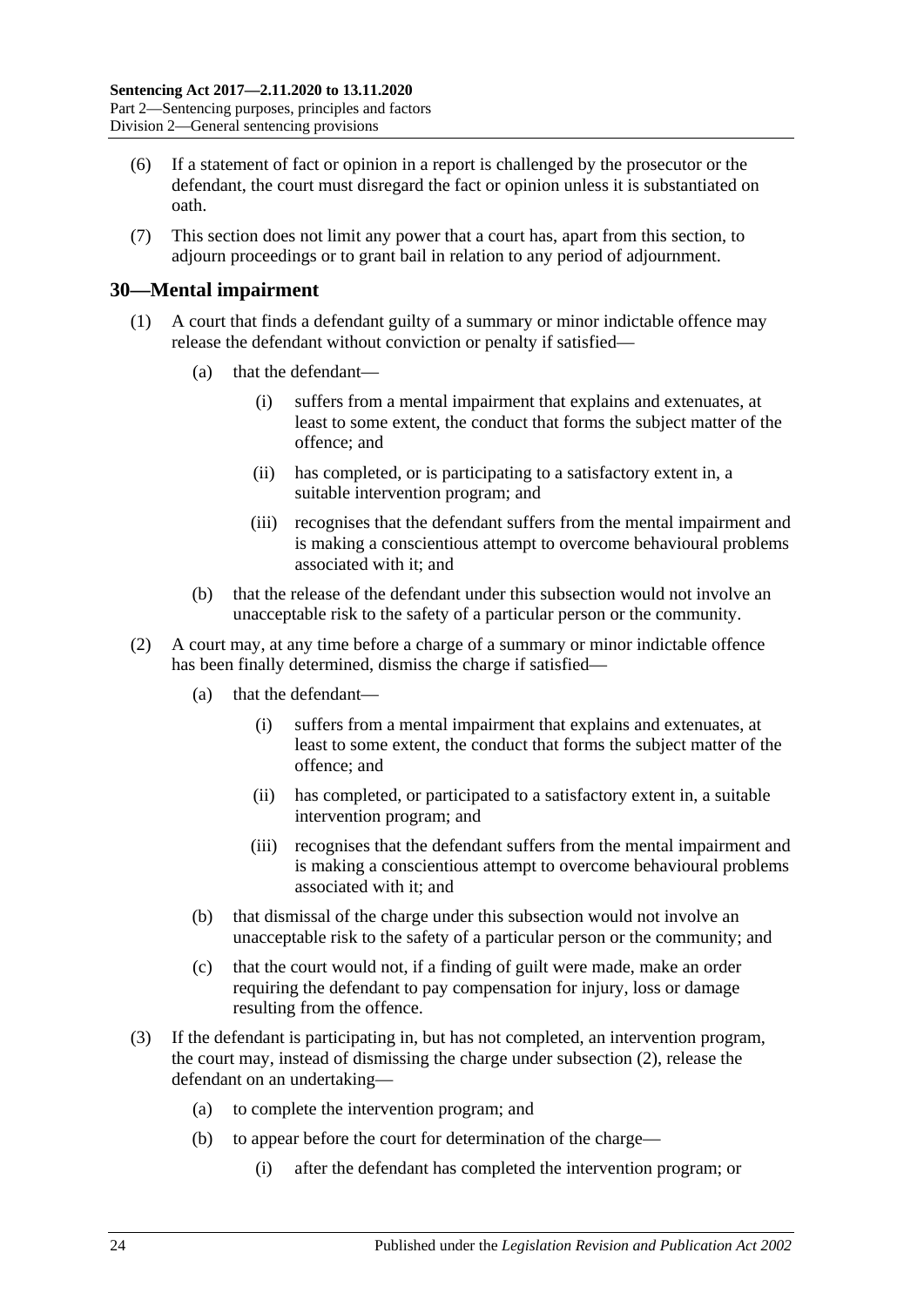- (ii) if the defendant fails to complete the intervention program.
- (4) In deciding whether to exercise its powers under this section, the court—
	- (a) may act on the basis of information that it considers reliable without regard to the rules of evidence; and
	- (b) should, if proposing to dismiss a charge under [subsection](#page-23-1) (2) or release a defendant on an undertaking under [subsection](#page-23-2) (3), consider any information about the interests of possible victims that is before it (but is not obliged to inform itself on the matter).
- (5) In this section—

*court* means—

- (a) the Magistrates Court; or
- (b) the Youth Court; or
- (c) any other court authorised by regulation to exercise the powers conferred by this section;

*mental impairment* means an impaired intellectual or mental function resulting from a mental illness, an intellectual disability, a personality disorder, or a brain injury or neurological disorder (including dementia);

*suitable intervention program*, in respect of a defendant, means an intervention program that, in the opinion of the court, provides—

- (a) supervised treatment; or
- (b) supervised rehabilitation; or
- (c) supervised behaviour management; or
- (d) supervised access to support services; or
- (e) a combination of any 1 or more of the above,

that is suited to address the particular behavioural problems of the defendant relating to the defendant's mental impairment.

### <span id="page-24-0"></span>**Subdivision 4—Sentencing reductions**

### <span id="page-24-1"></span>**36—Application of Subdivision**

Except where the contrary intention expressly appears, this Subdivision is in addition to, and does not derogate from, a provision of this Act or any other Act—

- (a) that expressly prohibits the reduction, mitigation or substitution of penalties or sentences; or
- (b) that limits or otherwise makes special provision in relation to the way a penalty or sentence for a particular offence under that Act may be imposed.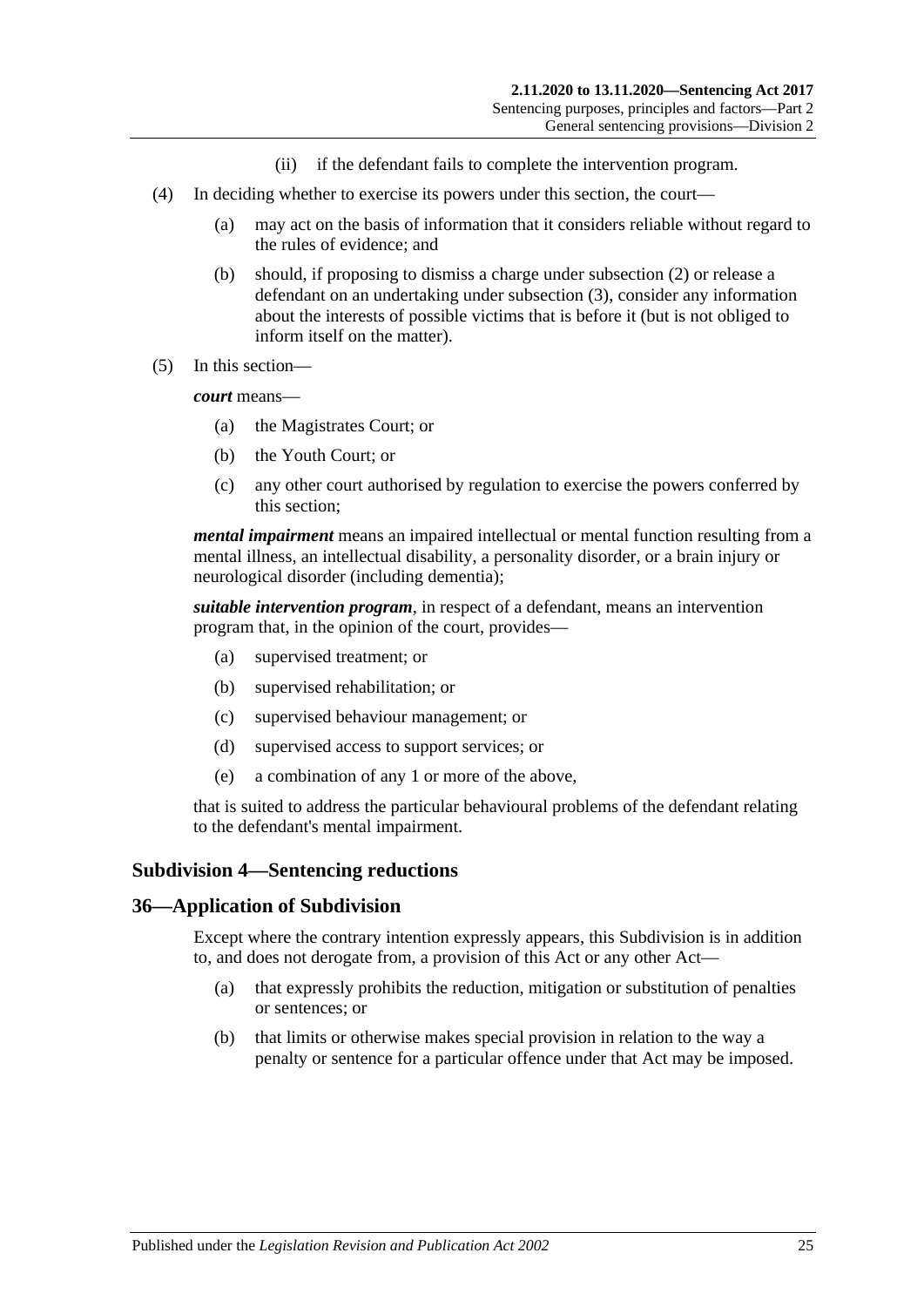### <span id="page-25-1"></span><span id="page-25-0"></span>**37—Reduction of sentences for cooperation etc with law enforcement agency**

- (1) A court may declare a defendant to be a defendant to whom this section applies if the court is satisfied that the defendant has cooperated or undertaken to cooperate with a law enforcement agency and the cooperation—
	- (a) relates directly to combating serious and organised criminal activity; and
	- (b) is provided in exceptional circumstances; and
	- (c) contributes significantly to the public interest.
- (2) In determining sentence for an offence or offences to which a defendant has pleaded guilty or in respect of which a defendant has been found guilty, the court may, if the defendant is the subject of a declaration under [subsection](#page-25-1) (1), reduce the sentence that it would otherwise have imposed by such percentage as the court thinks appropriate in the circumstances.
- (3) In determining the percentage by which a sentence is to be reduced under this section, the court must have regard to such of the following as may be relevant:
	- (a) if the defendant has pleaded guilty to the offence or offences—that fact and the circumstances of the plea;
	- (b) the nature and extent of the defendant's cooperation or undertaking;
	- (c) the timeliness of the cooperation or undertaking;
	- (d) the truthfulness, completeness and reliability of any information or evidence provided by the defendant;
	- (e) the evaluation (if any) by the authorities of the significance and usefulness of the defendant's cooperation or undertaking;
	- (f) any benefit that the defendant has gained or is likely to gain by reason of the cooperation or undertaking;
	- (g) the degree to which the safety of the defendant (or some other person) has been put at risk of violent retribution as a result of the defendant's cooperation or undertaking;
	- (h) whether the cooperation or undertaking concerns an offence for which the defendant is being sentenced or some other offence, whether related or unrelated (and, if related, whether the offence forms part of a criminal enterprise);
	- (i) whether, as a consequence of the defendant's cooperation or undertaking, the defendant would be likely to suffer violent retribution while serving any term of imprisonment, or be compelled to serve any such term in particularly severe conditions;
	- (j) the nature of any steps that would be likely to be necessary to protect the defendant on release from prison;
	- (k) the likelihood that the defendant will commit further offences,

and may have regard to any other factor or principle the court thinks relevant.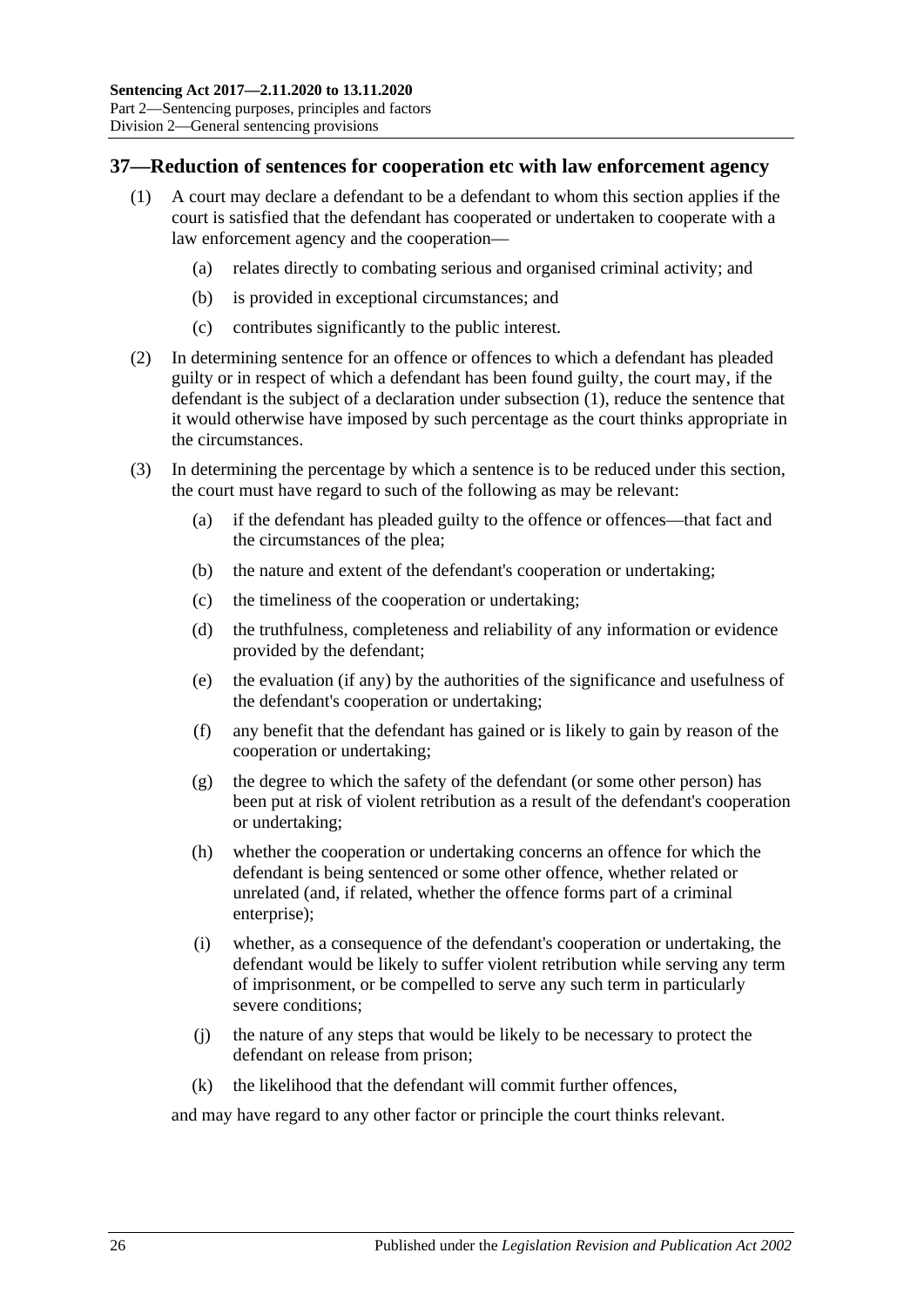(4) In this section—

*serious and organised criminal activity* includes any activity that may constitute a serious and organised crime offence within the meaning of the *[Criminal Law](http://www.legislation.sa.gov.au/index.aspx?action=legref&type=act&legtitle=Criminal%20Law%20Consolidation%20Act%201935)  [Consolidation Act](http://www.legislation.sa.gov.au/index.aspx?action=legref&type=act&legtitle=Criminal%20Law%20Consolidation%20Act%201935) 1935*.

### <span id="page-26-4"></span><span id="page-26-0"></span>**39—Reduction of sentences for guilty plea in Magistrates Court etc**

- (1) This section applies—
	- (a) if the offence is a summary offence; or
	- (b) if the sentencing court is sentencing in relation to a minor indictable offence that has been tried in the same way as a summary offence; or
	- (c) in any other circumstances prescribed by the regulations.
- <span id="page-26-3"></span><span id="page-26-1"></span>(2) Subject to this section, if a defendant has pleaded guilty to an offence or offences—
	- (a) not more than 4 weeks after the defendant's first court appearance in relation to the relevant offence or offences—the sentencing court may reduce the sentence that it would otherwise have imposed by up to 40%;
	- (b) more than 4 weeks after the defendant's first court appearance in relation to the relevant offence or offences but—
		- (i) if a date has been set for a trial for the offence or offences—not less than 4 weeks before that day; or
		- (ii) in any other case—before the commencement of the trial for the offence or offences,

the sentencing court may reduce the sentence that it would otherwise have imposed by up to 30%;

- (c) less than 4 weeks before the day set for trial for the offence or offences, and if the defendant satisfies the sentencing court that the defendant could not reasonably have pleaded guilty at an earlier stage in the proceedings because of circumstances outside of the defendant's control—the sentencing court may reduce the sentence that it would otherwise have imposed by up to 30%;
- (d) in circumstances other than those referred to in a preceding paragraph—the sentencing court may, if satisfied that there is good reason to do so, reduce the sentence that it would otherwise have imposed by up to 10%.
- <span id="page-26-2"></span> $(3)$  If—
	- (a) a maximum reduction available under [subsection](#page-26-1) (2) does not apply in relation to a defendant's plea of guilty because the defendant did not plead guilty within the relevant period; and
	- (b) the court is satisfied that the only reason that the defendant did not plead guilty within the relevant period was because—
		- (i) the court did not sit during that period; or
		- (ii) the court did not sit during that period at a place where the defendant could reasonably have been expected to attend; or
		- (iii) the court did not list the defendant's matter for hearing during that period; or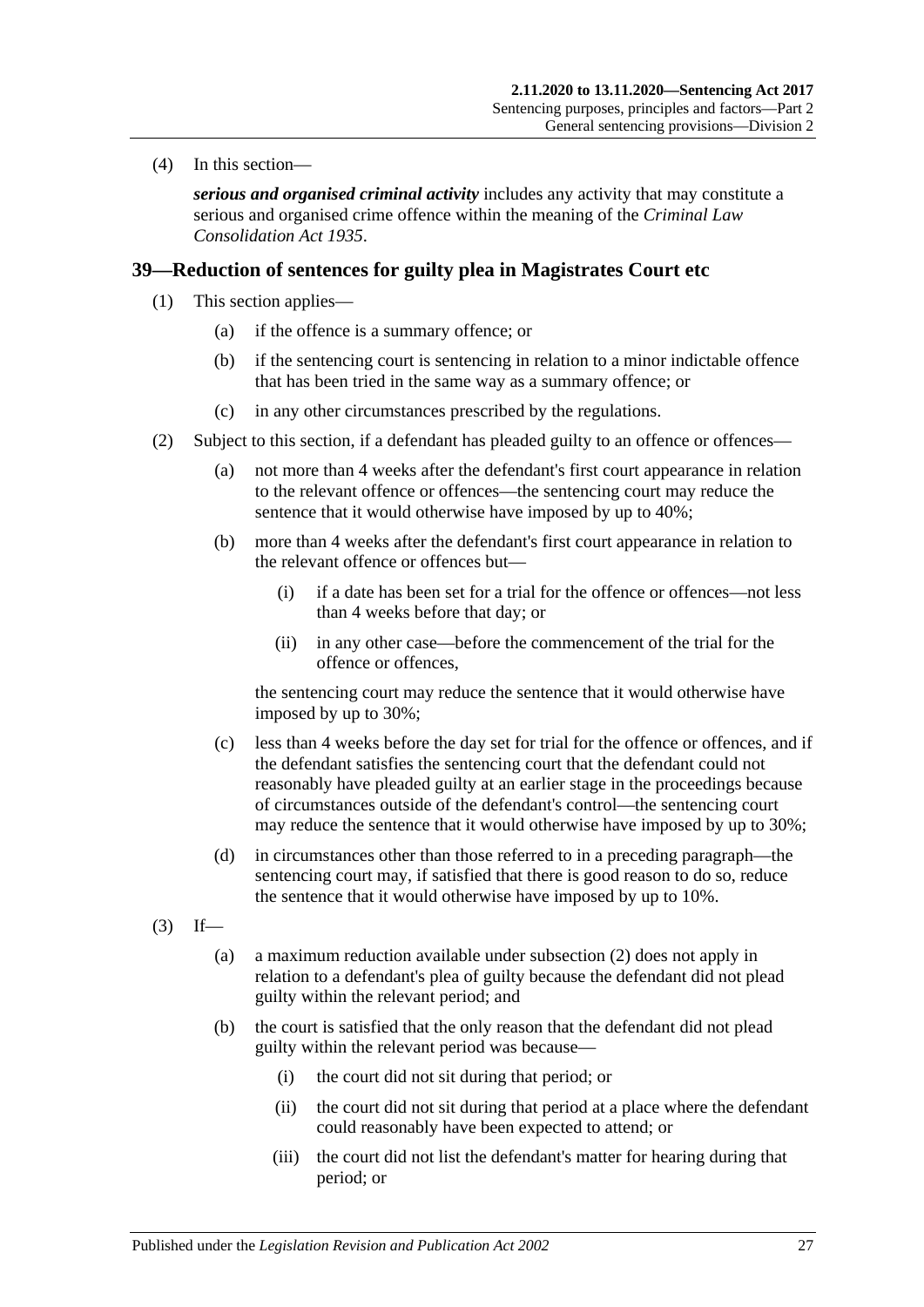- (iv) the court was, for any other reason outside of the control of the defendant, unable to hear the defendant's matter during that period; or
- (v) the prosecution was, for any reason outside of the control of the defendant, unable to finalise negotiations with the defendant in relation to the plea during that period,

the court may nevertheless reduce the sentence that it would otherwise have imposed as if the defendant had pleaded guilty during the relevant period.

- (3a) Without limiting [subsection](#page-26-2) (3), if
	- (a) the maximum reduction available under [subsection](#page-26-3)  $(2)(a)$  does not apply in relation to a defendant's plea of guilty because the defendant did not plead guilty within the period specified in that subsection (the *designated period*); and
	- (b) the defendant pleads guilty no more than 14 days after the expiration of the designated period; and
	- (c) the court is satisfied that the defendant was unable to obtain legal advice within the designated period as a result of—
		- (i) the defendant residing in a remote location; or
		- (ii) the defendant leading an itinerant lifestyle; or
		- (iii) communication difficulties arising from the defendant being unable to speak reasonably fluent English,

the court may nevertheless reduce the sentence that it would otherwise have imposed as if the defendant had pleaded guilty during the designated period.

- (4) In determining the percentage by which a sentence for an offence is to be reduced in respect of a guilty plea made within a particular period, a court must have regard to such of the following as may be relevant:
	- (a) whether the reduction of the defendant's sentence by the percentage contemplated would be so disproportionate to the seriousness of the offence, or so inappropriate in the case of that particular defendant, that it would, or may, affect public confidence in the administration of justice;
	- (b) the stage in the proceedings for the offence at which the defendant first indicated the defendant's intention to plead guilty (including whether it would, in the opinion of the court, have been reasonable to expect the defendant to have done so at an earlier stage in the proceedings);
	- (c) whether the defendant was initially charged with a different offence in respect of the same conduct and whether (and at what stage in the proceedings) negotiations occurred with the prosecution in relation to the offence charged;
	- (d) in the case where the defendant has been charged with more than 1 offence—whether the defendant pleaded guilty to all of the offences;
	- (e) whether or not the defendant was made aware of any relevant matter that would have enabled the defendant to plead guilty at an earlier stage in the proceedings;
	- (f) whether at any stage in the proceedings for the offence—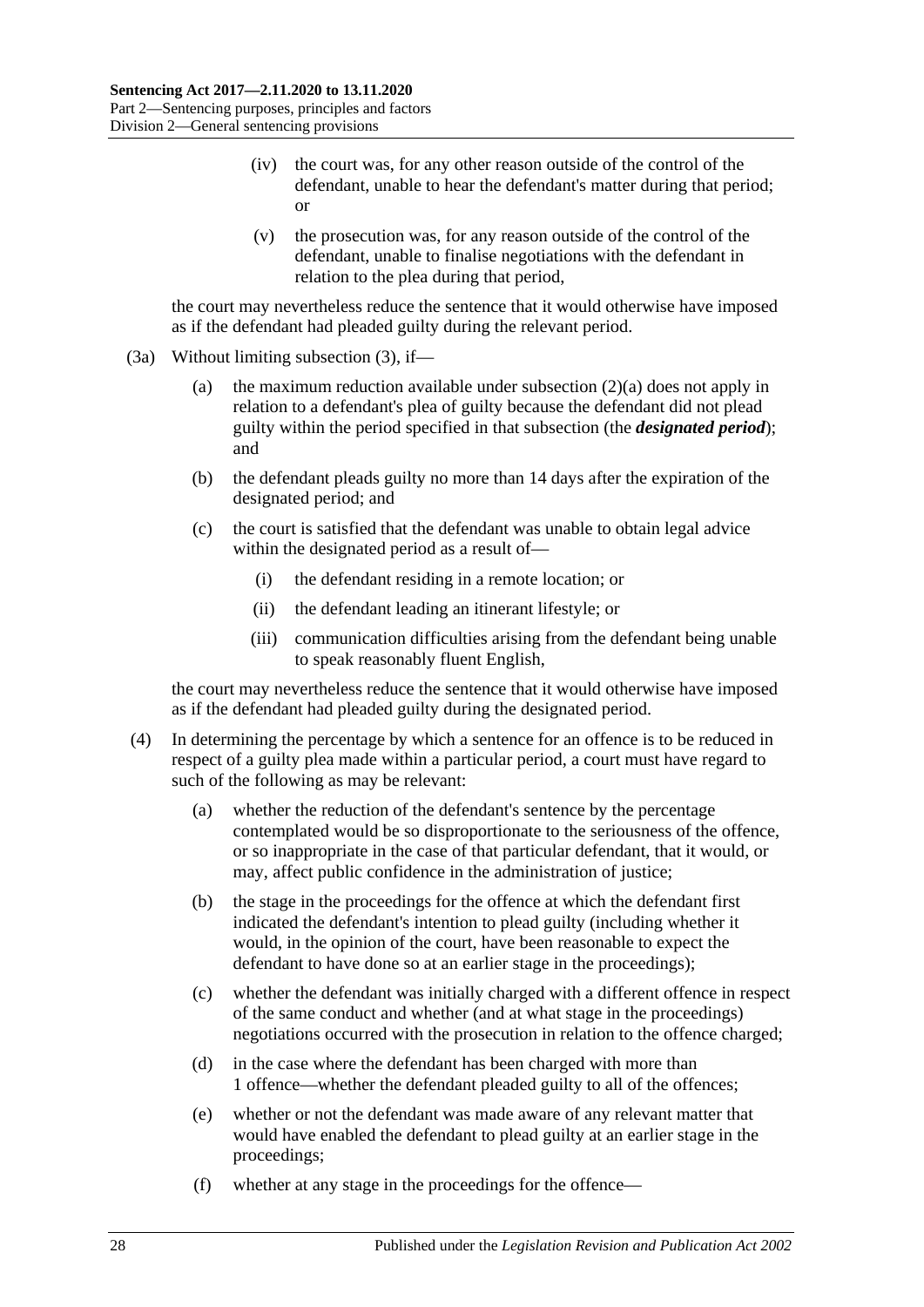- (i) the defendant disputed the factual basis of the plea; and
- (ii) a hearing occurred in relation to the dispute; and
- (iii) the dispute was not resolved in favour of the defendant;
- (g) if the prosecution satisfies the court that the defendant intentionally concealed the commission of the offence to which the defendant's sentence relates—that fact, and the period of time for which the concealment persisted;
- (h) whether the prosecution's case against the defendant (the assessment of which should ordinarily be made by reference to evidence in the form of an affidavit, or any other documentary evidence) is so overwhelming that a reduction of the defendant's sentence by the percentage contemplated would be so inappropriate that it would, or may, affect public confidence in the administration of justice;
- (i) whether any genuine remorse on behalf of the defendant for the commission of the offence is so lacking that a reduction of the defendant's sentence by the percentage contemplated would be so inappropriate that it would, or may, affect public confidence in the administration of justice,

and may have regard to any other factor or principle the court thinks relevant.

(5) For the purposes of this section, a reference to a defendant appearing in a court will be taken to include a reference to a person appearing in a court on behalf of the defendant.

### <span id="page-28-0"></span>**40—Reduction of sentences for guilty pleas in other cases**

- (1) This section applies to a court sentencing a defendant for an offence other than an offence described in [section](#page-26-4) 39(1).
- $(2)$  If—
	- (a) a defendant in any proceedings is pleading guilty to more than 1 offence; and
	- (b) this section applies to at least 1 of the offences,

this section will be taken to apply to all of the offences (despite [section](#page-26-4) 39(1)).

- <span id="page-28-1"></span>(3) Subject to this section, if a defendant has pleaded guilty to an offence or offences—
	- (a) not more than 4 weeks after the defendant's first court appearance in relation to the relevant offence or offences—the sentencing court may reduce the sentence that it would otherwise have imposed by—
		- (i) in the case of a serious indictable offence—up to 25%; or
		- (ii) in any other case—up to 35%; or
	- (b) more than 4 weeks after the defendant's first court appearance in relation to the relevant offence or offences but on the day of, or before, the defendant's committal appearance in relation to the relevant offence or offences—the sentencing court may reduce the sentence that it would otherwise have imposed by—
		- (i) in the case of a serious indictable offence—up to 15%; or
		- (ii) in any other case—up to 25%; or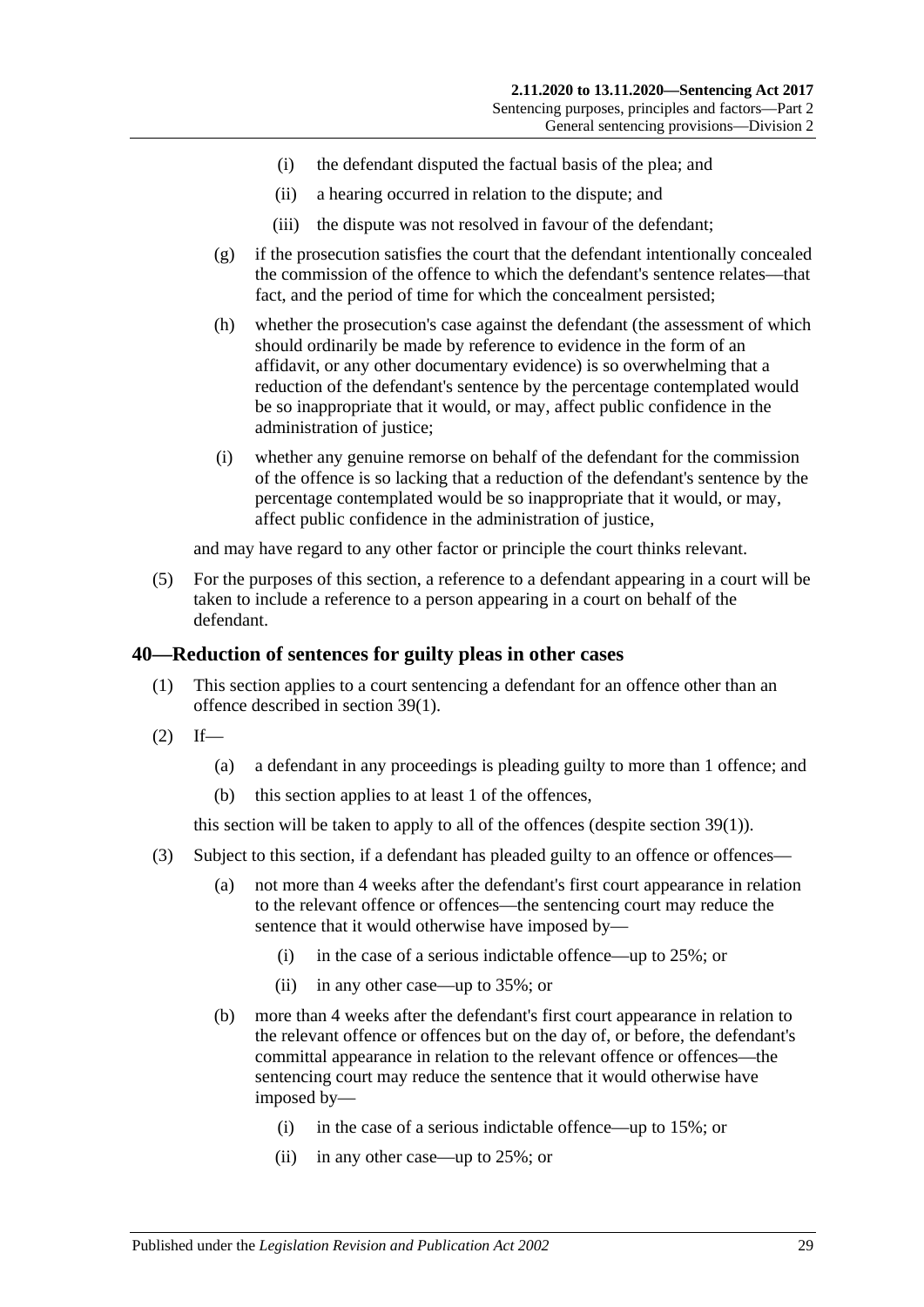- (c) during the period commencing on the day after the defendant's committal appearance in relation to the relevant offence or offences and ending immediately before the defendant is committed for trial for the offence or offences—the sentencing court may reduce the sentence that it would otherwise have imposed by—
	- (i) in the case of a serious indictable offence—up to 10%; or
	- (ii) in any other case—up to 15%; or

#### **Note—**

See also section 110(3) of the *[Criminal Procedure Act](http://www.legislation.sa.gov.au/index.aspx?action=legref&type=act&legtitle=Criminal%20Procedure%20Act%201921) 1921*.

- (d) during the period commencing immediately after the defendant is committed for trial for the relevant offence or offences and ending immediately after the first date fixed for the arraignment of the defendant in a superior court—the sentencing court may reduce the sentence that it would otherwise have imposed by—
	- (i) in the case of a serious indictable offence—up to 5%; or
	- (ii) in any other case—up to 10%; or
- (e) during the period commencing immediately after the first date fixed for the arraignment of the defendant in a superior court in relation to the relevant offence or offences and ending at the commencement of the defendant's trial for the relevant offence or offences—the sentencing court may, if satisfied that there is good reason to do so, reduce the sentence that it would otherwise have imposed by up to 5%.
- <span id="page-29-0"></span> $(4)$  If—
	- (a) a maximum reduction available under subsection (3) does not apply in relation to a defendant's plea of guilty because the defendant did not plead guilty within the relevant period; and
	- (b) the court is satisfied that the only reason that the defendant did not plead guilty within the relevant period was because—
		- (i) the court did not sit during that period; or
		- (ii) the court did not sit during that period at a place where the defendant could reasonably have been expected to attend; or
		- (iii) the court did not list the defendant's matter for hearing during that period; or
		- (iv) the court was, for any other reason outside of the control of the defendant, unable to hear the defendant's matter during that period; or
		- (v) after the making of the charge determination (within the meaning of section 106 of the *[Criminal Procedure Act](http://www.legislation.sa.gov.au/index.aspx?action=legref&type=act&legtitle=Criminal%20Procedure%20Act%201921) 1921*)—the prosecution was, for any reason outside of the control of the defendant, unable to finalise negotiations with the defendant in relation to the plea during that period,

the court may nevertheless reduce the sentence that it would otherwise have imposed as if the defendant had pleaded guilty during the relevant period.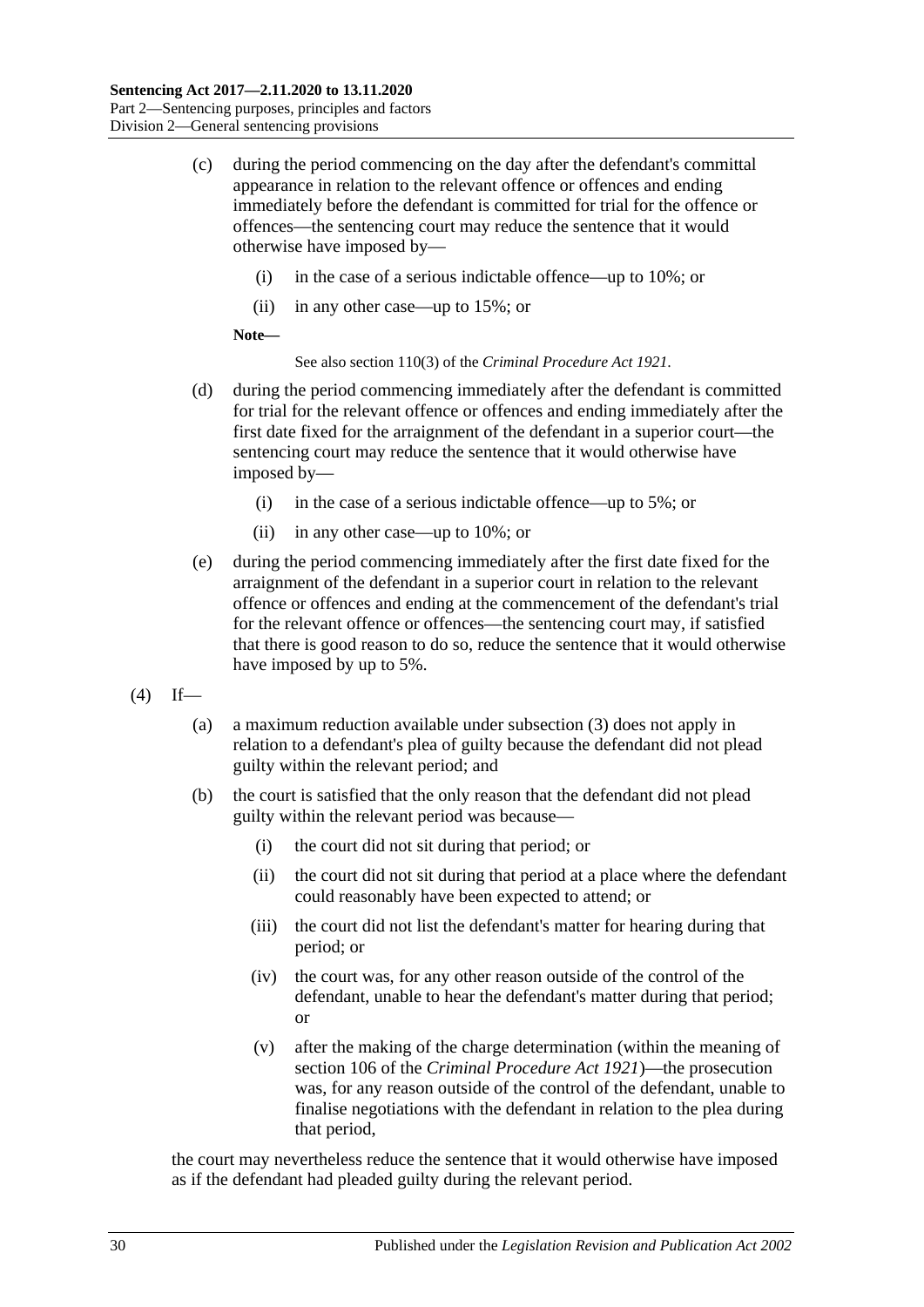- (4a) Without limiting [subsection](#page-29-0) (4), if—
	- (a) the maximum reduction available under [subsection](#page-28-1) (3)(a) does not apply in relation to a defendant's plea of guilty because the defendant did not plead guilty within the period specified in that subsection (the *designated period*); and
	- (b) the defendant pleads guilty no more than 14 days after the expiration of the designated period; and
	- (c) the court is satisfied that the defendant was unable to obtain legal advice within the designated period as a result of—
		- (i) the defendant residing in a remote location; or
		- (ii) the defendant leading an itinerant lifestyle; or
		- (iii) communication difficulties arising from the defendant being unable to speak reasonably fluent English,

the court may nevertheless reduce the sentence that it would otherwise have imposed as if the defendant had pleaded guilty during the designated period.

- (5) In determining the percentage by which a sentence for an offence is to be reduced in respect of a guilty plea made within a particular period, a court must have regard to such of the following as may be relevant:
	- (a) whether the reduction of the defendant's sentence by the percentage contemplated would be so disproportionate to the seriousness of the offence, or so inappropriate in the case of that particular defendant, that it would, or may, affect public confidence in the administration of justice;
	- (b) the stage in the proceedings for the offence at which the defendant indicated an intention to plead guilty (including whether it would, in the opinion of the court, have been reasonable to expect the defendant to have done so at an earlier stage in the proceedings);
	- (c) whether the defendant was initially charged with a different offence in respect of the same conduct and whether (and at what stage in the proceedings) negotiations occurred with the prosecution in relation to the offence charged;
	- (d) in the case where the defendant has been charged with more than 1 offence—whether the defendant pleaded guilty to all of the offences;
	- (e) if the defendant satisfies the court that the defendant could not reasonably have been expected to plead guilty at an earlier stage in the proceedings because of circumstances outside of the defendant's control—that fact;
	- (f) whether or not the defendant was made aware of any relevant matter that would have enabled the defendant to plead guilty at an earlier stage in the proceedings;
	- (g) whether at any stage in the proceedings for the offence—
		- (i) the defendant disputed the factual basis of the plea; and
		- (ii) a hearing occurred in relation to the dispute; and
		- (iii) the dispute was not resolved in favour of the defendant;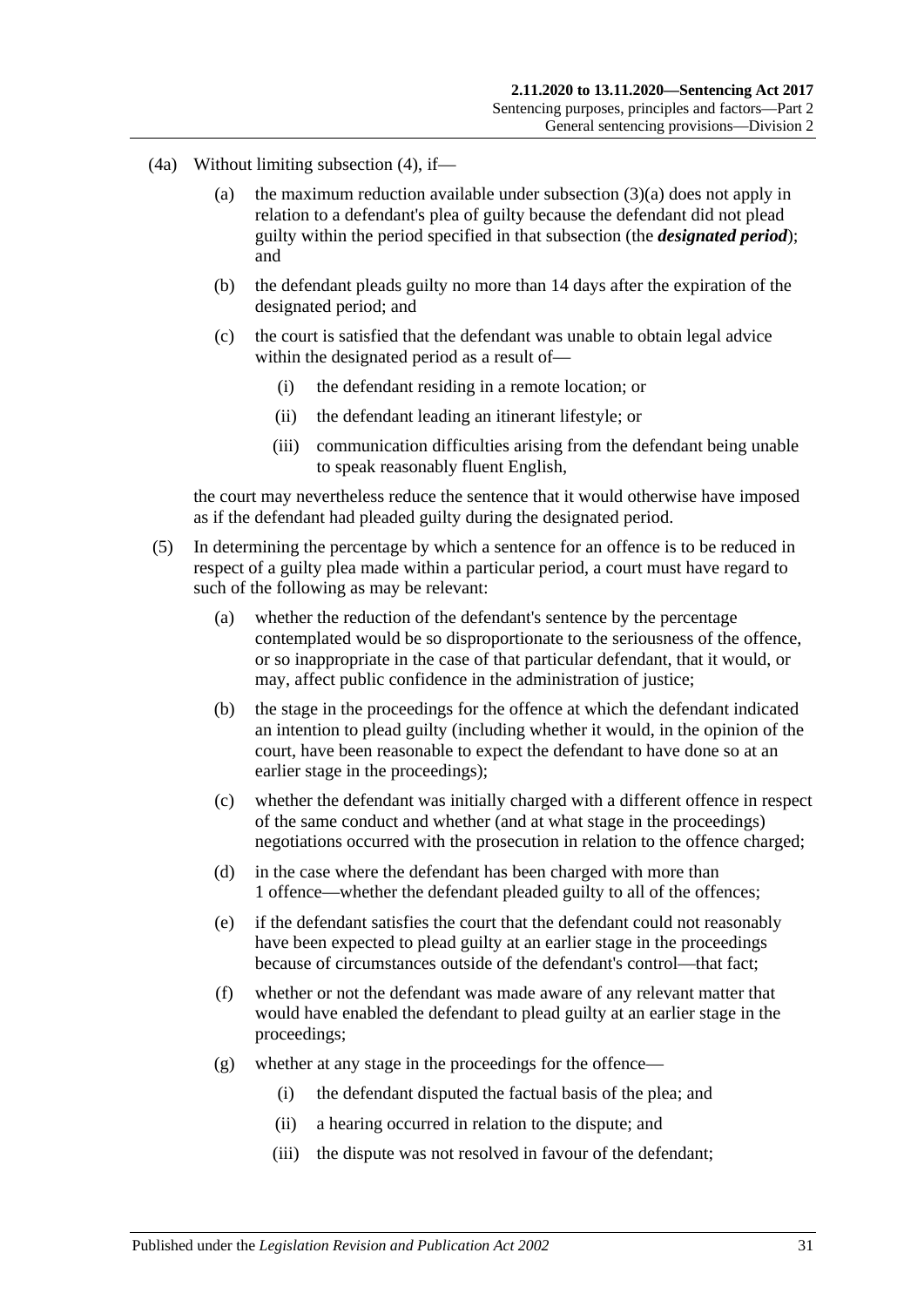- (h) if the prosecution satisfies the court that the defendant intentionally concealed the commission of the offence to which the defendant's sentence relates—that fact, and the period of time for which the concealment persisted;
- (i) whether the prosecution's case against the defendant (the assessment of which should ordinarily be made by reference to evidence in the form of an affidavit, or any other documentary evidence) is so overwhelming that a reduction of the defendant's sentence by the percentage contemplated would be so inappropriate that it would, or may, affect public confidence in the administration of justice;
- (j) whether any genuine remorse on behalf of the defendant for the commission of the offence is so lacking that a reduction of the defendant's sentence by the percentage contemplated would be so inappropriate that it would, or may, affect public confidence in the administration of justice,

and may have regard to any other factor or principle the court thinks relevant.

- (6) For the purposes of this section, a reference to a defendant appearing in a court will be taken to include a reference to a person appearing in a court on behalf of the defendant.
- (7) Where proceedings have been instituted in a superior court by the DPP laying an information ex officio in accordance with section 103 of the *[Criminal Procedure](http://www.legislation.sa.gov.au/index.aspx?action=legref&type=act&legtitle=Criminal%20Procedure%20Act%201921)  Act [1921](http://www.legislation.sa.gov.au/index.aspx?action=legref&type=act&legtitle=Criminal%20Procedure%20Act%201921)*, this section applies in relation to those proceedings with the modifications prescribed by the regulations.
- (8) In this section—

*committal appearance* has the same meaning as in section 109 of the *[Criminal](http://www.legislation.sa.gov.au/index.aspx?action=legref&type=act&legtitle=Criminal%20Procedure%20Act%201921)  [Procedure Act](http://www.legislation.sa.gov.au/index.aspx?action=legref&type=act&legtitle=Criminal%20Procedure%20Act%201921) 1921*;

*serious harm* has the same meaning as in section 21 of the *[Criminal Law](http://www.legislation.sa.gov.au/index.aspx?action=legref&type=act&legtitle=Criminal%20Law%20Consolidation%20Act%201935)  [Consolidation Act](http://www.legislation.sa.gov.au/index.aspx?action=legref&type=act&legtitle=Criminal%20Law%20Consolidation%20Act%201935) 1935*;

*serious indictable offence* means an offence that is—

- (a) a serious offence of violence for which the maximum penalty prescribed is, or includes, imprisonment for at least 5 years; or
- (b) a serious sexual offence for which the maximum penalty prescribed is, or includes, imprisonment for at least 5 years; or
- (c) any other offence prescribed by the regulations for the purposes of this definition;

*serious offence of violence* means—

- (a) an offence under section 11, 13, 13A, 19A(1), 19AB(1), 23, 29(1), 29(2), 29A(1) or 31(1) of the *[Criminal Law Consolidation Act](http://www.legislation.sa.gov.au/index.aspx?action=legref&type=act&legtitle=Criminal%20Law%20Consolidation%20Act%201935) 1935*; or
- (b) an offence under section 14 of the *[Criminal Law Consolidation Act](http://www.legislation.sa.gov.au/index.aspx?action=legref&type=act&legtitle=Criminal%20Law%20Consolidation%20Act%201935) 1935* where the victim died or suffered serious harm; or
- (c) an offence under section 19A(3) or 19AB(2) of the *[Criminal Law](http://www.legislation.sa.gov.au/index.aspx?action=legref&type=act&legtitle=Criminal%20Law%20Consolidation%20Act%201935)  [Consolidation Act](http://www.legislation.sa.gov.au/index.aspx?action=legref&type=act&legtitle=Criminal%20Law%20Consolidation%20Act%201935) 1935* where serious harm was caused to a person; or
- (d) an offence under a corresponding previous enactment substantially similar to an offence referred to in any of the preceding paragraphs; or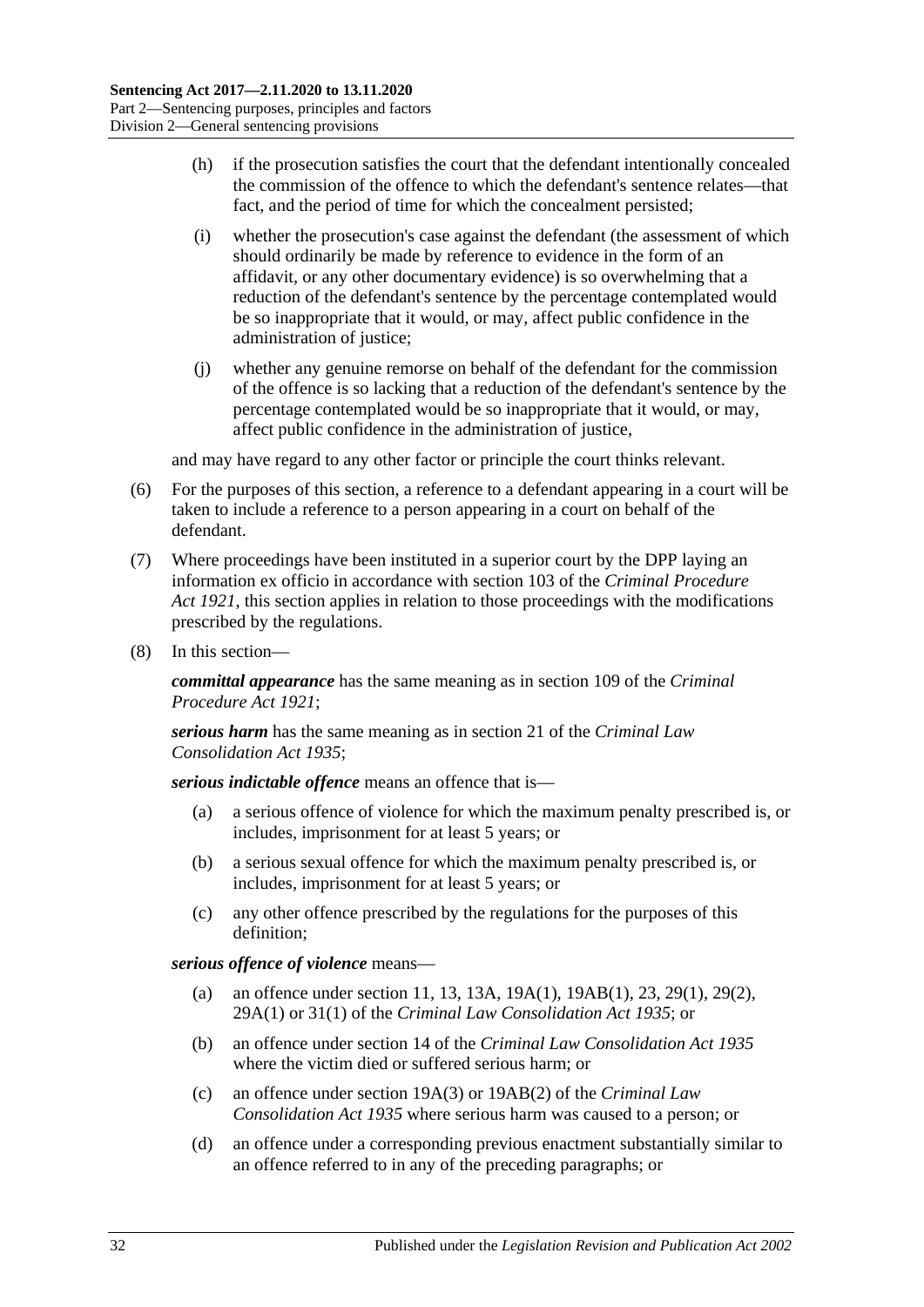(e) an attempt to commit or an assault with intent to commit any of the offences referred to in any of the preceding paragraphs;

### *serious sexual offence* means—

- (a) an offence under section 48, 48A, 49, 50, 51, 56, 58, 59, 60, 63, 63B, 66, 67, 68 or 72 of the *[Criminal Law Consolidation Act](http://www.legislation.sa.gov.au/index.aspx?action=legref&type=act&legtitle=Criminal%20Law%20Consolidation%20Act%201935) 1935*; or
- (b) an offence under a corresponding previous enactment substantially similar to an offence referred to in the preceding paragraph; or
- (c) an attempt to commit or an assault with intent to commit any of the offences referred to in either of the preceding paragraphs.

### <span id="page-32-5"></span><span id="page-32-0"></span>**41—Application of sentencing reductions**

- <span id="page-32-4"></span><span id="page-32-2"></span>(1) For the purpose of applying [section](#page-25-0) 37, 38, [39](#page-26-0) or [40](#page-28-0) in sentencing a defendant for a particular offence, the sentencing court must—
	- (a) first determine the sentence that the court would apply but for the existence of those provisions; and
	- (b) then determine the maximum percentage reduction that is applicable to the sentencing in accordance with those provisions; and
	- (c) then determine the percentage reduction that is, in the opinion of the court, appropriate in the particular case (being not more than the maximum percentage determined in accordance with [paragraph](#page-32-2) (b)); and
	- (d) finally, apply the percentage reduction determined in accordance with [paragraph](#page-32-3) (c) to the sentence determined in accordance with [paragraph](#page-32-4) (a).
- <span id="page-32-3"></span>(2) A sentencing court that wants to apply [section](#page-20-0) 26 to sentence a defendant to a single penalty for more than 1 offence must, if the court would otherwise be required to apply [section](#page-25-0) 37, 38, [39](#page-26-0) or [40](#page-28-0) in sentencing the defendant for any 1 or more of those offences (the *discounted offences*), determine, in accordance with [subsection](#page-32-5) (1), the appropriate sentence for each discounted offence before applying [section](#page-20-0) 26 to determine the total sentence (and for the purposes of [section](#page-20-0) 26, a reference to the maximum penalty that could be imposed in respect of an offence will, in the case of each discounted offence, be a reference to the sentence determined, in accordance with [subsection](#page-32-5) (1), for that discounted offence).
- (3) Nothing in this Subdivision affects the operation of [section 23,](#page-18-1) [24](#page-18-2) or [25.](#page-19-0)

### <span id="page-32-1"></span>**42—Re-sentencing for failure to cooperate in accordance with undertaking under [section](#page-25-0) 37**

- (1) This section applies if—
	- (a) a person is currently serving a sentence of imprisonment for an offence or offences that was reduced by the sentencing court under [section](#page-25-0) 37 (the *relevant sentence*); and
	- (b) the person has failed to cooperate with a law enforcement agency in accordance with the terms of an undertaking given by the person under that section.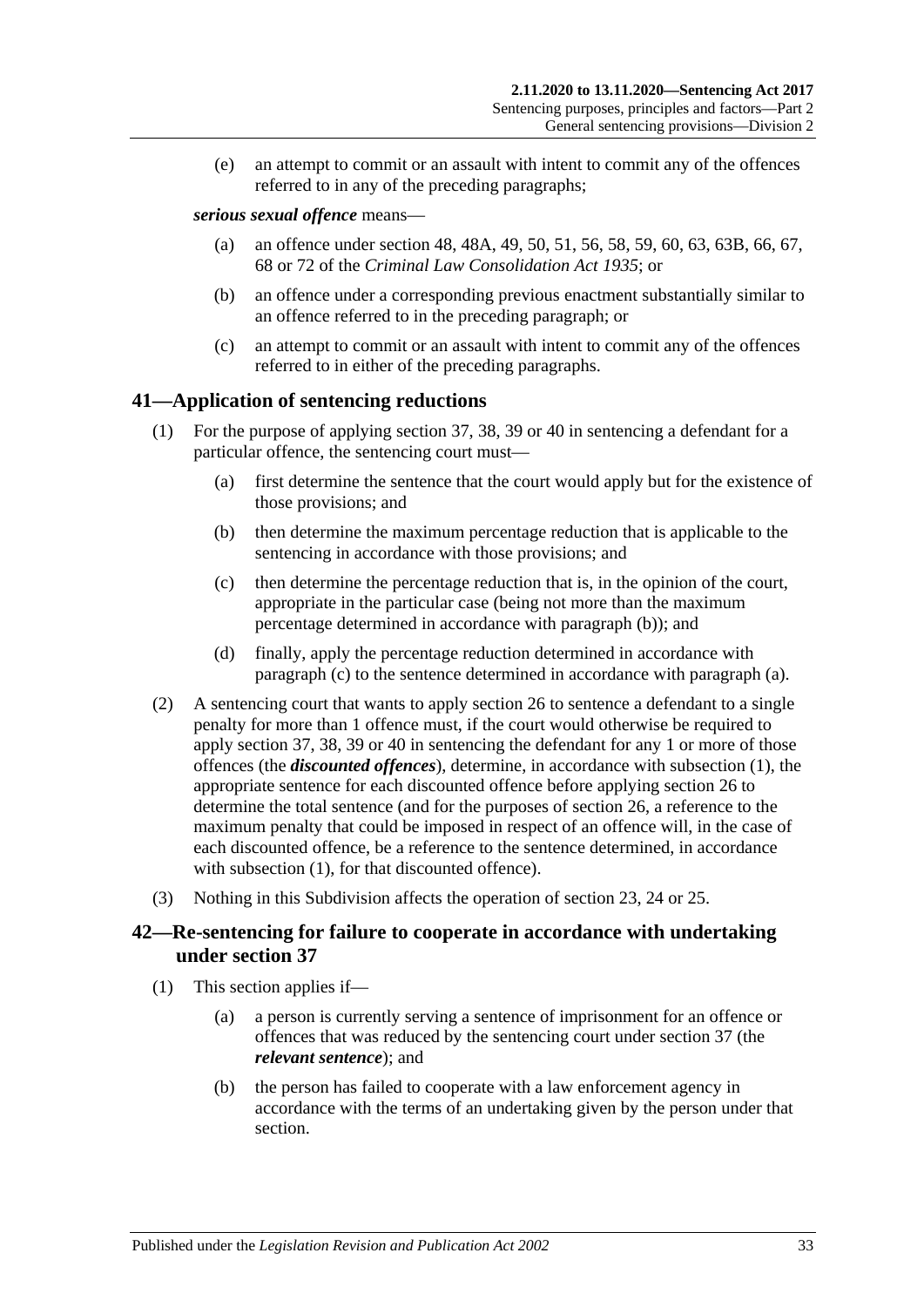- (2) The DPP may, with the permission of the court that imposed the relevant sentence on the person, apply to the court to have the sentence quashed and a new sentence imposed, taking into account the person's failure to cooperate with the law enforcement agency in accordance with the terms of an undertaking given by the person under [section](#page-25-0) 37.
- (3) The DPP, the chief officer of the law enforcement agency and the person are parties to the proceedings on the application.
- (4) Nothing in this section authorises a court to impose a new sentence that would exceed the sentence that would, but for the reduction given under [section](#page-25-0) 37, have been imposed by the sentencing court under that section.

### <span id="page-33-0"></span>**43—Re-sentencing for subsequent cooperation with law enforcement agency**

- (1) This section applies to a person if—
	- (a) the person is currently serving a period of imprisonment for an offence or offences (the *relevant sentence*); and
	- (b) the person has cooperated with a law enforcement agency.
- (2) A person to whom this section applies may, with the permission of the court that imposed the relevant sentence, apply to the court to have the sentence quashed and a new sentence imposed, taking into account the person's cooperation with the law enforcement agency in accordance with this section.
- (3) The court may only grant permission to make an application under this section if the court is satisfied that the cooperation relates directly to an offence that is, in the opinion of the court, a serious offence that has been committed or may be committed in the future (whether in this or any other jurisdiction).
- (4) The chief officer of the law enforcement agency, the DPP and the applicant are parties to the proceedings on the application.
- (5) In determining a new sentence on an application under this section, the court must have regard to such of the following as may be relevant:
	- (a) the nature and extent of the person's cooperation;
	- (b) the timeliness of the cooperation;
	- (c) the truthfulness, completeness and reliability of any information or evidence provided by the person;
	- (d) the evaluation (if any) by the authorities of the significance and usefulness of the person's cooperation;
	- (e) any benefit that the person has gained or is likely to gain by reason of the cooperation;
	- (f) the degree to which the safety of the person (or some other person) has been put at risk of violent retribution as a result of the person's cooperation;
	- (g) whether the cooperation concerns the offence for which the person is being sentenced or some other offence, whether related or unrelated;
	- (h) whether, as a consequence of the person's cooperation, the person would be likely to suffer violent retribution while serving any term of imprisonment, or be compelled to serve any such term in particularly severe conditions;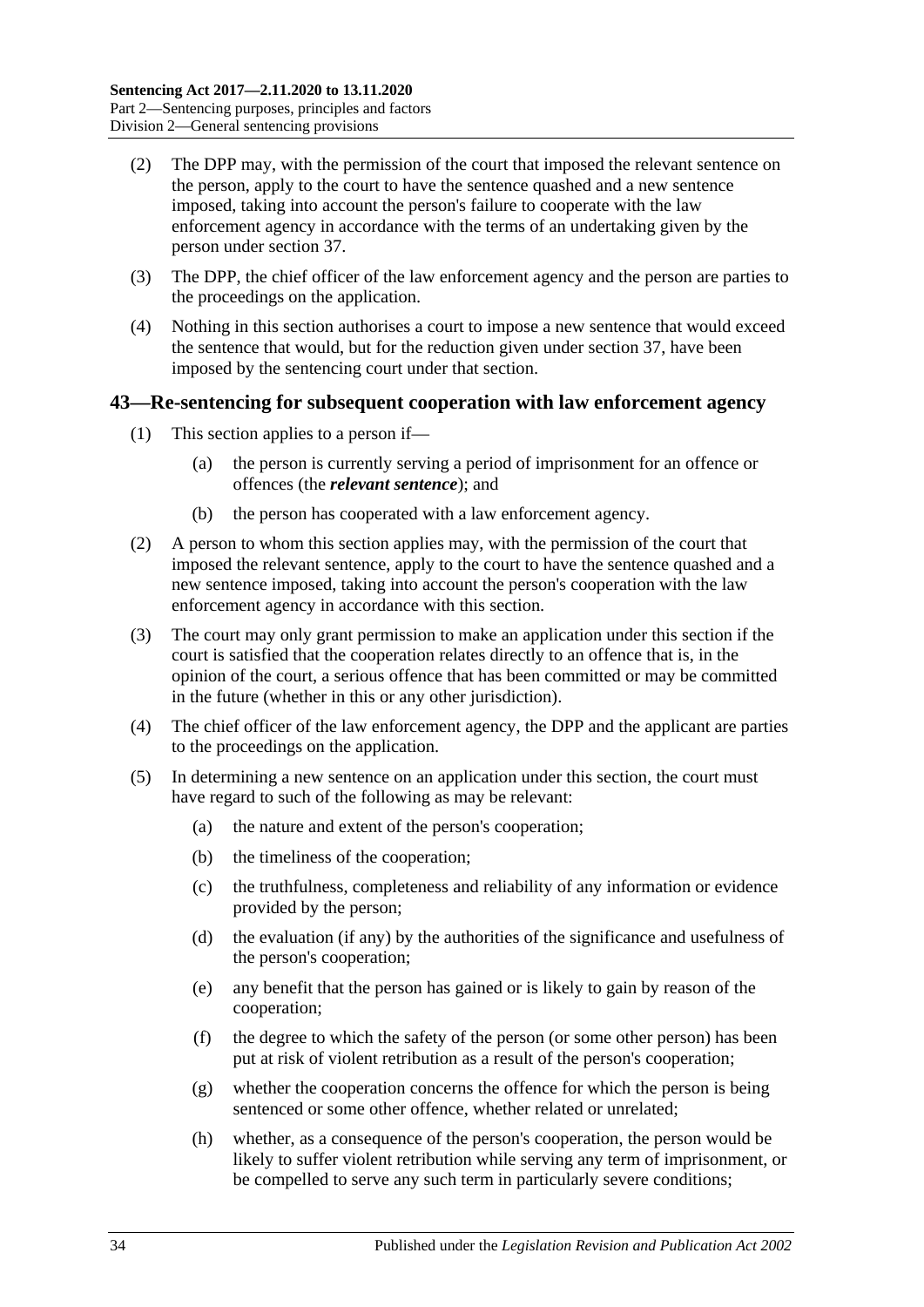- (i) the nature of any steps that would be likely to be necessary to protect the person on release from prison;
- (j) the likelihood that the person will commit further offences,

and may have regard to any other factor or principle the court thinks relevant.

- (6) Except as provided in this section, in determining a new sentence on an application under this section, the court must apply the law that was applicable in relation to the relevant sentence at the time that sentence was imposed (and this subsection applies to an application under this section, whether made or determined before or after the commencement of this subsection).
- (7) On an application by a person under this section, the court must not impose a sentence that is more severe than the relevant sentence, but the court may extend the non-parole period where the court passes a shorter sentence.
- (8) In this section—

*chief officer* of a law enforcement agency means—

- (a) in the case of SA Police—the Commissioner of Police;
- (b) in the case of the Independent Commissioner Against Corruption—the Independent Commissioner Against Corruption;
- (c) in any other case—the person for the time being occupying a position within the agency prescribed by the regulations.

# <span id="page-34-1"></span><span id="page-34-0"></span>**Part 3—Custodial sentences**

### **Division 1—Imprisonment**

### <span id="page-34-2"></span>**44—Commencement of sentences and non-parole periods**

- (1) If a court imposes a sentence of imprisonment and does not suspend the sentence under Part [4 Division](#page-79-1) 2, the court must specify the date on which, or the time at which, the sentence is to commence or is to be taken to have commenced.
- (2) If a defendant has spent time in custody in respect of an offence for which the defendant is subsequently sentenced to imprisonment, the court may, when sentencing the defendant, take into account the time already spent in custody and—
	- (a) make an appropriate reduction in the term of the sentence; or
	- (b) direct that the sentence will be taken to have commenced—
		- (i) on the day on which the defendant was taken into custody; or
		- (ii) on a date specified by the court that occurs after the day on which the defendant was taken into custody but before the day on which the defendant is sentenced.
- (3) If a court imposes a sentence of imprisonment on a defendant who is not present in court, the court must direct that the sentence is to commence—
	- (a) on the day on which the defendant is taken into custody under the warrant of commitment issued in respect of the sentence; or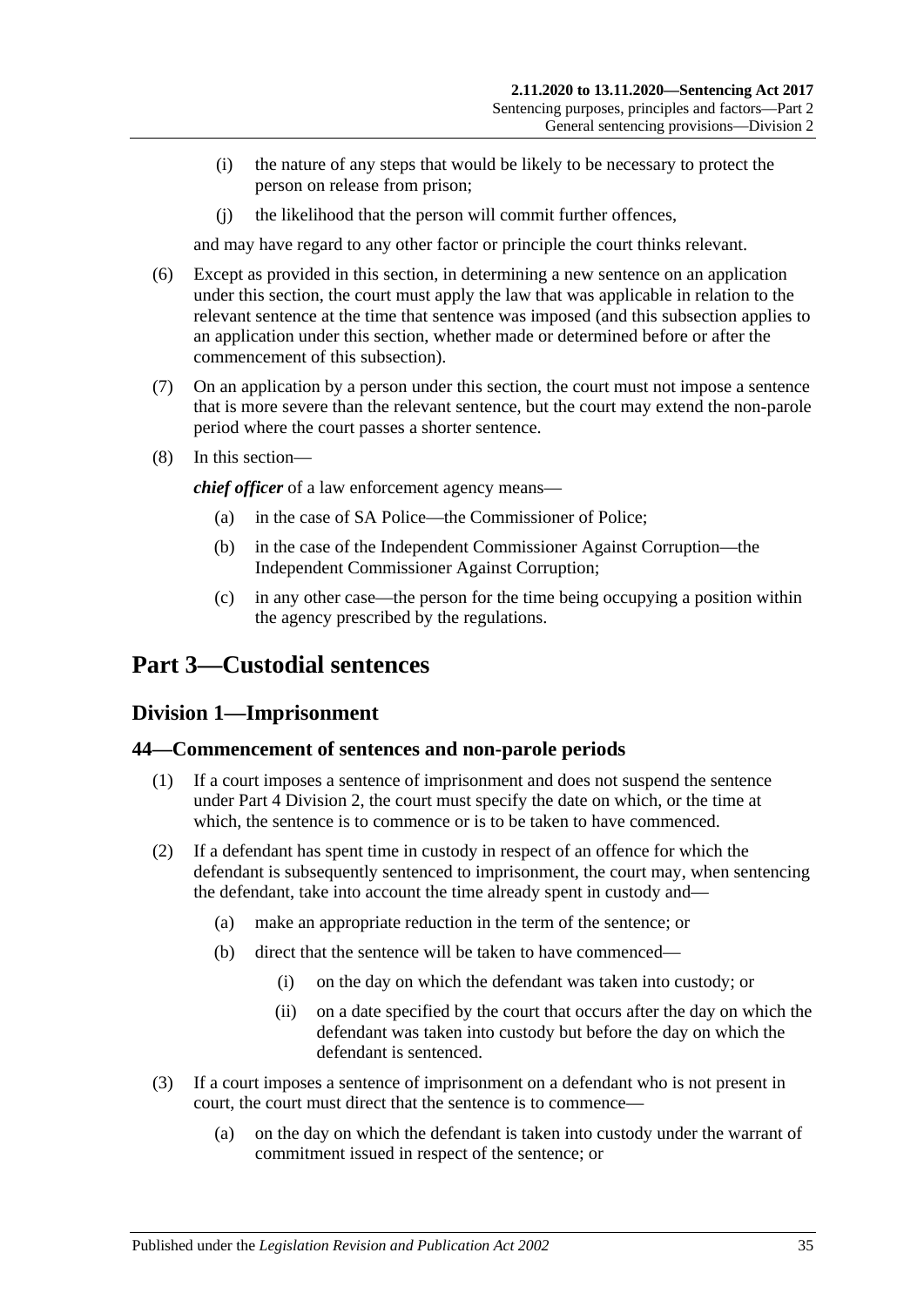- (b) if the defendant is subject to some other sentence of imprisonment—on the completion of that other sentence of imprisonment or at some earlier time fixed by the court.
- (4) If a court fixes a non-parole period, the court must specify the date on which the non-parole period is to commence or is to be taken to have commenced.
- (5) If a court directs that a sentence of imprisonment is to be taken to have commenced on the day on which the defendant was taken into custody, any non-parole period fixed by the court in respect of that sentence will be taken to have commenced on that day.
- (6) If, on imposing a sentence of imprisonment, the court fails to specify the date on which or the time at which the sentence is to commence or is to be taken to have commenced, the sentence will—
	- (a) in the case of a defendant not then in custody—commence on the day on which the defendant is subsequently taken into custody for the offence; or
	- (b) in the case of a defendant already in custody for the offence—be taken to have commenced on the day on which the defendant was last so taken into custody; or
	- (c) in the case of a defendant in custody for some other offence—commence on the day on which the sentence is imposed, unless the sentence is to be served cumulatively under this Act or any other Act.

### <span id="page-35-2"></span><span id="page-35-0"></span>**45—Cumulative sentences**

- (1) Subject to [subsection](#page-35-1) (2), the court by which a sentence of imprisonment is imposed may direct that the sentence be cumulative on any other sentence, or sentences, of imprisonment or detention in a training centre then being served, or to be served, by the defendant.
- <span id="page-35-1"></span>(2) If a sentence of imprisonment is imposed for an offence committed by the defendant—
	- (a) during a period of release on parole or conditional release; or
	- (b) while serving a period of imprisonment under an order of the Parole Board for breach of parole conditions,

the sentence will (except where 1 of the sentences to which the defendant is subject is life imprisonment) be cumulative on the sentence, or sentences, in respect of which the defendant was on parole.

- (3) A direction may be given under [subsection](#page-35-2) (1) irrespective of the number of cumulative sentences that the defendant is already serving or will, in consequence of the direction, be liable to serve.
- (4) This section does not apply in relation to a youth unless the youth is sentenced as an adult.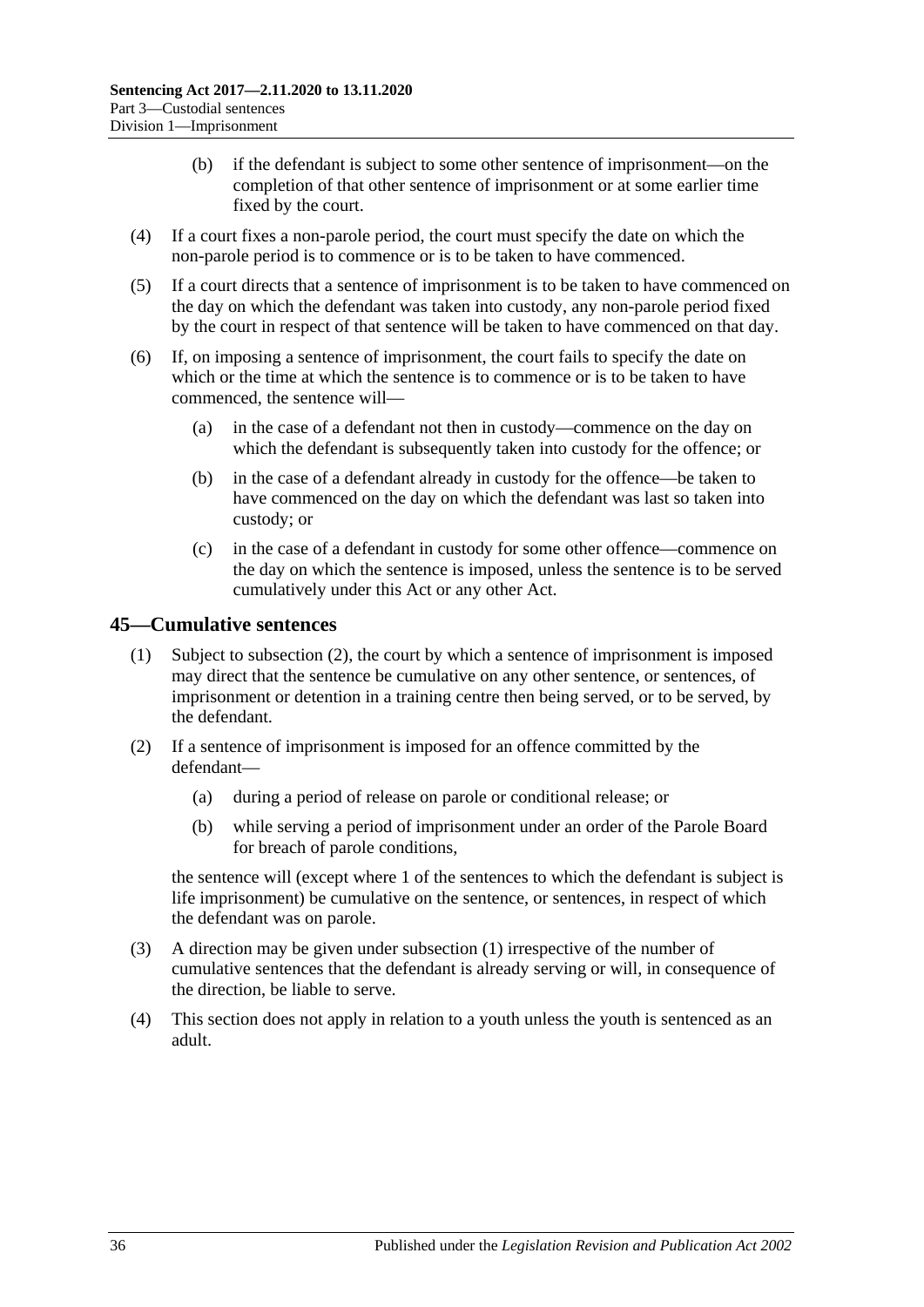# **Division 2—Non-parole periods**

# **46—Application of Division to youths**

- (1) The following provisions of this Division do not apply in relation to a youth unless the youth is sentenced as an adult:
	- (a) section  $47(5)(b)$ ;
	- (b) section  $47(5)(d)$ ;
	- (c) [section](#page-37-2)  $47(6)$ :
	- (d) [section](#page-39-0) 48.
- (2) The remaining provisions of this Division do not apply in relation to a youth unless the youth is sentenced as an adult, or is sentenced to detention to be served in a prison, or is otherwise transferred to or ordered to serve a period of detention in a prison.
- (3) [Section](#page-36-0) 47 applies in relation to a person who is serving concurrent sentences of imprisonment and detention in a prison as if the person were serving concurrent sentences of imprisonment.

# <span id="page-36-0"></span>**47—Duty of court to fix or extend non-parole periods**

- <span id="page-36-1"></span>(1) Subject to this section, when a court, on convicting a person of an offence, sentences the person to imprisonment, the court must—
	- (a) if the person is not subject to an existing non-parole period—fix a non-parole period; or
	- (b) if the person is subject to an existing non-parole period—review the non-parole period and extend it by such period as the court thinks fit (but not so that the period of extension exceeds the period of imprisonment that the person becomes liable to serve by virtue of the sentence, or sentences, imposed by the court); or
	- (c) if the person is serving a minimum term imposed in respect of an offence under a law of the Commonwealth or is liable to serve such a term on the expiry of an existing non-parole period—fix a non-parole period in respect of the sentence, or sentences, to be served on the expiry of that minimum term.
- (2) If the sentence of imprisonment is imposed for an offence committed during a period of release on parole or conditional release from a previous sentence of imprisonment or detention, the court, in fixing a non-parole period under [subsection](#page-36-1)  $(1)(a)$ , must have regard to the total period of imprisonment (or detention and imprisonment) that the person is, by virtue of the new sentence and the balance of the previous sentence, liable to serve.
- <span id="page-36-2"></span>(3) If a prisoner is serving a sentence of imprisonment but is not subject to an existing non-parole period, the sentencing court may, subject to [subsection](#page-37-3) (5), fix a non-parole period, on application by the prisoner or the presiding member of the Parole Board.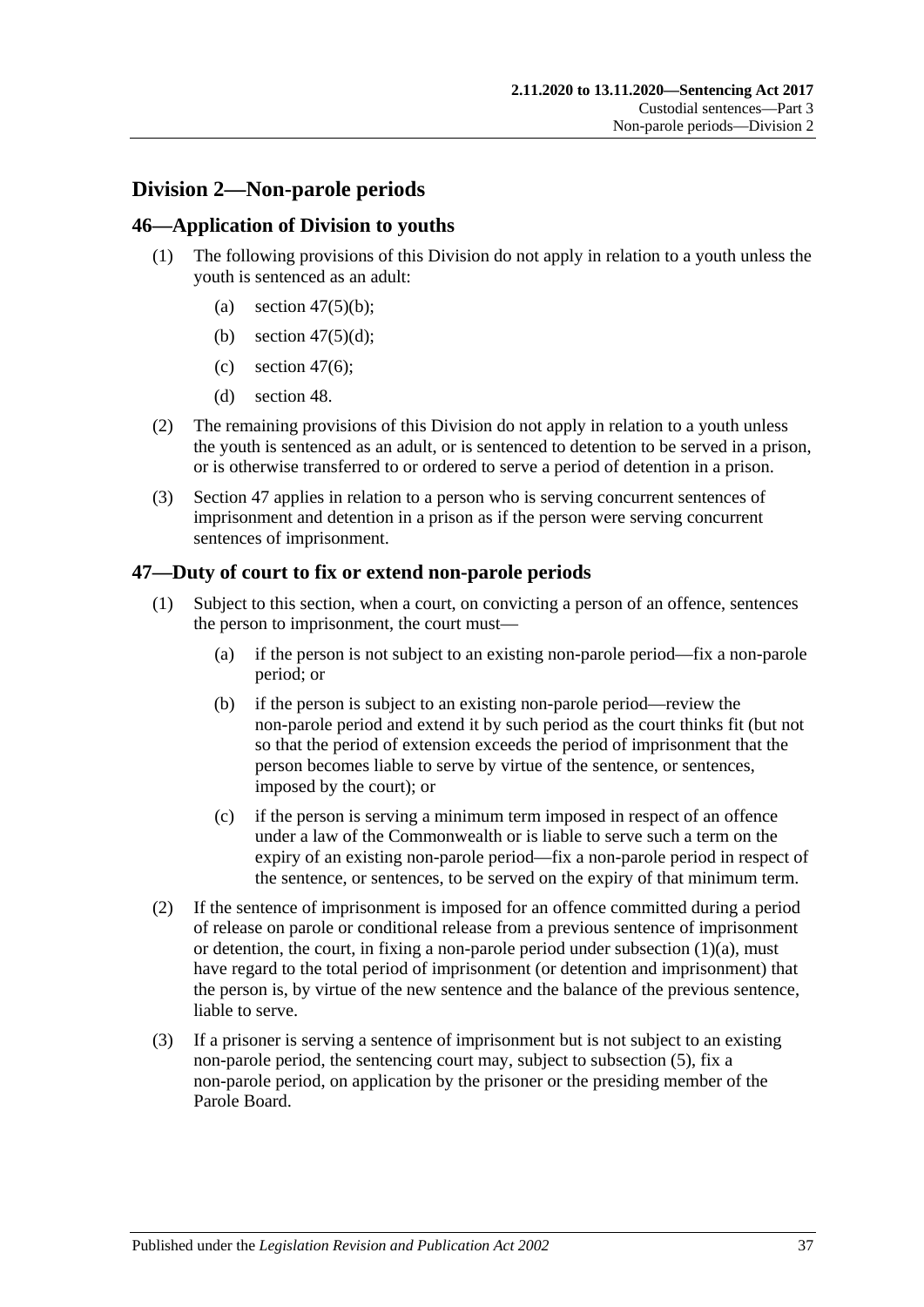- (4) The fact that the prisoner has completed a non-parole period previously fixed in respect of the same sentence of imprisonment, or that a court has previously declined to fix a non-parole period in respect of that sentence, does not preclude an application under [subsection](#page-36-2) (3).
- <span id="page-37-3"></span><span id="page-37-1"></span><span id="page-37-0"></span>(5) The above provisions are subject to the following qualifications:
	- (a) a non-parole period may not be fixed—
		- (i) in respect of a person who is liable to serve a total period of imprisonment (or detention and imprisonment) of less than 12 months; or
		- (ii) in respect of a person who is liable to serve a sentence in the community while subject to an intensive correction order;
	- (b) if fixing a non-parole period in respect of a person sentenced to life imprisonment for an offence of murder, the mandatory minimum non-parole period prescribed in respect of the offence is 20 years;
	- (c) if a person who is subject to a sentence of life imprisonment is further sentenced to imprisonment by the Magistrates Court or the Youth Court, the question of whether a non-parole period should be fixed or extended must be referred to the court by which the sentence of life imprisonment was imposed;
	- (d) if fixing a non-parole period in respect of a person sentenced to imprisonment for a serious offence against the person, the mandatory minimum non-parole period prescribed in respect of the offence is four-fifths the length of the sentence;
	- (e) a court may, by order, decline to fix a non-parole period in respect of a person sentenced to imprisonment if the court is of the opinion that it would be inappropriate to fix such a period because of—
		- (i) the gravity of the offence or the circumstances surrounding the offence; or
		- (ii) the criminal record of the person; or
		- (iii) the behaviour of the person during any previous period of release on parole or conditional release; or
		- (iv) any other circumstance.
- <span id="page-37-2"></span> $(6)$  If—
	- (a) a court sentences a person under [section](#page-20-0) 26 to the 1 penalty for a number of offences; and
	- (b) a mandatory minimum non-parole period is prescribed (*mandatory period*) in respect of any of those offences,

any non-parole period to be fixed by the court under that section—

- (c) must be a period not less than the mandatory period prescribed in respect of the relevant offence; and
- (d) if there is more than 1 such offence in respect of which a mandatory period is prescribed—must be a period not less than the greater of any such mandatory period; and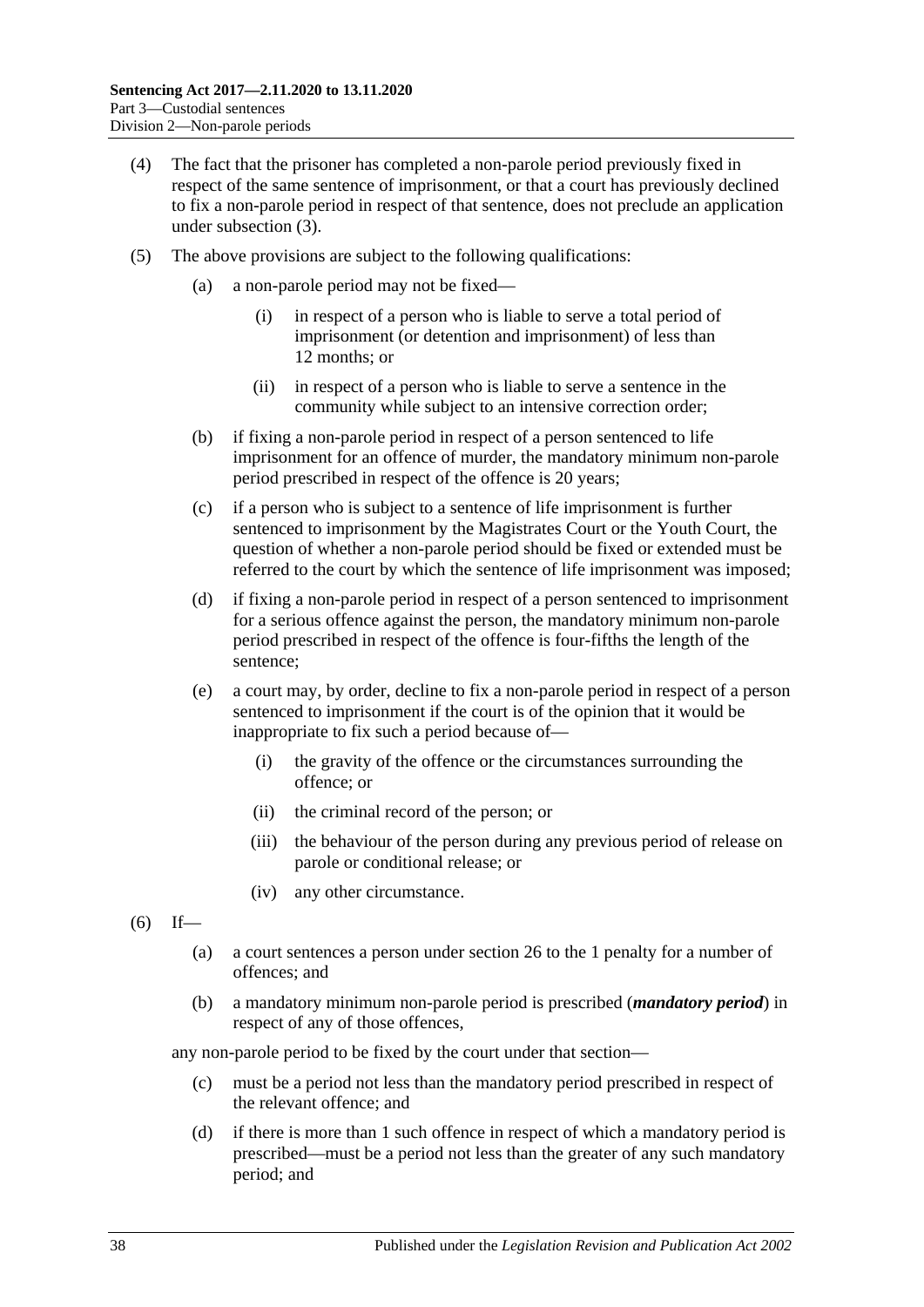(e) must be commenced or be taken to have commenced on the date specified by the court (which may be the day on which the person was first taken into custody or a later date specified by the court that occurs after the day on which the defendant was taken into custody but before the day on which the person is sentenced).

**Note—**

See PNJ v The Queen [2009] HCA 6.

- <span id="page-38-0"></span>(7) The DPP or the presiding member of the Parole Board or the Training Centre Review Board (as the case may require) may apply to the sentencing court for an order extending a non-parole period fixed in respect of the sentence, or sentences, of a prisoner, whether the non-parole period was fixed before or after the commencement of this Act.
- (8) The DPP must be notified of an application made by the presiding member of the Parole Board or Training Centre Review Board under this section.
- (9) In fixing or extending a non-parole period, the court—
	- (a) must, if the person in respect of whom the non-parole period is to be fixed or extended is in prison or a training centre serving a sentence of imprisonment or detention, take into account the period already served; and
	- (b) in the case of an application by the DPP or the presiding member of the Parole Board or Training Centre Review Board under [subsection](#page-38-0) (7), must have regard to—
		- (i) the likely behaviour of the person the subject of the application should the person be released from custody; and
		- (ii) the necessity (if any) to protect some other person or persons generally should the person be released from custody; and
		- (iii) the behaviour of the person while in custody (but only insofar as it may assist the court to determine how the person is likely to behave should the person be released); and
		- (iv) such other matters as the court thinks relevant.
- (10) This section does not apply in relation to a person who is serving, or is liable to serve, a sentence of indeterminate duration.
- (11) The Parole Board or the Training Centre Review Board (as the case may require) must, at the request of a sentencing court, make a report to the court on any person in respect of whom the court proposes to fix or extend a non-parole period.
- (12) For the purposes of this section—
	- (a) a court that orders a suspended sentence of imprisonment to be carried into effect will be taken to have sentenced the person to whom the order relates to imprisonment; and
	- (b) the person the subject of an application by the DPP or the presiding member of the Parole Board or Training Centre Review Board under this section is a party to the application and the DPP is a party to an application under [subsection](#page-36-2) (3); and
	- (c) a reference to an *offence of murder* includes—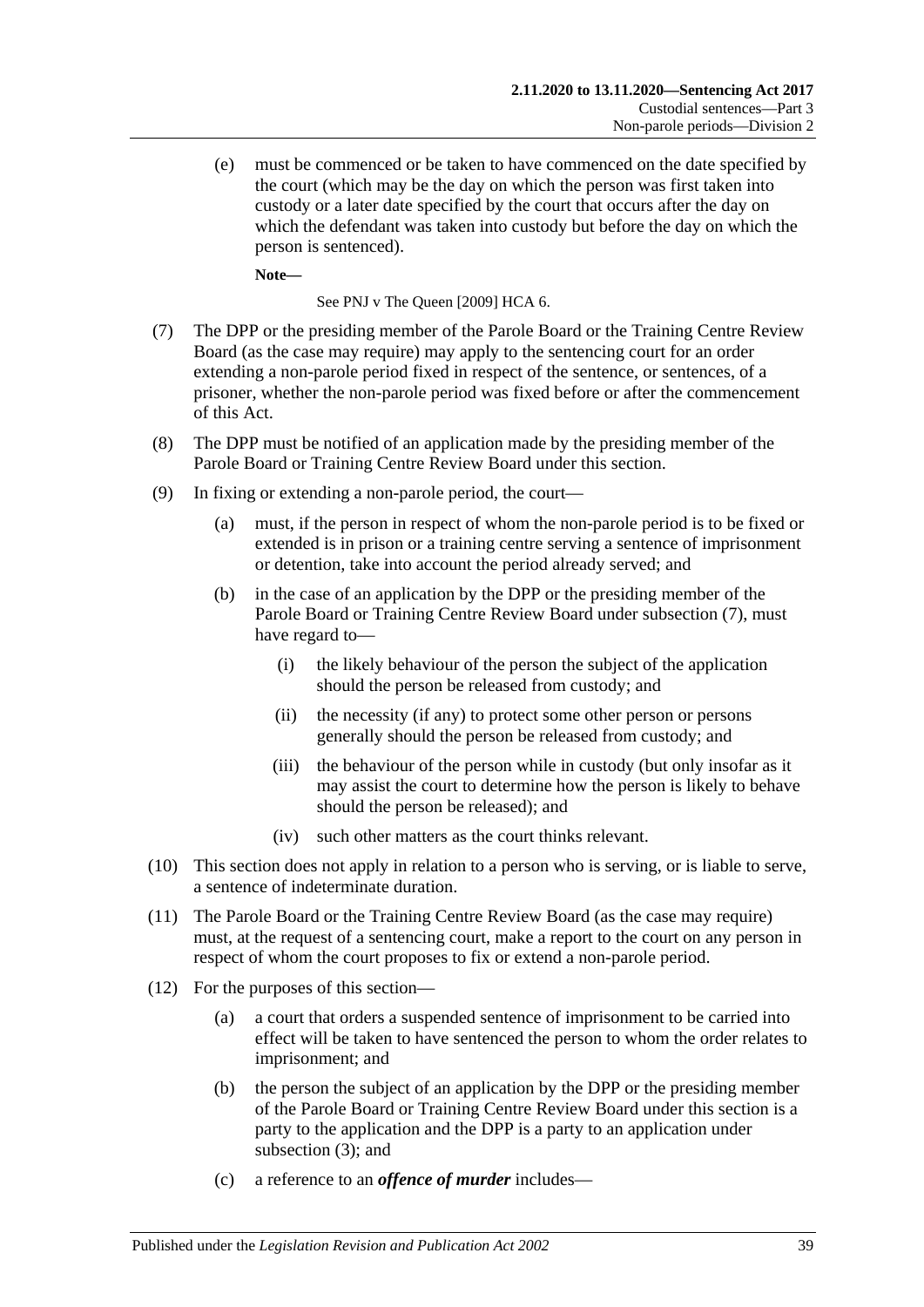- (i) an offence of conspiracy to murder; and
- (ii) an offence of aiding, abetting, counselling or procuring the commission of murder; and
- (d) the *sentencing court* means—
	- (i) if the prisoner is subject to a single sentence of imprisonment, or a number of sentences imposed by the 1 court or by a number of courts of coordinate jurisdiction—that court, or a court of coordinate jurisdiction; or
	- (ii) if the prisoner is subject to a number of sentences of imprisonment imposed by courts of different jurisdiction—the court of the highest jurisdiction or a court whose jurisdiction is coordinate with the jurisdiction of that court; and
- <span id="page-39-1"></span>(e) a *serious offence against the person* means—
	- (i) a major indictable offence (other than an offence of murder) that results in the death of the victim or the victim suffering total incapacity; or
	- (ii) a conspiracy to commit an offence referred to in [subparagraph](#page-39-1) (i); or
	- (iii) aiding, abetting, counselling or procuring the commission of an offence referred to in [subparagraph](#page-39-1) (i); and
- (f) a victim suffers *total incapacity* if the victim is permanently physically or mentally incapable of independent function.

### <span id="page-39-0"></span>**48—Mandatory minimum non-parole periods and proportionality**

- (1) If a mandatory minimum non-parole period is prescribed in respect of an offence, the period prescribed represents the non-parole period for an offence at the lower end of the range of objective seriousness for offences to which the mandatory minimum non-parole period applies.
- (2) In fixing a non-parole period in respect of an offence for which a mandatory minimum non-parole period is prescribed, the court may—
	- (a) if satisfied that a non-parole period that is longer than the prescribed period is warranted because of any objective or subjective factors affecting the relative seriousness of the offence, fix such longer non-parole period as it thinks fit; or
	- (b) if satisfied that special reasons exist for fixing a non-parole period that is shorter than the prescribed period, fix such shorter non-parole period as it thinks fit.
- <span id="page-39-2"></span>(3) In deciding whether special reasons exist for the purposes of [subsection](#page-39-2) (2)(b), the court must have regard to the following matters and only those matters:
	- (a) the offence was committed in circumstances in which the victim's conduct or condition substantially mitigated the offender's conduct;
	- (b) if the offender pleaded guilty to the charge of the offence—that fact and the circumstances surrounding the plea;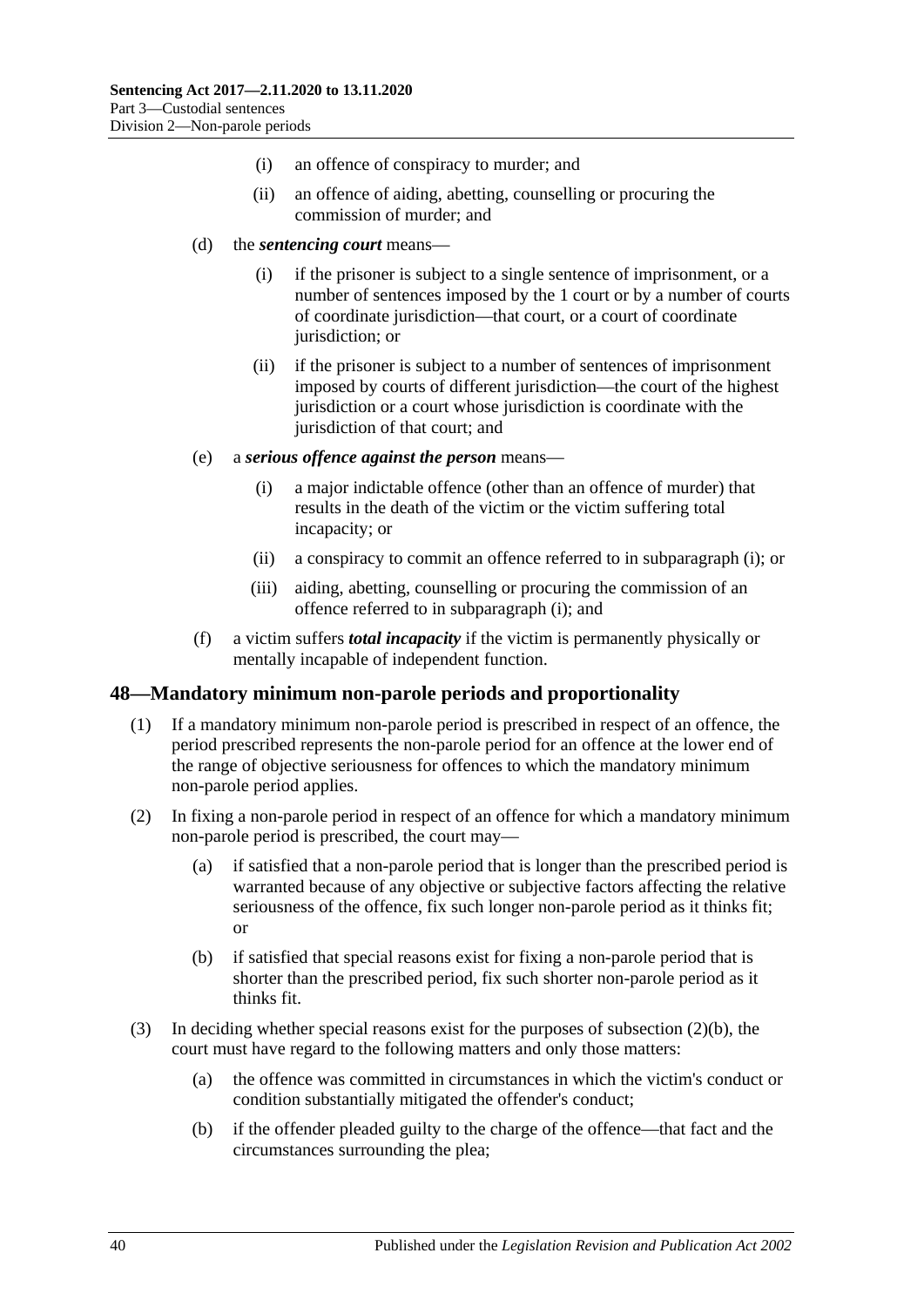- (c) the degree to which the offender has cooperated in the investigation or prosecution of that or any other offence and the circumstances surrounding, and likely consequences of, any such cooperation.
- (4) This section applies whether a mandatory minimum non-parole period is prescribed under this Act or some other Act.

# <span id="page-40-0"></span>**Division 3—Serious firearm offenders**

# **49—Interpretation**

(1) In this Division—

*serious drug offence* means an offence under section 32, 33, 33A, 33B, 33C, 33F, 33G, 33H, 33I, 33J, 33K, 33LA or 33LB of the *[Controlled Substances Act](http://www.legislation.sa.gov.au/index.aspx?action=legref&type=act&legtitle=Controlled%20Substances%20Act%201984) 1984*;

*serious firearm offence* means—

- (a) an offence under the *[Criminal Law Consolidation Act](http://www.legislation.sa.gov.au/index.aspx?action=legref&type=act&legtitle=Criminal%20Law%20Consolidation%20Act%201935) 1935* or the *[Firearms](http://www.legislation.sa.gov.au/index.aspx?action=legref&type=act&legtitle=Firearms%20Act%202015)  Act [2015](http://www.legislation.sa.gov.au/index.aspx?action=legref&type=act&legtitle=Firearms%20Act%202015)* involving the use or carriage of—
	- (i) a category H firearm—
		- (A) that is unregistered at the time of the offence or is registered in the name of a person other than the defendant; and
		- (B) for which the defendant does not, at the time of the offence, hold a firearms licence authorising possession of the firearm; or
	- (ii) a category C firearm or category D firearm that is an automatic firearm; or
	- (iii) a prescribed firearm (other than a firearm declared by the regulations to be excluded from the ambit of this subparagraph); or
	- (iv) any other firearm declared by the regulations to be included in the ambit of this paragraph; or
- (b) an offence under the *[Criminal Law Consolidation Act](http://www.legislation.sa.gov.au/index.aspx?action=legref&type=act&legtitle=Criminal%20Law%20Consolidation%20Act%201935) 1935* or the *[Firearms](http://www.legislation.sa.gov.au/index.aspx?action=legref&type=act&legtitle=Firearms%20Act%202015)  Act [2015](http://www.legislation.sa.gov.au/index.aspx?action=legref&type=act&legtitle=Firearms%20Act%202015)* involving the use or possession of a firearm and committed—
	- (i) while the defendant is the subject of a control order under the *[Serious](http://www.legislation.sa.gov.au/index.aspx?action=legref&type=act&legtitle=Serious%20and%20Organised%20Crime%20(Control)%20Act%202008)  [and Organised Crime \(Control\) Act](http://www.legislation.sa.gov.au/index.aspx?action=legref&type=act&legtitle=Serious%20and%20Organised%20Crime%20(Control)%20Act%202008) 2008*; or
	- (ii) in the circumstances contemplated by section  $5AA(1)(ga)$  of the *[Criminal Law Consolidation Act](http://www.legislation.sa.gov.au/index.aspx?action=legref&type=act&legtitle=Criminal%20Law%20Consolidation%20Act%201935) 1935*; or
	- (iii) while the defendant is the subject of a firearms prohibition order; or
- (c) an offence under section 29A of the *[Criminal Law Consolidation Act](http://www.legislation.sa.gov.au/index.aspx?action=legref&type=act&legtitle=Criminal%20Law%20Consolidation%20Act%201935) 1935*; or
- (d) an offence under the *[Firearms Act](http://www.legislation.sa.gov.au/index.aspx?action=legref&type=act&legtitle=Firearms%20Act%202015) 2015* involving the use or possession of a firearm if the use or possession of the firearm occurred in the course of, or was for a purpose related to, the commission of a serious drug offence; or
- (e) an offence under the *[Firearms Act](http://www.legislation.sa.gov.au/index.aspx?action=legref&type=act&legtitle=Firearms%20Act%202015) 2015* committed while the defendant—
	- (i) is on bail (being bail that was, at the relevant time, subject to the condition imposed by section 11(1)(a) of the *[Bail Act](http://www.legislation.sa.gov.au/index.aspx?action=legref&type=act&legtitle=Bail%20Act%201985) 1985*); or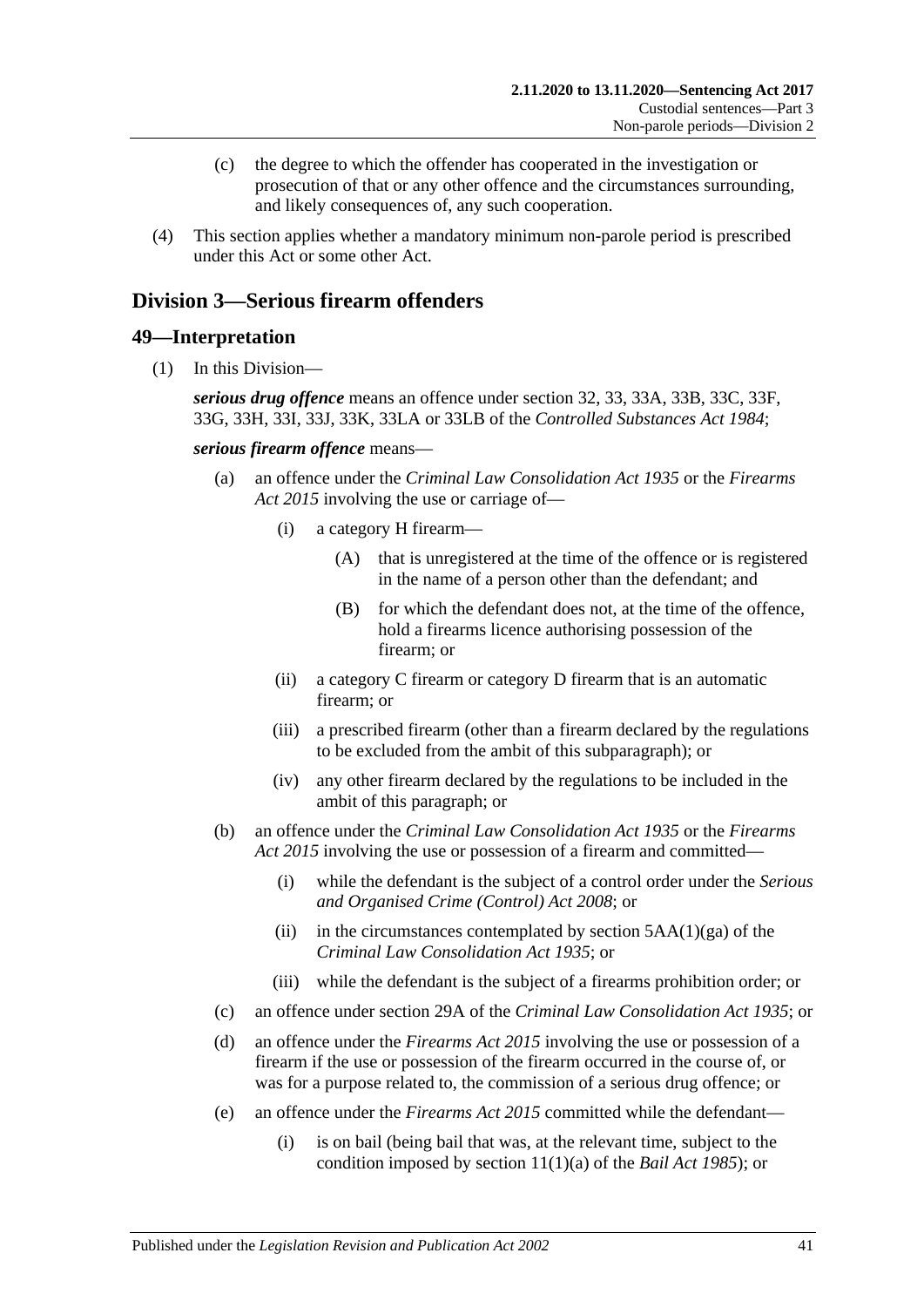- (ii) is the subject of a bond under this or any other Act (being a bond that was, at the relevant time, subject to the condition imposed by section  $96(2)(a)$ , or a condition of a similar kind); or
- (iii) is serving a sentence on home detention under a home detention order subject to the condition imposed by section [72\(1\)\(e\);](#page-62-0) or
- (iv) is on release from prison on home detention (being a release subject to the condition imposed by section 37A(3)(ca) of the *[Correctional](http://www.legislation.sa.gov.au/index.aspx?action=legref&type=act&legtitle=Correctional%20Services%20Act%201982)  [Services Act](http://www.legislation.sa.gov.au/index.aspx?action=legref&type=act&legtitle=Correctional%20Services%20Act%201982) 1982*); or
- (v) is on parole (being parole that was, at the relevant time, subject to the condition imposed by section 68(1)(a)(ia) of the *[Correctional](http://www.legislation.sa.gov.au/index.aspx?action=legref&type=act&legtitle=Correctional%20Services%20Act%201982)  [Services Act](http://www.legislation.sa.gov.au/index.aspx?action=legref&type=act&legtitle=Correctional%20Services%20Act%201982) 1982*); or
- (vi) is on release on licence from custody under this or any other Act (being a licence that was, at the relevant time, subject to a condition prohibiting the defendant from possessing a firearm, part of a firearm or ammunition); or
- (f) an offence under section 45(9) of the *[Firearms Act](http://www.legislation.sa.gov.au/index.aspx?action=legref&type=act&legtitle=Firearms%20Act%202015) 2015*; or
- (g) an offence under section 22(2)(a) of the *[Firearms Act](http://www.legislation.sa.gov.au/index.aspx?action=legref&type=act&legtitle=Firearms%20Act%202015) 2015*; or
- (h) an offence that was a *serious firearms offence* within the meaning of section 20AA of the *[Criminal Law \(Sentencing\) Act](http://www.legislation.sa.gov.au/index.aspx?action=legref&type=act&legtitle=Criminal%20Law%20(Sentencing)%20Act%201988) 1988* at the time of the commission of the offence;

*serious firearm offender* means a person who is, by virtue of the operation of [section](#page-41-0) 50, a serious firearm offender.

- (2) In this Division, the following terms have the same meaning as in the *[Firearms](http://www.legislation.sa.gov.au/index.aspx?action=legref&type=act&legtitle=Firearms%20Act%202015)  Act [2015](http://www.legislation.sa.gov.au/index.aspx?action=legref&type=act&legtitle=Firearms%20Act%202015)*:
	- (a) automatic firearm;
	- (b) category C firearm;
	- (c) category D firearm;
	- (d) category H firearm;
	- (e) firearm;
	- (f) firearms prohibition order;
	- (g) prescribed firearm.
- (3) For the purposes of this Division, a reference to imprisonment includes, in the case of a youth, a reference to detention in a training centre or home detention (within the meaning of the *[Young Offenders Act](http://www.legislation.sa.gov.au/index.aspx?action=legref&type=act&legtitle=Young%20Offenders%20Act%201993) 1993*).

### <span id="page-41-1"></span><span id="page-41-0"></span>**50—Serious firearm offenders**

(1) A person will, by force of this section, be taken to be a *serious firearm offender* if the person is convicted of a serious firearm offence (whether the offence was committed as an adult or as a youth).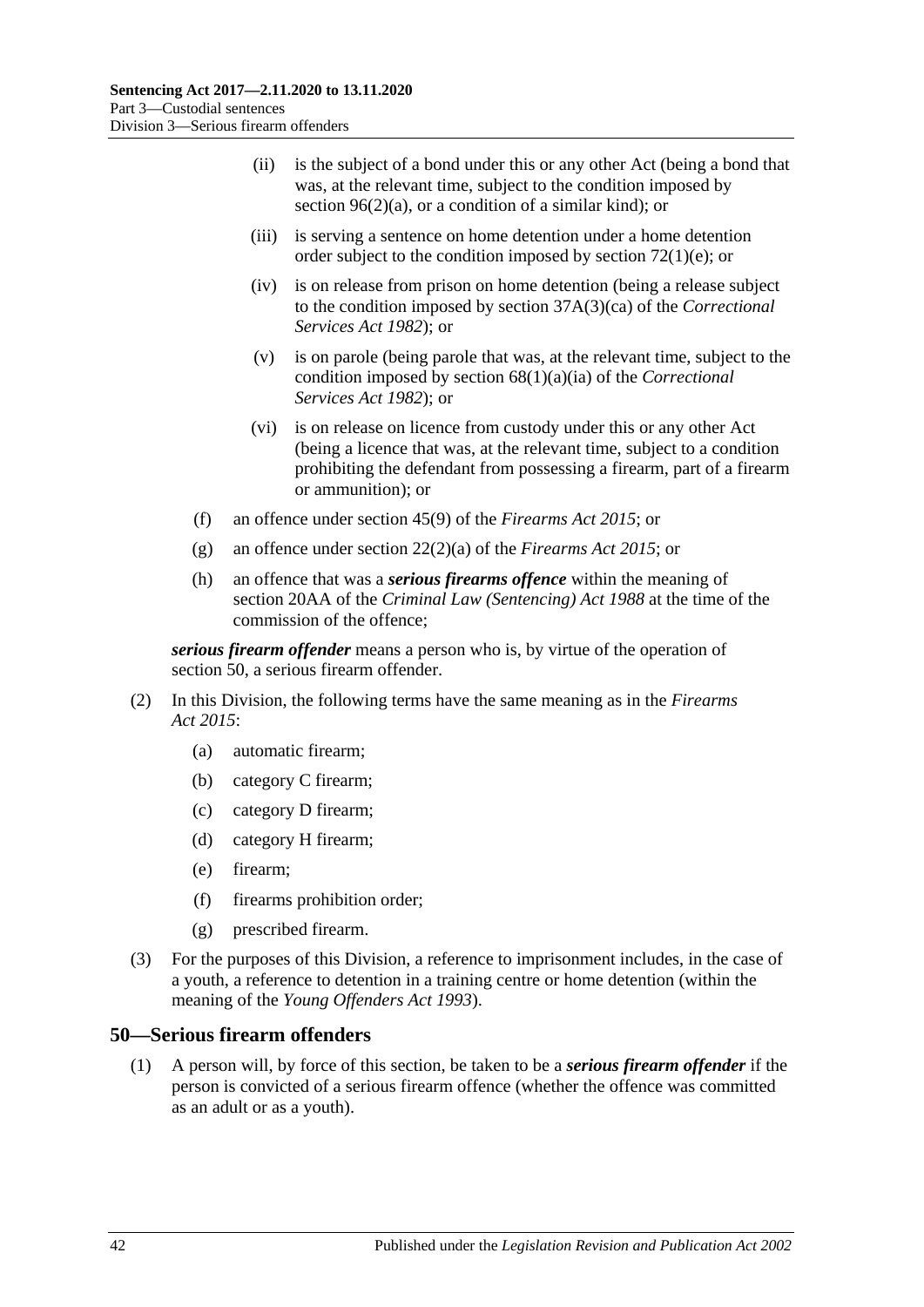- (2) [Subsection](#page-41-1) (1) does not apply in relation to a conviction of a serious firearm offence if—
	- (a) the defendant was prosecuted and punished as a principal offender in respect of the offence under section 267 of the *[Criminal Law Consolidation](http://www.legislation.sa.gov.au/index.aspx?action=legref&type=act&legtitle=Criminal%20Law%20Consolidation%20Act%201935)  Act [1935](http://www.legislation.sa.gov.au/index.aspx?action=legref&type=act&legtitle=Criminal%20Law%20Consolidation%20Act%201935)*; or
	- (b) the defendant's liability in respect of the offence derives solely from the defendant's involvement in a joint criminal enterprise (however described).

# **51—Sentence of imprisonment not to be suspended**

- (1) Subject to [subsection](#page-42-0) (2), but despite any other provision of this Act or any other Act or law, the following provisions apply in relation to the sentencing of a person who is a serious firearm offender for a serious firearm offence (including where the offence is the serious firearm offence that resulted in the person being a serious firearm offender):
	- (a) if the maximum penalty for the serious firearm offence includes a period of imprisonment—a sentence of imprisonment must be imposed on the person;
	- (b) the sentence of imprisonment cannot be suspended;
	- (c) [section](#page-19-0) 25 does not apply in respect of the sentencing of the person.
- <span id="page-42-1"></span><span id="page-42-0"></span>(2) A court sentencing a person who is a serious firearm offender for a serious firearm offence may declare that [subsection](#page-42-1) (1)(b) does not apply to the person if the person satisfies the court, by evidence given on oath, that—
	- (a) the person's personal circumstances are so exceptional as to outweigh the paramount consideration of protecting the safety of the community (whether as individuals or in general) and personal and general deterrence; and
	- (b) it is, in all the circumstances, appropriate to suspend the sentence.

# **Division 4—Serious repeat adult offenders and recidivist young offenders**

# **52—Interpretation and application**

(1) In this Division—

*category A serious offence* means any of the following serious offences:

- (a) home invasion;
- (b) a serious and organised crime offence;
- (c) a serious firearm offence;

*home invasion* means a criminal trespass committed in a place of residence while a person is lawfully present in the place and the trespasser knows of the person's presence or is reckless about whether anyone is in the place;

*serious and organised crime offence* has the same meaning as in the *[Criminal Law](http://www.legislation.sa.gov.au/index.aspx?action=legref&type=act&legtitle=Criminal%20Law%20Consolidation%20Act%201935)  [Consolidation Act](http://www.legislation.sa.gov.au/index.aspx?action=legref&type=act&legtitle=Criminal%20Law%20Consolidation%20Act%201935) 1935*;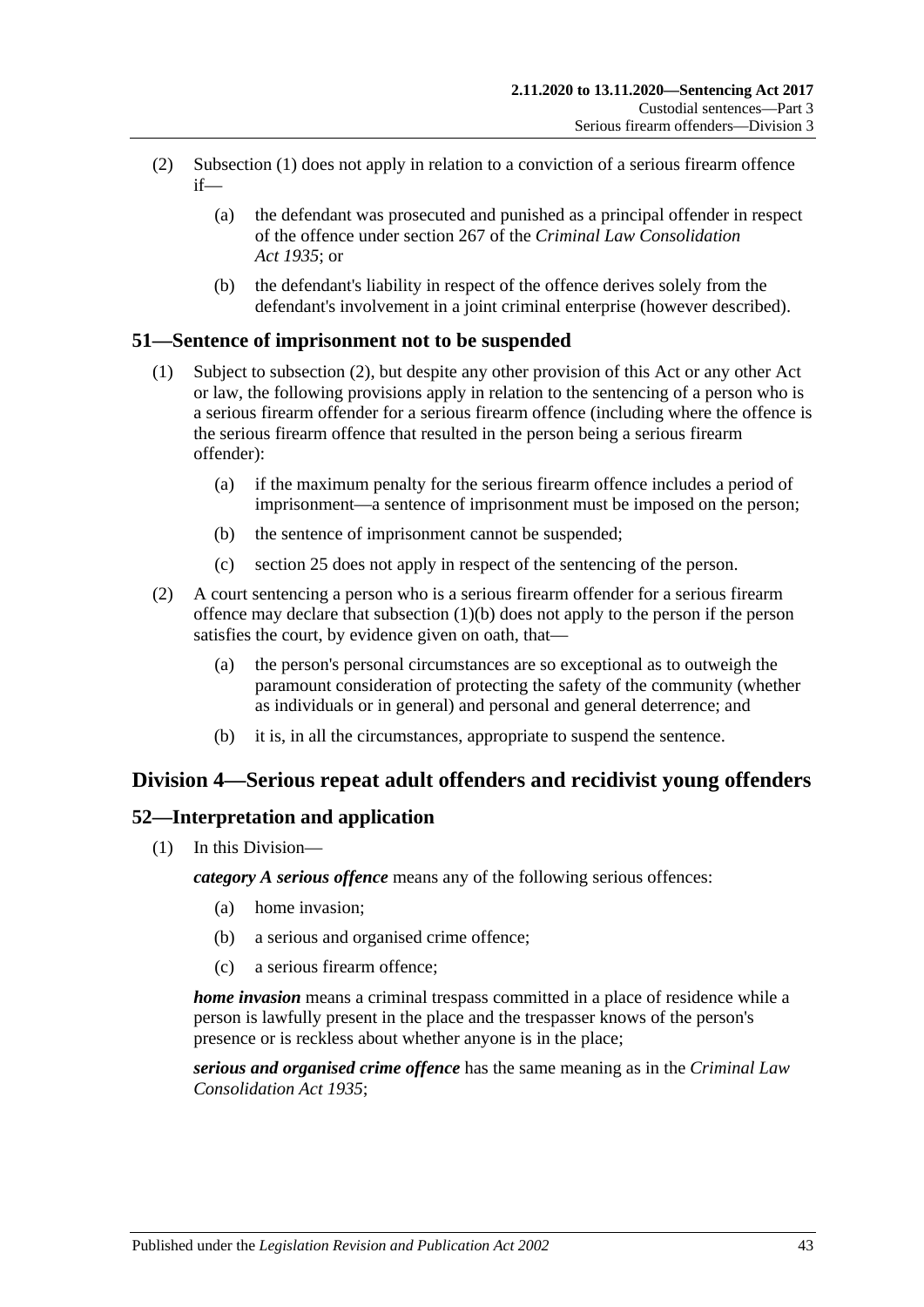#### *serious drug offence* means—

- (a) an offence under Part 5 Division 2 or 3 of the *[Controlled Substances Act](http://www.legislation.sa.gov.au/index.aspx?action=legref&type=act&legtitle=Controlled%20Substances%20Act%201984) 1984* or a substantially similar offence under a corresponding previous enactment; or
- (b) a conspiracy to commit, or an attempt to commit, such an offence;

*serious firearm offence* means a serious firearm offence within the meaning of [Division](#page-40-0) 3;

*serious offence* means—

- (a) a serious drug offence; or
- (b) an offence under a law of the Commonwealth dealing with the unlawful importation of drugs into Australia; or
- (c) an offence involving a terrorist act (within the meaning of Part 5.3 of the *Criminal Code* of the Commonwealth); or
- <span id="page-43-0"></span>(d) one of the following offences:
	- (i) an offence under Part 3 of the *[Criminal Law Consolidation Act](http://www.legislation.sa.gov.au/index.aspx?action=legref&type=act&legtitle=Criminal%20Law%20Consolidation%20Act%201935) 1935*;
	- (ii) an offence of robbery or aggravated robbery;
	- (iii) home invasion;
	- (iv) an offence of damage to property by fire or explosives;
	- (v) an offence of causing a bushfire;
	- (vi) an offence under a corresponding previous enactment substantially similar to an offence referred to in any of the preceding subparagraphs;
	- (vii) a conspiracy to commit, or an attempt to commit, an offence referred to in any of the preceding subparagraphs; or
	- **Note—**

A person who acts as an accessary to the commission of an offence described in [paragraph](#page-43-0) (d) is, by virtue of section 267 of the *[Criminal Law Consolidation](http://www.legislation.sa.gov.au/index.aspx?action=legref&type=act&legtitle=Criminal%20Law%20Consolidation%20Act%201935)  Act [1935](http://www.legislation.sa.gov.au/index.aspx?action=legref&type=act&legtitle=Criminal%20Law%20Consolidation%20Act%201935)*, guilty of the principal offence and has, therefore, committed a serious offence.

- (e) an offence that is committed in circumstances in which the offender uses violence or a threat of violence for the purpose of committing the offence, in the course of committing the offence, or for the purpose of escaping from the scene of the offence; or
- (f) a serious firearm offence; or
- (g) a serious and organised crime offence; or
- (h) an offence under the law of another State or a Territory that would, if committed in this State, be a serious offence;

#### *serious repeat offender* means—

(a) a person who is a serious repeat offender under [section](#page-44-0) 53(1); or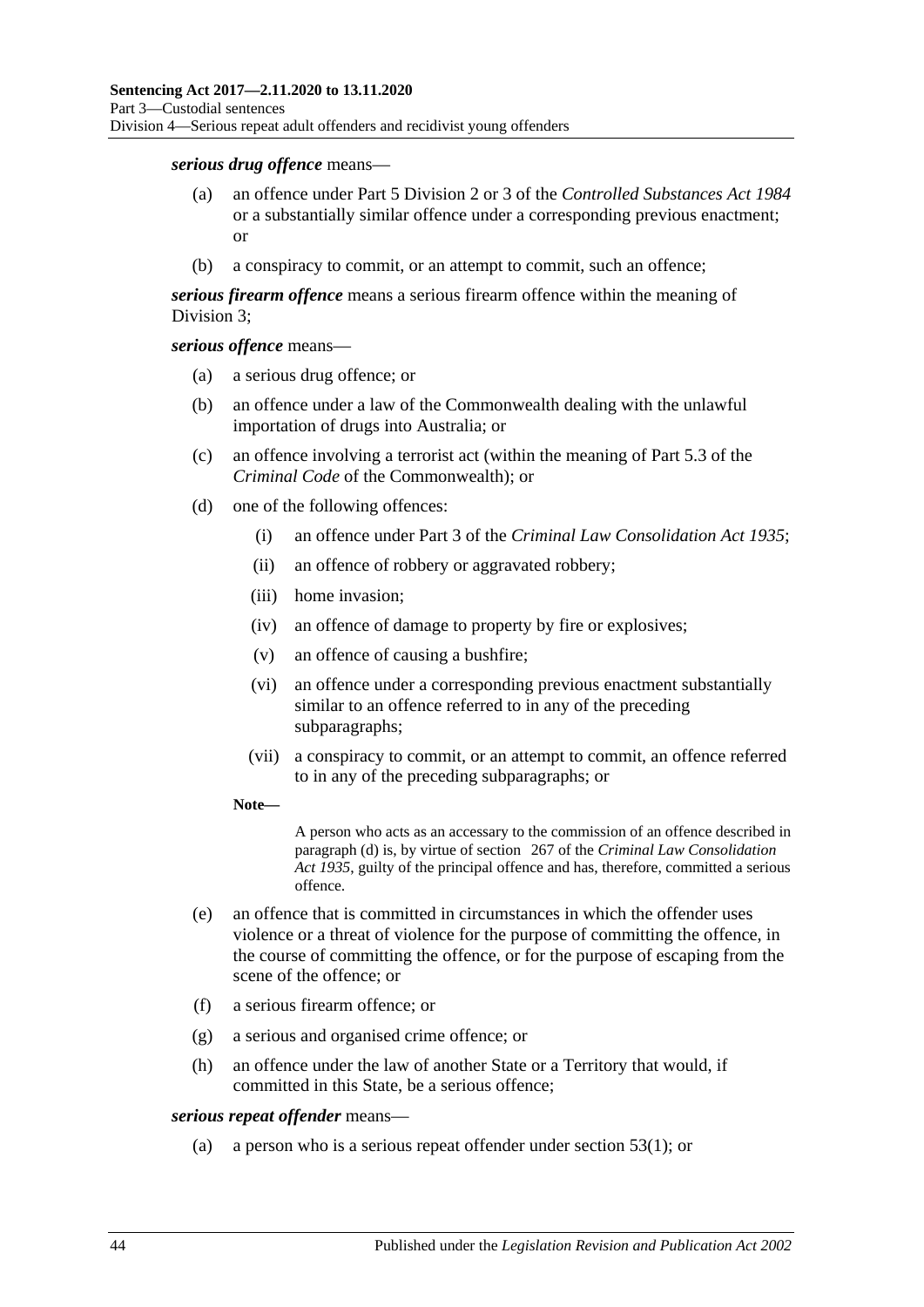- (b) a person declared to be a serious repeat offender under section 20B of the *[Criminal Law \(Sentencing\) Act](http://www.legislation.sa.gov.au/index.aspx?action=legref&type=act&legtitle=Criminal%20Law%20(Sentencing)%20Act%201988) 1988* as in force immediately before the commencement of section 17 of the *[Statutes Amendment \(Serious Firearm](http://www.legislation.sa.gov.au/index.aspx?action=legref&type=act&legtitle=Statutes%20Amendment%20(Serious%20Firearm%20Offences)%20Act%202012)  [Offences\) Act](http://www.legislation.sa.gov.au/index.aspx?action=legref&type=act&legtitle=Statutes%20Amendment%20(Serious%20Firearm%20Offences)%20Act%202012) 2012*; or
- (c) a person declared to be a serious repeat offender under section 20B of the *[Criminal Law \(Sentencing\) Act](http://www.legislation.sa.gov.au/index.aspx?action=legref&type=act&legtitle=Criminal%20Law%20(Sentencing)%20Act%201988) 1988* as in force immediately before the repeal of that Act;

#### <span id="page-44-2"></span><span id="page-44-1"></span>*serious sexual offence* means—

- (a) any of the following serious offences:
	- (i) an offence under section 48, 48A, 49, 50, 56, 58, 59, 60, 63, 63B, 66, 67, 68 or 72 of the *[Criminal Law Consolidation Act](http://www.legislation.sa.gov.au/index.aspx?action=legref&type=act&legtitle=Criminal%20Law%20Consolidation%20Act%201935) 1935*;
	- (ii) an offence under a corresponding previous enactment substantially similar to an offence referred to in [subparagraph](#page-44-1) (i);
	- (iii) an attempt to commit or an assault with intent to commit any of those offences; or
- (b) an offence under the law of another State or a Territory corresponding to an offence referred to in [paragraph](#page-44-2) (a).
- (2) For the purposes of this Division, an offence (other than a serious firearm offence) will not be regarded as a serious offence unless the maximum penalty prescribed for the offence is, or includes, imprisonment for at least 5 years.
- (3) An offence is one to which this Division applies if the offence is a serious offence and—
	- (a) a sentence of imprisonment (other than a suspended sentence) has been imposed for the offence; or
	- (b) if a penalty is yet to be imposed—a sentence of imprisonment (other than a suspended sentence) is, in the circumstances, the appropriate penalty.

### <span id="page-44-0"></span>**53—Serious repeat offenders**

- (1) A person will, by force of this subsection, be taken to be a *serious repeat offender* if—
	- (a) the person (whether as an adult or as a youth)—
		- (i) has committed on at least 3 separate occasions a category A serious offence to which this Division applies (whether or not the same offence on each occasion); and
		- (ii) has been convicted of those offences; or
	- (b) the person (whether as an adult or as a youth)—
		- (i) has committed on at least 3 separate occasions an offence to which this Division applies (whether or not the same offence on each occasion); and
		- (ii) has been convicted of those offences; or
	- (c) the person (whether as an adult or as a youth)—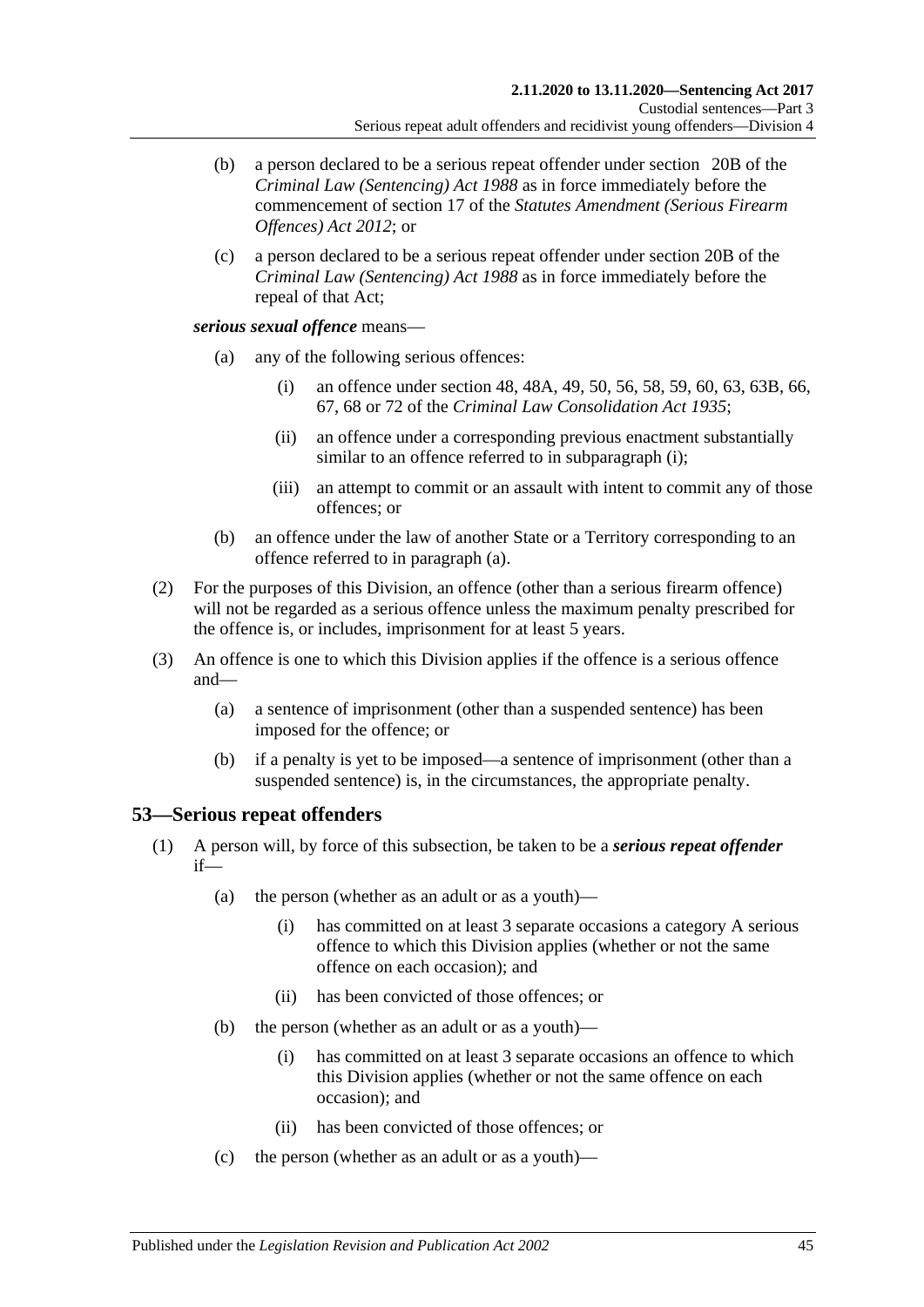- (i) has committed on at least 2 separate occasions a serious sexual offence against a person or persons under the age of 14 years (whether or not the same offence on each occasion); and
- (ii) has been convicted of those offences; or
- (d) the person (whether as an adult or as a youth)—
	- (i) has committed on at least 2 separate occasions a category A serious offence (whether or not the same offence on each occasion); and
	- (ii) has been convicted of those offences.
- (2) For the purposes of this section, when determining the number of occasions on which a person has committed a particular kind of offence, the offence for which the person is being sentenced is to be included if it is of the relevant kind.

### <span id="page-45-0"></span>**54—Sentencing of serious repeat offenders**

- (1) The following provisions apply in relation to the sentencing of a person who is a serious repeat offender for an offence (including an offence that resulted in the person being a serious repeat offender):
	- (a) the court sentencing the person is not bound to ensure that the sentence it imposes for the offence is proportional to the offence;
	- (b) any non-parole period fixed in relation to the sentence must be at least four-fifths the length of the sentence.
- (2) However, a court that is sentencing a person who is a serious repeat offender for an offence may declare that [subsection](#page-45-0) (1) does not apply if the person satisfies the court, by evidence given on oath, that—
	- (a) the person's personal circumstances are so exceptional as to outweigh the paramount consideration of protecting the safety of the community (whether as individuals or in general) and personal and general deterrence; and
	- (b) it is, in all the circumstances, not appropriate that the person be sentenced as a serious repeat offender.

### **55—Declaration that youth is recidivist young offender**

- (1) A youth is liable to be declared a recidivist young offender if—
	- (a) the youth—
		- (i) has committed on at least 3 separate occasions an offence to which this Division applies (whether or not the same offence on each occasion); and
		- (ii) has been convicted of those offences; or
	- (b) the youth—
		- (i) has committed on at least 2 separate occasions a serious sexual offence against a person or persons under the age of 14 years (whether or not the same offence on each occasion); and
		- (ii) has been convicted of those offences.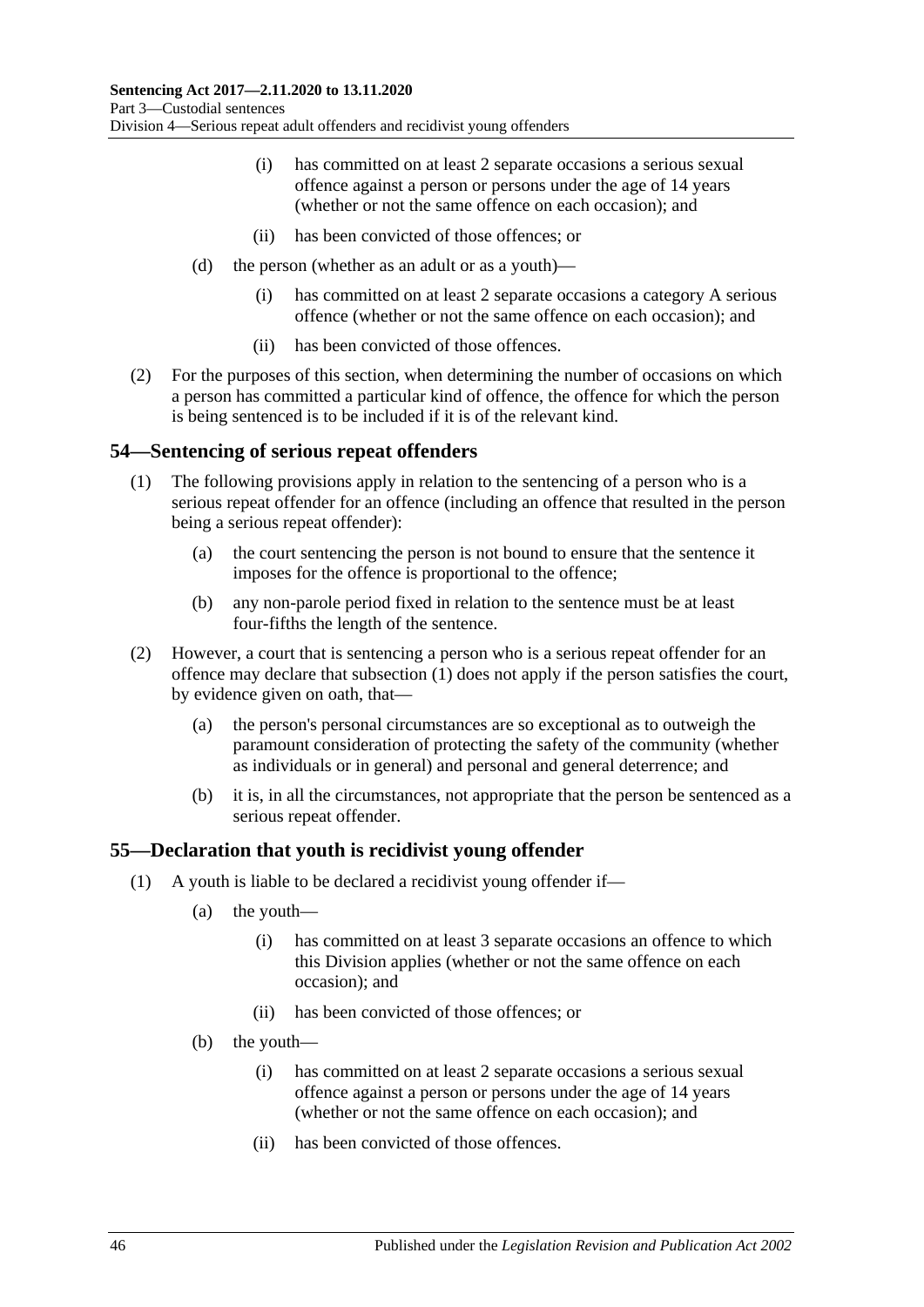- (2) If a court convicts a youth of a serious offence, and the youth is liable, or becomes liable as a result of the conviction, to a declaration that the youth is a recidivist young offender, the court—
	- (a) must consider whether to make such a declaration; and
	- (b) if of the opinion that the youth's history of offending warrants a particularly severe sentence in order to protect the community—should make such a declaration.
- (3) If a court convicts a youth of a serious offence, and the youth is declared (or has previously been declared) to be a recidivist young offender—
	- (a) the court is not bound to ensure that the sentence it imposes for the offence is proportional to the offence (but, in the case of the Youth Court, the limitations relating to a sentence of detention under section 23 of the *[Young](http://www.legislation.sa.gov.au/index.aspx?action=legref&type=act&legtitle=Young%20Offenders%20Act%201993)  [Offenders Act](http://www.legislation.sa.gov.au/index.aspx?action=legref&type=act&legtitle=Young%20Offenders%20Act%201993) 1993* apply to the sentence that may be imposed by the Youth Court on the recidivist young offender); and
	- (b) any non-parole period fixed in relation to the sentence must be at least four-fifths the length of the sentence.

# **Division 5—Offenders incapable of controlling, or unwilling to control, sexual instincts**

# **56—Application of this Division**

- (1) Subject to [subsection](#page-46-0) (2), this Division does not apply in relation to a youth.
- <span id="page-46-0"></span>(2) The Supreme Court may exercise its powers under [section](#page-46-1) 57 in relation to a youth who is sentenced as an adult under the *[Young Offenders Act](http://www.legislation.sa.gov.au/index.aspx?action=legref&type=act&legtitle=Young%20Offenders%20Act%201993) 1993*.

# <span id="page-46-1"></span>**57—Offenders incapable of controlling, or unwilling to control, sexual instincts**

(1) In this section—

*institution* means—

- (a) a prison; and
- (b) a place declared by the Governor by proclamation to be a place in which persons may be detained under this section; and
- (c) in relation to a youth, includes a training centre;

*person to whom this section applies* means—

- (a) a person convicted by the Supreme Court of a relevant offence; or
- (b) a person remanded by the District Court or the Magistrates Court under [subsection](#page-47-0) (2) to be dealt with by the Supreme Court under this section; or
- (c) a person who is the subject of an application by the Attorney-General under [subsection](#page-47-1) (3);

*relevant offence* means—

- (a) an offence under section 48, 48A, 49, 50, 56, 58, 59, 63, 63A, 63B, 69 or 72 of the *[Criminal Law Consolidation Act](http://www.legislation.sa.gov.au/index.aspx?action=legref&type=act&legtitle=Criminal%20Law%20Consolidation%20Act%201935) 1935*; or
- (b) an offence under section 23 of the *[Summary Offences Act](http://www.legislation.sa.gov.au/index.aspx?action=legref&type=act&legtitle=Summary%20Offences%20Act%201953) 1953*; or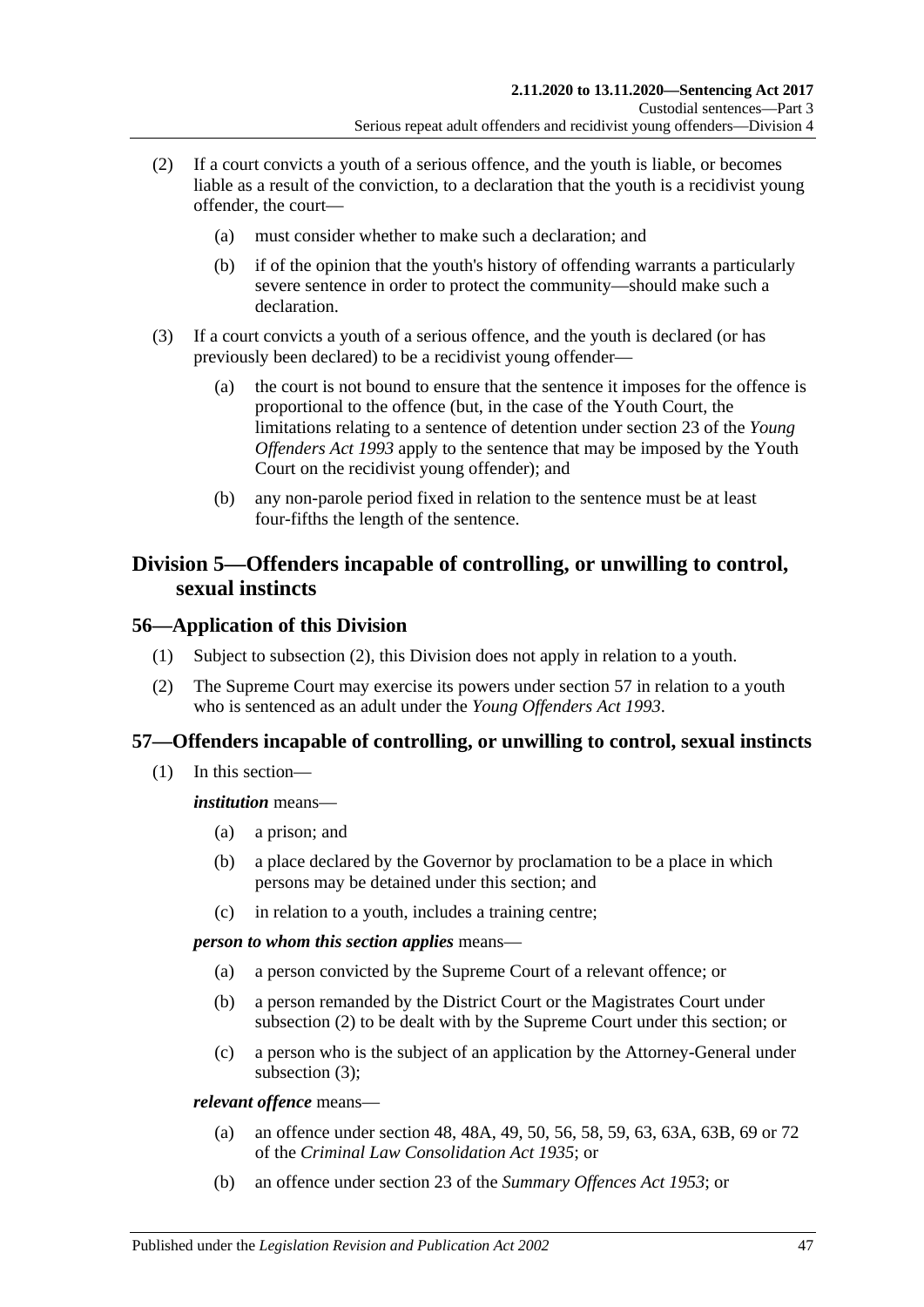- (c) an offence under a corresponding previous enactment substantially similar to an offence referred to in either of the preceding paragraphs; or
- (d) any other offence where the evidence indicates that the defendant may be incapable of controlling, or unwilling to control, the defendant's sexual instincts; or
- (e) an offence of failing to comply with a reporting obligation relating to reportable contact with a child without a reasonable excuse where the defendant is a registrable offender within the meaning of the *[Child Sex](http://www.legislation.sa.gov.au/index.aspx?action=legref&type=act&legtitle=Child%20Sex%20Offenders%20Registration%20Act%202006)  [Offenders Registration Act](http://www.legislation.sa.gov.au/index.aspx?action=legref&type=act&legtitle=Child%20Sex%20Offenders%20Registration%20Act%202006) 2006*;

*unwilling*—a person to whom this section applies will be regarded as unwilling to control sexual instincts if there is a significant risk that the person would, given an opportunity to commit a relevant offence, fail to exercise appropriate control of the person's sexual instincts.

- <span id="page-47-0"></span>(2) If, in proceedings before the District Court or Magistrates Court, a person is convicted of a relevant offence and—
	- (a) the court is of the opinion that the defendant should be dealt with under this section; or
	- (b) the prosecutor applies to have the defendant dealt with under this section,

the court will, instead of sentencing the defendant itself, remand the convicted person, in custody or on bail, to appear before the Supreme Court to be dealt with under this section.

- <span id="page-47-1"></span>(3) If a person has been convicted of a relevant offence, the Attorney-General may, while the person remains in prison serving a sentence of imprisonment, apply to the Supreme Court to have the person dealt with under this section.
- (4) The Attorney-General may make an application under [subsection](#page-47-1) (3) in respect of a person serving a sentence of imprisonment whether or not an application to the Supreme Court to have the person dealt with under this section has previously been made (but, if a previous application has been made, a further application cannot be made more than 12 months before the person is eligible to apply for release on parole).
- (5) The Supreme Court may, if the Attorney-General has made an application under [subsection](#page-47-1) (3) in respect of a person who is in prison serving a sentence of imprisonment, make an interim order that the person is to remain in custody pending determination by the Supreme Court as to whether to make an order under this section that the person be detained in custody until further order.
- <span id="page-47-2"></span>(6) The Supreme Court must, before determining whether to make an order that a person to whom this section applies be detained in custody until further order, direct that at least 2 legally qualified medical practitioners (to be nominated by a prescribed authority for the purpose) inquire into the mental condition of a person to whom this section applies and report to the Court on whether the person is incapable of controlling, or unwilling to control, the person's sexual instincts.
- (7) The Supreme Court may order that a person to whom this section applies be detained in custody until further order if satisfied that the order is appropriate.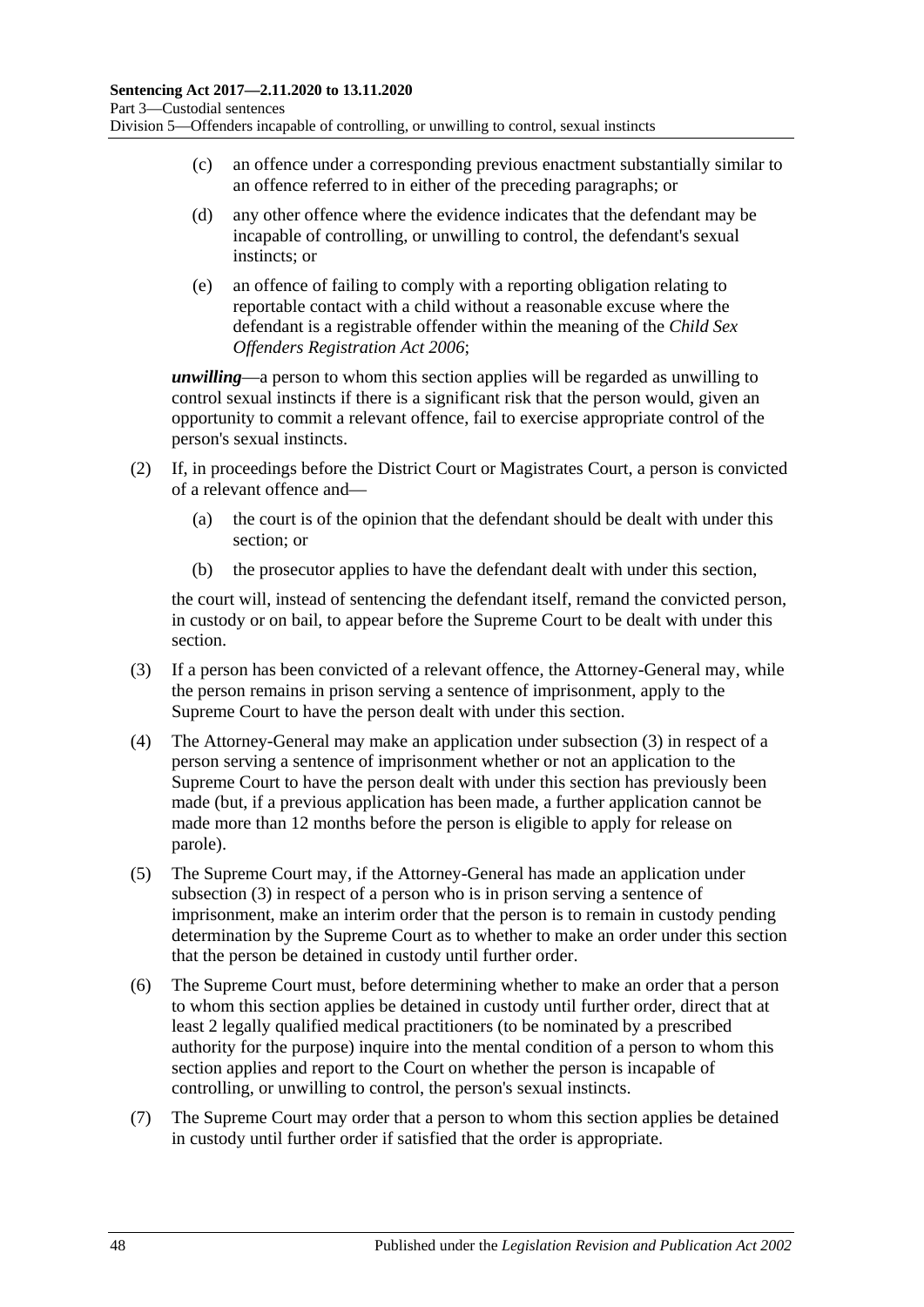- (8) The paramount consideration of the Supreme Court in determining whether to make an order that a person to whom this section applies be detained in custody until further order must be to protect the safety of the community (whether as individuals or in general).
- <span id="page-48-0"></span>(9) The Supreme Court must also take the following matters into consideration in determining whether to make an order that a person to whom this section applies be detained in custody until further order:
	- (a) the reports of the medical practitioners (as directed and nominated under [subsection](#page-47-2) (6)) provided to the Court;
	- (b) any relevant evidence or representations that the person may desire to put to the Court;
	- (c) any report required by the Court under [section](#page-53-0) 61;
	- (d) any other matter that the Court thinks relevant.
- (10) A copy of a report provided to the Supreme Court under [subsection](#page-48-0) (9) must be given to each party to the proceedings or to counsel for those parties.
- (11) If a person to whom this section applies refuses to cooperate with an inquiry or examination for the purposes of this section, the Supreme Court may, if satisfied that the order is appropriate, order that the person be detained in custody until further order having given—
	- (a) paramount consideration to protecting the safety of the community (whether as individuals or in general); and
	- (b) consideration to any relevant evidence and representations that the person may desire to put to the Court.
- (12) If a person to whom this section applies has not been sentenced for a relevant offence, the Supreme Court will deal with the question of sentence at the same time as it deals with the question whether an order is to be made under this section and, if the Court decides to make such an order, the order may be made in addition to, or instead of, a sentence of imprisonment.
- (13) If the detention is in addition to a sentence of imprisonment, the detention will commence on the expiration of the term of imprisonment, or of all terms of imprisonment, that the person is liable to serve.
- (14) A person detained in custody under this section will be detained—
	- (a) if the defendant is under 18 years of age—in such institution (not being a prison) as the Minister for Youth Justice from time to time directs;
	- (b) in any other case—in such institution as the Minister for Correctional Services from time to time directs.
- <span id="page-48-1"></span>(15) The progress and circumstances of a person subject to an order under this section must be reviewed at least once in each period of 12 months—
	- (a) if the person is detained in, or released on licence from, a training centre—by the Training Centre Review Board; or
	- (b) in any other case—by the Parole Board,

for the purpose of making a recommendation about whether the person is—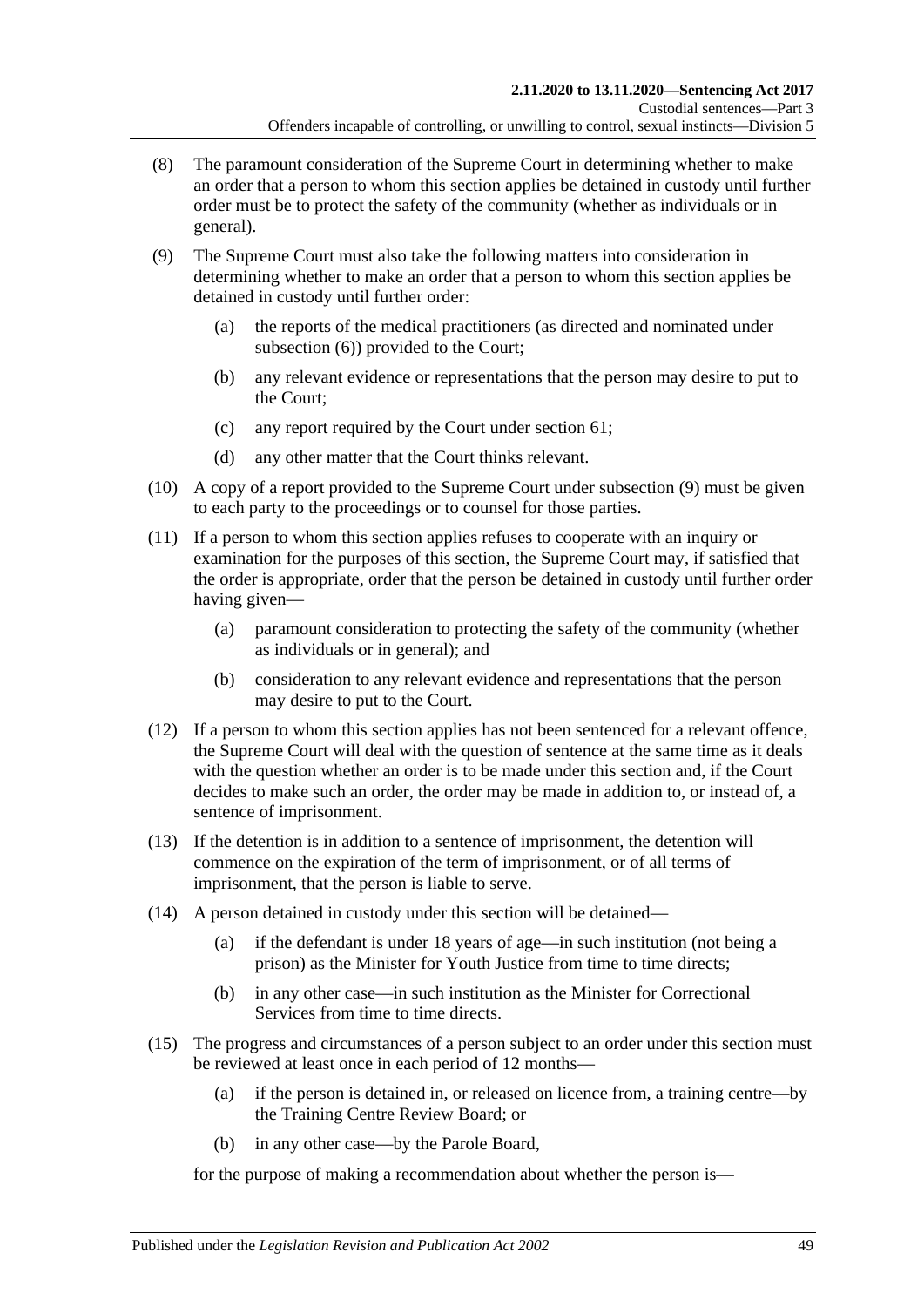- (c) if the person is in custody—suitable for release on licence under [section](#page-50-0) 59; or
- (d) if the person has been authorised to be released, or has been released, on licence under [section](#page-50-0) 59—suitable to be so released.
- (16) The results of a review under [subsection](#page-48-1) (15), including the recommendation of the relevant Board, must be embodied in a written report, a copy of which must be provided to the person the subject of the report, the Attorney-General and—
	- (a) in the case of a report of the Training Centre Review Board—the Minister for Youth Justice;
	- (b) in the case of a report of the Parole Board—the Minister for Correctional Services.

# **58—Discharge of detention order under [section](#page-46-1) 57**

- (1) Subject to this Act, a person subject to an order for detention under [section](#page-46-1) 57 will not be released from detention under that section until the Supreme Court, on application by the DPP or the person, discharges the order for detention.
- (1a) An order for detention under [section](#page-46-1) 57 cannot be discharged unless the person subject to the order satisfies the Supreme Court that—
	- (a) the person is both capable of controlling and willing to control the person's sexual instincts; or
	- (b) the person no longer presents an appreciable risk to the safety of the community (whether as individuals or in general) due to the person's advanced age or permanent infirmity.
- <span id="page-49-0"></span>(2) The Supreme Court must, before determining an application under this section for the discharge of an order for detention under [section](#page-46-1) 57, direct that at least 2 legally qualified medical practitioners (to be nominated by a prescribed authority for the purpose) inquire into the mental condition of the person subject to the order and report to the Court on whether the person is incapable of controlling, or unwilling to control, the person's sexual instincts.
- (3) The paramount consideration of the Supreme Court when determining an application for the discharge of an order for detention under [section](#page-46-1) 57 must be to protect the safety of the community (whether as individuals or in general).
- <span id="page-49-1"></span>(4) The Supreme Court must also take the following matters into consideration when determining an application for the discharge of an order for detention under [section](#page-46-1) 57:
	- (a) the reports of the medical practitioners (as directed and nominated under [subsection](#page-49-0) (2)) provided to the Court;
	- (b) any relevant evidence or representations that the person may desire to put to the Court;
	- (c) a report provided to the Court by the Training Centre Review Board or Parole Board (as the case may be) in accordance with the direction of the Court for the purposes of assisting the Court to determine the application, including—
		- (i) any opinion that the relevant Board may have about the effect the discharge of the order may have on the safety of the community; and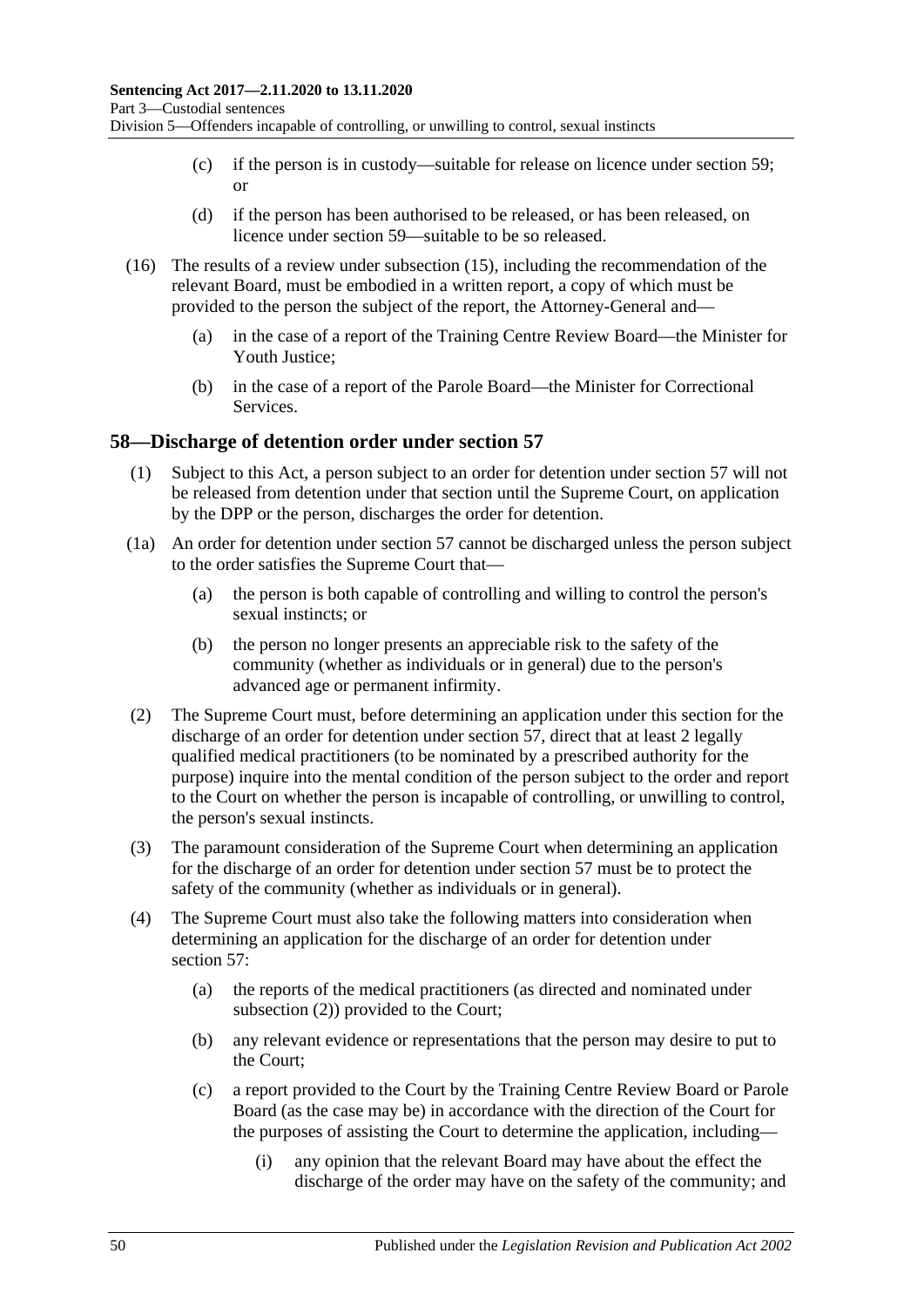- (ii) a report as to the probable circumstances of the person if the order is discharged; and
- (iii) the recommendation of the relevant Board about whether the order should be discharged;
- (d) the reports resulting from the periodic reviews under [section](#page-48-1) 57(15) on the progress and circumstances of the person tendered to the Court;
- (e) any other report required by the Court under [section](#page-53-0) 61;
- (f) any other matter that the Court thinks relevant.
- (4a) The Supreme Court, when determining an application under this section, must not have regard to the length of time that the person subject to the order may spend in custody if the order is not discharged.
- (5) A copy of a report provided to the Supreme Court under [subsection](#page-49-1) (4) must be given to each party to the proceedings or to counsel for those parties.
- (6) If the discharge of an order for detention would result in the immediate release of a person subject to the order from custody, the Supreme Court may order that the discharge is not to take effect for such time as it considers necessary for the purpose of enabling the person to undergo a suitable pre-release program.

# <span id="page-50-3"></span><span id="page-50-0"></span>**59—Release on licence**

- (1) The Supreme Court may, on application by the DPP or the person, authorise the release on licence of a person detained in custody under this Division.
- (1a) A person detained in custody under this Division cannot be released on licence unless the person satisfies the Supreme Court that—
	- (a) the person is both capable of controlling and willing to control the person's sexual instincts; or
	- (b) the person no longer presents an appreciable risk to the safety of the community (whether as individuals or in general) due to the person's advanced age or permanent infirmity.
- <span id="page-50-4"></span><span id="page-50-1"></span>(2) The Supreme Court must, before determining an application under this section for the release on licence of a person detained in custody under this Division, direct that at least 2 legally qualified medical practitioners (to be nominated by a prescribed authority for the purpose) inquire into the mental condition of the person and report to the Court on whether the person is incapable of controlling, or unwilling to control, the person's sexual instincts.
- (3) The paramount consideration of the Supreme Court when determining an application under this section for the release on licence of a person detained in custody under this Division must be to protect the safety of the community (whether as individuals or in general).
- <span id="page-50-2"></span>(4) The Supreme Court must also take the following matters into consideration when determining an application under this section for the release on licence of a person detained in custody under this Division:
	- (a) the reports of the medical practitioners (as directed and nominated under [subsection](#page-50-1) (2)) provided to the Court;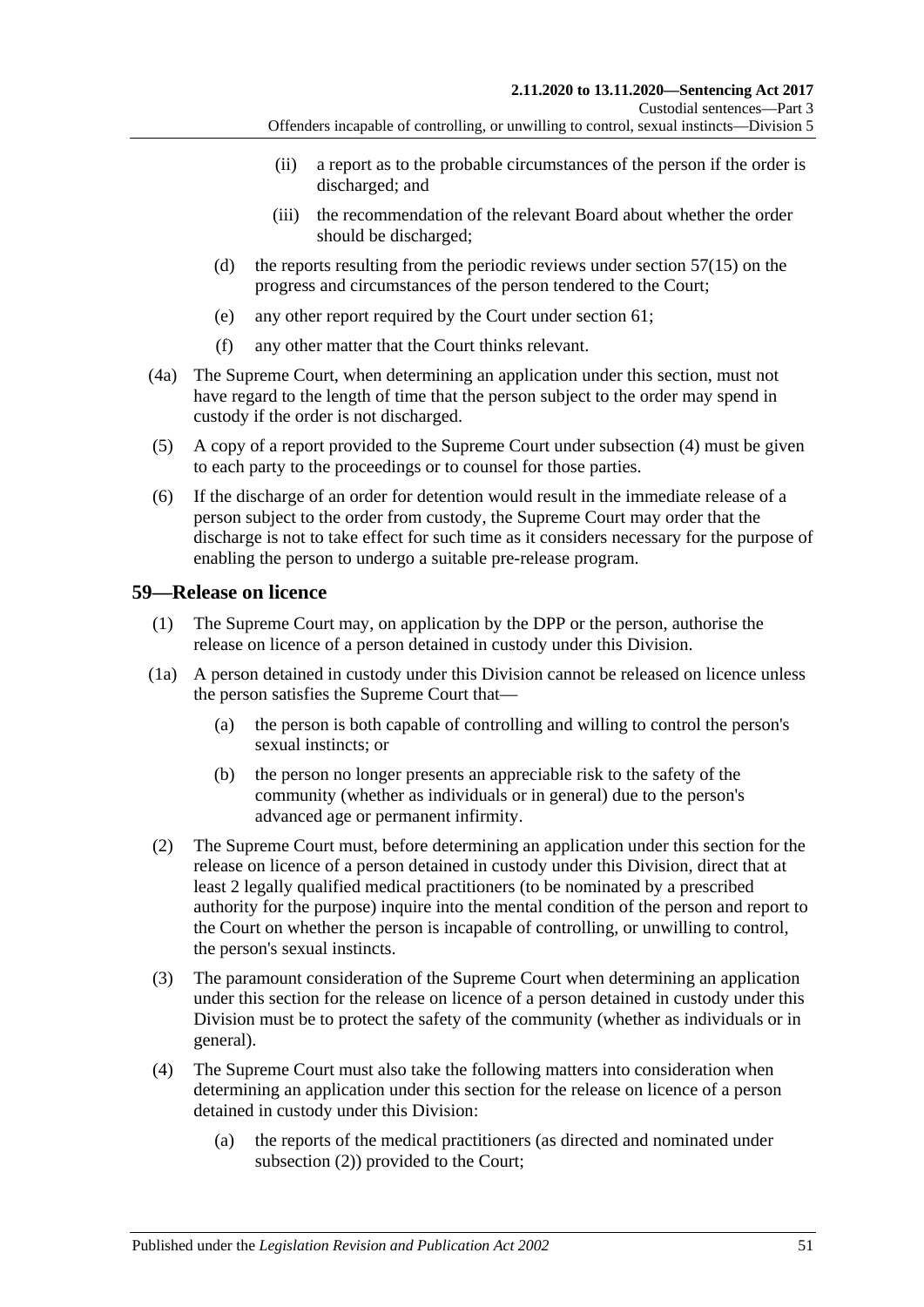- (b) any relevant evidence or representations that the person may desire to put to the Court;
- (c) a report provided to the Court by the appropriate board in accordance with the direction of the Court for the purposes of assisting the Court to determine the application, including—
	- (i) any opinion of the appropriate board on the effect that the release on licence of the person would have on the safety of the community; and
	- (ii) a report as to the probable circumstances of the person if the person is released on licence; and
	- (iii) the recommendation of the appropriate board as to whether the person should be released on licence;
- (d) evidence tendered to the Court of the estimated costs directly related to the release of the person on licence;
- (e) the reports resulting from the periodic reviews under [section](#page-48-1) 57(15) on the progress and circumstances of the person tendered to the Court;
- (f) any other report required by the Court under [section](#page-53-0) 61;
- (g) any other matter that the Court thinks relevant.
- (4a) The Supreme Court, when determining an application under this section, must not have regard to the length of time that the person has spent in custody or may spend in custody if the person is not released on licence.
- (5) A copy of any report provided to the Supreme Court under [subsection](#page-50-2) (4) must be given to each party to the proceedings or to counsel for those parties.
- (6) On the Supreme Court authorising the release of a person under [subsection](#page-50-3) (1), the appropriate board must order the release of the person on licence on the day specified by the Court.
- <span id="page-51-1"></span><span id="page-51-0"></span>(7) Subject to this Act, every release of a person on licence under this section is subject to the following conditions:
	- (a) a condition prohibiting the person from possessing a firearm or ammunition or any part of a firearm;
	- (b) a condition requiring the person to submit to such tests (including testing without notice) for gunshot residue as may be reasonably required by a person or class of persons or body specified by the appropriate board.
- (8) Without limiting [subsection](#page-51-0) (7), the release of a person on licence under this section will be subject to such conditions as the appropriate board thinks fit and specifies in the licence (including a condition that the person be monitored by use of an electronic device approved under section 4 of the *[Correctional Services Act](http://www.legislation.sa.gov.au/index.aspx?action=legref&type=act&legtitle=Correctional%20Services%20Act%201982) 1982*).
- (9) If the Supreme Court has refused a person's application for release on licence, the person may not further apply for release for a period of 6 months, or such lesser or greater period as the Court may have directed on refusing the application.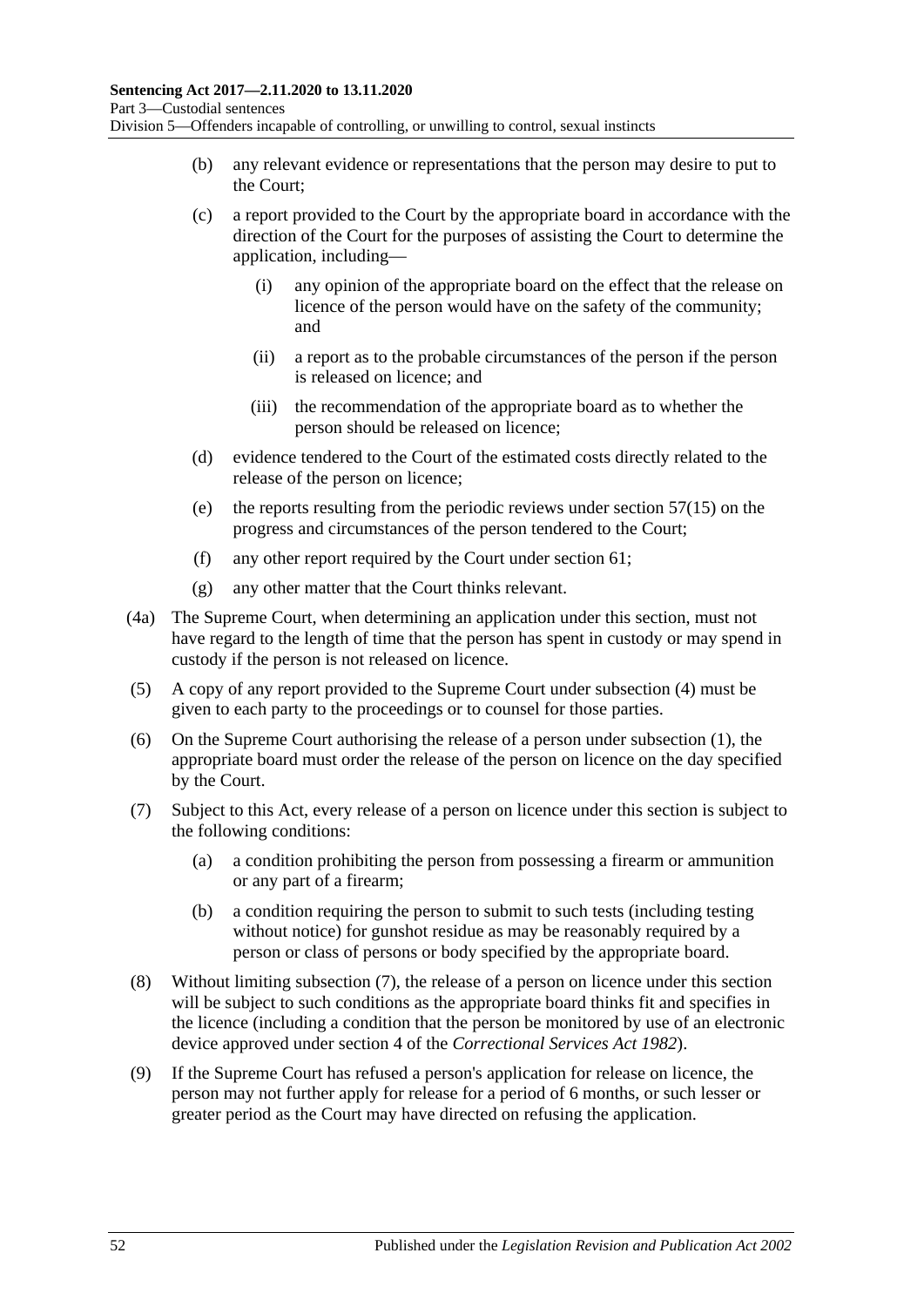- <span id="page-52-0"></span>(10) The appropriate board may—
	- (a) on application by the DPP or the person, or on its own initiative, vary or revoke a condition of a licence or impose further conditions; or
	- (b) on application by the DPP, or on its own initiative, cancel the release of a person on licence, if satisfied that—
		- (i) in the case of a person released on licence on the ground referred to in [subsection](#page-50-4) (1a)(b)—there is evidence suggesting that the person may now present an appreciable risk to the safety of the community (whether as individuals or in general); or
		- (ii) in any case—the person has contravened, or is likely to contravene, a condition of the licence.
- (11) A board cannot exercise its powers under [subsection](#page-52-0) (10) on its own initiative in relation to a person released on licence unless the person and the Crown have been afforded a reasonable opportunity to make submissions to the board on the matter, and the board has considered any submissions so made.
- (12) The appropriate board may only vary or revoke the conditions imposed by [subsection](#page-51-0) (7) on the release of a person on licence if the board is satisfied that—
	- (a) there are cogent reasons to do so; and
	- (b) the possession of a firearm, ammunition or part of a firearm by the person does not represent an undue risk to the safety of the public.
- (13) For the purposes of proceedings under [subsection](#page-52-0) (10), a member of the appropriate board may—
	- (a) summon the person the subject of the proceedings to appear before the board; or
	- (b) in the case of proceedings for cancellation of release—
		- (i) with the concurrence of a second member of the board—issue a warrant for the apprehension and detention of the person pending determination of the proceedings; or
		- (ii) apply to a magistrate for a warrant for the apprehension and detention of the person pending determination of the proceedings.
- (14) If a person who has been summoned to appear before the appropriate board fails to attend in compliance with the summons, the board may—
	- (a) determine the proceedings in the person's absence; or
	- (b) direct a member of the board to—
		- (i) issue a warrant; or
		- (ii) apply to a magistrate for a warrant,

for the apprehension and detention of the person for the purpose of bringing the person before the board.

(15) A member of the appropriate board may apply to a magistrate for a warrant for the apprehension and return to custody of a person whose release on licence has been cancelled by the board.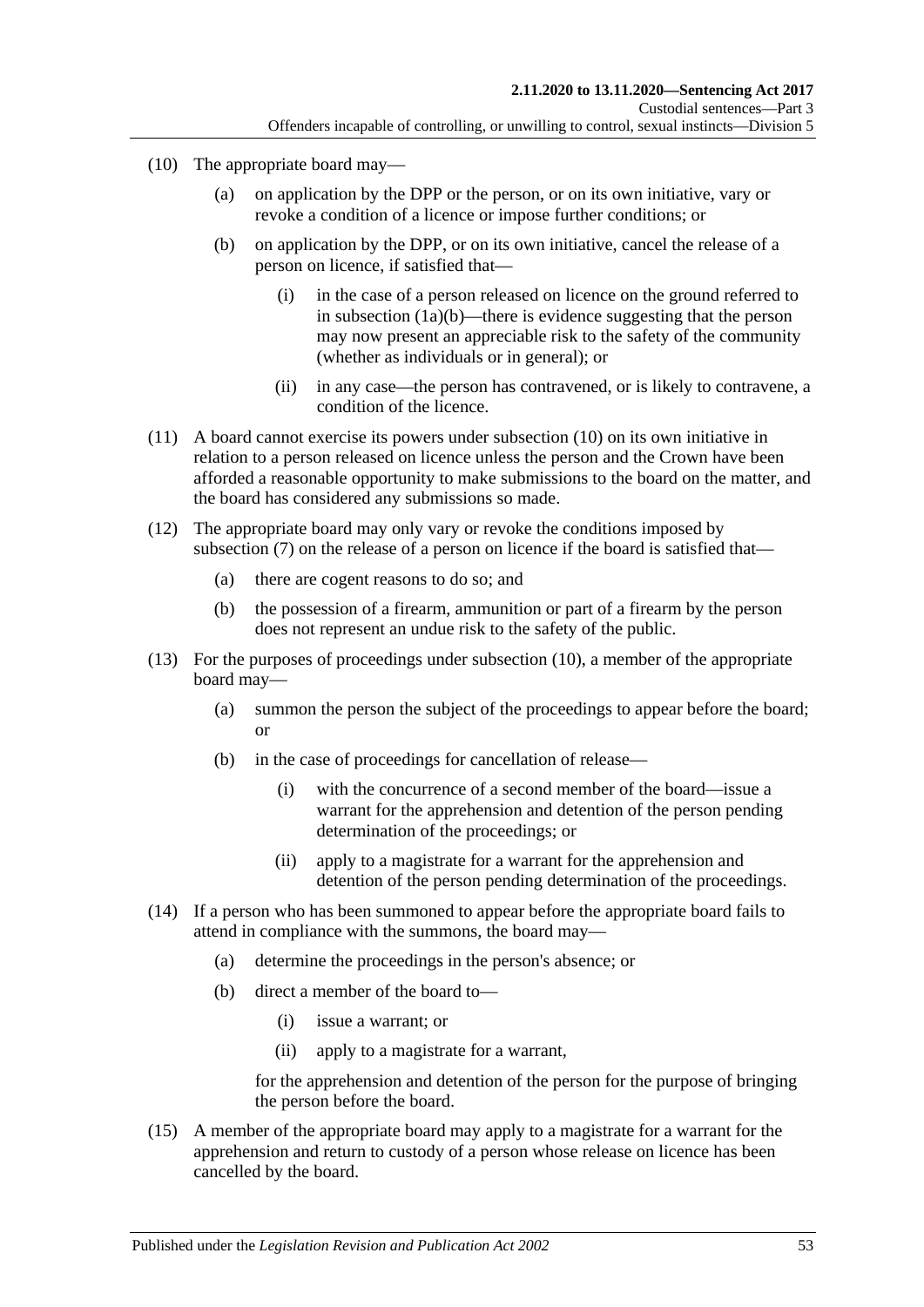- (16) A magistrate must, on application under this section, issue a warrant for the apprehension and detention of a person or for the apprehension and return to custody of a person, as the case may require, unless it is apparent, on the face of the application, that no reasonable grounds exist for the issue of the warrant.
- (17) The appropriate board may, if it thinks good reason exists for doing so, cancel a warrant issued under this section at any time before its execution.
- (18) If a person who has been released on licence commits an offence while subject to that licence and is sentenced to imprisonment for the offence, the release on licence is, by virtue of this subsection, cancelled.
- (20) For the purposes of this section, the *appropriate board*, in relation to proceedings under this section, means—
	- (a) if the person the subject of the proceedings is being detained in a training centre, or has been released on licence from a training centre—the Training Centre Review Board;
	- (b) in any other case—the Parole Board.

### <span id="page-53-1"></span>**60—Appropriate board may direct person to surrender firearm etc**

- (1) The appropriate board may, in relation to the release of a person on licence under [section](#page-50-0) 59 that is subject to the condition imposed by section [59\(7\)\(a\),](#page-51-1) direct the person to immediately surrender at a police station specified by the appropriate board any firearm, ammunition or part of a firearm owned or possessed by the person.
- (2) A person who refuses or fails to comply with a direction under [subsection](#page-53-1) (1) is guilty of an offence.

Maximum penalty: \$10 000 or imprisonment for 2 years.

- (3) No criminal liability attaches to a person to the extent that the person is complying with a direction under this section.
- (4) The Commissioner of Police must deal with any surrendered firearm, ammunition or part of a firearm in accordance with the scheme set out in the regulations.
- (5) No compensation is payable by the Crown or any other person in respect of the exercise of a function or power under this section.
- (6) The regulations may provide for the payment, recovery or waiver of fees in respect of this section.
- (7) In this section—

*appropriate board* has the same meaning as in [section](#page-50-0) 59.

### <span id="page-53-2"></span><span id="page-53-0"></span>**61—Court may obtain reports**

- (1) A court may, for the purpose of obtaining assistance in making a determination under this Division or [Schedule 2,](#page-104-0) require the Parole Board, the Training Centre Review Board or any other body or person to provide the court with a report on any matter.
- (2) A copy of a report provided to a court under [subsection](#page-53-2) (1) must be given to each party to the proceedings or to counsel for those parties.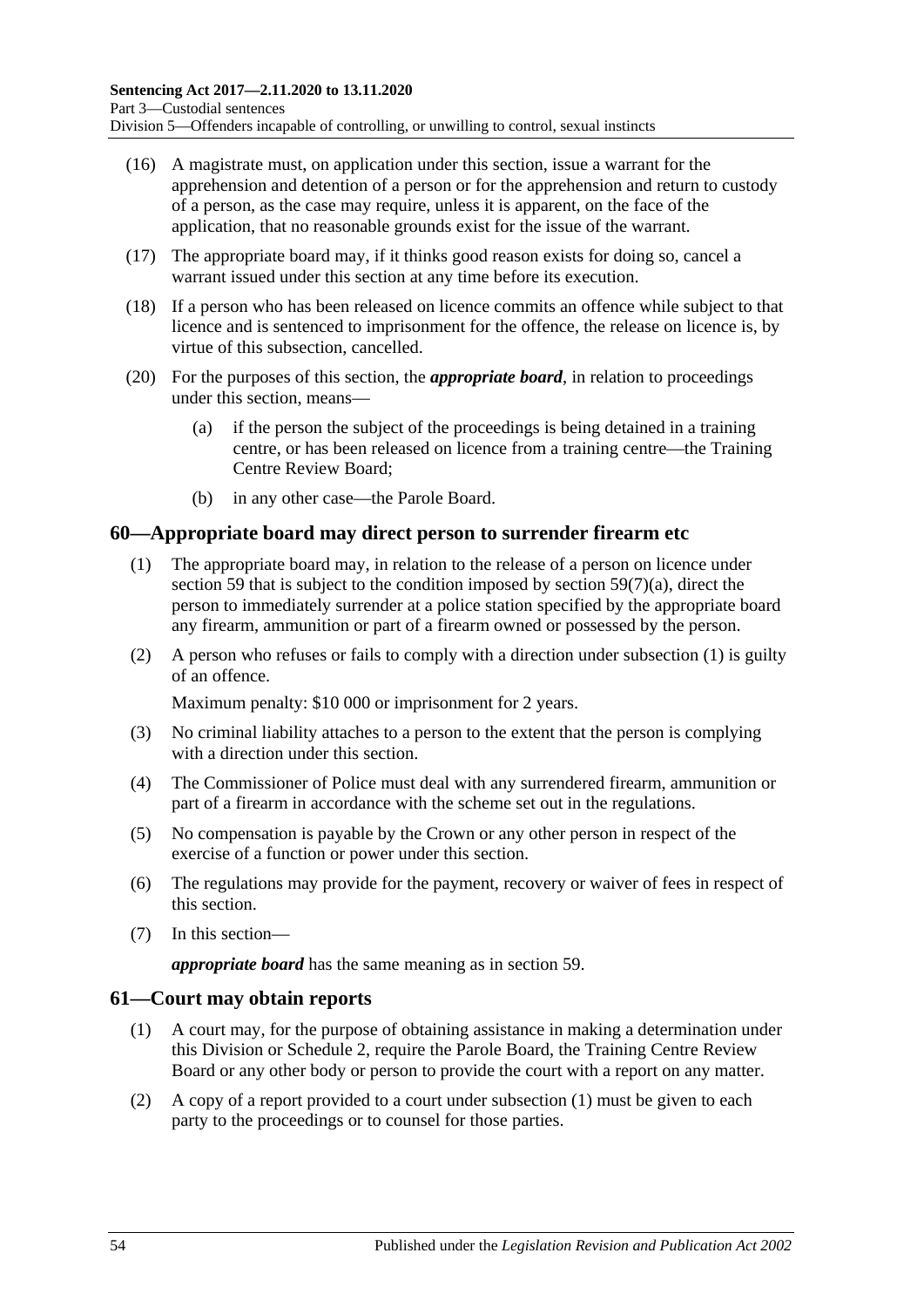# **62—Inquiries by medical practitioners**

If, for the purposes of this Division or [Schedule 2,](#page-104-0) the Supreme Court directs that at least 2 legally qualified medical practitioners (to be nominated by a prescribed authority) inquire into the mental condition of a person and report to the Court on whether the person is incapable of controlling, or unwilling to control, the person's sexual instincts, each medical practitioner so nominated—

- (a) must carry out an independent personal examination of the person; and
- (b) may have access to any evidence before the court by which the person was convicted; and
- (c) may obtain the assistance of a psychologist, social worker, community corrections officer or any other person.

### **63—Parties**

Both the DPP and the person to whom an application under this Division or [Schedule](#page-104-0) 2 relates are parties to the application.

### **64—Service on guardian**

If the person to whom an application under this Division or [Schedule 2](#page-104-0) relates is under 18 years of age, a copy of the application must be served on a guardian of the child, unless—

- (a) it is not practicable to do so; or
- (b) the whereabouts of all of the guardians of the child cannot, after reasonable inquiries, be ascertained.

# **65—Appeals**

- (1) An appeal lies to the Full Court against—
	- (a) a decision of the Supreme Court on an application to discharge an order for detention under this Division;
	- (b) a decision of the Supreme Court on an application to release a person on licence under this Division.
- (2) An appeal under this section may be instituted by the DPP or by the person to whom the particular decision relates.
- (3) Subject to a contrary order of the Full Court, an appeal cannot be commenced after 10 days from the date of the decision against which the appeal lies.
- (4) On an appeal, the Full Court may—
	- (a) confirm, reverse or annul the decision subject to appeal;
	- (b) make any order that it considers should have been made in the first instance;
	- (c) make any consequential or ancillary orders.
- <span id="page-54-0"></span>(5) Subject to [subsection](#page-55-0) (6), if—
	- (a) the Supreme Court decides—
		- (i) to discharge an order for detention under this Division; or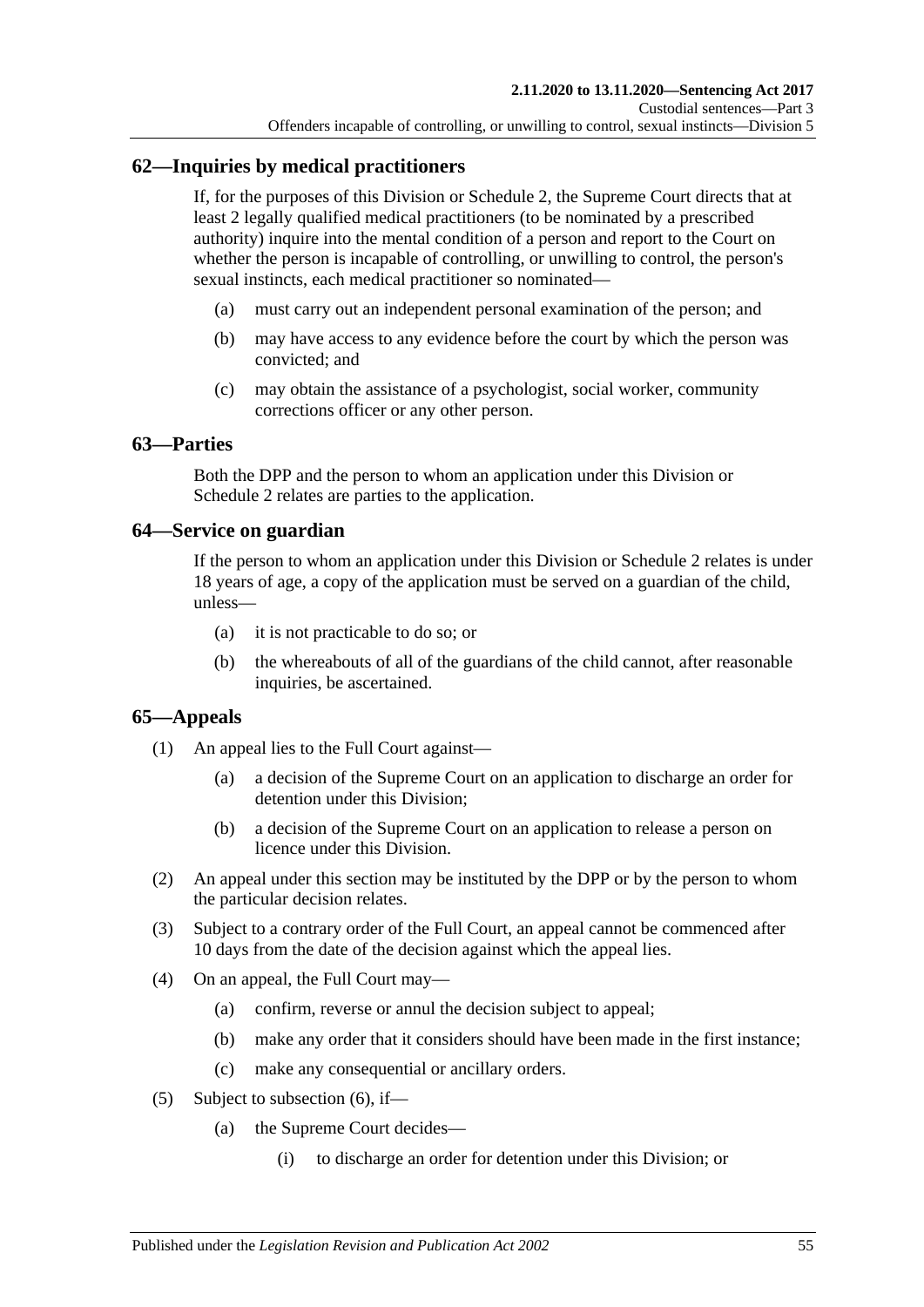- (ii) to release a person on licence under this Division; and
- (b) counsel appearing on behalf of the DPP gives immediate notice that an appeal against the decision will be instituted,

the decision has no force or effect pending the outcome of the appeal.

<span id="page-55-0"></span>(6) If the DPP gives notice under [subsection](#page-54-0) (5) of an appeal against a decision of the Supreme Court but then a person acting on behalf of the DPP subsequently files with the Supreme Court a notice that the DPP does not desire to proceed with the appeal, the decision will take effect.

#### **66—Proclamations**

The Governor may, by proclamation, vary or revoke a proclamation under this Division.

#### **67—Regulations**

The Governor may make regulations—

- (a) providing for the care, treatment, rights and duties of a person detained in custody under this Division in consequence of being found to be incapable of controlling the person's sexual instincts;
- (b) providing for the granting of periods of leave for a person so detained;
- (c) providing for any other related matter.

# **Division 6—Sentencing standards for offences involving paedophilia**

### **68—Sentencing standards for offences involving paedophilia**

- (1) The Parliament declares that—
	- (a) the 1997 amendment of sentencing standards reflected an emerging recognition by the judiciary and the community generally of the inherent seriousness of offences involving paedophilia; and
	- (b) the reformed standards should be applied to offences involving paedophilia committed before or after the enunciation of the 1997 amendment of sentencing standards (or committed in part before, and in part after, the enunciation of the 1997 amendment of sentencing standards).
- (2) In this section—

*1997 amendment of sentencing standards* means the change to sentencing standards enunciated in *R v D* (1997) 69 SASR 413;

*offences involving paedophilia* means all offences to which the 1997 amendment of sentencing standards is applicable, whether individual sentences for the offences have been, or are to be, imposed or a global sentence covering a series of offences (see [section](#page-20-0) 26) or a course of conduct involving a number of criminal incidents (see section 74 of the *[Criminal Law Consolidation Act](http://www.legislation.sa.gov.au/index.aspx?action=legref&type=act&legtitle=Criminal%20Law%20Consolidation%20Act%201935) 1935*);

*reformed standards* means sentencing standards as changed by the 1997 amendment of sentencing standards.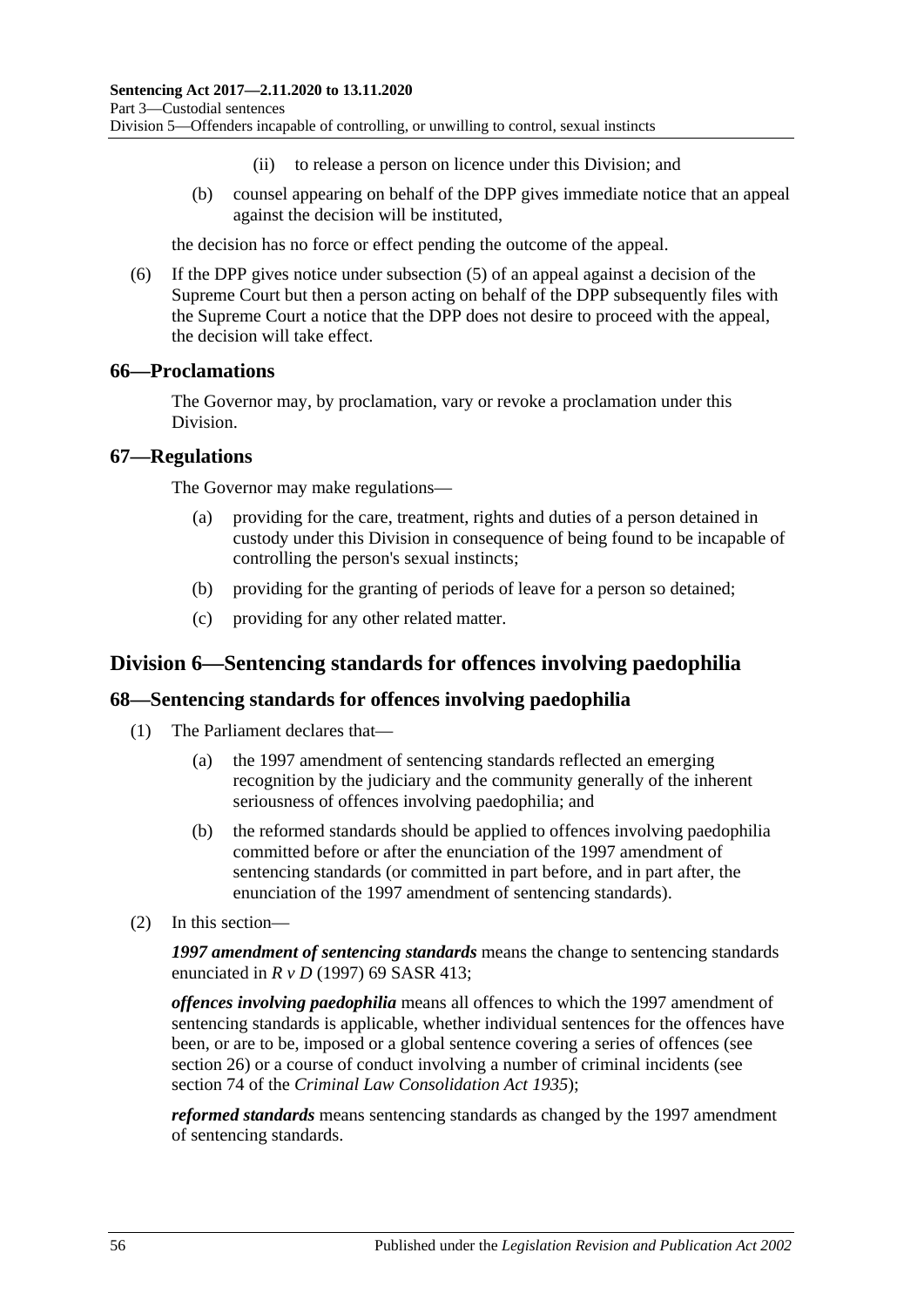# **Division 7—Community based custodial sentences**

# **Subdivision 1—Home detention**

### **69—Purpose of home detention**

- (1) The purpose of a home detention order is to allow a court to impose a custodial sentence but direct that the sentence be served on home detention.
- (2) The paramount consideration of the court when determining whether to make a home detention order must be to protect the safety of the community (whether as individuals or in general).

### **70—Home detention not available for certain offences**

- (1) The powers vested in a court by this Subdivision—
	- (a) are exercisable despite the fact that an Act prescribes a minimum penalty; but
	- (b) are not exercisable in relation to—
		- (i) a defendant who is serving or is liable to serve a sentence of indeterminate duration and who has not had a non-parole period fixed; or
		- (ii) a defendant who is being sentenced for—
			- (A) an offence of murder; or
			- (B) treason; or
			- (C) an offence involving a terrorist act; or
			- (D) any other offence in respect of which an Act expressly prohibits the reduction, mitigation or substitution of penalties or sentences.
- (2) In this section—

*Act* includes a statutory instrument;

*terrorist act* has the same meaning as in Part 5.3 of the *Criminal Code* of the Commonwealth.

- (3) For the purposes of this Division, a reference to an *offence of murder* includes—
	- (a) an offence of conspiracy to murder; and
	- (b) an offence of aiding, abetting, counselling or procuring the commission of murder.

# **71—Home detention orders**

- (1) Subject to this section, if—
	- (a) a court has imposed a sentence of imprisonment on a defendant; and
	- (b) the court considers that the sentence should not be suspended under [Part](#page-79-1) 4 [Division](#page-79-1) 2; and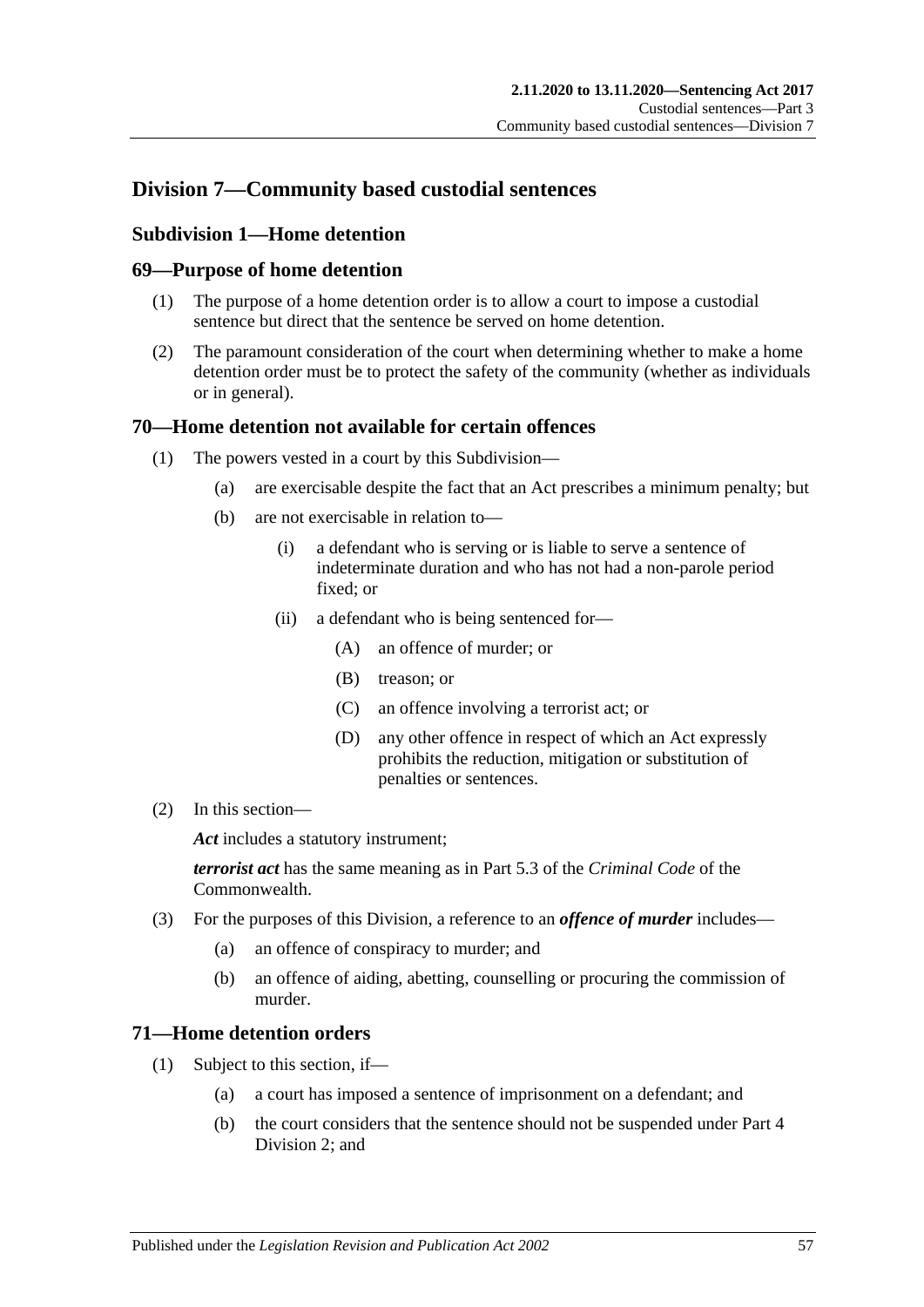(c) the court considers that the defendant is a suitable person to serve the sentence on home detention,

the court may order that the defendant serve the sentence on home detention (a *home detention order*).

- <span id="page-57-1"></span><span id="page-57-0"></span>(2) The following provisions apply to a home detention order:
	- (a) a home detention order must not be made if the court considers that the making of such an order would, or may, affect public confidence in the administration of justice;
	- (b) a home detention order must not be made if the defendant is being sentenced—
		- (i) as an adult to a period of imprisonment with a non-parole period of 2 years or more for a prescribed designated offence; or
		- (ii) as an adult for a serious sexual offence unless—
			- (A) the offence is a prescribed serious sexual offence that occurred in prescribed circumstances; or
			- (B) if [subsubparagraph](#page-57-0) (A) does not apply, the court is satisfied that special reasons exist for the making of a home detention order; or
		- (iii) as an adult for a serious and organised crime offence or specified offence against police; or
		- (iv) as an adult for a designated offence and, during the 5 year period immediately preceding the date on which the relevant offence was committed, a court has sentenced the defendant to imprisonment (other than where the sentence is suspended), home detention or an intensive correction order for a designated offence;
	- (c) a home detention order must not be made unless the court is satisfied that the residence the court proposes to specify in its order is suitable and available for the detention of the defendant and that the defendant will be properly maintained and cared for while detained in that place;
	- (d) a home detention order must not be made if the home detention is to be served cumulatively on another term of imprisonment (other than a term of imprisonment to be served subject to a home detention order), or concurrently with another term of imprisonment then being served, or about to be served, by the defendant;
	- (e) a home detention order should not be made unless the court is satisfied that adequate resources exist for the proper monitoring of the defendant while on home detention by a home detention officer.
- (3) The court must take the following matters into consideration when determining whether to make a home detention order:
	- (a) the impact that the home detention order is likely to have on—
		- (i) any victim of the offence for which the defendant is being sentenced; and
		- (ii) any spouse or domestic partner of the defendant; and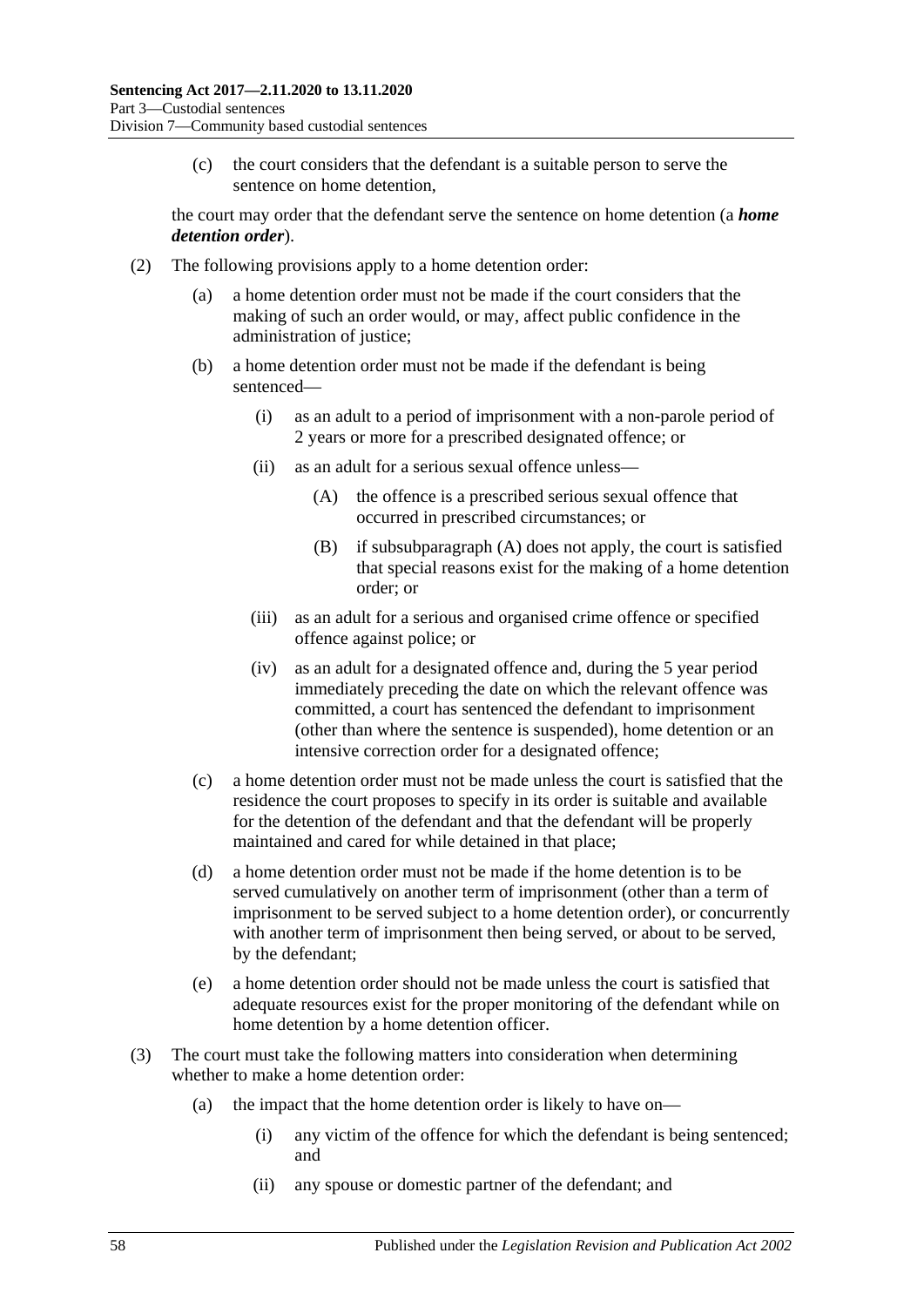- (iii) any person residing at the residence at which the prisoner would, if released, be required to reside;
- (b) the pre-sentence report (if any) ordered by the court;
- (c) any other matter the court thinks relevant.
- (4) The following provisions apply for the purposes of subsection  $(2)(b)(ii)(B)$ :
	- (a) the court cannot be satisfied that special reasons exist for the purposes of subsection  $(2)(b)(ii)(B)$  unless the court is satisfied that—
		- (i) the defendant's advanced age or permanent infirmity means that the defendant no longer presents an appreciable risk to the safety of the community (whether as individuals or in general); and
		- (ii) the interest of the community as a whole would be better served by the defendant serving the sentence on home detention rather than in custody;
	- (b) the court must not have regard to any other matter in determining whether it is satisfied that special reasons exist for the purposes of subsection  $(2)(b)(ii)(B)$ .

#### (5) In this section—

*designated offence* means any of the following offences under the *[Criminal Law](http://www.legislation.sa.gov.au/index.aspx?action=legref&type=act&legtitle=Criminal%20Law%20Consolidation%20Act%201935)  [Consolidation Act](http://www.legislation.sa.gov.au/index.aspx?action=legref&type=act&legtitle=Criminal%20Law%20Consolidation%20Act%201935) 1935*:

- (a) an offence under section 13 or 13A;
- (b) an offence under section 19;
- (c) an offence under section 19AA;
- (d) an offence under section 19AC;
- (e) an offence under section 19A;
- (f) an offence under section 23 or 24;
- (g) an offence under section 29A;
- (h) an offence under section 39;
- (i) an offence under section 137;
- (j) an offence under section 170;
- (k) an offence under section 270B if the offence against the person to which that section applies is a relevant offence referred to in a preceding paragraph;

*foster parent*, of a child, includes—

- (a) an approved carer of the child; and
- (b) a person in whose care the child is placed under section 77 of the *[Children](http://www.legislation.sa.gov.au/index.aspx?action=legref&type=act&legtitle=Children%20and%20Young%20People%20(Safety)%20Act%202017)  [and Young People \(Safety\) Act](http://www.legislation.sa.gov.au/index.aspx?action=legref&type=act&legtitle=Children%20and%20Young%20People%20(Safety)%20Act%202017) 2017*;

*prescribed designated offence* means an offence under section 13 or 23 of the *[Criminal Law Consolidation Act](http://www.legislation.sa.gov.au/index.aspx?action=legref&type=act&legtitle=Criminal%20Law%20Consolidation%20Act%201935) 1935*;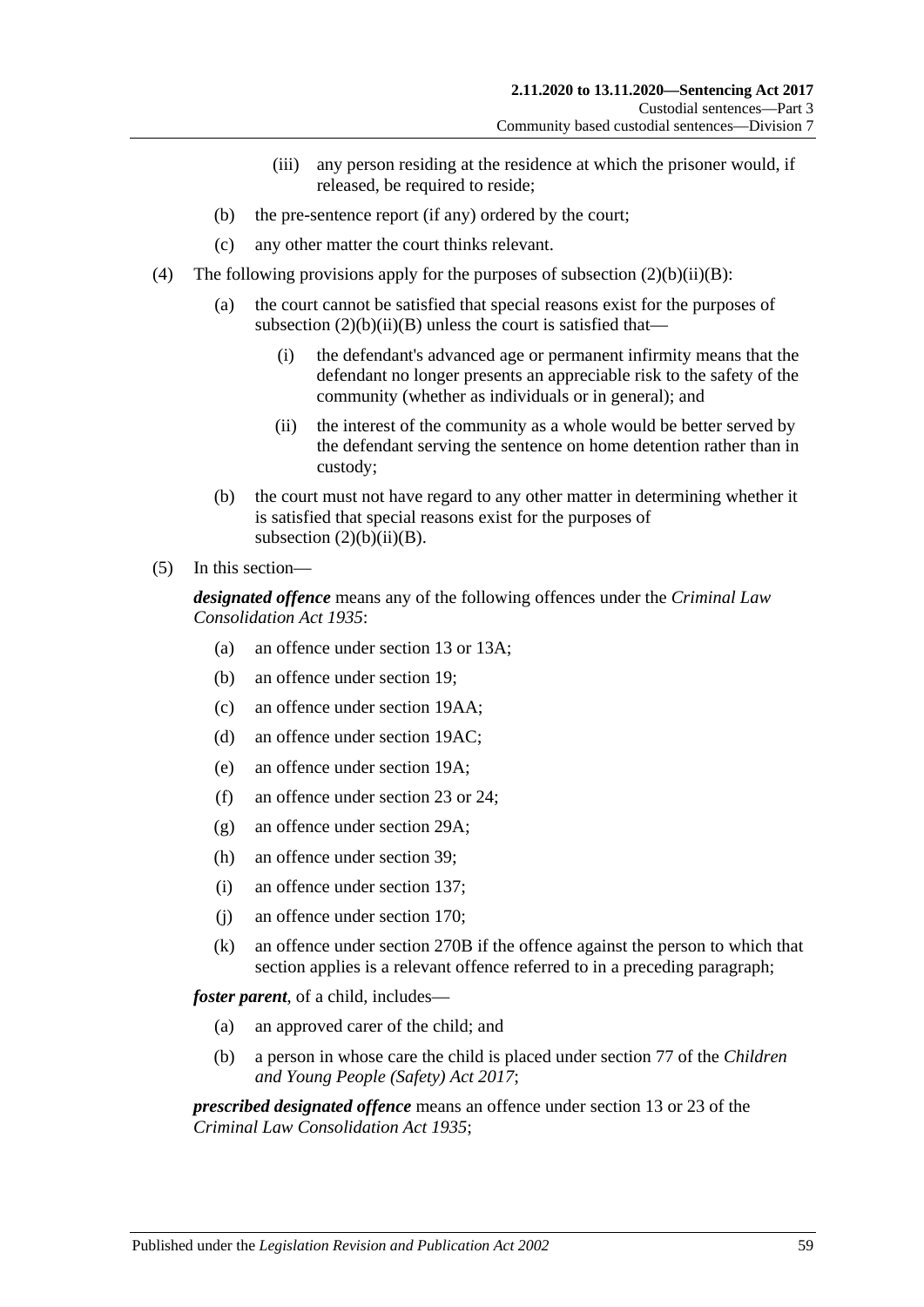#### *prescribed serious sexual offence* means—

- (a) any of the following offences under the *[Criminal Law Consolidation](http://www.legislation.sa.gov.au/index.aspx?action=legref&type=act&legtitle=Criminal%20Law%20Consolidation%20Act%201935)  Act [1935](http://www.legislation.sa.gov.au/index.aspx?action=legref&type=act&legtitle=Criminal%20Law%20Consolidation%20Act%201935)* where the maximum penalty prescribed for the offence is, or includes, imprisonment for at least 5 years:
	- (i) an offence under section 49 (unlawful sexual intercourse);
	- (ii) an offence under section 56 (indecent assault);
	- (iii) an offence under section 58 (gross indecency);
	- (iv) an offence under section 63 (production or dissemination of child exploitation material);
	- (v) an offence under section 63B (procuring child to commit an indecent act etc); or
- (b) an offence against a corresponding previous enactment substantially similar to an offence referred to in paragraph (a); or
- (c) an attempt to commit or an assault with intent to commit any of the offences referred to in either of the preceding paragraphs;

#### *serious and organised crime offence* means—

- (a) any of the following offences under the *[Criminal Law Consolidation](http://www.legislation.sa.gov.au/index.aspx?action=legref&type=act&legtitle=Criminal%20Law%20Consolidation%20Act%201935)  Act [1935](http://www.legislation.sa.gov.au/index.aspx?action=legref&type=act&legtitle=Criminal%20Law%20Consolidation%20Act%201935)*:
	- (i) an offence under section 83E;
	- (ii) an aggravated offence under section 172 or 251, where the aggravating circumstances of the offence are the circumstances referred to in section  $5AA(1)(ga)(i)$  or (ii) of that Act;
	- (iii) an offence under section 244 or 245;
	- (iv) an attempt to commit any of the offences referred to in any of the preceding subparagraphs; or
- (b) any of the following offences under the *[Controlled Substances Act](http://www.legislation.sa.gov.au/index.aspx?action=legref&type=act&legtitle=Controlled%20Substances%20Act%201984) 1984*:
	- (i) an offence under section 32(1);
	- (ii) an aggravated offence under section  $32(2)$ ,  $32(2a)$  or  $32(3)$ ;
	- (iii) an offence under section 33(1);
	- (iv) an aggravated offence under section 33(2) or 33(3);
	- (v) an aggravated offence under section  $33A(1)$ ,  $33A(2)$ ,  $33A(3)$ ,  $33A(4)$ or 33A(5);
	- (va) an offence under section 33F, 33G or 33H;
	- (vi) an attempt to commit any of the offences referred to in any of the preceding subparagraphs;

<span id="page-59-0"></span>*serious sexual offence* means any of the following offences where the maximum penalty prescribed for the offence is, or includes, imprisonment for at least 5 years:

 $(a)$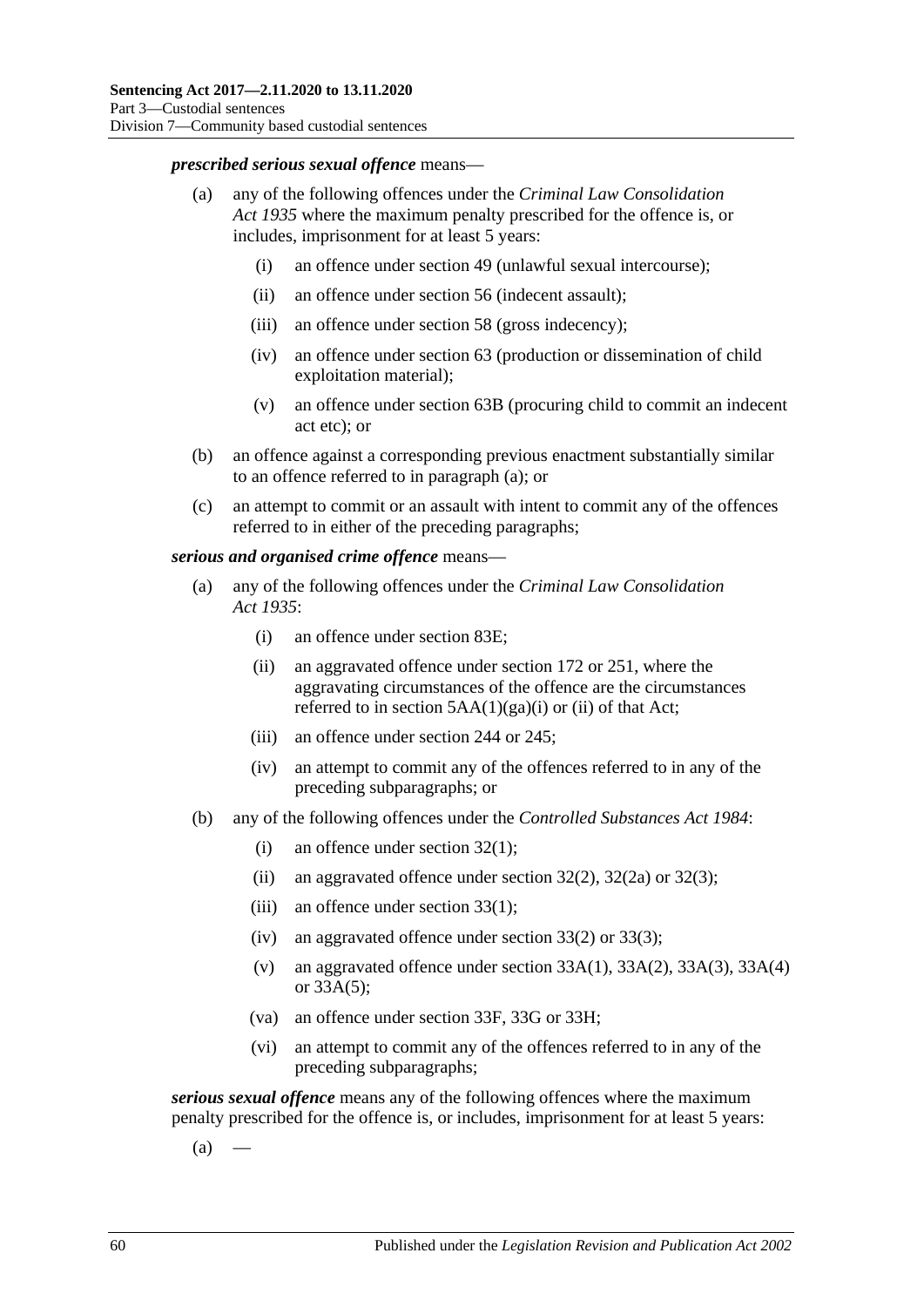- <span id="page-60-0"></span>(i) an offence under section 48, 48A, 49, 50, 51, 56, 58, 59, 60, 63, 63B, 66, 67, 68 or 72 of the *[Criminal Law Consolidation Act](http://www.legislation.sa.gov.au/index.aspx?action=legref&type=act&legtitle=Criminal%20Law%20Consolidation%20Act%201935) 1935*;
- (ii) an offence against a corresponding previous enactment substantially similar to an offence referred to in [subparagraph](#page-60-0) (i):
- (iii) an attempt to commit or an assault with intent to commit any of the offences referred to in either of the preceding subparagraphs;
- (b) an offence against the law of another State or a Territory corresponding to an offence referred to in [paragraph](#page-59-0) (a);

#### *specified offence against police* means—

- (a) an aggravated offence under section 23(1) or 23(3) of the *[Criminal Law](http://www.legislation.sa.gov.au/index.aspx?action=legref&type=act&legtitle=Criminal%20Law%20Consolidation%20Act%201935)  [Consolidation Act](http://www.legislation.sa.gov.au/index.aspx?action=legref&type=act&legtitle=Criminal%20Law%20Consolidation%20Act%201935) 1935* where the aggravating circumstances of the offence are the circumstances referred to in section 5AA(1)(c) of that Act and the victim is a police officer; or
- (b) an offence of attempted murder or attempted manslaughter under the *[Criminal Law Consolidation Act](http://www.legislation.sa.gov.au/index.aspx?action=legref&type=act&legtitle=Criminal%20Law%20Consolidation%20Act%201935) 1935* where the victim is a police officer and the offender committed the offence—
	- (i) knowing the victim to be acting in the course of the victim's official duty; or
	- (ii) in retribution for something the offender knows or believes to have been done by the victim in the course of the victim's official duty.
- <span id="page-60-1"></span>(6) For the purposes of this section, an offence occurred in *prescribed circumstances* if—
	- (a) the defendant was, at the time of the offence, 20 years of age or less; and
	- (b) the circumstances of the offending, including the victim's age and the age difference between the defendant and the victim, are such that it is appropriate that a home detention order be made; and
	- (c) the defendant was not, at the time of the offence, a person in a position of authority in relation to the victim.
- (7) For the purposes of [subsection](#page-60-1) (6), a person is in *a position of authority* in relation to a victim (the *child*) if—
	- (a) the person is a teacher and the child is a pupil of the teacher or of a school at which the teacher works; or
	- (b) the person is a parent, step-parent, guardian or foster parent of the child or the de facto partner or domestic partner of a parent, step-parent, guardian or foster parent of the child; or
	- (c) the person provides religious, sporting, musical or other instruction to the child; or
	- (d) the person is a religious official or spiritual leader (however described and including lay members and whether paid or unpaid) in a religious or spiritual group attended by the child; or
	- (e) the person is a health professional or social worker providing professional services to the child; or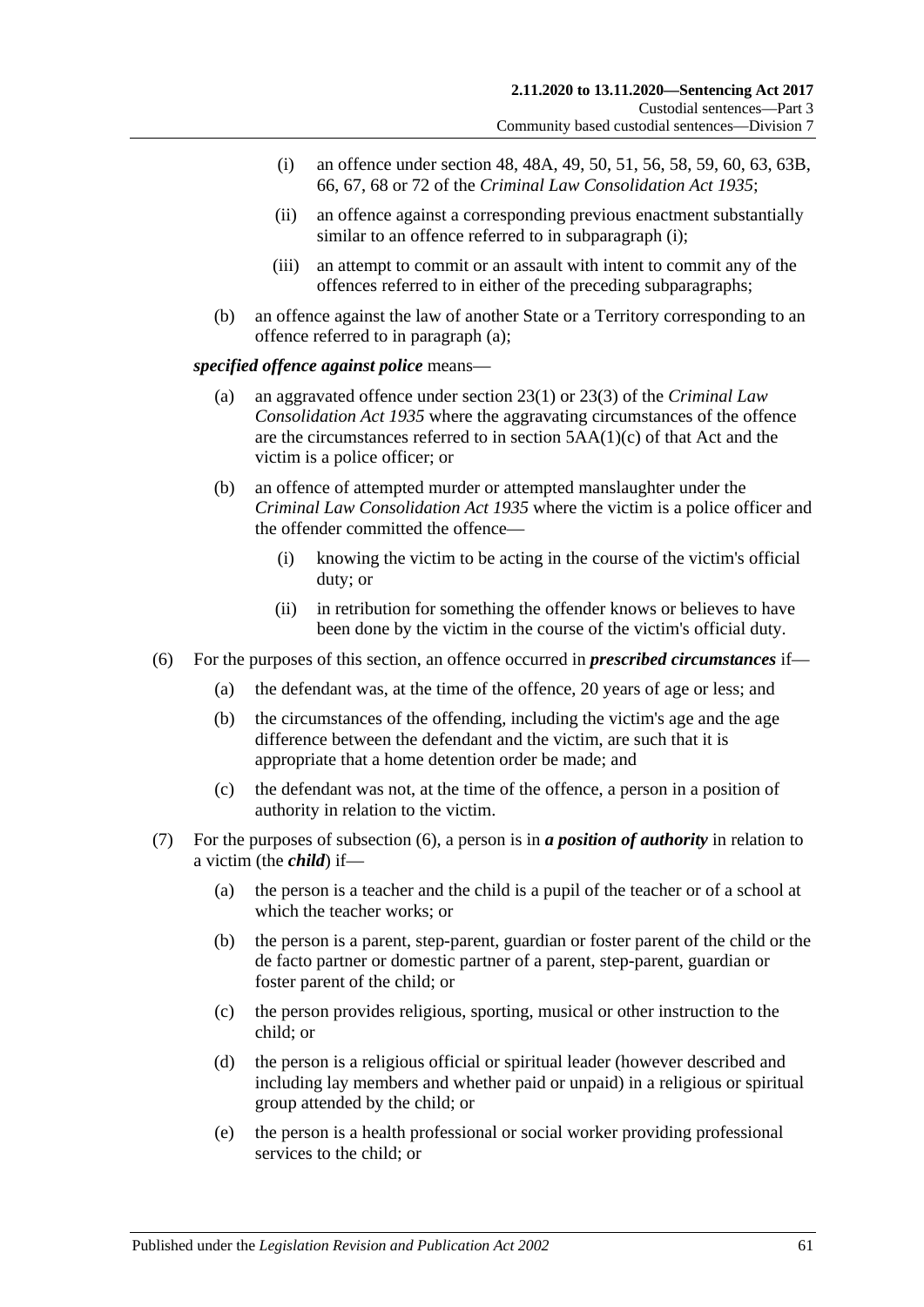- (f) the person is responsible for the care of the child and the child has a cognitive impairment; or
- (g) the person is employed or providing services in a correctional institution (within the meaning of the *[Correctional Services Act](http://www.legislation.sa.gov.au/index.aspx?action=legref&type=act&legtitle=Correctional%20Services%20Act%201982) 1982*) or a training centre (within the meaning of the *[Young Offenders Act](http://www.legislation.sa.gov.au/index.aspx?action=legref&type=act&legtitle=Young%20Offenders%20Act%201993) 1993*), or is a person engaged in the administration of those Acts, acting in the course of the person's duties in relation to the child; or
- (h) the person is employed or providing services in a licensed children's residential facility (within the meaning of the *[Children and Young People](http://www.legislation.sa.gov.au/index.aspx?action=legref&type=act&legtitle=Children%20and%20Young%20People%20(Safety)%20Act%202017)  [\(Safety\) Act](http://www.legislation.sa.gov.au/index.aspx?action=legref&type=act&legtitle=Children%20and%20Young%20People%20(Safety)%20Act%202017) 2017*), or a residential care facility or other facility established under section 36 of the *[Family and Community Services Act](http://www.legislation.sa.gov.au/index.aspx?action=legref&type=act&legtitle=Family%20and%20Community%20Services%20Act%201972) 1972*, or is a person engaged in the administration of those Acts, acting in the course of the person's duties in relation to the child; or
- (i) the person is an employer of the child or other person who has the authority to determine significant aspects of the child's terms and conditions of employment or to terminate the child's employment (whether the child is being paid in respect of that employment or is working in a voluntary capacity).
- (8) A description of an offence appearing in brackets in this section is for convenience of reference only.

# **72—Conditions of home detention order**

- (1) A home detention order is subject to the following conditions:
	- (a) a condition requiring the person subject to the order to remain at the residence specified by the court throughout the period of the home detention order and not to leave that residence at any time during that period except for the following purposes:
		- (i) attendance at such remunerated employment at such times and places as approved from time to time by the home detention officer to whom the person is assigned during the period of the home detention order;
		- (ii) urgent medical or dental treatment for the person;
		- (iii) attendance at—
			- (A) a place for the purpose of undergoing assessment or treatment (or both) relating to the person's mental or physical condition; or
			- (B) an intervention program; or
			- (C) any other course of education, training or instruction, or other activity,

as approved or directed by the home detention officer to whom the person is assigned;

- (iv) any other purposes as approved or directed by the home detention officer to whom the person is assigned;
- (b) a condition requiring the person to be of good behaviour;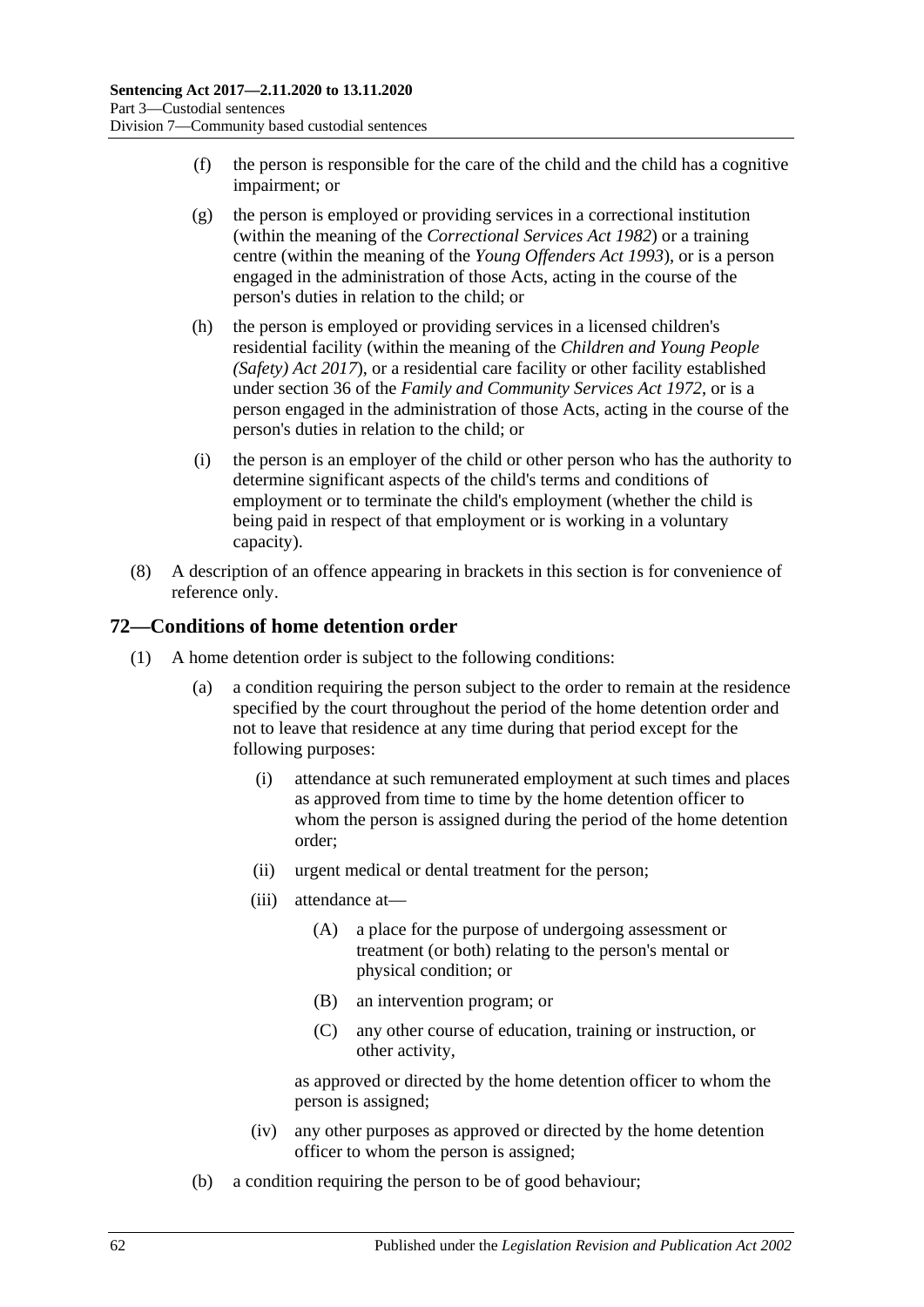- (c) a condition requiring the person to be under the supervision of a home detention officer;
- (d) a condition requiring the person to obey the lawful directions of the home detention officer to whom the person is assigned;
- <span id="page-62-0"></span>(e) a condition prohibiting the person from possessing a firearm or ammunition or any part of a firearm;
- (f) a condition relating to the use of drugs by the person other than for therapeutic purposes;
- <span id="page-62-2"></span>(g) a condition requiring the person to submit to such tests (including testing without notice)—
	- (i) for gunshot residue; or
	- (ii) relating to drug use,

as a home detention officer may reasonably require;

- <span id="page-62-3"></span>(h) a condition that the person be monitored by use of an electronic device approved under section 4 of the *[Correctional Services Act](http://www.legislation.sa.gov.au/index.aspx?action=legref&type=act&legtitle=Correctional%20Services%20Act%201982) 1982*;
- (i) such other conditions as the court thinks appropriate and specifies in the order.
- (2) A person subject to a home detention order will, unless the home detention order is earlier revoked, remain on home detention—
	- (a) in the case of a person subject to a non-parole period—until the person is released on parole; or
	- (b) in the case of any other person—in accordance with Part 4 Division 7 of the *[Correctional Services Act](http://www.legislation.sa.gov.au/index.aspx?action=legref&type=act&legtitle=Correctional%20Services%20Act%201982) 1982*.
- (3) Subject to [subsection](#page-62-1) (4), the court may vary or revoke a condition imposed under this section.
- <span id="page-62-1"></span>(4) The court may only vary or revoke the following conditions in the following circumstances:
	- (a) the conditions imposed by [subsection](#page-62-0) (1)(e) and [\(g\)\(i\)—](#page-62-2)if the court is satisfied, by evidence given on oath, that—
		- (i) there are cogent reasons to do so; and
		- (ii) the possession of a firearm, ammunition or part of a firearm by the person does not represent an undue risk to the safety of the public;
	- (b) the condition imposed by [subsection](#page-62-3)  $(1)(h)$ —if the court is satisfied, by evidence given on oath, that removal of the electronic device is necessary for medical reasons.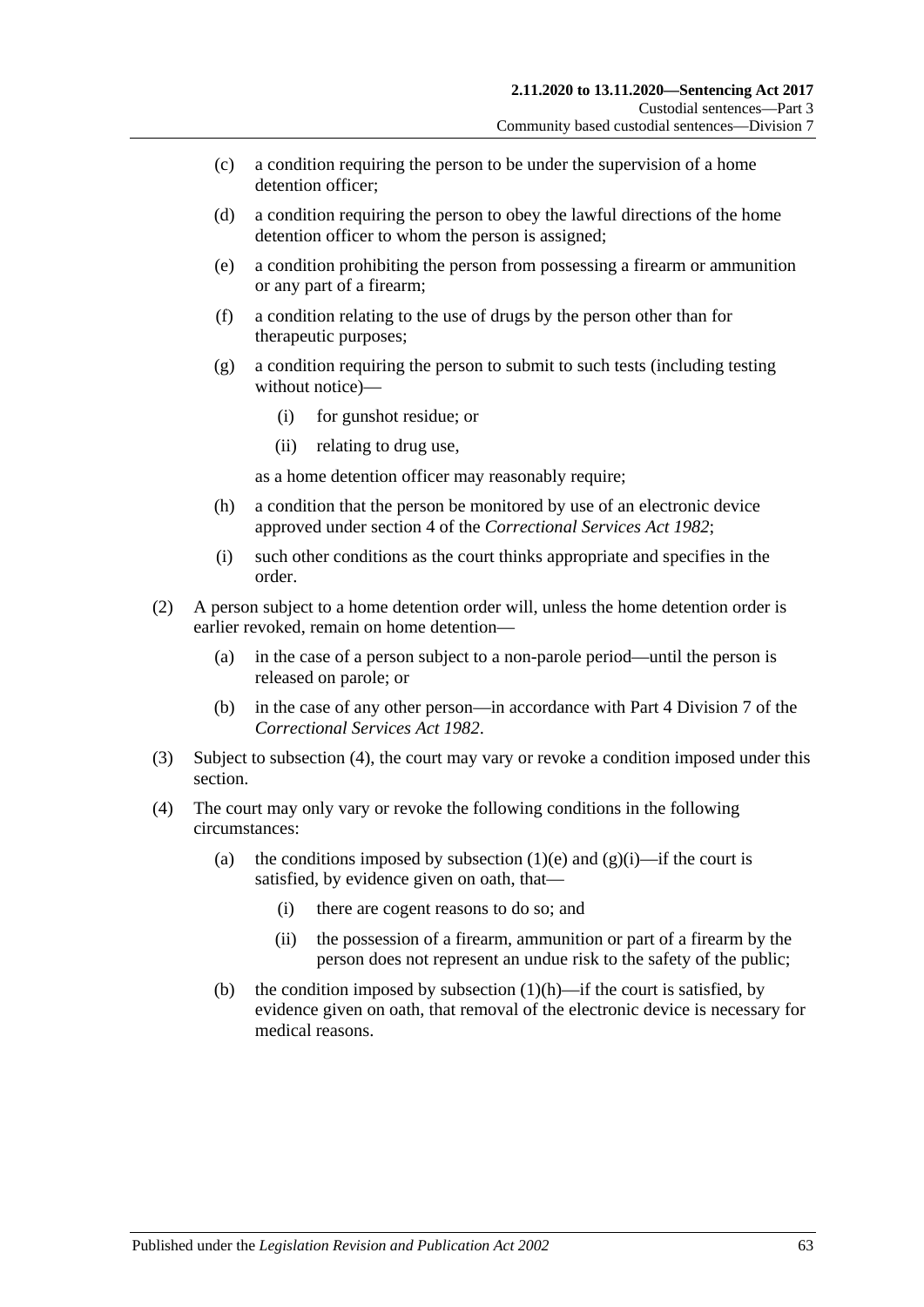# <span id="page-63-3"></span>**73—Orders that court may make on breach of condition of home detention order etc**

- <span id="page-63-1"></span><span id="page-63-0"></span>(1) Subject to this section, if the court that imposed a home detention order on a person is satisfied that—
	- (a) a person subject to a home detention order has breached a condition of the order; or
	- (b) the residence specified by the court at which the person is required to remain throughout the period of the home detention order is no longer suitable for the person and no other suitable residence is available for the person's detention,

the court must revoke the home detention order and order that the balance of the sentence the person was serving on home detention be served in custody.

- (2) Despite [subsection](#page-63-0)  $(1)(a)$ , if the court is satisfied that the failure of the person to comply with the conditions of the home detention order was trivial or there are proper grounds on which the failure should be excused, the court—
	- (a) may refrain from revoking the order; and
	- (b) may impose a further condition on, or revoke or vary a condition of, the order.
- (3) A person subject to a home detention order is not in breach of a condition requiring the person to remain at the person's residence if the person leaves the residence for the purpose of averting or minimising a serious risk of death or injury (either to the person or some other person).
- (4) If a court revokes a home detention order and orders that the balance of the sentence be served in custody in the circumstances referred to in [subsection](#page-63-1)  $(1)(b)$ , the court—
	- (a) must take the following periods into account:
		- (i) the period of compliance by the person with the conditions of the home detention order;
		- (ii) the period spent by the person on home detention or in custody pending determination of the proceedings under this section; and
	- (c) may direct that the sentence be cumulative on any other sentence, or sentences, of imprisonment then being served, or to be served, by the person.
- <span id="page-63-2"></span>(4a) If a court revokes a home detention order for breach of a condition of the order and orders that the balance of the sentence be served in custody—
	- (a) the balance of the sentence is the balance remaining as at the day on which the breach was committed, but the court may reduce the sentence after taking into account both of the following:
		- (i) any period spent by the person on home detention after the day on which the breach was committed pending determination of the proceedings for the breach;
		- (ii) any period spent by the person in custody pending determination of the proceedings for the breach of condition; and
	- (b) the court may direct that the sentence be cumulative on any other sentence, or sentences, of imprisonment then being served, or to be served, by the person.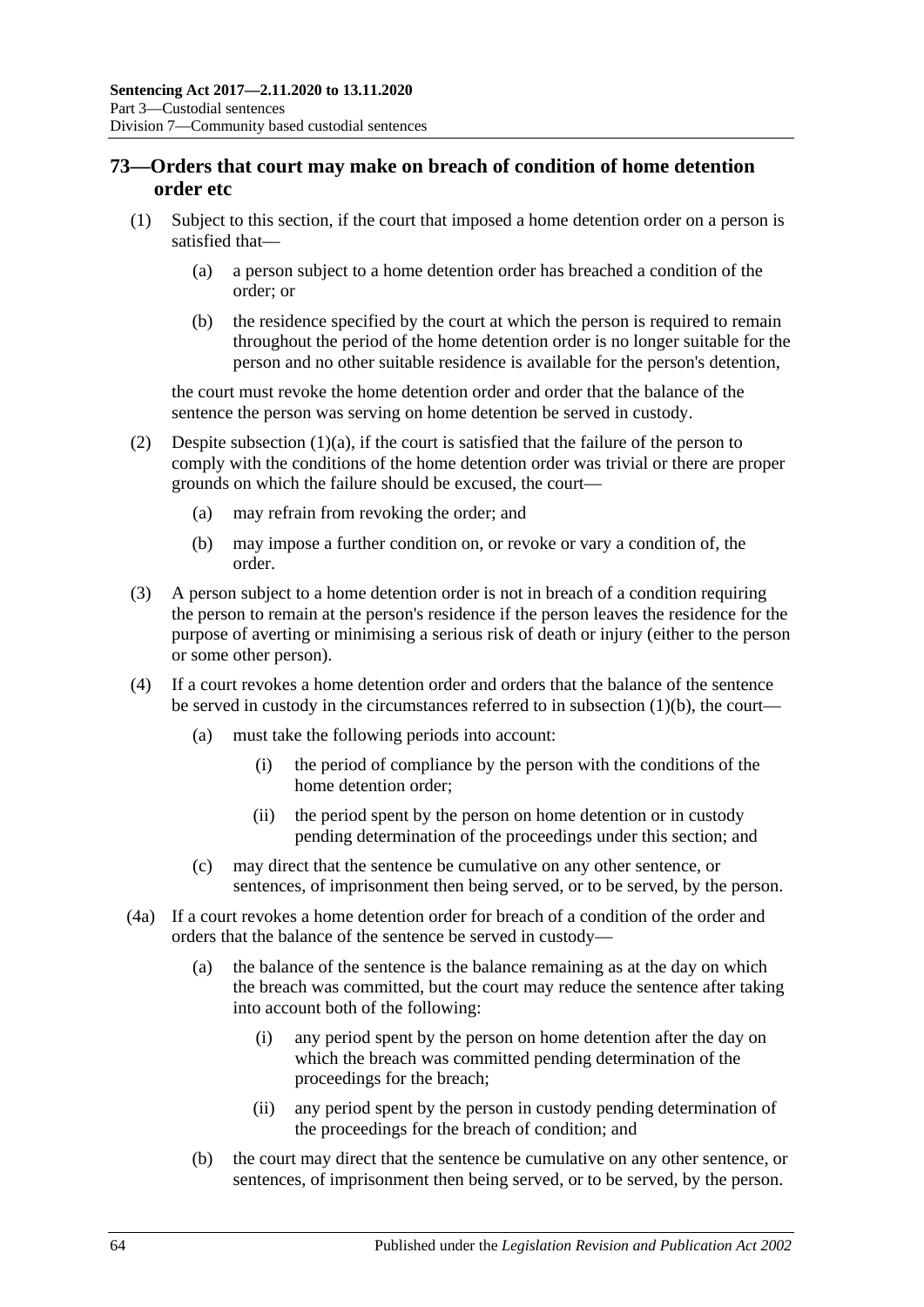- (4b) In relation to the breach of a condition of a home detention order, a reference in [subsection](#page-63-2) (4a) to the day on which the breach was committed will, in the case of proceedings relating to more than 1 breach, be taken to be a reference to the day on which the first breach was committed.
- (5) The court may, if it thinks it is necessary to do so for the purpose of proceedings under this section—
	- (a) issue a summons to a person subject to a home detention order requiring the person to appear before the court at the time and place specified in the summons; or
	- (b) issue a warrant for the person's arrest.
- (6) A person who appears before the court as required by a summons issued under this section may be remanded in custody pending determination of the proceedings.
- (7) If a person fails to appear before the court as required by a summons issued under this section, the court may issue a warrant for the person's arrest.
- <span id="page-64-0"></span>(8) If a person is arrested pursuant to a warrant issued under this section, the person must be brought before the court or the Magistrates Court not later than the next working day and may be remanded in custody pending determination of the proceedings.
- (9) A warrant issued under this section authorises the detention of the person in custody pending appearance before the court.
- <span id="page-64-1"></span>(10) The obligations of a person subject to a home detention order are suspended during any period the person is in custody.
- (11) If a person subject to a home detention order is found guilty of an offence by a court of a superior jurisdiction to that of the court that made the order, being an offence committed during the period of the home detention order, any proceedings for breach of condition arising out of the offence are to be taken in the court of superior jurisdiction.
- (12) If a person subject to a home detention order is found guilty of an offence by a court of an inferior jurisdiction to that of the court that made the order, being an offence committed during the period of the home detention order, the court of inferior jurisdiction must-
	- (a) sentence the person for the offence and remand the person to the court that made the home detention order to be dealt with for breach of condition of the order; or
	- (b) remand the person to the court that made the home detention order to be sentenced for the offence and dealt with for breach of condition of the order.
- (13) The court dealing with a person for breach of condition of a home detention order must hear any evidence adduced tending to establish that the person has failed to comply with a condition of the order and any evidence or representations that the person may wish to adduce or make in reply.
- (14) In this section—

### *court of an inferior jurisdiction* means—

(a) if the court that made the home detention order is the Supreme Court—the District Court or the Magistrates Court;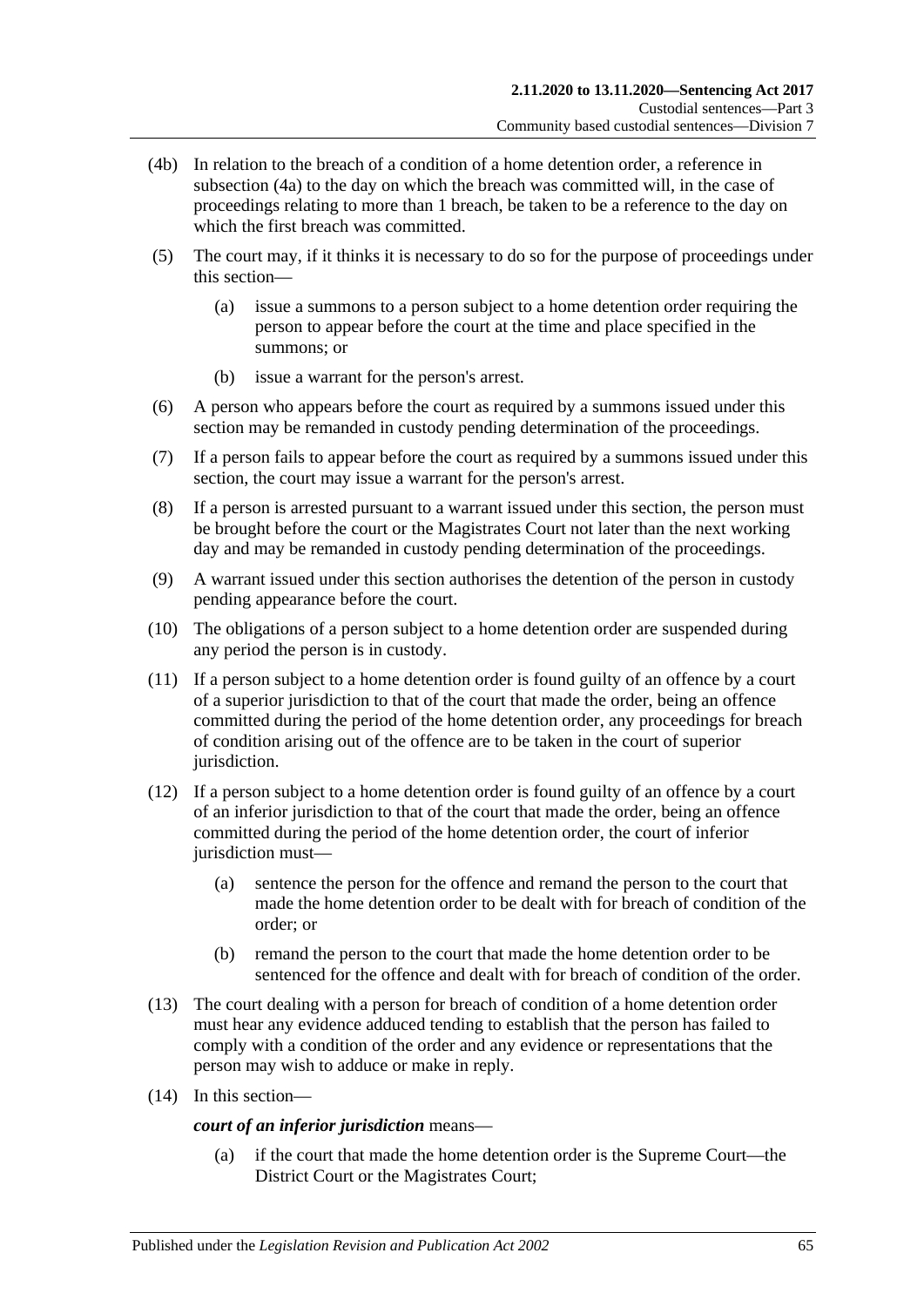(b) if the court that made the home detention order is the District Court—the Magistrates Court;

#### *court of a superior jurisdiction* means—

- (a) if the court that made the home detention order is the Magistrates Court—the Supreme Court or the District Court;
- (b) if the court that made the home detention order is the District Court—the Supreme Court.

### **74—Court to provide CE with copy of home detention order**

If a home detention order is made in respect of a person, or the order or conditions of the order are varied or revoked, or a further order is made in respect of the person, the court must notify the CE of the terms of the order, variation, revocation or further order, as the case may require.

# **75—CE must assign home detention officer**

- (1) The CE must, on receiving a copy of a home detention order (and may after then from time to time) assign the person to whom the order relates to a home detention officer.
- (2) The CE must ensure that the person is notified in writing of the name of the home detention officer to whom the person has been assigned and, if necessary, of the place and time at which the person must first report to that officer.
- (3) It is the duty of a home detention officer to endeavour to ensure that any person assigned to the officer complies with the conditions of the order.

# **76—Powers of home detention officers**

- (1) A home detention officer may, at any time—
	- (a) enter or telephone the residence of a person to whom the officer has been assigned; or
	- (b) telephone the person's place of employment or any other place at which the person is permitted or required to attend; or
	- (c) question any person who is at that residence or place as to the whereabouts of the person to whom the officer has been assigned,

for the purposes of ascertaining whether or not the person is complying with a condition of the home detention order.

- (2) A person must not—
	- (a) hinder a home detention officer in the exercise of powers under this section; or
	- (b) fail to answer truthfully any question put to the person by a home detention officer under those powers.

Maximum penalty: \$2 500.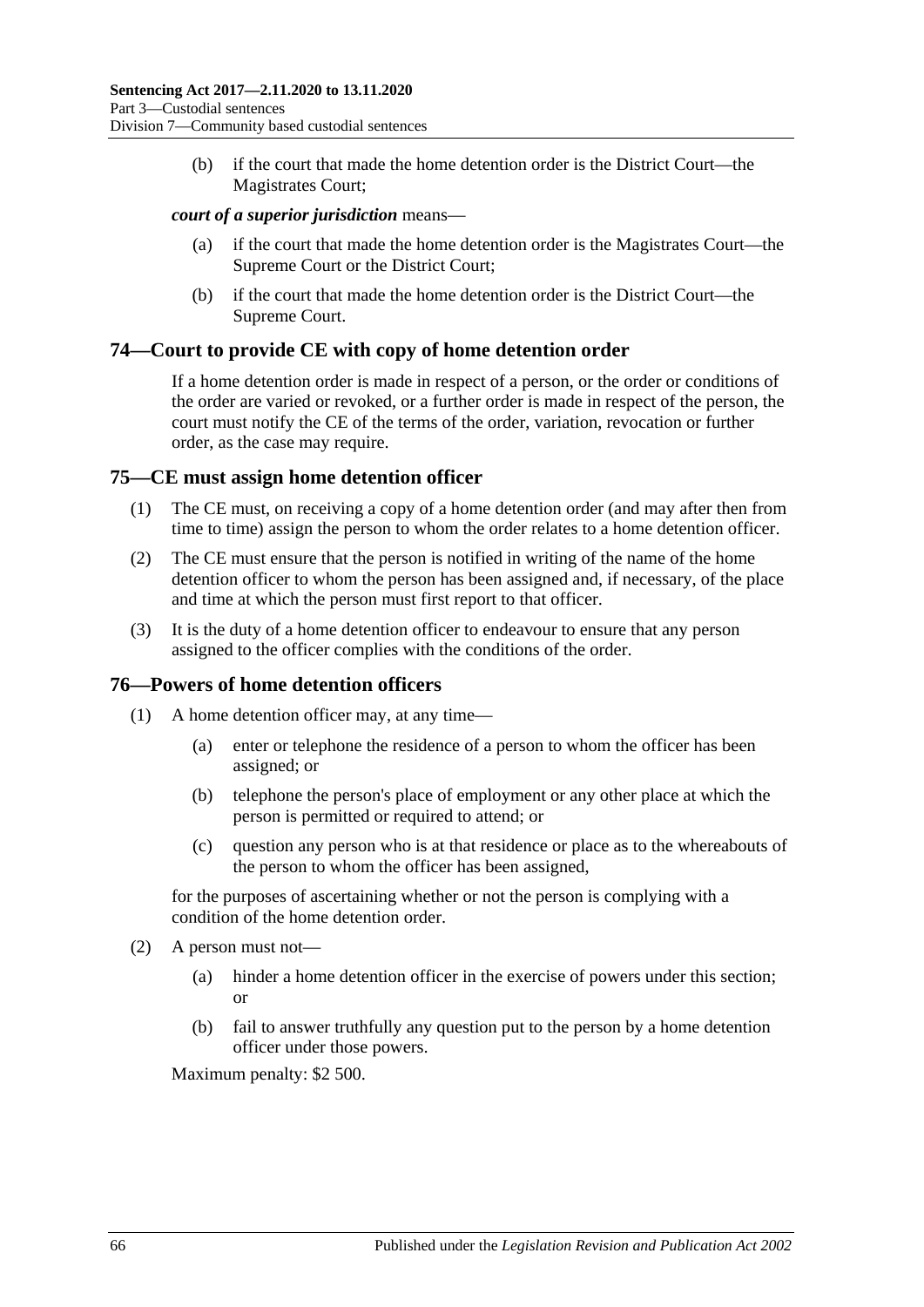# **77—Apprehension and detention of person subject to home detention order without warrant**

- (1) If the CE suspects on reasonable grounds that a person subject to a home detention order has breached a condition of the order, the person may be apprehended, without warrant, by a police officer or home detention officer and detained in custody for the purposes of proceedings relating to the suspected breach under [section](#page-63-3) 73 before the court that imposed the order.
- (2) [Section](#page-64-0) 73(8) to [\(10\)](#page-64-1) (inclusive) apply to a person apprehended under this section as if the person were arrested pursuant to a warrant issued under [section](#page-63-3) 73.

# **78—Offence to contravene or fail to comply with condition of home detention order**

A person subject to a home detention order who contravenes or fails to comply with a condition of the order is guilty of an offence.

Maximum penalty: \$10 000 or imprisonment for 2 years.

# **Subdivision 2—Intensive correction**

### **79—Purpose of intensive correction order**

- (1) The purpose of an intensive correction order is to provide a court with an alternative sentencing option for a defendant where the court—
	- (a) is considering imposing a sentence of imprisonment of 2 years or less; and
	- (b) considers there is a genuine risk that the defendant will re-offend if not provided with a suitable intervention program for rehabilitation purposes.
- (2) The court should not impose an intensive correction order on a defendant unless the court considers that, given the short custodial sentence that the court would otherwise have imposed, rehabilitation of the defendant is more likely to be achieved by allowing the defendant to serve the sentence in the community while subject to strict conditions of intensive correction.
- (3) Despite the preceding subsections, the paramount consideration of the court when determining whether to make an intensive correction order must be to protect the safety of the community (whether as individuals or in general).

### **80—Intensive correction not available for certain offences**

- (1) The powers vested in a court by this Subdivision—
	- (a) are exercisable despite the fact that an Act prescribes a minimum penalty; but
	- (ab) are not exercisable in relation to an offence involving a terrorist act; or
	- (b) are not exercisable in relation to any offence in respect of which an Act expressly prohibits the reduction, mitigation or substitution of penalties or sentences.
- (2) In this section—

*Act* includes a statutory instrument;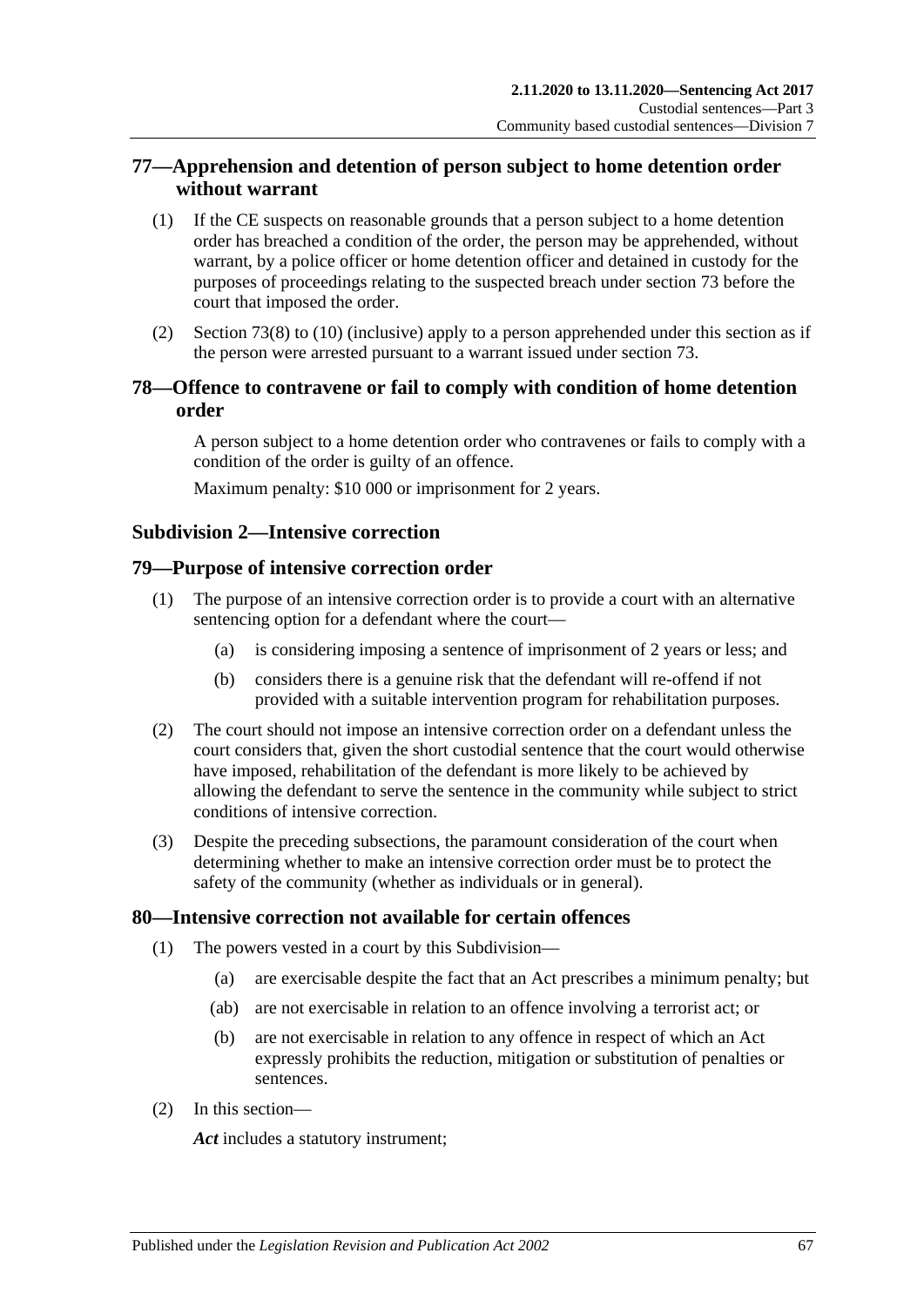*terrorist act* has the same meaning as Part 5.3 of the *Criminal Code* of the **Commonwealth** 

### **81—Intensive correction orders**

- (1) Subject to this section, if—
	- (a) a court has imposed a sentence of imprisonment on a defendant of a term that is 2 years or less; and
	- (b) the court considers that the sentence should not be suspended under [Part](#page-79-1) 4 [Division](#page-79-1) 2; and
	- (c) the court determines that there is good reason for the defendant to serve the sentence in the community while subject to intensive correction,

<span id="page-67-0"></span>the court may order that the defendant serve the sentence in the community while subject to intensive correction (an *intensive correction order*).

- (2) For the purposes of [subsection](#page-67-0) (1)(c), the court may determine that, even though a custodial sentence is warranted and there is a moderate to high risk of the defendant re-offending, any rehabilitation achieved during the period that would be spent in prison is likely to be limited compared to the likely rehabilitative effect if the defendant were instead to spend that period in the community while subject to intensive correction.
- (3) The following provisions apply to an intensive correction order:
	- (a) an intensive correction order must not be made if the sentence is to be served cumulatively on another term of imprisonment (other than a term of imprisonment to be served subject to an intensive correction order), or concurrently with another term of imprisonment then being served, or about to be served, by the defendant;
	- (ab) an intensive correction order must not be made if the defendant is being sentenced—
		- (i) as an adult for a serious sexual offence; or
		- (ii) as an adult for a serious and organised crime offence or specified offence against police; or
		- (iii) as an adult for a designated offence and, during the 5 year period immediately preceding the date on which the relevant offence was committed, a court has sentenced the defendant to imprisonment (other than where the sentence is suspended), home detention or an intensive correction order for a designated offence;
	- (b) an intensive correction order should not be made if the court is not satisfied that adequate resources exist for the proper monitoring of the defendant while subject to an intensive correction order by a community corrections officer.
- (4) The court must take the following matters into consideration when determining whether to make an intensive correction order:
	- (a) the impact that the intensive correction order is likely to have on—
		- (i) any victim of the offence for which the defendant is being sentenced; and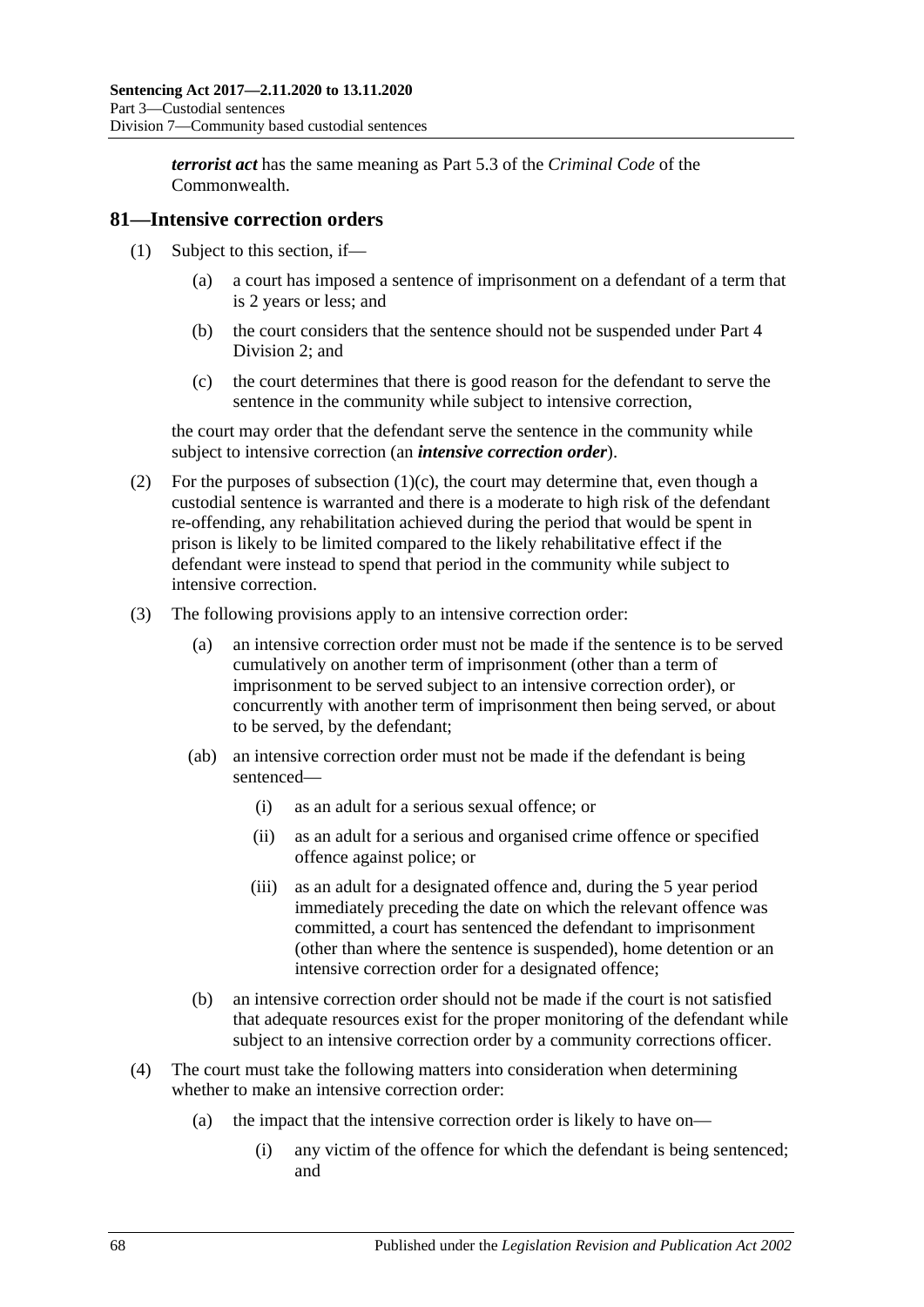- (ii) any spouse or domestic partner of the defendant; and
- (iii) any person residing at the residence at which the defendant may, if released, reside;
- (b) the pre-sentence report (if any) ordered by the court;
- (c) any other matter the court thinks relevant.
- (5) In this section—

*designated offence* means any of the following offences under the *[Criminal Law](http://www.legislation.sa.gov.au/index.aspx?action=legref&type=act&legtitle=Criminal%20Law%20Consolidation%20Act%201935)  [Consolidation Act](http://www.legislation.sa.gov.au/index.aspx?action=legref&type=act&legtitle=Criminal%20Law%20Consolidation%20Act%201935) 1935*:

- (a) an offence under section 12 (conspiring or soliciting to commit murder);
- (b) an offence under section 13 (manslaughter);
- (c) an offence under section 13A (criminal liability in relation to suicide);
- (d) an offence under section 19 (unlawful threats);
- (e) an offence under section 19AA (unlawful stalking);
- (f) an offence under section 19AC (dangerous driving to escape police pursuit);
- (g) an offence under section 19A (causing death or harm by use of vehicle or vessel);
- (h) an offence under section 23 (causing serious harm);
- (i) an offence under section 24 (causing harm);
- (j) an offence under section 29A (shooting at police officers);
- (k) an offence under section 39 (kidnapping);
- (l) an offence under section 137 (robbery);
- (m) an offence under section 170 (serious criminal trespass—places of residence);
- (n) an offence under section 270B (assaults with intent) if the offence against the person to which that section applies is a relevant offence referred to in a preceding paragraph;

#### *serious and organised crime offence* means—

- (a) any of the following offences under the *[Criminal Law Consolidation](http://www.legislation.sa.gov.au/index.aspx?action=legref&type=act&legtitle=Criminal%20Law%20Consolidation%20Act%201935)  Act [1935](http://www.legislation.sa.gov.au/index.aspx?action=legref&type=act&legtitle=Criminal%20Law%20Consolidation%20Act%201935)*:
	- (i) an offence under section 83E (participation in criminal organisation);
	- (ii) an aggravated offence under—
		- (A) section 172 (blackmail); or
		- (B) section 251 (abuse of public office),

where the aggravating circumstances of the offence are the circumstances referred to in section  $5AA(1)(ga)(i)$  or (ii) of that Act;

- (iii) an offence under section 244 (offences relating to witnesses);
- (iv) an offence under section 245 (offences relating to jurors);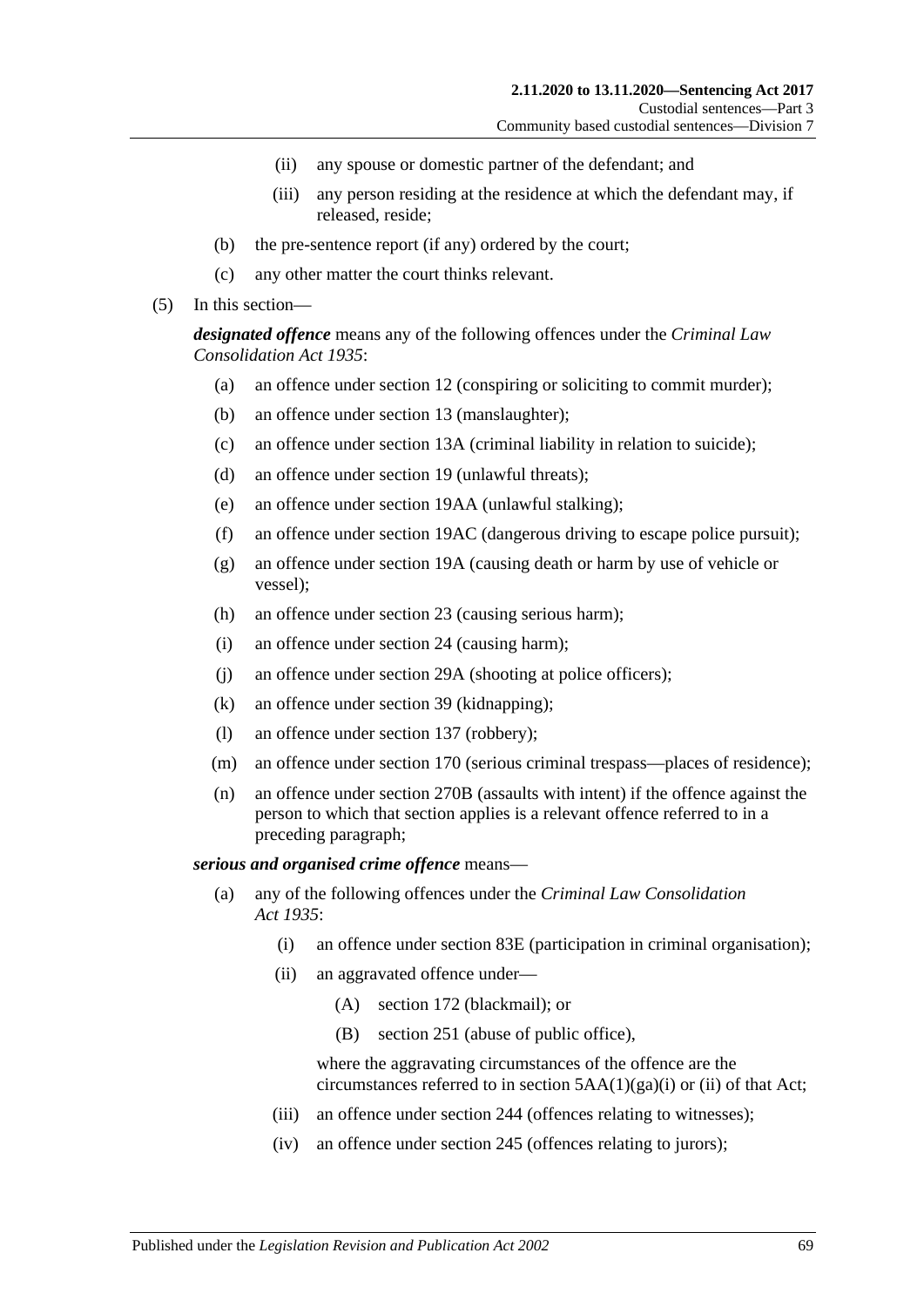- (v) an attempt to commit any of the offences referred to in any of the preceding subparagraphs; or
- (b) any of the following offences under the *[Controlled Substances Act](http://www.legislation.sa.gov.au/index.aspx?action=legref&type=act&legtitle=Controlled%20Substances%20Act%201984) 1984*:
	- (i) an offence under section 32(1) (trafficking (large commercial quantity controlled drug));
	- (ii) an aggravated offence under section 32(2) (trafficking (commercial quantity controlled drug));
	- (iii) an aggravated offence under section 32(2a) (trafficking (controlled drug in prescribed area));
	- (iv) an aggravated offence under section 32(3) (trafficking (controlled drug));
	- (v) an offence under section 33(1) (manufacturing controlled drug for sale (large commercial quantity));
	- (vi) an aggravated offence under section 33(2) (manufacturing controlled drug for sale (commercial quantity));
	- (vii) an aggravated offence under section 33(3) (manufacturing controlled drug for sale);
	- (viii) an aggravated offence under section 33A(1) (sale/manufacture etc controlled precursor (large commercial quantity));
	- (ix) an aggravated offence under section 33A(2) (sale/manufacture etc controlled precursor (commercial quantity));
	- (x) an aggravated offence under section 33A(3) (sale/manufacture etc controlled precursor);
	- (xi) an aggravated offence under section 33A(4) (manufacture etc controlled precursor);
	- (xii) an aggravated offence under section 33A(5) (manufacture etc controlled precursor);
	- (xiii) an offence under section 33F (sale, supply or administration of controlled drug to child);
	- (xiv) an offence under section 33G (sale, supply or administration of controlled drug in school zone);
	- (xv) an offence under section 33H (procuring child to commit offence (relating to controlled drug, precursor or plant));
	- (xvi) an attempt to commit any of the offences referred to in any of the preceding subparagraphs;

<span id="page-69-0"></span>*serious sexual offence* means—

- (a) any of the following offences under the *[Criminal Law Consolidation](http://www.legislation.sa.gov.au/index.aspx?action=legref&type=act&legtitle=Criminal%20Law%20Consolidation%20Act%201935)  Act [1935](http://www.legislation.sa.gov.au/index.aspx?action=legref&type=act&legtitle=Criminal%20Law%20Consolidation%20Act%201935)* where the maximum penalty prescribed for the offence is, or includes, imprisonment for at least 5 years:
	- (i) an offence under section 48 (rape);
	- (ii) an offence under section 48A (compelled sexual manipulation);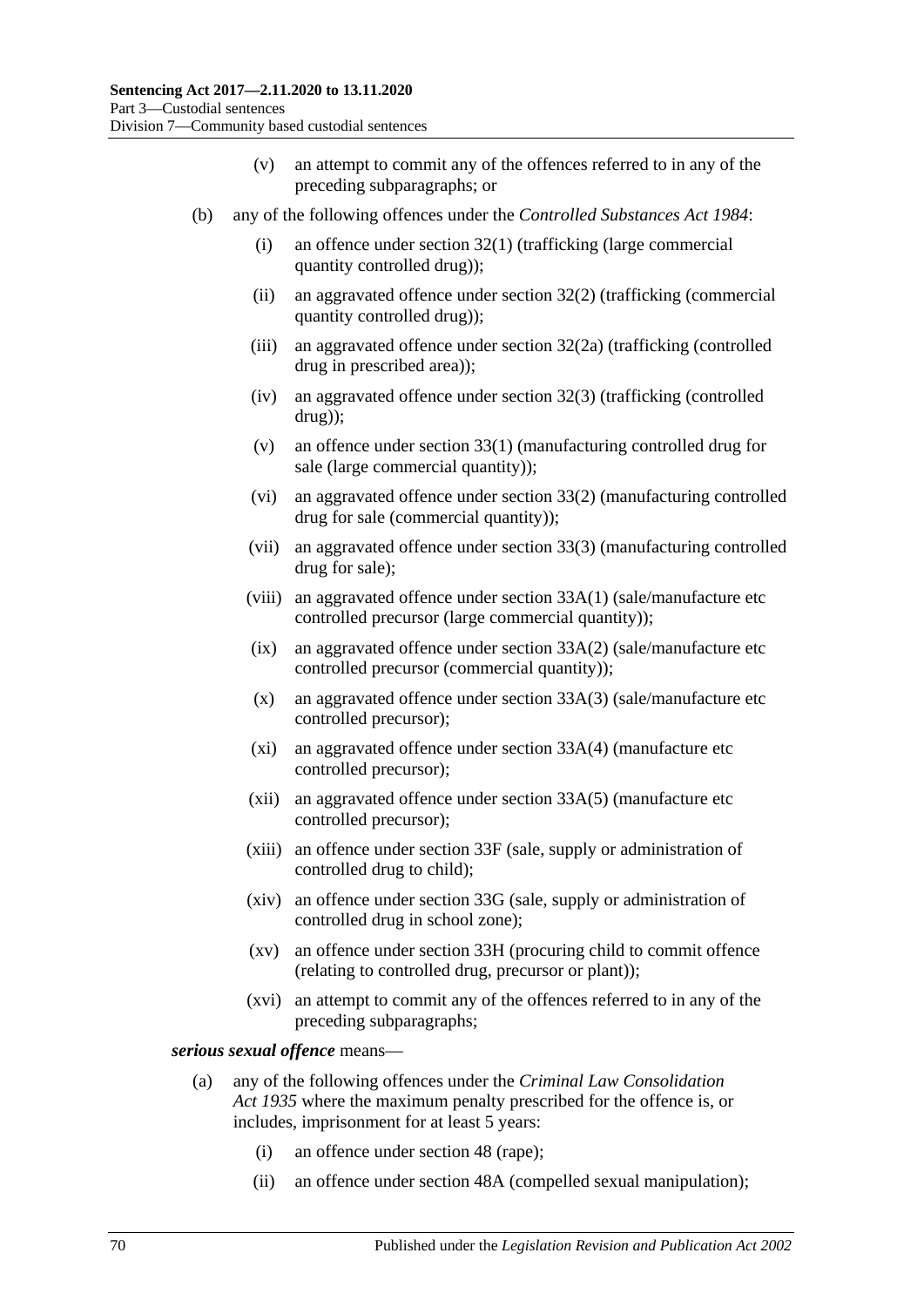- (iii) an offence under section 49 (unlawful sexual intercourse);
- (iv) an offence under section 50 (persistent sexual abuse of a child);
- (v) an offence under section 51 (sexual exploitation of person with a cognitive impairment);
- (vi) an offence under section 56 (indecent assault);
- (vii) an offence under section 58 (gross indecency);
- (viii) an offence under section 59 (abduction);
- (ix) an offence under section 60 (procuring sexual intercourse);
- (x) an offence under section 63 (production or dissemination of child exploitation material);
- (xi) an offence under section 63B (procuring child to commit an indecent act etc);
- (xii) an offence under section 66 (sexual servitude and related offences);
- (xiii) an offence under section 67 (deceptive recruiting for commercial sexual services);
- (xiv) an offence under section 68 (use of children in commercial sexual services);
- (xv) an offence under section 72 (incest);
- (xvi) an offence against a corresponding previous enactment substantially similar to an offence referred to in any of the preceding subparagraphs;
- (xvii) an attempt to commit or an assault with intent to commit any of the offences referred to in any of the preceding subparagraphs; or
- (b) an offence against the law of another State or a Territory corresponding to an offence referred to in [paragraph](#page-69-0) (a);

#### *specified offence against police* means—

- (a) an aggravated offence under—
	- (i) section 23(1) of the *[Criminal Law Consolidation Act](http://www.legislation.sa.gov.au/index.aspx?action=legref&type=act&legtitle=Criminal%20Law%20Consolidation%20Act%201935) 1935* (intentionally causing serious harm); or
	- (ii) section 23(3) of the *Criminal [Law Consolidation Act](http://www.legislation.sa.gov.au/index.aspx?action=legref&type=act&legtitle=Criminal%20Law%20Consolidation%20Act%201935) 1935* (recklessly causing serious harm),

where the aggravating circumstances of the offence are the circumstances referred to in section  $5AA(1)(c)$  of that Act and the victim is a police officer; or

- (b) an offence of attempted murder or attempted manslaughter under the *[Criminal Law Consolidation Act](http://www.legislation.sa.gov.au/index.aspx?action=legref&type=act&legtitle=Criminal%20Law%20Consolidation%20Act%201935) 1935* where the victim is a police officer and the offender committed the offence—
	- (i) knowing the victim to be acting in the course of the victim's official duty; or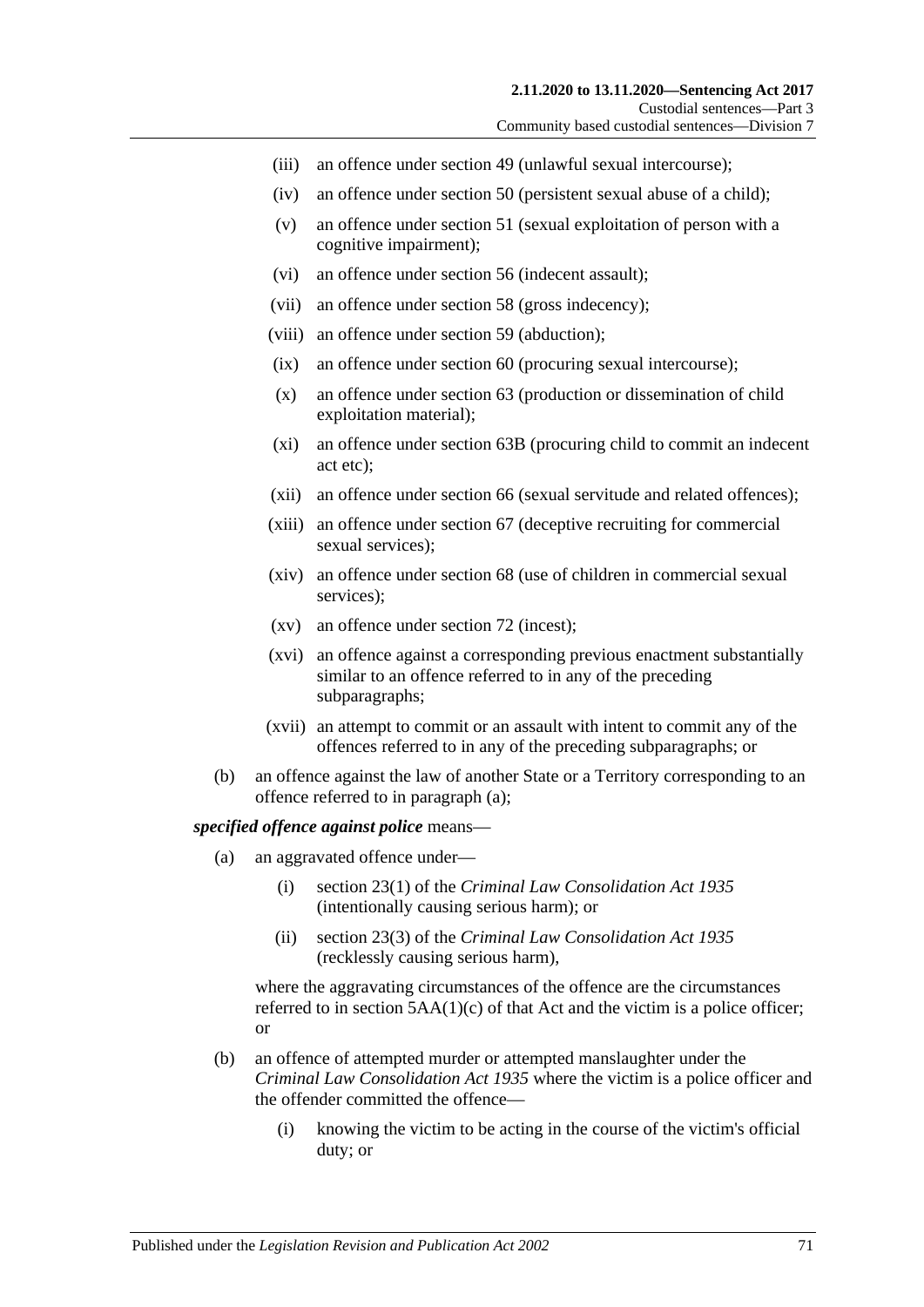- (ii) in retribution for something the offender knows or believes to have been done by the victim in the course of the victim's official duty.
- (6) A description of an offence appearing in brackets in this section is for convenience of reference only.

### **82—Conditions of intensive correction order**

- (1) An intensive correction order is subject to the following conditions:
	- (a) a condition requiring the person to be of good behaviour;
	- (b) a condition requiring the person to be under the supervision of a community corrections officer;
	- (c) a condition requiring the person to obey the lawful directions of the community corrections officer to whom the person is assigned;
	- (d) a condition requiring the person to report to a specified place not later than 2 working days after the date of the order unless, within that period, the defendant receives a notice from the CE to the contrary;
	- (e) a condition prohibiting the person from possessing a firearm or ammunition or any part of a firearm;
	- (f) a condition requiring the person to submit to such tests (including testing without notice) for gunshot residue as a community corrections officer may reasonably require;
	- (g) a condition that the person undergo assessment or treatment (or both) relating to the person's mental or physical condition;
	- (ga) a condition requiring the person to undertake an intervention program as directed by the community corrections officer to whom the person is assigned;
	- (h) a condition requiring the person to report to the community corrections officer to whom the person is assigned any change of address or employment, not later than 2 working days after the date of the change;
	- (i) a condition that the person must not leave the State for any reason except in accordance with the written permission of the CE;
	- (j) if the defendant is unemployed—a condition requiring the person to perform a specified number of hours of community service;
	- (k) a condition requiring the person to comply with the following:
		- (i) regulations made for the purposes of this section;
		- (ii) the lawful directions of the CE;
	- (l) such other conditions as the court thinks appropriate and specifies in the order.
- <span id="page-71-0"></span>(2) Without limiting the generality of [subsection](#page-71-0) (1)(l), an intensive correction order may (for example) be subject to any of the following conditions:
	- (a) a condition that the person subject to the order reside at specified premises;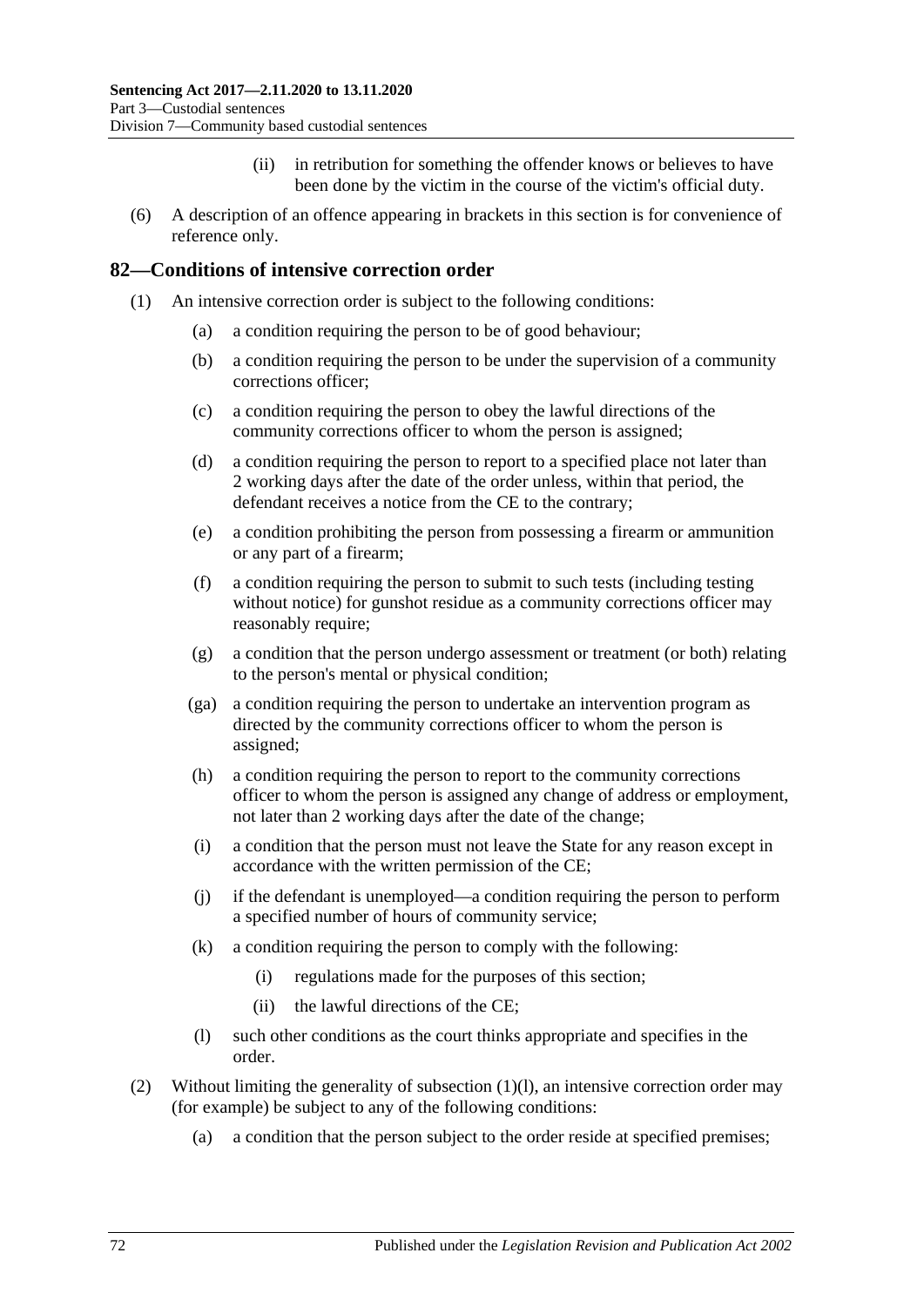- (b) a condition that the defendant be monitored by use of an electronic device approved under section 4 of the *[Correctional Services Act](http://www.legislation.sa.gov.au/index.aspx?action=legref&type=act&legtitle=Correctional%20Services%20Act%201982) 1982*;
- (c) a condition requiring the defendant to abstain from drugs of a specified class (including alcohol);
- (e) a condition requiring the person to submit to such tests (including testing without notice) relating to drug use, as a community corrections officer may reasonably require:
- (f) a condition that the person contribute financially to any course or treatment program that the person is required to undertake;
- (g) any other condition that the court thinks fit.
- (3) Without limiting the generality of [subsection](#page-71-0)  $(1)(k)(ii)$ , the CE may (for example) direct the person subject to the order to do 1 or more of the following during the period of the order:
	- (a) reside at specified premises;
	- (b) be monitored (for a period not exceeding 28 days) by use of an electronic device approved under section 4 of the *[Correctional Services Act](http://www.legislation.sa.gov.au/index.aspx?action=legref&type=act&legtitle=Correctional%20Services%20Act%201982) 1982*;
	- (c) submit to such tests (including testing without notice) relating to drug use, as a community corrections officer may reasonably require;
	- (d) if the defendant is unemployed—perform a specified number of hours of community service per week (which must be at least 12 hours but not more than 20 hours per week).
- (4) A person subject to an intensive correction order will, unless the intensive correction order is earlier revoked, remain subject to intensive correction in the community until the expiry of the order.
- (5) Subject to [subsection](#page-72-0) (6), the court may vary or revoke a condition imposed under this section.
- <span id="page-72-0"></span>(6) The court may only vary or revoke the conditions imposed by [subsection](#page-71-1)  $(1)(e)$  and  $(f)$ if the court is satisfied, by evidence given on oath, that—
	- (a) there are cogent reasons to do so; and
	- (b) the possession of a firearm, ammunition or part of a firearm by the person does not represent an undue risk to the safety of the public.

## <span id="page-72-2"></span>**83—Orders that court may make on breach of condition of intensive correction order etc**

- <span id="page-72-1"></span>(1) Subject to this section, if the court that imposed an intensive correction order on a person is satisfied that a person subject to an intensive correction order has breached a condition of the order, the court must revoke the intensive correction order and order that the balance of the sentence the person was serving in the community be served in custody.
- (2) Despite [subsection](#page-72-1) (1), if the court is satisfied that the failure of the person to comply with the conditions of the intensive correction order was trivial or there are proper grounds on which the failure should be excused, the court—
	- (a) may refrain from revoking the order; and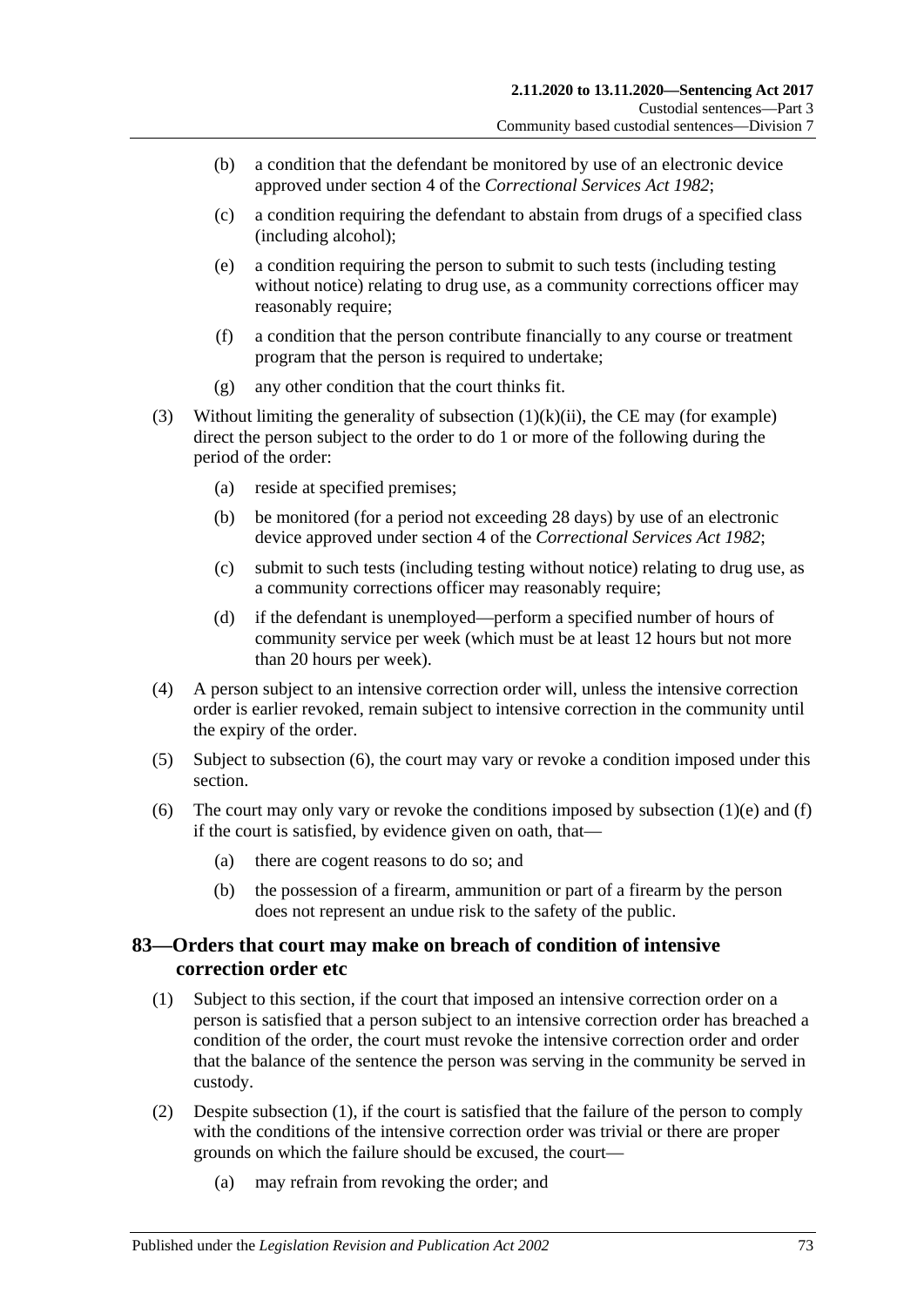- (b) may vary the order (including by extending the term of the order but not so that the order would exceed in aggregate a period of 2 years or imposing a condition of home detention); and
- (c) may impose a further condition on, or revoke or vary a condition of, the order.
- (3) If a court revokes an intensive correction order for a breach of a condition of the order and orders that the balance of the sentence be served in custody under subsection (1)-
	- (a) the balance of the sentence is the balance remaining as at the day on which the breach was committed, but the court may reduce the sentence after taking into account both of the following:
		- (i) any period spent by the person subject to the intensive correction order after the day on which the breach was committed pending determination of the proceedings for the breach;
		- (ii) any period spent by the person in custody pending determination of the proceedings for the breach of condition; and
	- (b) the court may direct that the sentence be cumulative on any other sentence, or sentences, of imprisonment then being served, or to be served, by the person.
- (3a) A reference in subsection (3) to the day on which the breach (of a condition) was committed will, in the case of proceedings relating to more than 1 breach, be taken to be a reference to the day on which the first breach was committed.
- (4) If the court imposes a condition of home detention, the terms of the condition require the defendant to reside in a specified place and to remain at that place for a specified period (which may not exceed the balance of the term of the sentence), not leaving it except for 1 of the following purposes:
	- (a) attendance at remunerated employment at such times and places as are approved from time to time by the community corrections officer to whom the person is assigned;
	- (b) urgent medical or dental treatment for the defendant;
	- (ba) attendance at—
		- (i) a place for the purpose of undergoing assessment or treatment (or both) relating to the defendant's mental or physical condition; or
		- (ii) an intervention program; or
		- (iii) any other course of education, training or instruction, or other activity,

as approved or directed by the community corrections officer to whom the person is assigned;

- (c) averting or minimising a serious risk of death or injury (whether to the defendant or some other person);
- (d) any other purpose approved or directed by the community corrections officer to whom the defendant is assigned.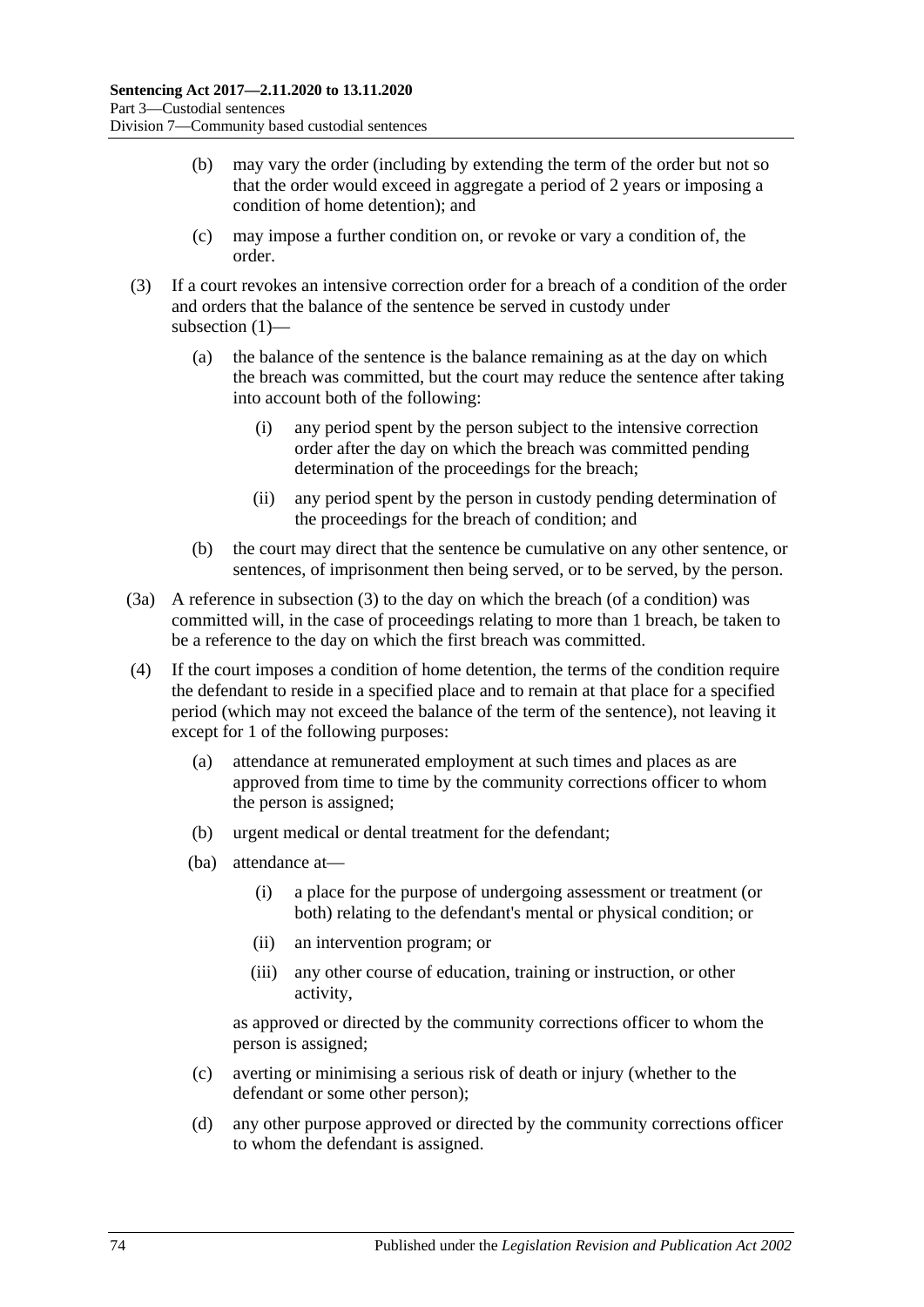- (5) The court may, if it thinks it is necessary to do so for the purpose of proceedings under this section—
	- (a) issue a summons to a person subject to an intensive correction order requiring the person to appear before the court at the time and place specified in the summons; or
	- (b) issue a warrant for the person's arrest.
- (6) A person who appears before the court as required by a summons issued under this section may be remanded in custody pending determination of the proceedings.
- (7) If a person fails to appear before the court as required by a summons issued under this section, the court may issue a warrant for the person's arrest.
- (8) If a person is arrested pursuant to a warrant issued under this section, the person must be brought before the court or the Magistrates Court not later than the next working day and may be remanded in custody pending determination of the proceedings.
- <span id="page-74-0"></span>(9) A warrant issued under this section authorises the detention of the person in custody pending appearance before the court.
- (10) The obligations of a person subject to an intensive correction order are suspended during any period the person is in custody.
- <span id="page-74-1"></span>(11) If a person subject to an intensive correction order is found guilty of an offence by a court of a superior jurisdiction to that of the court that made the order, being an offence committed during the period of the intensive correction order, any proceedings for breach of condition arising out of the offence are to be taken in the court of superior jurisdiction.
- (12) If a person subject to an intensive correction order is found guilty of an offence by a court of an inferior jurisdiction to that of the court that made the order, being an offence committed during the period of the intensive correction order, the court of inferior jurisdiction must—
	- (a) sentence the person for the offence and remand the person to the court that made the intensive correction order to be dealt with for breach of condition of the order; or
	- (b) remand the person to the court that made the intensive correction order to be sentenced for the offence and dealt with for breach of condition of the order.
- (13) The court dealing with a person for breach of condition of an intensive correction order must hear any evidence adduced tending to establish that the person has failed to comply with a condition of the order and any evidence or representations that the person may wish to adduce or make in reply.
- (14) In this section—

#### *court of an inferior jurisdiction* means—

- (a) if the court that made the intensive correction order is the Supreme Court—the District Court or the Magistrates Court;
- (b) if the court that made the intensive correction order is the District Court—the Magistrates Court;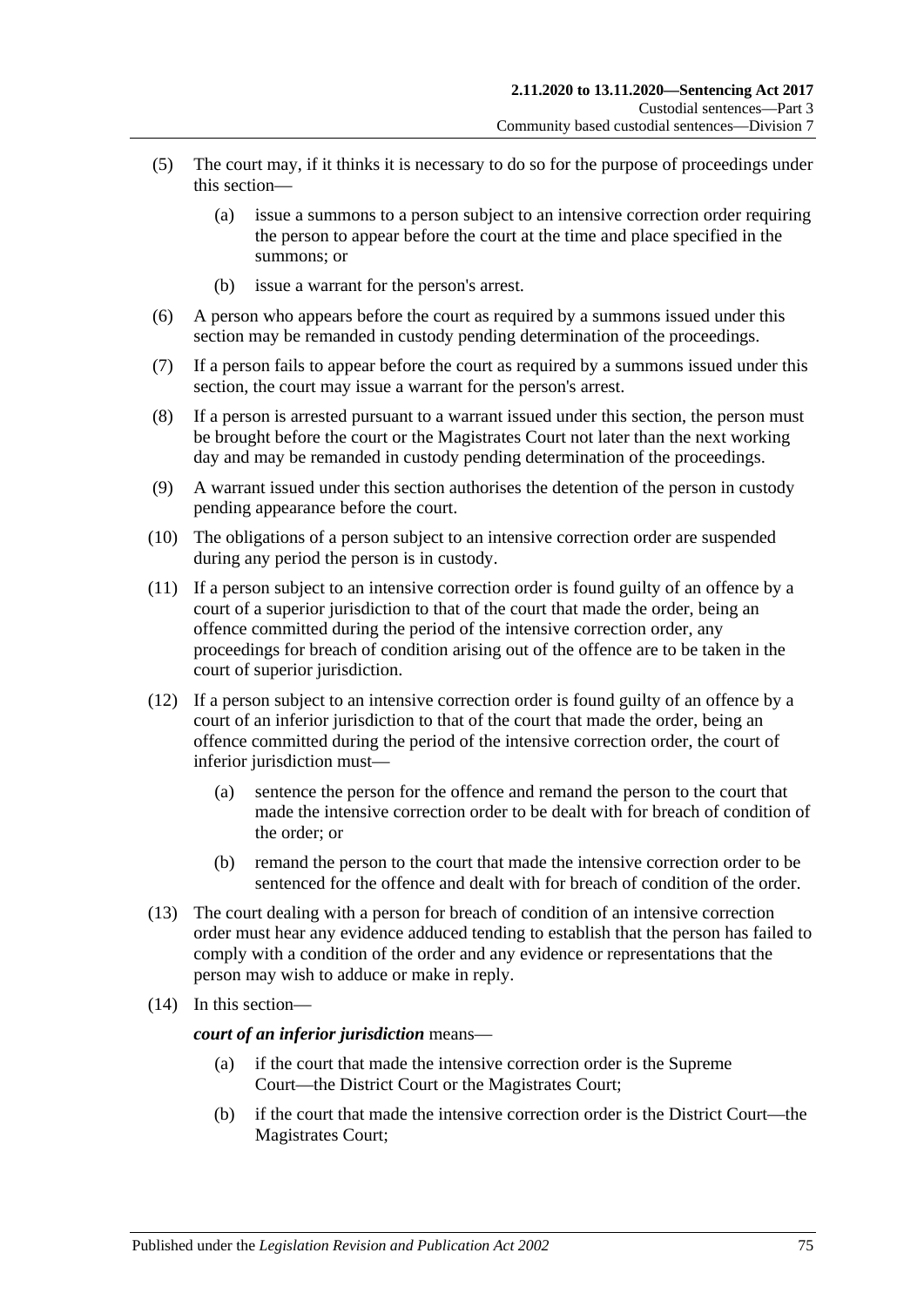#### *court of a superior jurisdiction* means—

- (a) if the court that made the intensive correction order is the Magistrates Court—the Supreme Court or the District Court;
- (b) if the court that made the intensive correction order is the District Court—the Supreme Court.

#### **84—Court to provide CE with copy of intensive correction order**

If an intensive correction order is made in respect of a person, or the order or conditions of the order are varied or revoked, or a further order is made in respect of the person, the court must notify the CE of the terms of the order, variation, revocation or further order, as the case may require.

#### **85—CE must assign community corrections officer**

- (1) The CE must, on receiving a copy of an intensive correction order (and may after then from time to time) assign the person to whom the order relates to a community corrections officer.
- (2) The CE must ensure that the person is notified in writing of the name of the community corrections officer to whom the person has been assigned and, if necessary, of the place and time at which the person must first report to that officer.
- (3) It is the duty of a community corrections officer to endeavour to ensure that any person assigned to the officer complies with the conditions of the order.

#### **86—Provisions relating to community service**

- (1) The following provisions apply to an intensive correction order that includes a condition requiring the performance of community service:
	- (a) the court must specify the number of hours of community service to be performed by the person to whom the sentence relates, being not less than 15 or more than 300;
	- (b) the court must not specify a number of hours of community service to be performed by a person who is already performing, or is liable to perform, community service, where the aggregate of that number and the number of hours previously specified would exceed 300;
	- (c) the court must specify a period, not exceeding 18 months, within which the community service is to be performed;
	- (d) the person is required to report to a specified place not later than 2 working days after the date of the order unless, within that period, the person receives a notice from the CE to the contrary;
	- (e) the person is required to perform community service for not less than 4 hours each week and on such day, or days, as the community corrections officer to whom the person is assigned may direct;
	- (f) the person may not, except in circumstances approved by the Minister for Correctional Services, be required to perform community service for a continuous period exceeding 7.5 hours;
	- (g) if on any day a period of community service is to exceed 4 continuous hours, the next hour must be a meal break;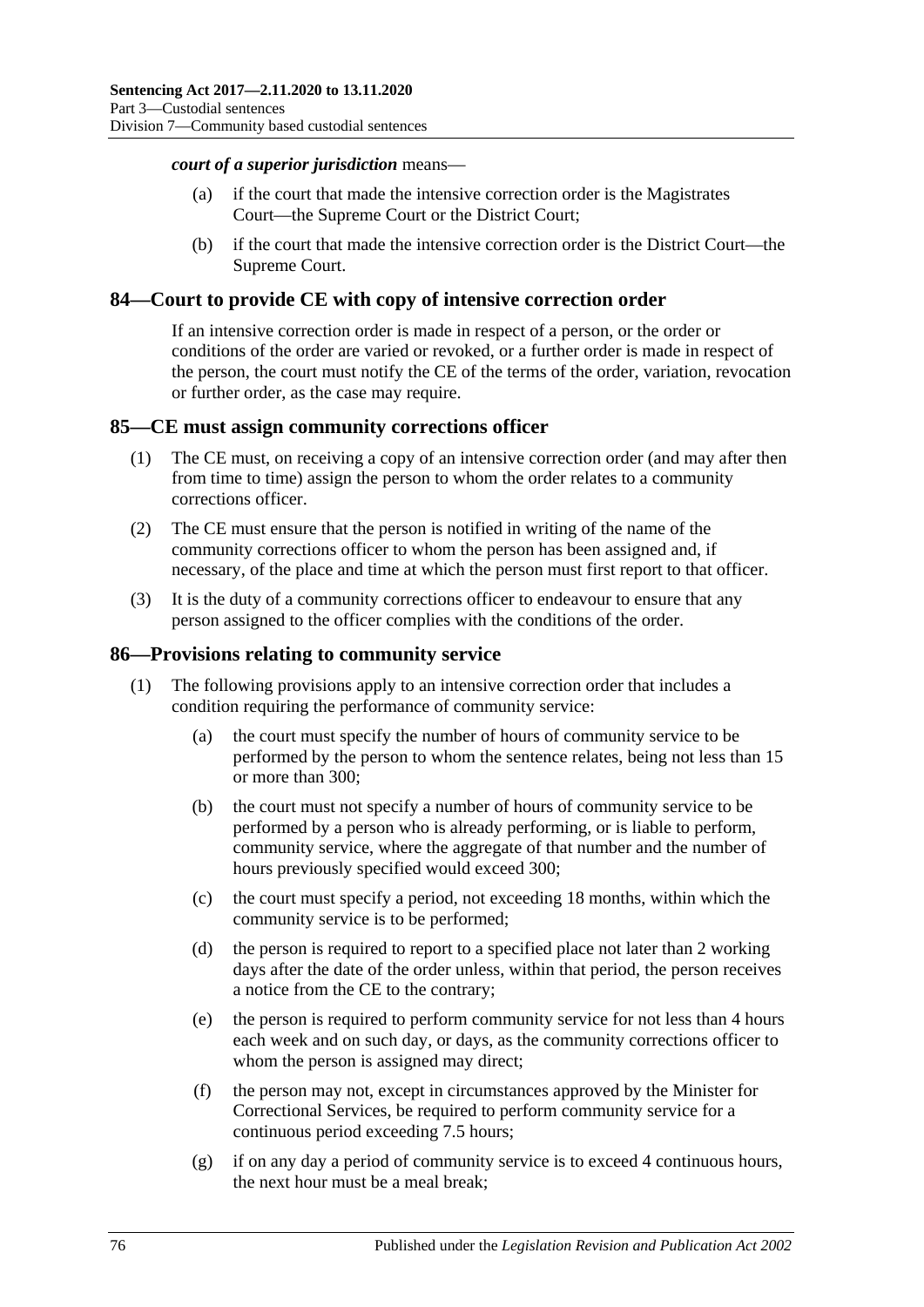- (h) the person may not be required to perform community service at a time that would interfere with the person's remunerated employment or with a course of training or instruction relating to, or likely to assist the person to obtain, remunerated employment, or that would cause unreasonable disruption of the person's commitments in caring for the person's dependants;
- (i) the person may not be required to perform community service at a time that would cause the person to offend against a rule of a religion that the person practises;
- (j) the attendance of the person at any educational or recreational course of instruction approved by the Minister for Correctional Services will be taken to be performance of community service;
- (k) the person will not be remunerated for the performance of community service under the order;
- (l) the person must obey the lawful directions of the community corrections officer to whom the person is assigned.
- (2) This section does not apply in relation to the performance of community service by a youth.

## <span id="page-76-0"></span>**87—Court to be notified if suitable community service placement not available**

- (1) If the CE, on being notified that a court has included in an intensive correction order a condition requiring the performance of community service, is of the opinion that suitable community service work cannot be found for the defendant, whether because of the defendant's physical or mental disability, the location of the defendant, or for some other reason, the CE must notify the court in writing of that fact.
- (2) On receiving a notification under [subsection](#page-76-0) (1), the court may revoke the condition or discharge the intensive correction order (as the case may be) and may require the defendant to appear before the court for further order.

## **88—Community corrections officer to give reasonable directions**

- (1) A community corrections officer responsible for supervising a person in the community under this Subdivision—
	- (a) must give reasonable directions to the person requiring the person to report to the officer on a regular basis; and
	- (b) may give reasonable directions to the person—
		- (i) requiring the person to notify the officer of any change in the person's place of residence or employment; or
		- (ii) requiring the person to reside, or not to reside, in any particular place or area or with any particular person; or
		- (iii) requiring the person to take up, or not to take up, any particular employment, to be punctual in reporting to work or not to give up some particular employment; and
	- (c) may give the person other directions of a kind authorised by the Minister for Correctional Services, either generally or in relation to that person.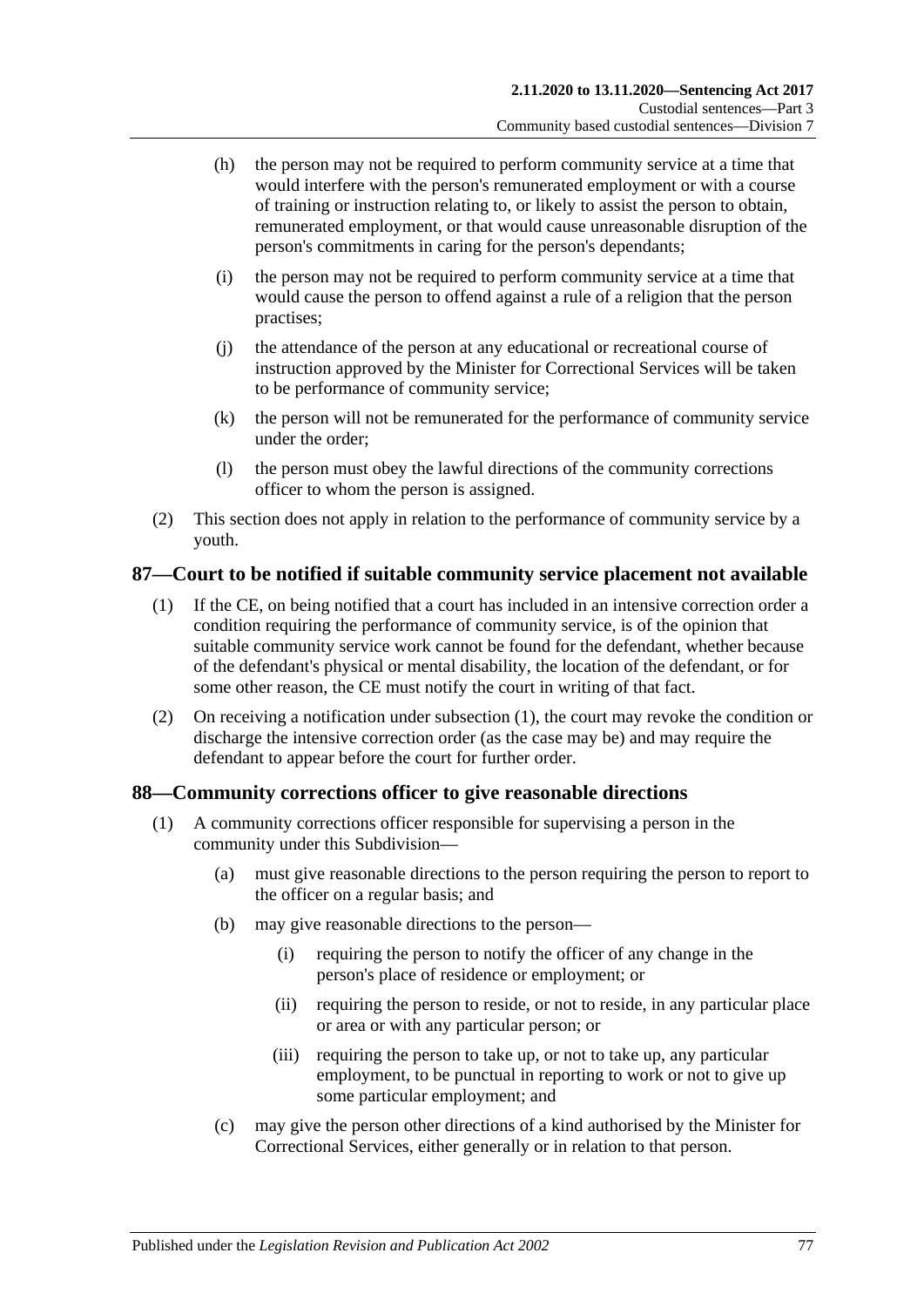- (2) If the person is required to perform community service as a condition of an intensive correction order, the community corrections officer may also give reasonable directions to the person—
	- (a) requiring the person to report to a community service centre or other place at certain times; or
	- (b) requiring the person to perform certain projects or tasks as community service; or
	- (c) requiring the person to undertake or participate in courses of instruction at a community service centre or other place; or
	- (d) requiring the person to behave in a particular manner while undertaking community service.

### **89—Power of Minister in relation to default in performance of community service**

- <span id="page-77-0"></span>(1) If the Minister for Correctional Services is satisfied that a person who is required to perform community service as a condition of an intensive correction order has failed to obey a direction given by the community corrections officer to whom the person is assigned, the Minister may, instead of commencing proceedings for breach of order, by notice in writing served personally, increase the number of hours of community service that the person is required to perform.
- (2) If the Minister increases the hours of community service to be performed under a condition of an intensive correction order, the order will be taken to have been amended accordingly.
- (3) The number of hours of community service may not be increased under [subsection](#page-77-0) (1) by more than 24 in aggregate, but such an increase may be made despite the fact that its effect is to increase the total number of hours to be performed beyond the normal limit.
- (4) If the Minister for Correctional Services is satisfied that a person has failed to comply with a condition of an intensive correction order requiring performance of community service, the Minister may, by notice in writing served personally or by post, suspend the operation of the order until proceedings for breach of the intensive correction order have been determined.

## **90—Apprehension and detention of person subject to intensive correction order without warrant**

- (1) If the CE suspects on reasonable grounds that a person subject to an intensive correction order has breached a condition of the order, the person may be apprehended, without warrant, by a police officer or community corrections officer and detained in custody for the purposes of proceedings relating to the suspected breach under [section](#page-72-2) 83 before the court that imposed the order.
- (2) [Section](#page-74-0) 83(9) to [\(11\)](#page-74-1) (inclusive) apply to a person apprehended under this section as if the person were arrested pursuant to a warrant issued under [section](#page-72-2) 83.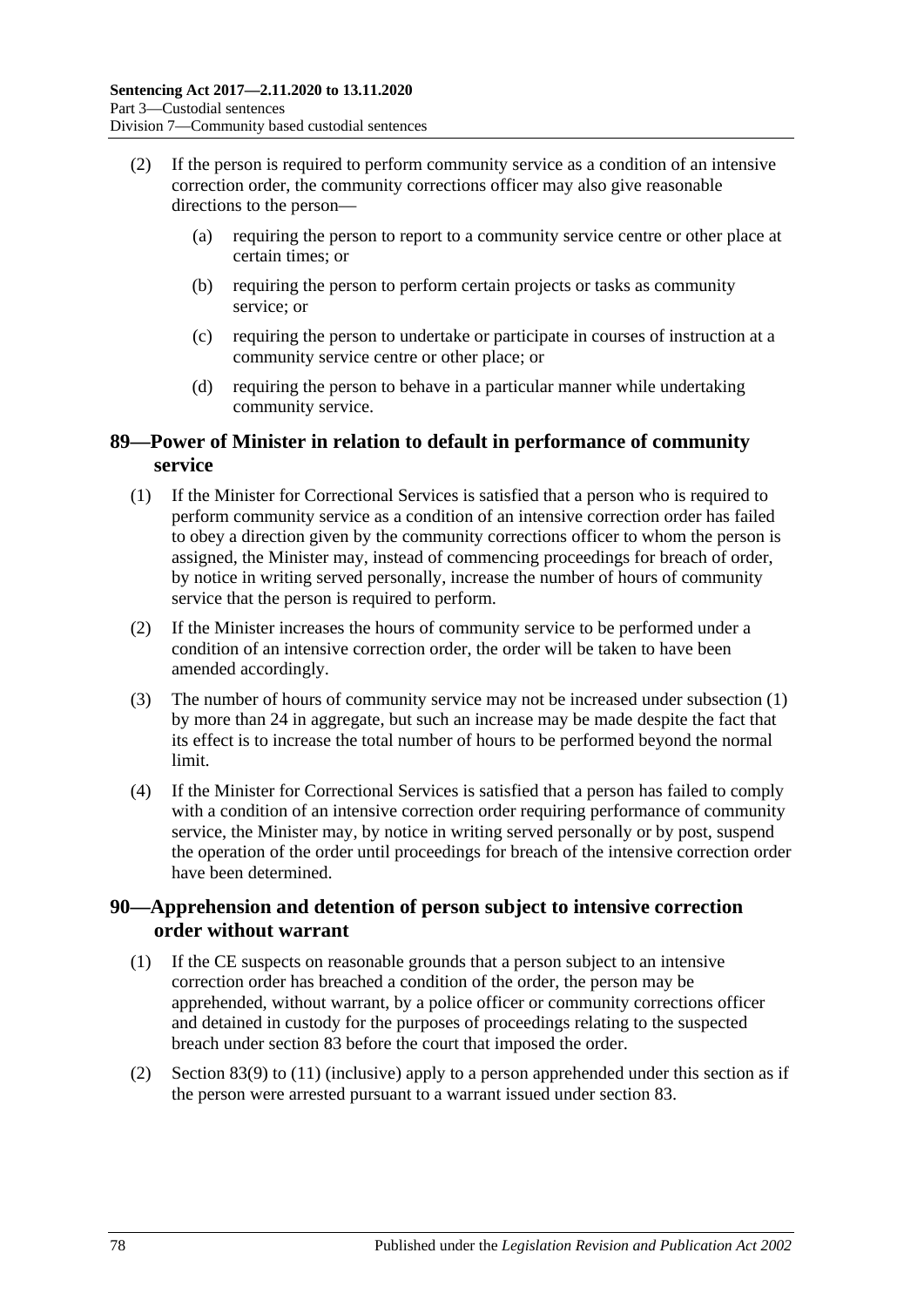## **91—Offence to contravene or fail to comply with condition of intensive correction order**

A person subject to an intensive correction order who contravenes or fails to comply with a condition of the order is guilty of an offence.

Maximum penalty: \$2 500 or imprisonment for 6 months.

## **Subdivision 3—General**

### **92—Court may direct person to surrender firearm etc**

- (1) This section applies to the following persons:
	- (a) a person subject to a home detention order under [Subdivision](#page-56-0) 1;
	- (b) a person subject to an intensive correction order under [Subdivision](#page-66-0) 2.
- (2) A court may, when imposing a sentence on a person to whom this section applies, direct the person to immediately surrender at a police station specified by the court any firearm, ammunition or part of a firearm owned or possessed by the person.
- (3) No criminal liability attaches to a person to the extent that the person is complying with a direction under this section
- (4) The Commissioner of Police must deal with any surrendered firearm, ammunition or part of a firearm in accordance with the scheme set out in the regulations.
- (5) No compensation is payable by the Crown or any other person in respect of the exercise of a function or power under this section.
- (6) The regulations may provide for the payment, recovery or waiver of fees in respect of this section.

## **Division 8—Effect of imprisonment for contempt**

#### **93—Effect of imprisonment for contempt**

If a person is imprisoned for contempt of court—

- (a) any sentence of imprisonment that the person has not yet begun to serve (and any non-parole period in respect of that sentence) will not commence until the expiry of the period of imprisonment for contempt; and
- (b) any sentence of imprisonment that the person is then serving (and any non-parole period in respect of that sentence) ceases to run for the period of imprisonment for contempt.

## **Part 4—Other community based sentences**

## **Division 1—Purpose, interpretation and application**

### **94—Purpose of Part**

The purpose of this Part is to provide a court with an option to impose a non-custodial community based sentence on a defendant.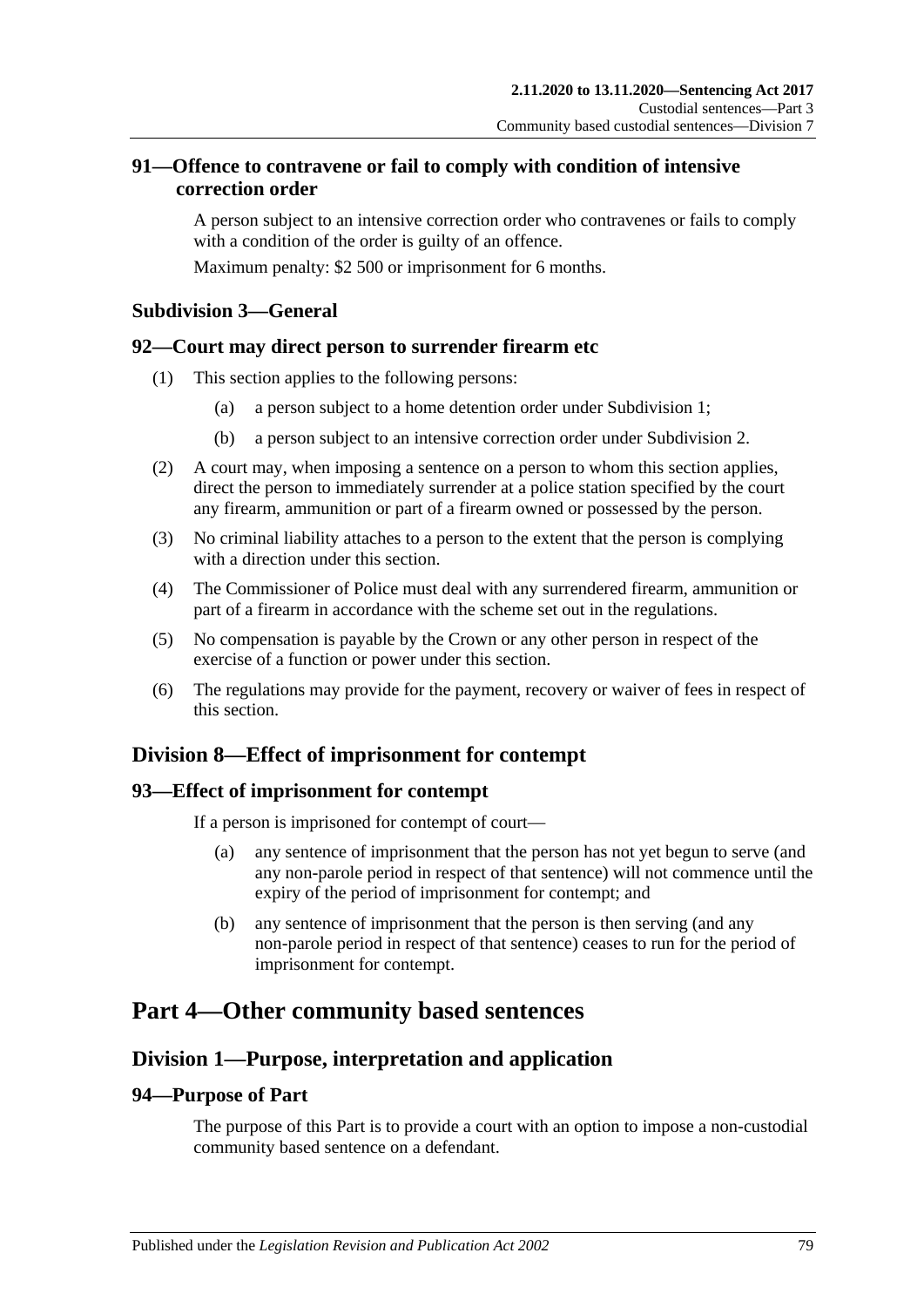## **95—Interpretation and application of Part**

- (1) In this Part, a reference to a *bond under this Act* is a reference to a bond under [section](#page-79-0) 96 or [97,](#page-84-0) as the case requires.
- <span id="page-79-1"></span>(2) The powers vested in a court by this Part—
	- (a) are exercisable despite the fact that an Act prescribes a minimum penalty; but
	- (b) are not exercisable in relation to—
		- (i) murder or treason; or
		- (ia) an offence involving a terrorist act; or
		- (ii) any other offence in respect of which an Act expressly prohibits the reduction, mitigation or substitution of penalties or sentences.
- (3) In [subsection](#page-79-1)  $(2)$ —

*Act* includes a statutory instrument;

*terrorist act* has the same meaning as in Part 5.3 of the *Criminal Code* of the Commonwealth.

- (4) For the purposes of this Part, a reference to an *offence of murder* includes—
	- (a) an offence of conspiracy to murder; and
	- (b) an offence of aiding, abetting, counselling or procuring the commission of murder.

### **Division 2—Bonds, community service and supervision in community**

#### <span id="page-79-4"></span><span id="page-79-0"></span>**96—Suspension of imprisonment on defendant entering into bond**

- (1) Subject to this section, if a court has imposed a sentence of imprisonment on a defendant, the court may, if it thinks that good reason exists for doing so, suspend the sentence on condition that the defendant enter into a bond—
	- (a) to be of good behaviour; and
	- (b) to comply with the conditions of the bond referred to in [subsection](#page-79-2) (2); and
	- (c) to comply with any other conditions of the bond as the court thinks appropriate and specifies in the bond.
- <span id="page-79-5"></span><span id="page-79-2"></span>(2) Subject to this Act, a bond under this section is subject to the following conditions:
	- (a) a condition prohibiting the defendant from possessing a firearm or ammunition or any part of a firearm;
	- (b) a condition requiring the defendant to submit to such tests (including testing without notice) for gunshot residue as may be reasonably required by a person or class of persons or body specified by the court.
- <span id="page-79-3"></span>(3) A sentence of imprisonment may not be suspended under this section if the defendant is being sentenced—
	- (a) to a sentence of imprisonment that is to be served cumulatively on another term of imprisonment, or concurrently with another term of imprisonment then being served, or about to be served, by the defendant; or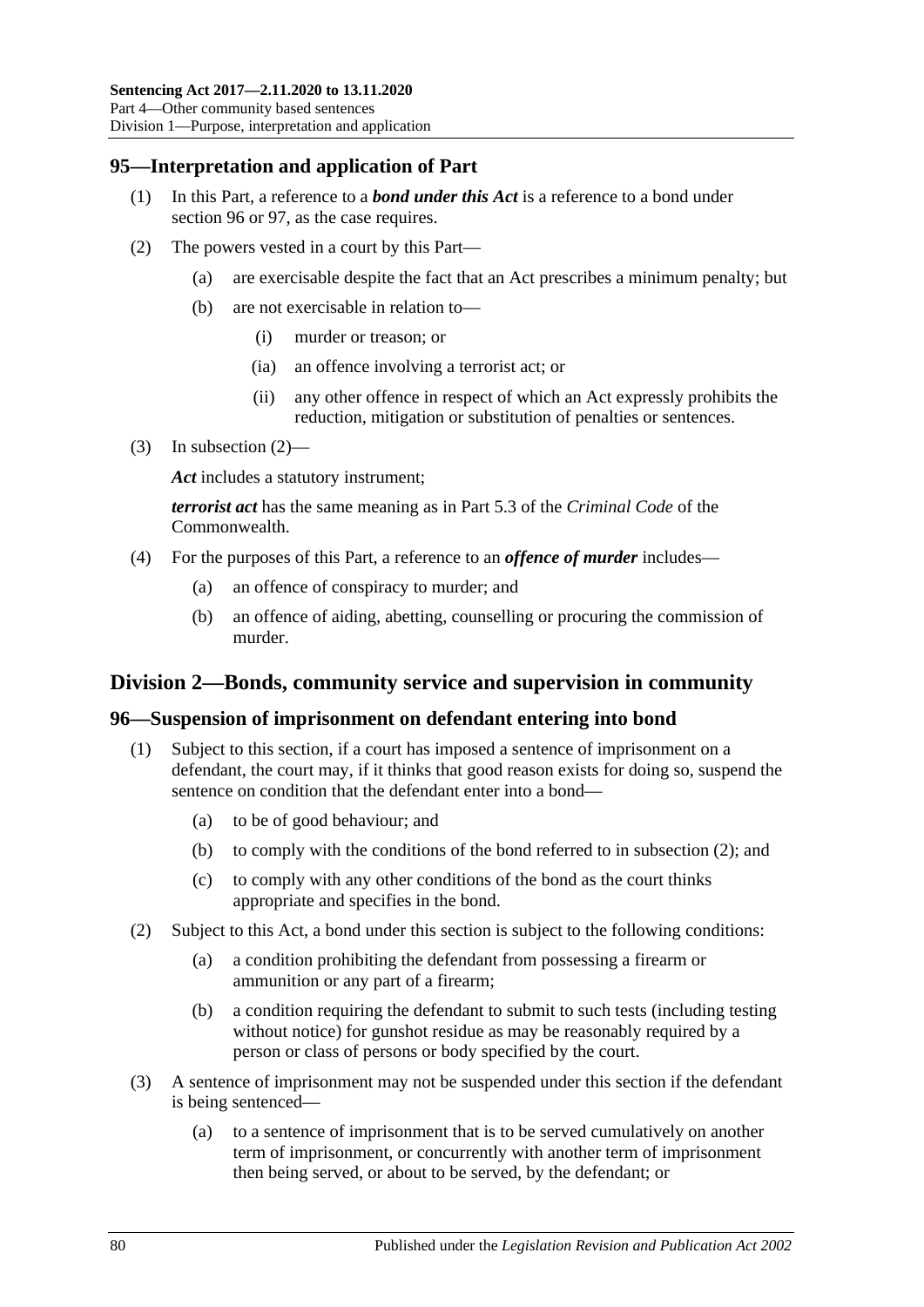- <span id="page-80-0"></span>(b) as an adult to a period of imprisonment of 2 years or more for a prescribed designated offence; or
- <span id="page-80-1"></span>(ba) as an adult for a serious sexual offence; or
- (c) as an adult for a serious and organised crime offence or specified offence against police; or
- <span id="page-80-2"></span>(d) as an adult for a designated offence and, during the 5 year period immediately preceding the date on which the relevant offence was committed, a court has suspended a sentence of imprisonment or period of detention imposed on the defendant for a designated offence.
- <span id="page-80-3"></span>(4) Despite [subsection](#page-79-3)  $(3)(a)$ , if the period of imprisonment to which a defendant is liable under 1 or more sentences is more than 3 months but less than 12 months, the sentencing court may, by order—
	- (a) direct that the defendant serve a specified period (being not less than 1 month) of the imprisonment in prison; and
	- (b) suspend the remainder of the sentence on condition that the defendant enter into a bond of a kind described in [subsection](#page-79-4) (1) that will have effect on the defendant's release from prison.
- <span id="page-80-4"></span>(5) Despite [subsection](#page-80-0) (3)(b), if a defendant is being sentenced as an adult to a period of imprisonment of 2 years or more for a prescribed designated offence, the sentencing court may, by order—
	- (a) direct that the defendant serve a specified period of the imprisonment in prison (which, if a non-parole period has been fixed in respect of the defendant, must be a period that is one-fifth of the non-parole period fixed); and
	- (b) suspend the remainder of the sentence on condition that the defendant enter into a bond of a kind described in [subsection](#page-79-4) (1) that will have effect on the defendant's release from prison.
- (6) Despite [subsection](#page-80-1)  $(3)(c)$  and  $(d)$ , the court may, if satisfied that exceptional circumstances exist for doing so—
	- (a) suspend a sentence of imprisonment imposed on a defendant for a serious and organised crime offence or specified offence against police, or for a designated offence in the circumstances described in [subsection](#page-80-2) (3)(d), on condition that the defendant enter into a bond of a kind described in [subsection](#page-79-4) (1); or
	- (b) make an order under [subsection](#page-80-3) (4) in respect of a defendant being sentenced for a serious and organised crime offence or specified offence against police, or for a designated offence in the circumstances described in [subsection](#page-80-2)  $(3)(d)$ , if the period of imprisonment to which the defendant is liable under 1 or more sentences is more than 3 months but less than 12 months.
- (8) If a probationer under a bond entered into under this section complies with the conditions of the bond, the sentence of imprisonment is, on the expiration of the bond, wholly extinguished.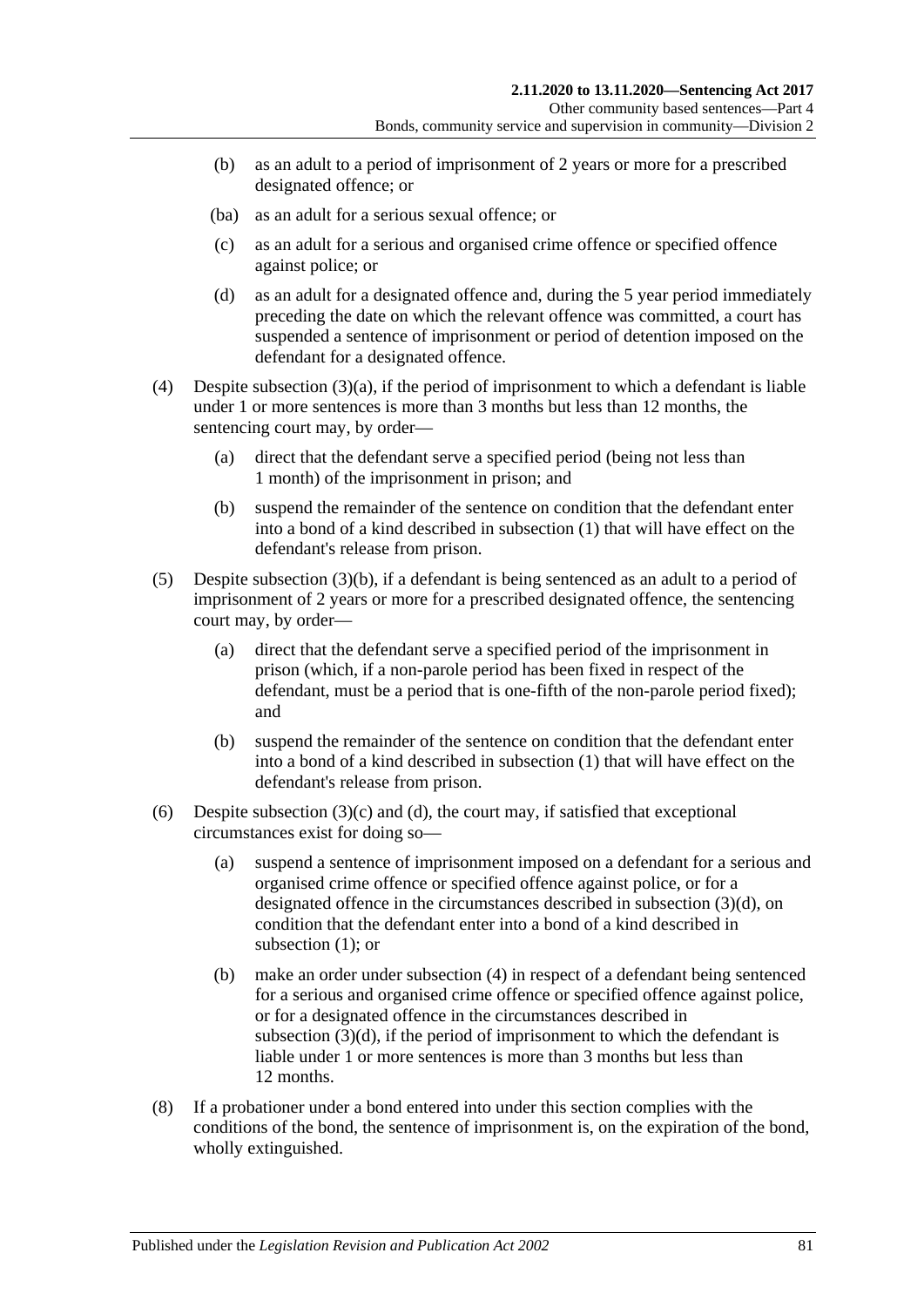#### (9) In this section—

*designated offence* means any of the following offences under the *[Criminal Law](http://www.legislation.sa.gov.au/index.aspx?action=legref&type=act&legtitle=Criminal%20Law%20Consolidation%20Act%201935)  [Consolidation Act](http://www.legislation.sa.gov.au/index.aspx?action=legref&type=act&legtitle=Criminal%20Law%20Consolidation%20Act%201935) 1935*:

- (a) an offence under section 13 or 13A;
- (b) an offence under section 19;
- (c) an offence under section 19AA;
- (d) an offence under section 19AC;
- (e) an offence under section 19A;
- (f) an offence under section 23 or 24;
- (g) an offence under section 29A;
- (ga) an offence against section  $20AA(1)$ , (2) or (4);
- (h) an offence under section 39;
- (j) an offence under section 137;
- (k) an offence under section 170;
- (l) an offence under section 270B if the offence against the person to which that section applies is a relevant offence referred to in a preceding paragraph;

*foster parent*, of a child, includes—

- (a) an approved carer of the child; and
- (b) a person in whose care the child is placed under section 77 of the *[Children](http://www.legislation.sa.gov.au/index.aspx?action=legref&type=act&legtitle=Children%20and%20Young%20People%20(Safety)%20Act%202017) [and Young People \(Safety\) Act](http://www.legislation.sa.gov.au/index.aspx?action=legref&type=act&legtitle=Children%20and%20Young%20People%20(Safety)%20Act%202017) 2017*;

*prescribed designated offence* means an offence under section 13 or 23 of the *[Criminal Law Consolidation Act](http://www.legislation.sa.gov.au/index.aspx?action=legref&type=act&legtitle=Criminal%20Law%20Consolidation%20Act%201935) 1935*;

#### *serious and organised crime offence* means—

- (a) any of the following offences under the *[Criminal Law Consolidation](http://www.legislation.sa.gov.au/index.aspx?action=legref&type=act&legtitle=Criminal%20Law%20Consolidation%20Act%201935)  Act [1935](http://www.legislation.sa.gov.au/index.aspx?action=legref&type=act&legtitle=Criminal%20Law%20Consolidation%20Act%201935)*:
	- (i) an offence under section 83E;
	- (ii) an aggravated offence under section 172 or 251, where the aggravating circumstances of the offence are the circumstances referred to in section  $5AA(1)(ga)(i)$  or (ii) of that Act;
	- (iii) an offence under section 244 or 245; or
- (b) any of the following offences under the *[Controlled Substances Act](http://www.legislation.sa.gov.au/index.aspx?action=legref&type=act&legtitle=Controlled%20Substances%20Act%201984) 1984*:
	- (i) an offence under section 32(1);
	- (ii) an aggravated offence under section  $32(2)$ ,  $32(2a)$  or  $32(3)$ ;
	- (iii) an offence under section  $33(1)$ ;
	- (iv) an aggravated offence under section 33(2) or 33(3);
	- (v) an aggravated offence under section  $33A(1)$ ,  $33A(2)$ ,  $33A(3)$ ,  $33A(4)$ or 33A(5);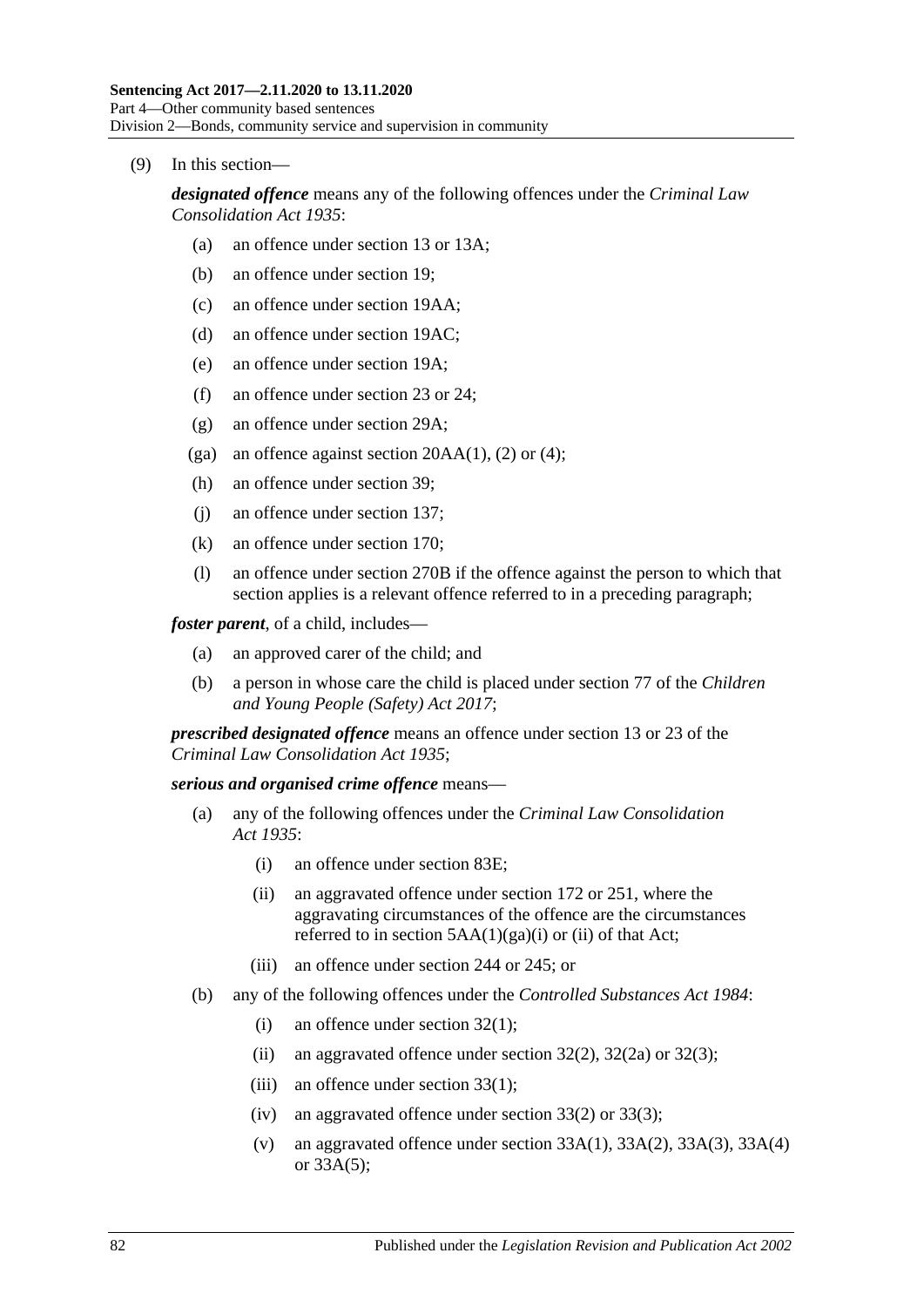(vi) an offence under section 33F, 33G or 33H;

<span id="page-82-0"></span>*serious sexual offence* means—

 $(a)$ 

- (i) any of the following offences under the *[Criminal Law Consolidation](http://www.legislation.sa.gov.au/index.aspx?action=legref&type=act&legtitle=Criminal%20Law%20Consolidation%20Act%201935)  Act [1935](http://www.legislation.sa.gov.au/index.aspx?action=legref&type=act&legtitle=Criminal%20Law%20Consolidation%20Act%201935)* where the maximum penalty prescribed for the offence is, or includes, imprisonment for at least 5 years:
	- (A) an offence under section 48 (rape);
	- (B) an offence under section 48A (compelled sexual manipulation);
	- (C) an offence under section 50 (persistent sexual abuse of a child);
	- (D) an offence under section 51 (sexual exploitation of person with a cognitive impairment);
	- (E) an offence under section 59 (abduction);
	- (F) an offence under section 60 (procuring sexual intercourse);
	- (G) an offence under section 66 (sexual servitude and related offences);
	- (H) an offence under section 67 (deceptive recruiting for commercial sexual services);
	- (I) an offence under section 68 (use of children in commercial sexual services);
	- (J) an offence under section 72 (incest);
	- (K) an offence against a corresponding previous enactment substantially similar to an offence referred to in any of the preceding subsubparagraphs;
	- (L) an attempt to commit or an assault with intent to commit any of the offences referred to in any of the preceding subsubparagraphs; or
- (ii) any of the following offences under the *[Criminal Law Consolidation](http://www.legislation.sa.gov.au/index.aspx?action=legref&type=act&legtitle=Criminal%20Law%20Consolidation%20Act%201935)  Act [1935](http://www.legislation.sa.gov.au/index.aspx?action=legref&type=act&legtitle=Criminal%20Law%20Consolidation%20Act%201935)* where the maximum penalty prescribed for the offence is, or includes, imprisonment for at least 5 years:
	- (A) an offence under section 49 (unlawful sexual intercourse), other than an offence that occurred in prescribed circumstances;
	- (B) an offence under section 56 (indecent assault), other than an offence that occurred in prescribed circumstances;
	- (C) an offence under section 58 (gross indecency), other than an offence that occurred in prescribed circumstances;
	- (D) an offence under section 63 (production or dissemination of child exploitation material), other than an offence that occurred in prescribed circumstances;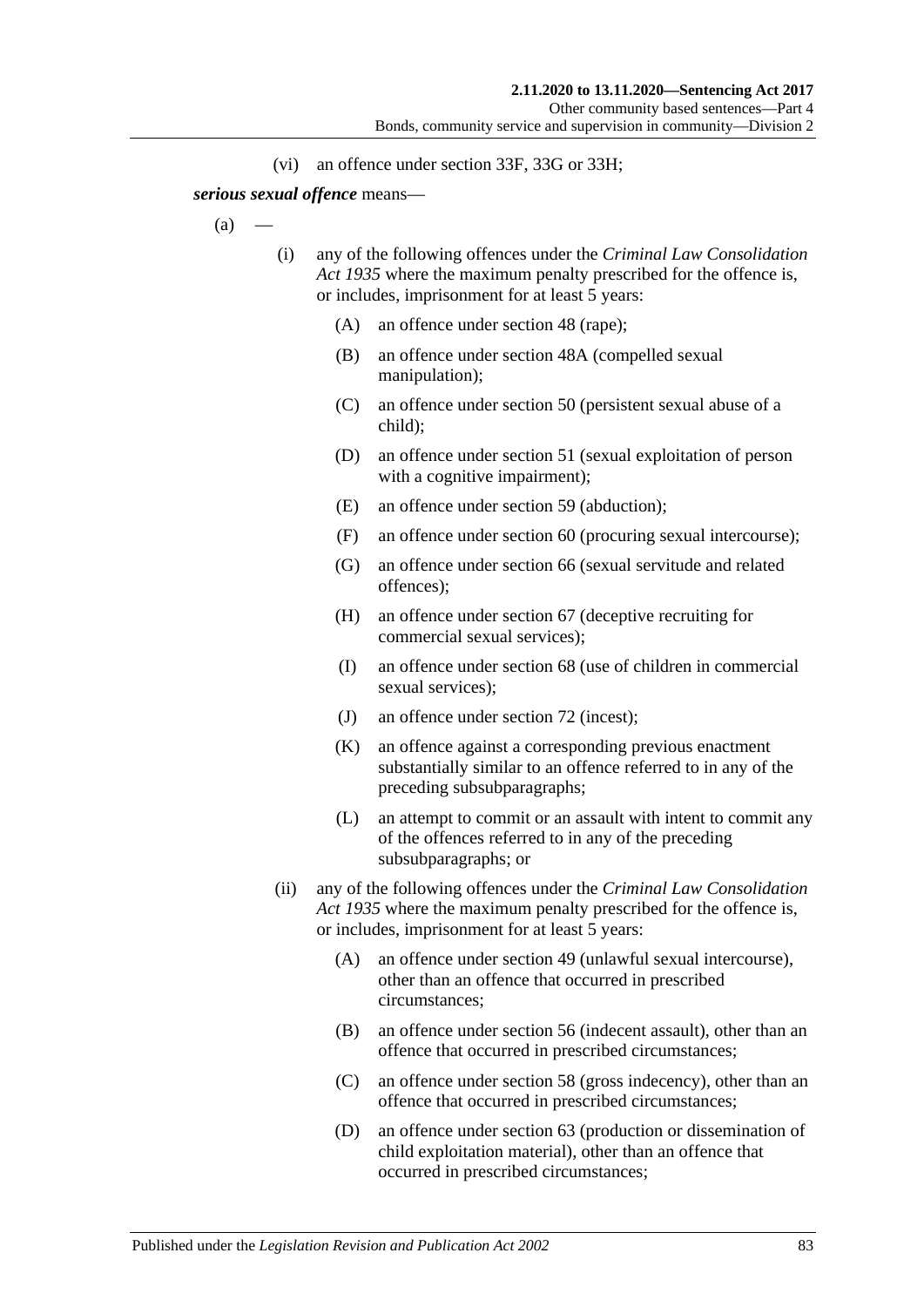- (E) an offence under section 63B (procuring child to commit an indecent act etc), other than an offence that occurred in prescribed circumstances; or
- (iii) an offence against a corresponding previous enactment substantially similar to an offence referred to in either of the preceding subparagraphs; or
- (iv) an attempt to commit or an assault with intent to commit any of the offences referred to in any of the preceding subparagraphs; or
- (b) an offence against the law of another State or a Territory corresponding to an offence referred to in [paragraph](#page-82-0) (a);

#### *specified offence against police* means—

- (a) an aggravated offence under section 23(1) or 23(3) of the *[Criminal Law](http://www.legislation.sa.gov.au/index.aspx?action=legref&type=act&legtitle=Criminal%20Law%20Consolidation%20Act%201935)  [Consolidation Act](http://www.legislation.sa.gov.au/index.aspx?action=legref&type=act&legtitle=Criminal%20Law%20Consolidation%20Act%201935) 1935* where the aggravating circumstances of the offence are the circumstances referred to in section 5AA(1)(c) of that Act and the victim is a police officer; or
- (b) an offence of attempted murder or attempted manslaughter under the *[Criminal Law Consolidation Act](http://www.legislation.sa.gov.au/index.aspx?action=legref&type=act&legtitle=Criminal%20Law%20Consolidation%20Act%201935) 1935* where the victim is a police officer and the offender committed the offence—
	- (i) knowing the victim to be acting in the course of the victim's official duty; or
	- (ii) in retribution for something the offender knows or believes to have been done by the victim in the course of the victim's official duty.
- <span id="page-83-0"></span>(10) For the purposes of this section, an offence occurred in *prescribed circumstances* if—
	- (a) the defendant was, at the time of the offence, 20 years of age or less; and
	- (b) the circumstances of the offending, including the victim's age and the age difference between the defendant and the victim, are such that it is appropriate that the sentence be suspended; and
	- (c) the defendant was not, at the time of the offence, a person in a position of authority in relation to the victim.
- (11) For the purposes of [subsection](#page-83-0) (10), a person is in *a position of authority* in relation to a victim (the *child*) if—
	- (a) the person is a teacher and the child is a pupil of the teacher or of a school at which the teacher works; or
	- (b) the person is a parent, step-parent, guardian or foster parent of the child or the de facto partner or domestic partner of a parent, step-parent, guardian or foster parent of the child; or
	- (c) the person provides religious, sporting, musical or other instruction to the child; or
	- (d) the person is a religious official or spiritual leader (however described and including lay members and whether paid or unpaid) in a religious or spiritual group attended by the child; or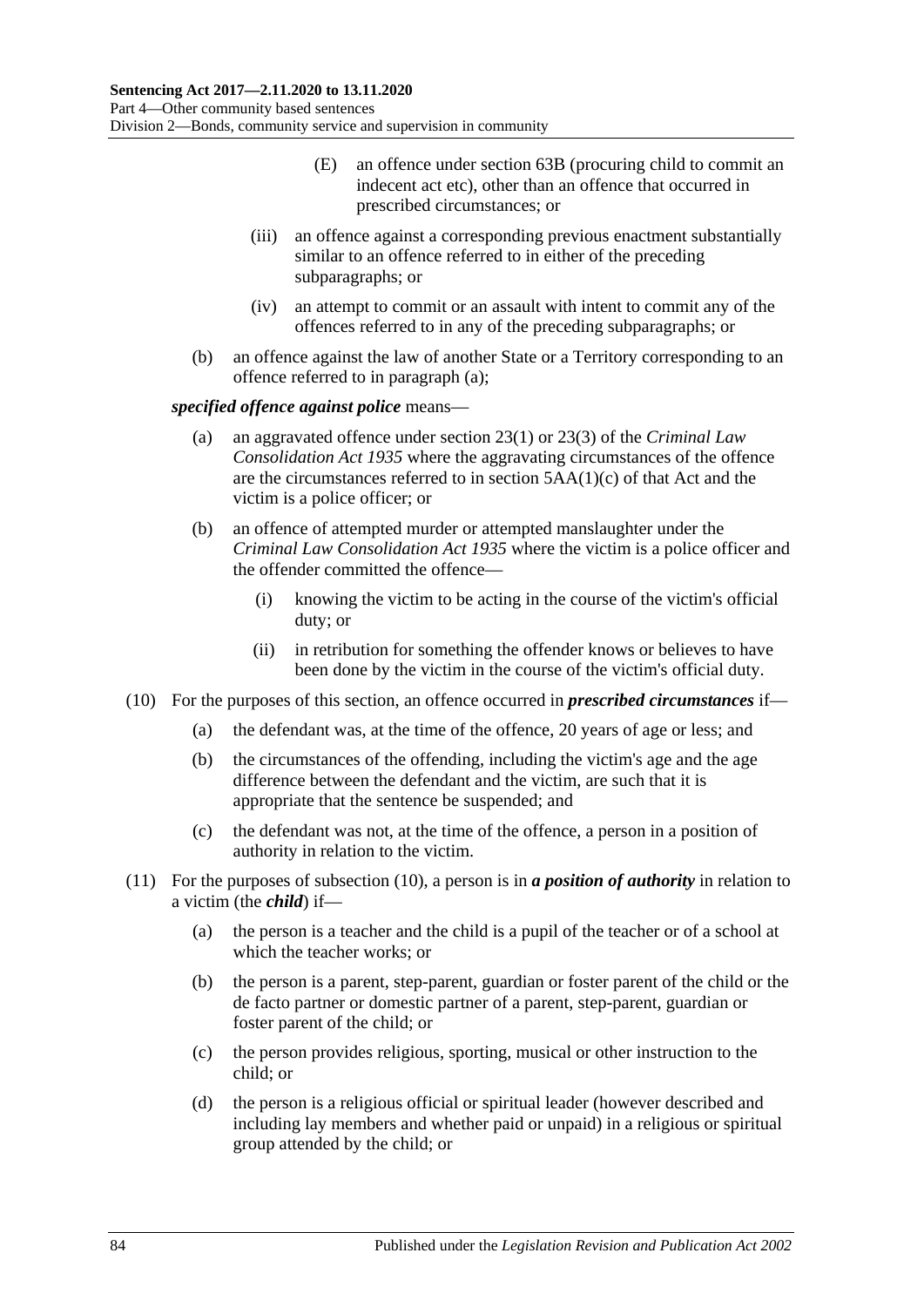- (e) the person is a health professional or social worker providing professional services to the child; or
- (f) the person is responsible for the care of the child and the child has a cognitive impairment; or
- (g) the person is employed or providing services in a correctional institution (within the meaning of the *[Correctional Services Act](http://www.legislation.sa.gov.au/index.aspx?action=legref&type=act&legtitle=Correctional%20Services%20Act%201982) 1982*) or a training centre (within the meaning of the *[Young Offenders Act](http://www.legislation.sa.gov.au/index.aspx?action=legref&type=act&legtitle=Young%20Offenders%20Act%201993) 1993*), or is a person engaged in the administration of those Acts, acting in the course of the person's duties in relation to the child; or
- (h) the person is employed or providing services in a licensed children's residential facility (within the meaning of the *[Children and Young People](http://www.legislation.sa.gov.au/index.aspx?action=legref&type=act&legtitle=Children%20and%20Young%20People%20(Safety)%20Act%202017)  [\(Safety\) Act](http://www.legislation.sa.gov.au/index.aspx?action=legref&type=act&legtitle=Children%20and%20Young%20People%20(Safety)%20Act%202017) 2017*), or a residential care facility or other facility established under section 36 of the *[Family and Community Services Act](http://www.legislation.sa.gov.au/index.aspx?action=legref&type=act&legtitle=Family%20and%20Community%20Services%20Act%201972) 1972*, or is a person engaged in the administration of those Acts, acting in the course of the person's duties in relation to the child; or
- (i) the person is an employer of the child or other person who has the authority to determine significant aspects of the child's terms and conditions of employment or to terminate the child's employment (whether the child is being paid in respect of that employment or is working in a voluntary capacity).
- (12) A description of an offence appearing in brackets in this section is for convenience of reference only.

### <span id="page-84-0"></span>**97—Discharge of other defendants on entering into good behaviour bond**

- <span id="page-84-1"></span>(1) If a court finds a person guilty of an offence, the court may, if it thinks that good reason exists for doing so, discharge the defendant with or without recording a conviction, and without imposing any other penalty, on condition that the defendant enter into a bond—
	- (a) to be of good behaviour; and
	- (b) to comply with the other conditions (if any) included in the bond; and
	- (c) if the terms of the bond so require, to appear before the court for sentence, or conviction and sentence, if the defendant fails during the term of the bond to comply with a condition of the bond.
- (2) However, if the defendant is not to be so required to appear before the court, the court cannot impose any conditions under [subsection](#page-84-1) (1)(b).
- (3) If a defendant is discharged on a bond under this section—
	- (a) no fresh prosecution may be commenced in respect of the offence; and
	- (b) the defendant will only be liable to sentence, or conviction and sentence, if the defendant fails to comply with a condition of the bond and the terms of the bond require the defendant to appear before the court for sentencing in that event.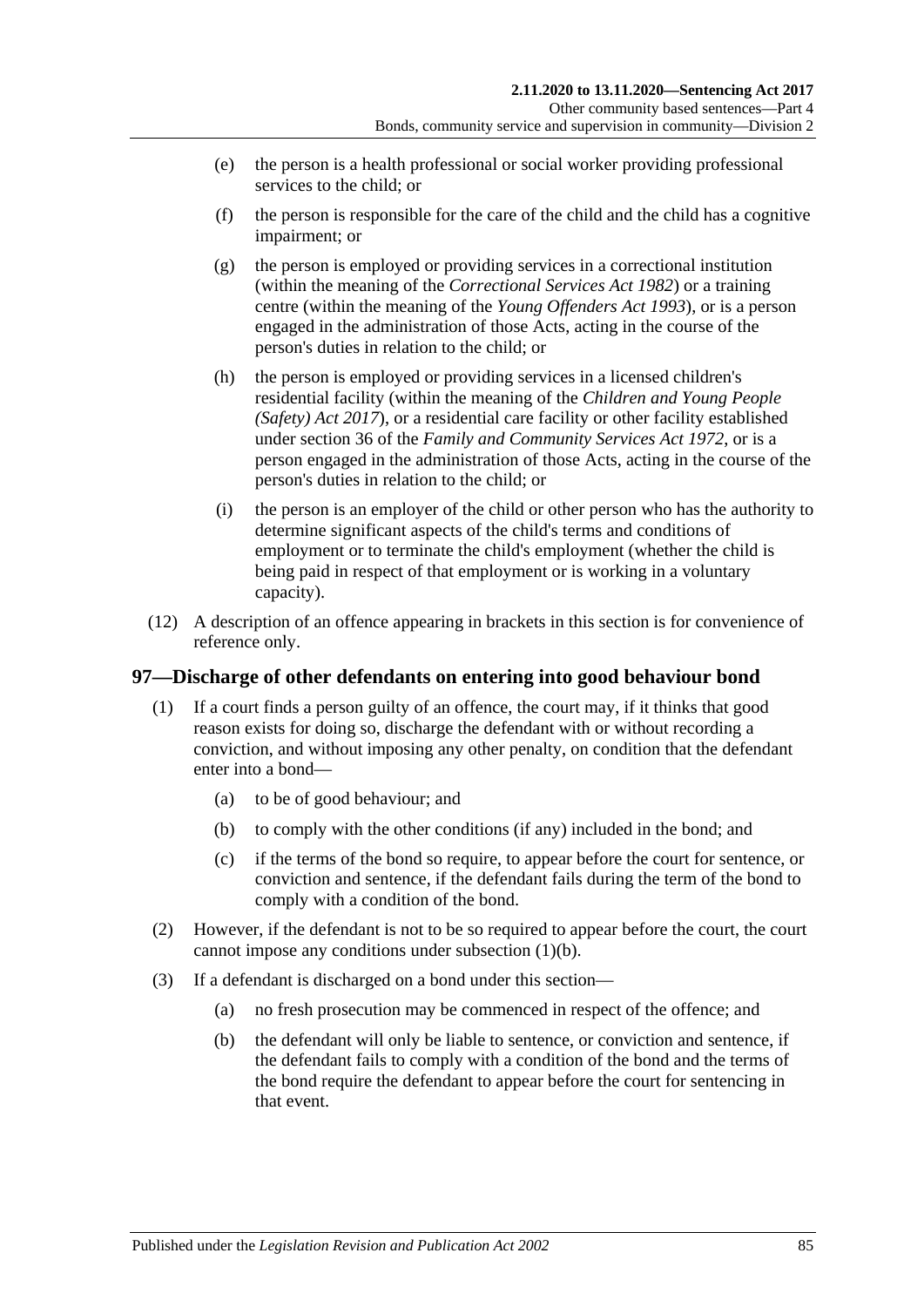### **98—Conditions of bonds under this Act**

- (1) Subject to this Act, a bond under this Act may include such of the following conditions as the court thinks appropriate and directs be included:
	- (a) a condition requiring the defendant to be under the supervision of a community corrections officer for a specified period;
	- (b) a condition requiring the defendant to reside with a specified person or in a specified place or area;
	- (c) a condition requiring the defendant not to reside with a specified person or in a specified place or area;
	- (d) a condition requiring the defendant to perform a specified number of hours of community service;
	- (e) a condition requiring the defendant to undertake an intervention program;
	- (f) a condition requiring the defendant to undergo medical or psychiatric treatment in accordance with the terms of the bond;
	- (g) a condition requiring the defendant to abstain from drugs of a specified class (including alcohol);
	- (h) a condition requiring the person to submit to such tests (including testing without notice) relating to drug use as a community corrections officer may reasonably require:
	- (i) a condition requiring the defendant—
		- (i) to restore misappropriated property to any person apparently entitled to possession of it; or
		- (ii) to pay compensation of a specified amount to any person for injury, loss or damage resulting from the offence;
	- (j) a condition requiring the defendant to attend and complete, within the term of the bond or such lesser period as the court may specify, a specified education program approved by the Attorney-General for the offence of which the defendant has been found guilty;
	- (k) a condition requiring the defendant to comply with—
		- (i) regulations (if any) made for the purposes of this section; or
		- (ii) the lawful directions of the CE;
	- (l) any other condition that the court thinks appropriate and specifies in the bond.
- (2) A court must not include a condition (whether under this or any other section) requiring the defendant to reside with a specified person or in a specified place unless the court is satisfied that accommodation is available for the defendant with that person or in that place and that the accommodation is suitable in all the circumstances.
- (3) A court must not include a condition requiring the defendant to undergo specified medical or psychiatric treatment unless it is satisfied that treatment of the nature specified in the bond has been recommended for the defendant by a legally qualified medical practitioner and is available to the defendant.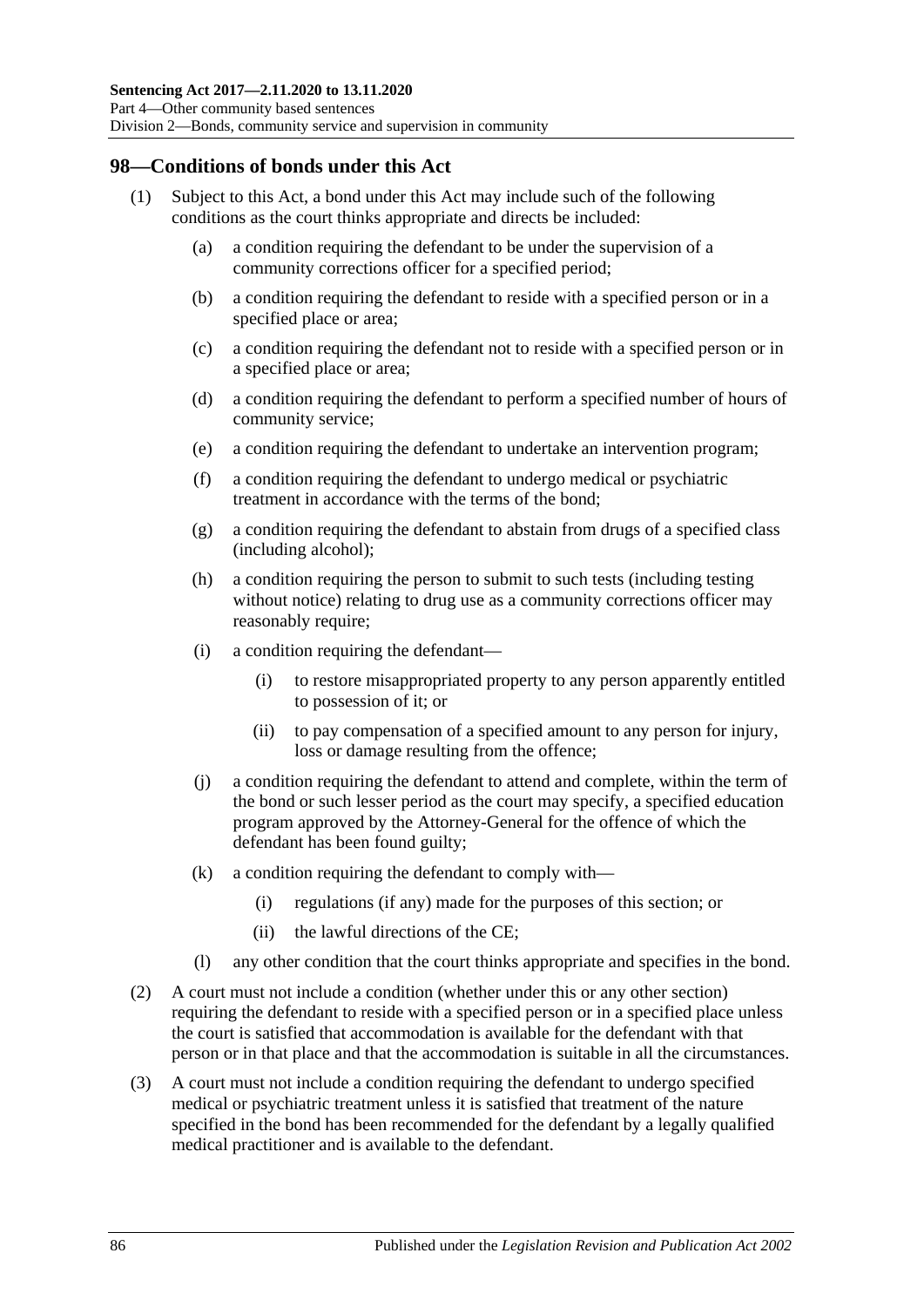- (4) The following provisions apply in relation to an education program approved or to be approved for the purposes of this section:
	- (a) the Attorney-General may approve such a program unconditionally or subject to such conditions as the Attorney-General thinks fit and specifies in the instrument of approval;
	- (b) the Attorney-General may, by written notice to the program provider, revoke an approval or vary the conditions of an approval;
	- (c) any fees for undertaking an approved education program are to be borne by the defendant, subject to any relief from payment given by the program provider in accordance with conditions imposed by the Attorney-General under this subsection.
- (5) Before the court imposes a condition requiring a defendant to undertake an intervention program, the court must satisfy itself that—
	- (a) the defendant is eligible for the services to be included on the program in accordance with applicable eligibility criteria (if any); and
	- (b) the services are available for the defendant at a suitable time and place.
- (6) The court may make appropriate orders for assessment of a defendant to determine—
	- (a) a form of intervention program that is appropriate for the defendant; and
	- (b) the defendant's eligibility for the services included on the program,

and may release the defendant on bail on condition that the defendant undertake the assessment as ordered.

- (7) A certificate apparently signed by—
	- (a) an intervention program manager as to—
		- (i) whether the services to be included on an intervention program are available for a particular person and, if so, when and where they will be available; or
		- (ii) whether a particular person is eligible for the services to be included on the program; or
	- (b) a community corrections officer as to whether a particular person has complied with conditions regulating the person's participation in an intervention program,

is admissible as evidence of the matter so certified.

#### **99—Term of bond**

Subject to this Act, a bond under this Act is effective for the term that is specified in the bond.

#### **100—Guarantors etc**

- (1) If the court thinks it appropriate—
	- (a) a bond under this Act may oblige the defendant to pay a sum specified in the bond in the event of non-compliance with a condition of the bond; and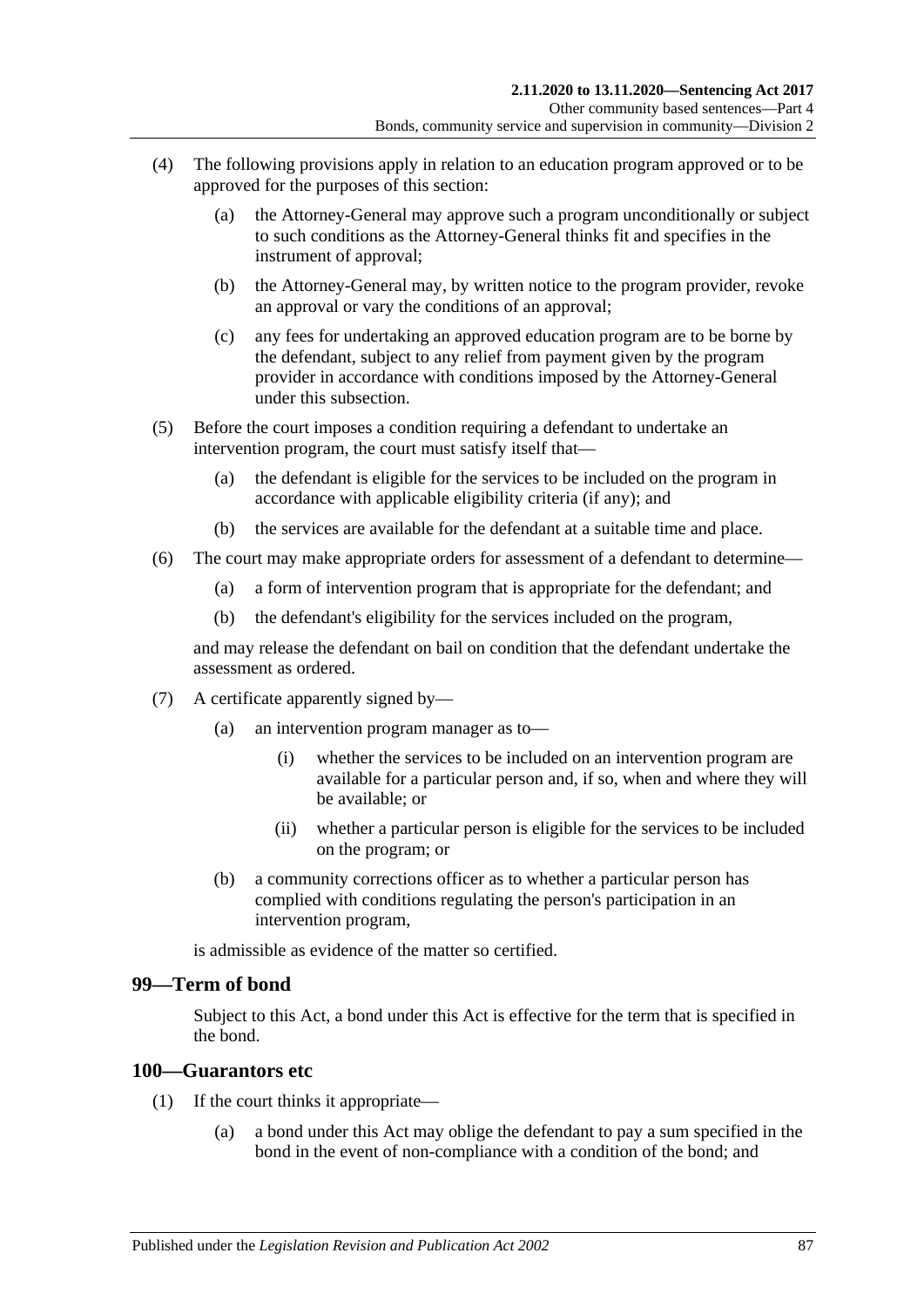- (b) the court may require the defendant to find 1 or more guarantors of such an obligation.
- $(2)$  A court—
	- (a) may require a defendant to find 1 or more persons to guarantee the defendant's compliance with the conditions of the bond; and
	- (b) if such a requirement is made, must specify the amount that any such guarantor will be liable to pay in the event of the defendant's non-compliance with a condition of the bond.

#### **101—Court may direct person to surrender firearm etc**

- (1) A probative court may, in relation to a bond that is subject to the condition imposed by section [96\(2\)\(a\),](#page-79-5) direct the probationer to immediately surrender at a police station specified by the court any firearm, ammunition or part of a firearm owned or possessed by the probationer.
- (2) No criminal liability attaches to a person to the extent that the person is complying with a direction under this section.
- (3) The Commissioner of Police must deal with any surrendered firearm, ammunition or part of a firearm in accordance with the scheme set out in the regulations.
- (4) No compensation is payable by the Crown or any other person in respect of the exercise of a function or power under this section.
- (5) The regulations may provide for the payment, recovery or waiver of fees in respect of this section.

#### **102—Court to provide CE with copy of court order**

If a defendant enters into a bond under this Act, the conditions of a bond are varied, the term of a bond is extended, or a bond is discharged, the court must notify the CE of the terms of the bond, variation or extension, or of the discharge, as the case may require.

#### <span id="page-87-0"></span>**103—Variation or discharge of bond**

- (1) A probative court may, on the application of a probationer or the Minister for Correctional Services, vary or revoke a condition of a bond under this Act.
- (2) If, on an application for variation under [subsection](#page-87-0) (1), a probative court extends, beyond the term of the bond, the period within which community service is to be performed by the probationer, the term of the bond is extended accordingly.
- (3) A probative court cannot extend the period within which community service is to be performed by more than 6 months.
- (4) A probative court may only vary or revoke the conditions imposed by [section](#page-79-2) 96(2) on a bond if the court is satisfied, by evidence given on oath, that—
	- (a) there are cogent reasons to do so; and
	- (b) the possession of a firearm, ammunition or part of a firearm by the probationer does not represent an undue risk to the safety of the public.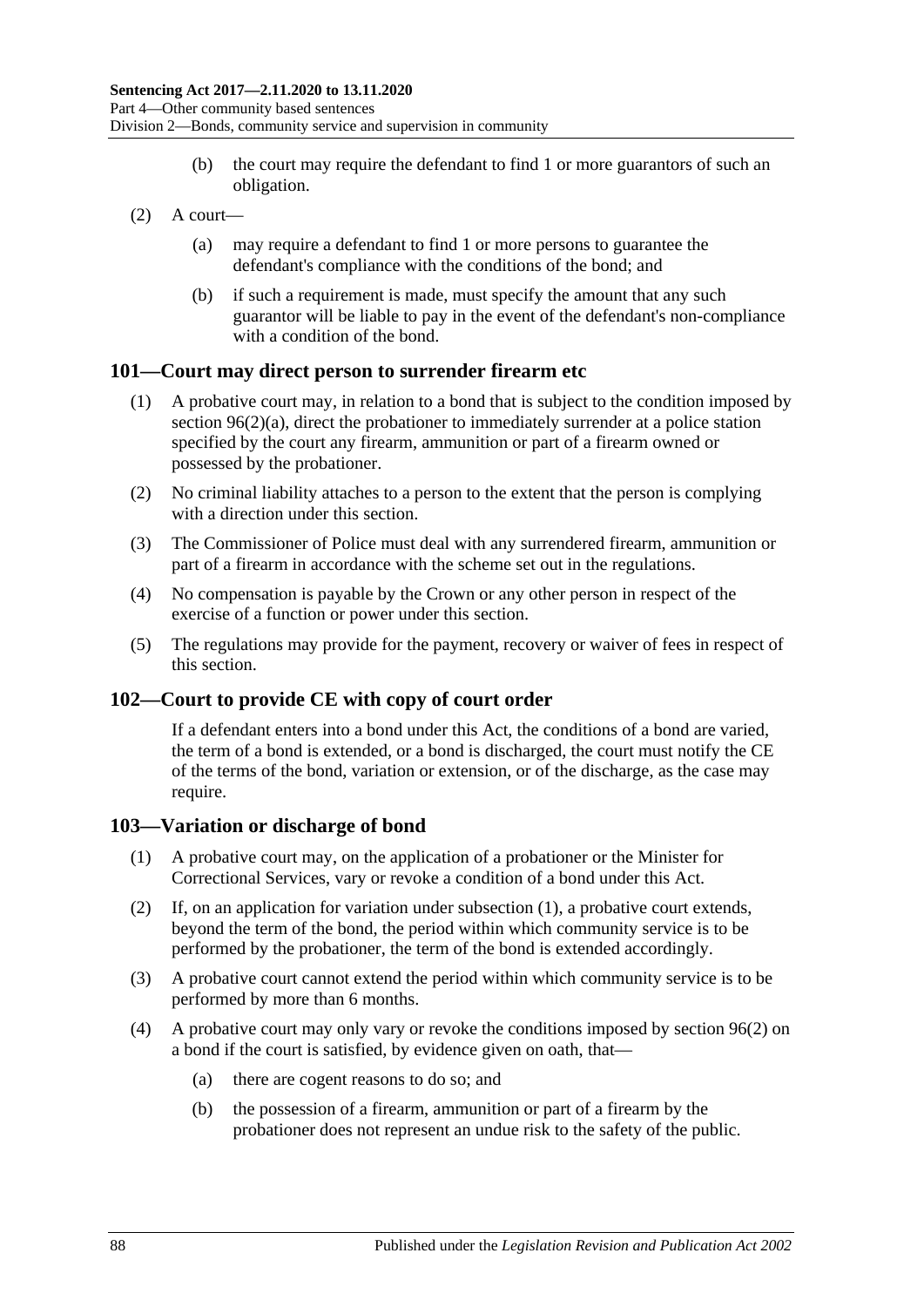- (5) Subject to [subsection](#page-88-0) (6), if the Minister for Correctional Services is satisfied, on the application of a probationer—
	- (a) that it is no longer necessary for the probationer to remain under supervision; and
	- (b) that it would not be in the best interests of the probationer to remain under supervision,

the Minister may, by instrument in writing, waive the obligation of the probationer to comply any further with the condition requiring supervision.

- <span id="page-88-0"></span>(6) The Minister for Correctional Services must, before deciding whether to waive the obligation of a probationer to comply any further with a condition requiring supervision, take into account the likely impact on a victim to which this subsection applies if the probationer is no longer required to remain under supervision.
- (7) [Subsection](#page-88-0) (6) applies to a victim in respect of whom a victim impact statement was provided to the sentencing court when the probationer was sentenced.
- (8) If a probative court is satisfied, on the application of a probationer, that it is no longer necessary for the probationer to remain subject to the bond, the court may, by order, discharge the bond.

## **104—Court to be notified if suitable community service placement not available**

- <span id="page-88-1"></span>(1) If the CE, on being notified that a court has made an order for community service or included in a bond a condition requiring the performance of community service, is of the opinion that suitable community service work cannot be found for the defendant, whether because of the defendant's physical or mental disability, the location of the defendant, or for some other reason, the CE must notify the court in writing of that fact.
- (2) On receiving a notification under [subsection](#page-88-1) (1), the court may discharge the community service order or revoke the condition (as the case may be) and may require the defendant to appear before the court for further order.

### <span id="page-88-2"></span>**105—Provisions relating to community service**

- (1) The following provisions apply if a court imposes a sentence of community service, or includes in a bond a condition requiring the performance of community service:
	- (a) the court must specify the number of hours of community service to be performed by the person to whom the sentence relates, being not less than 15 or more than 300;
	- (b) the court must not specify a number of hours of community service to be performed by a person who is already performing, or is liable to perform, community service, where the aggregate of that number and the number of hours previously specified would exceed 300;
	- (c) the court must specify a period, not exceeding 18 months, within which the community service is to be performed;
	- (d) the person is required to report to a specified place not later than 2 working days after the date of the order unless, within that period, the person receives a notice from the CE to the contrary;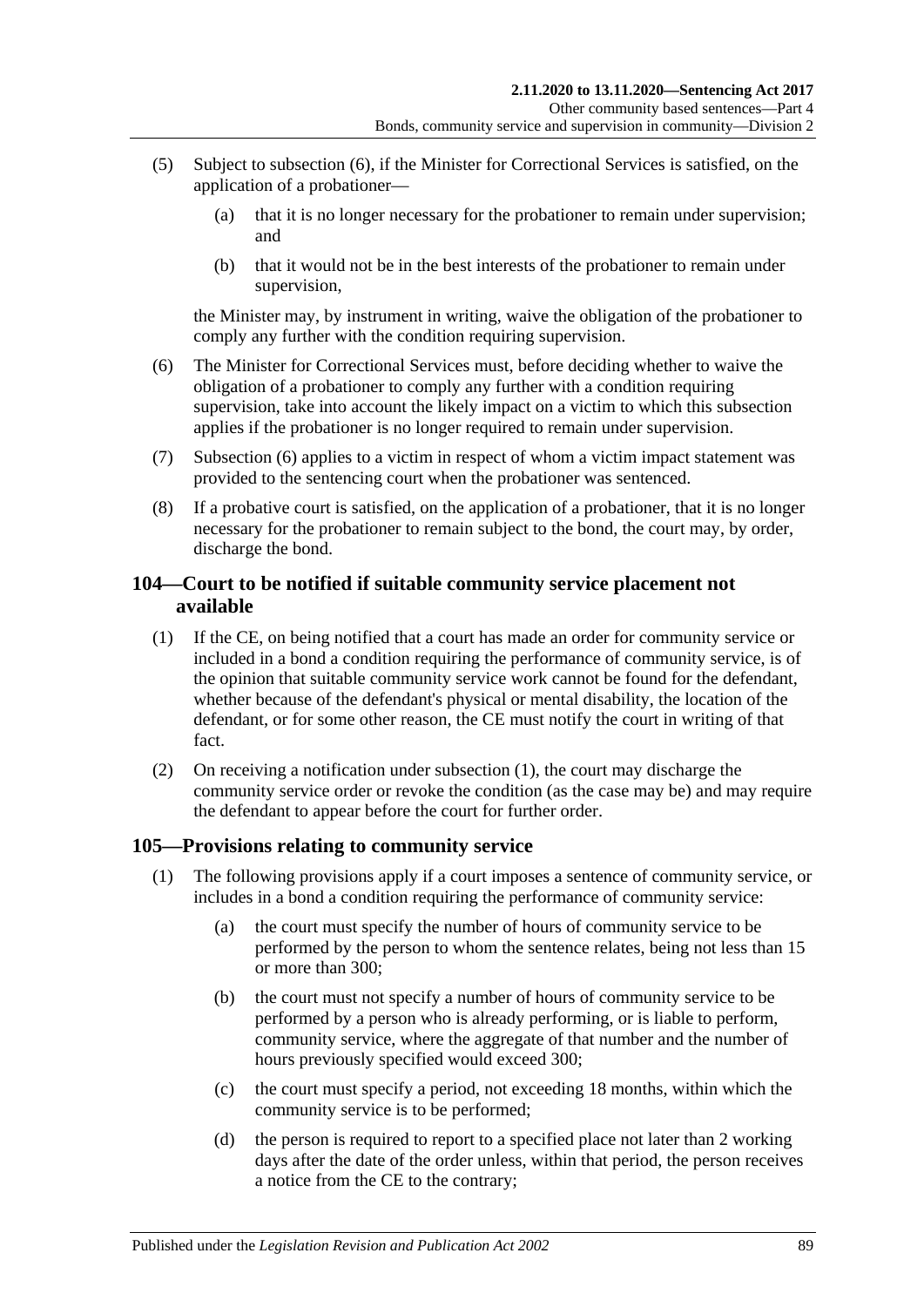- (e) the person is required to perform community service for not less than 4 hours each week and on such day, or days, as the community corrections officer to whom the person is assigned may direct;
- (f) the person may not, except in circumstances approved by the Minister for Correctional Services, be required to perform community service for a continuous period exceeding 7.5 hours;
- (g) if on any day a period of community service is to exceed 4 continuous hours, the next hour must be a meal break;
- (h) the person may not be required to perform community service at a time that would interfere with the person's remunerated employment or with a course of training or instruction relating to, or likely to assist the person to obtain, remunerated employment, or that would cause unreasonable disruption of the person's commitments in caring for the person's dependants;
- (i) the person may not be required to perform community service at a time that would cause the person to offend against a rule of a religion that the person practises;
- (j) the attendance of the person at any educational or recreational course of instruction approved by the Minister for Correctional Services will be taken to be performance of community service;
- (k) the person will not be remunerated for the performance of community service under the order;
- (l) the person must obey the lawful directions of the community corrections officer to whom the person is assigned.
- (2) This section does not apply in relation to the performance of community service by a youth.

### **106—Provisions relating to supervision in the community**

- (1) A court may, in addition to sentencing a defendant to community service—
	- (a) order that the defendant be under the supervision of a community corrections officer for the duration of the sentence; and
	- (b) make such other orders as the court thinks necessary for securing compliance with this Part.
- (2) The following provisions apply if a court makes an order, or includes a condition in a bond, requiring the person to whom the order or bond relates to be under the supervision of a community corrections officer:
	- (a) the court must, in the case of a probationer, specify the period during which the probationer is to be under supervision;
	- (b) the person is required to report to a specified place not later than 2 working days after the date of the order or bond unless, within that period, the defendant receives a notice from the CE to the contrary;
	- (c) the person must obey the lawful directions of the community corrections officer to whom the person is assigned;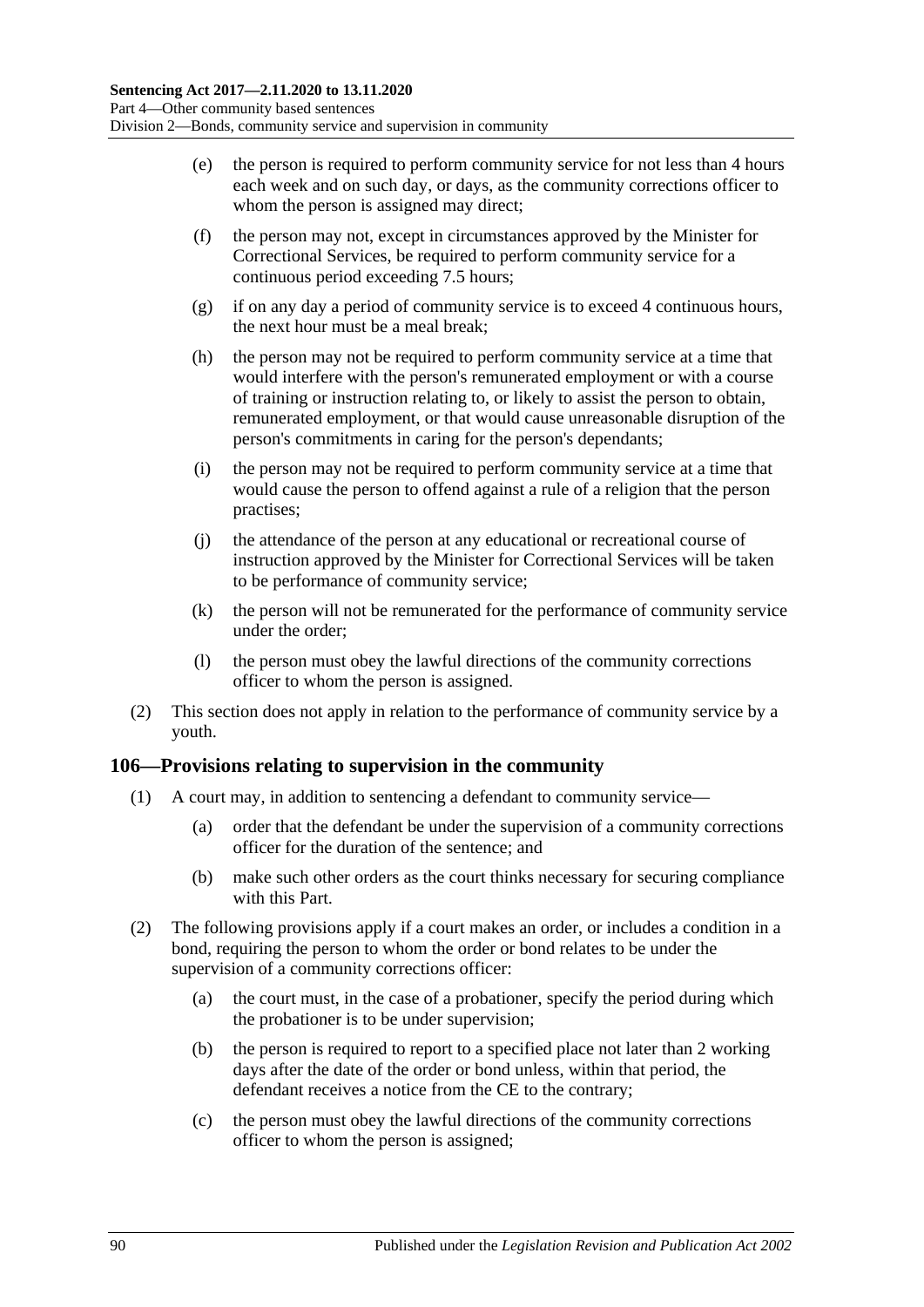(d) the person must not, during the period of supervision, leave the State for any reason except in accordance with the written permission of the CE.

#### **107—CE must assign community corrections officer**

- (1) The CE must, on receiving a copy of an order or a bond requiring supervision or the performance of community service (and may, after then, from time to time) assign the person to whom the bond or order relates to a community corrections officer.
- (2) The CE must ensure that the person is notified in writing of the name of the community corrections officer to whom the person has been assigned and, if necessary, of the place and time at which the person must first report to that officer.
- (3) It is the duty of a community corrections officer to endeavour to ensure that any person assigned to the officer complies with the conditions of the bond or order.

#### **108—Community corrections officer to give reasonable directions**

- (1) A community corrections officer responsible for supervising a person in the community—
	- (a) must give reasonable directions to the person requiring the person to report to the officer on a regular basis; and
	- (b) may give reasonable directions to the person—
		- (i) requiring the person to notify the officer of any change in the person's place of residence or employment; or
		- (ii) requiring the person to reside, or not to reside, in any particular place or area or with any particular person; or
		- (iii) requiring the person to take up, or not to take up, any particular employment, to be punctual in reporting to work or not to give up some particular employment; and
	- (c) may give the person other directions of a kind authorised by the Minister for Correctional Services, either generally or in relation to that person.
- (2) If the person is required to perform community service, the community corrections officer may also give reasonable directions to the person—
	- (a) requiring the person to report to a community service centre or other place at certain times; or
	- (b) requiring the person to perform certain projects or tasks as community service; or
	- (c) requiring the person to undertake or participate in courses of instruction at a community service centre or other place; or
	- (d) requiring the person to behave in a particular manner while undertaking community service.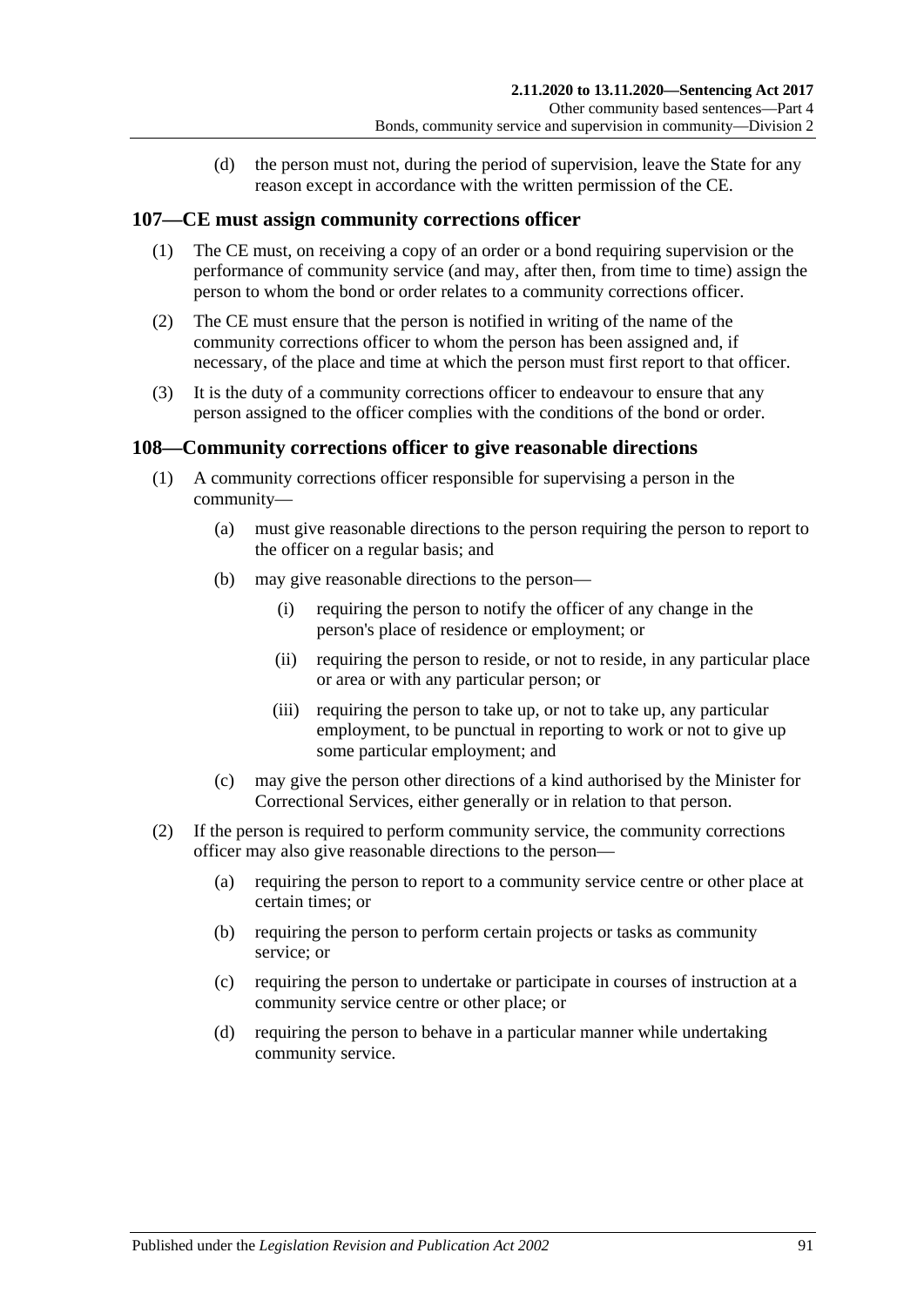### <span id="page-91-0"></span>**110—Variation of community service order**

- (1) If, on the application of a person required to perform community service under a bond or an order of a court, the Minister for Correctional Services is satisfied that—
	- (a) the person will not complete the community service in the time provided for in the order or the bond; and
	- (b) sufficient reason exists for the person not being able to complete the community service in the required time,

the Minister may, by instrument in writing, extend the period within which the person must complete the performance of the community service.

- (2) The court that ordered a person to perform community service, or a court of coordinate jurisdiction, may, on application by the person or the Minister for Correctional Services, vary the terms of the order for community service, or vary or revoke an ancillary order.
- (3) The period within which community service must be performed cannot be extended under this section, whether by the Minister or the court, by a period exceeding 6 months, or periods that, in aggregate, exceed 6 months.
- (4) If the Minister extends the period within which a person must complete the performance of community service under an order or a bond, the order or bond will be taken to have been amended accordingly.
- (5) The Minister must notify the probative or sentencing court of any exercise of powers under [subsection](#page-91-0) (1).

### <span id="page-91-1"></span>**111—Power of Minister to cancel unperformed hours of community service**

- (1) If, on the application of a person required to perform community service under a bond or an order of a court, the Minister for Correctional Services is satisfied that—
	- (a) although some hours of community service remain unperformed, the person has substantially complied with the requirement; and
	- (b) there is no apparent intention on the person's part to deliberately evade the person's obligations under the bond or order; and
	- (c) sufficient reason exists for not insisting on performance of some or all of those hours,

the Minister may, by instrument in writing, waive compliance with the requirement to perform those hours, or a specified number of them.

- (2) The Minister cannot exercise powers under [subsection](#page-91-1) (1) to waive performance of more than 10 hours under the 1 bond or order.
- (3) The Minister must notify the probative or sentencing court of any exercise of powers under [subsection](#page-91-1) (1).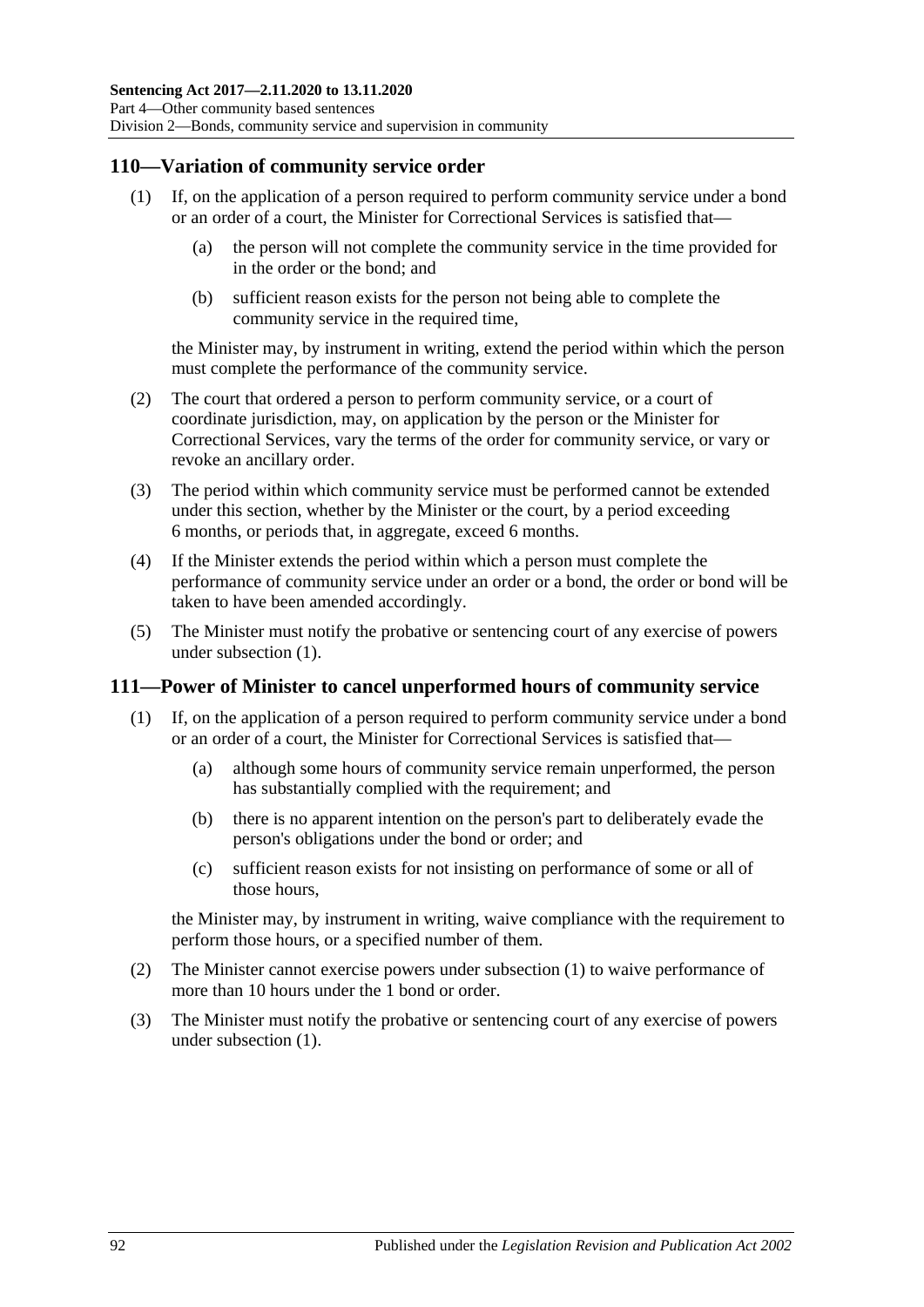## **112—Power of Minister in relation to default in performance of community service**

- <span id="page-92-0"></span>(1) If the Minister for Correctional Services is satisfied that a person who is required to perform community service has failed to obey a direction given by the community corrections officer to whom the person is assigned, the Minister, instead of commencing proceedings for breach of order or bond, may, by notice in writing served personally, increase the number of hours of community service that the person is required to perform.
- (2) If the Minister increases the hours of community service to be performed under an order or a bond, the order or bond will be taken to have been amended accordingly.
- (3) The number of hours of community service may not be increased under [subsection](#page-92-0) (1) by more than 24 in aggregate, but such an increase may be made despite the fact that its effect is to increase the total number of hours to be performed beyond the normal limit.
- (4) If the Minister for Correctional Services is satisfied that a person has failed to comply with an order or a bond requiring performance of community service, the Minister may, by notice in writing served personally or by post, suspend the operation of the order or the relevant condition of the bond until proceedings for breach of the community service order or bond have been determined.

## **Division 3—Enforcement of bonds, community service orders and other orders of a non-pecuniary nature**

## **Subdivision 1—Bonds**

### **113—Non-compliance with bond**

- (1) If it appears to a probative court, by evidence given on oath, that a probationer may have failed to comply with a condition of the probationer's bond, the court—
	- $(a)$  may—
		- (i) issue a summons to the probationer requiring the probationer to appear before the court at the time and place specified in the summons; or
		- (ii) issue a warrant for the probationer's arrest; and
	- (b) may issue a summons to a guarantor.
- (2) If a person fails to appear before the court as required by a summons issued under this section, the court may issue a warrant for the person's arrest.
- (3) If a person is arrested pursuant to a warrant issued under this section, the person must be brought before the probative court or the Magistrates Court not later than the next working day and may be remanded in custody or released on bail pending determination of the proceedings.
- (4) If a probationer is found guilty of an offence by a court of a superior jurisdiction to that of the probative court, being an offence committed during the term of the bond, any proceedings for breach of condition arising out of the offence are to be taken in the court of superior jurisdiction.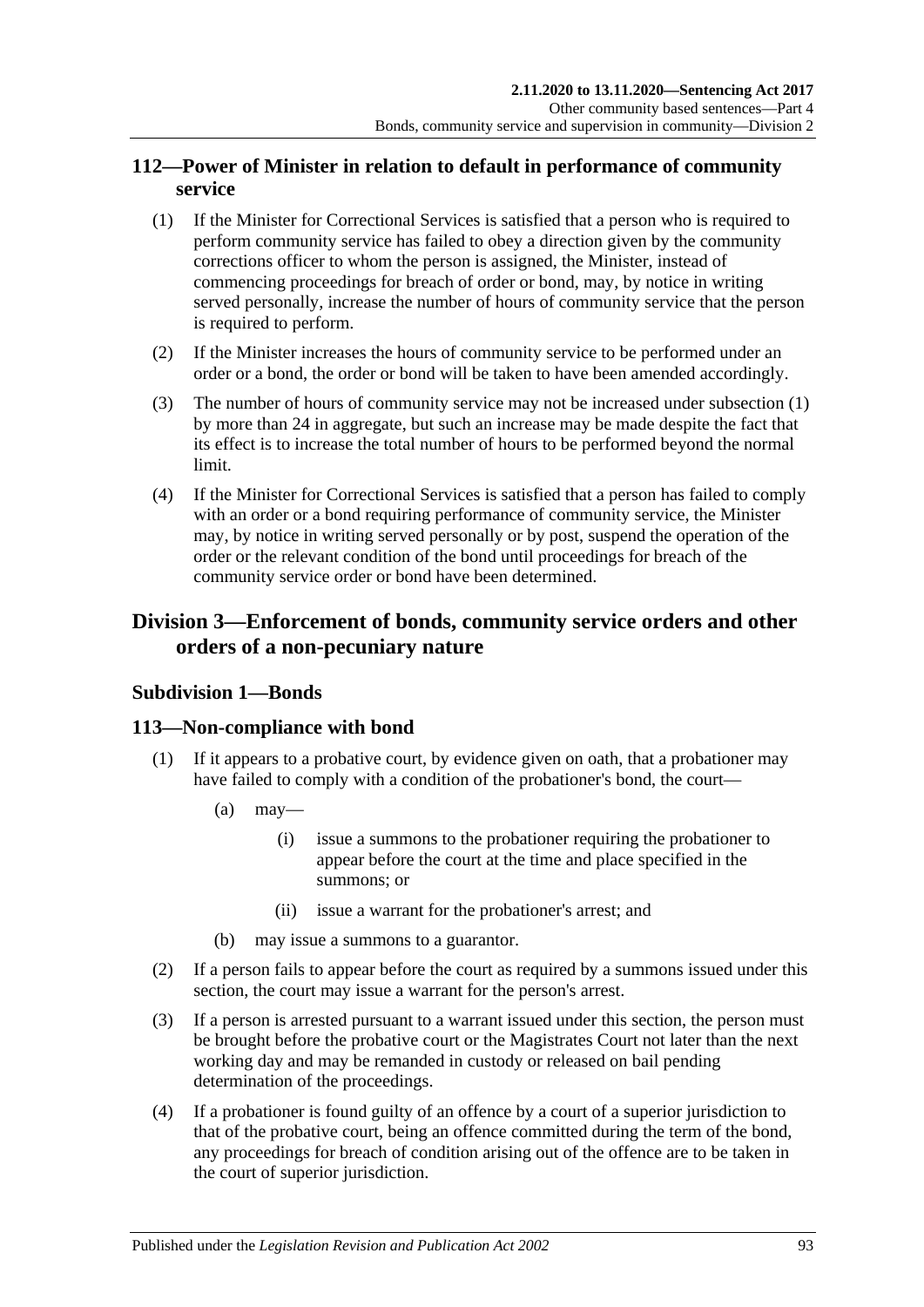- (5) If a probationer is found guilty of an offence by a court of an inferior jurisdiction to that of the probative court, being an offence committed during the term of the bond, the court of an inferior jurisdiction must—
	- (a) sentence the probationer for the offence and remand the probationer to the probative court to be dealt with for breach of the conditions of the bond; or
	- (b) remand the probationer to the probative court to be sentenced for the offence and dealt with for breach of the conditions of the bond.
- (6) The court dealing with a probationer for breach of condition must hear any evidence adduced tending to establish that the probationer has failed to comply with a condition of the bond and any evidence or representations that the probationer may wish to adduce or make in reply.
- (7) In this section—

#### *court of an inferior jurisdiction* means—

- (a) if the probative court is the Supreme Court—the District Court or the Magistrates Court;
- (b) if the probative court is the District Court—the Magistrates Court;

#### *court of a superior jurisdiction* means—

- (a) if the probative court is the Magistrates Court—the Supreme Court or the District Court;
- (b) if the probative court is the District Court—the Supreme Court.

### **114—Orders that court may make on breach of bond**

- <span id="page-93-0"></span>(1) If the court is satisfied that the probationer has failed to comply with a condition of the bond, the court—
	- (a) may, if the bond requires the probationer to pay a sum in the event of non-compliance with a condition of the bond, order the probationer to pay the whole or a part of that sum; or
	- (b) may order a guarantor to pay the whole or a part of the amount due under the guarantee; or
	- (c) may, if the probationer has not been sentenced for the original offence and the terms of the bond require the defendant to appear before the court for sentencing in the event of failure to comply with a condition of the bond—
		- (i) sentence the probationer for the offence, or convict and sentence the probationer for the offence, as the case may require; or
		- (ii) if the court is satisfied that the failure of the probationer to comply with the conditions of the bond was trivial or that there are proper grounds on which the failure should be excused, refrain from taking any action in respect of the failure; or
	- (d) if the probationer has been sentenced to imprisonment for the original offence and that sentence has been suspended—must, subject to [subsection](#page-94-0) (3), revoke the suspension and order that the sentence be carried into effect.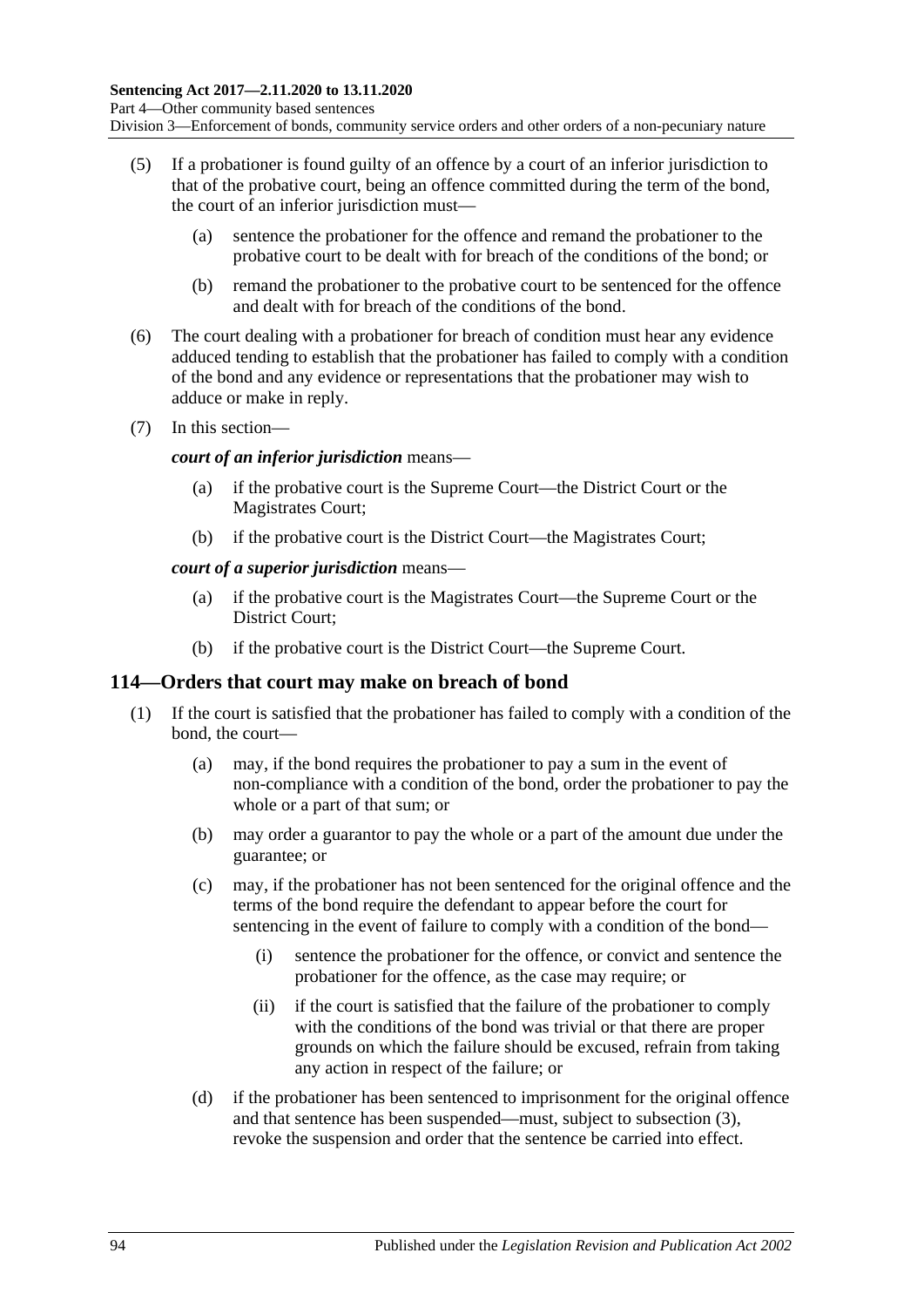Other community based sentences—Part 4

Enforcement of bonds, community service orders and other orders of a non-pecuniary nature—Division 3

- (2) The court may not order a person to pay an amount pursuant to [subsection](#page-93-0)  $(1)(a)$ unless the court is satisfied that—
	- (a) the person has, or will within a reasonable time have, the means to pay the amount; and
	- (b) payment of the amount would not unduly prejudice the welfare of dependants of the person.
- <span id="page-94-0"></span>(3) If a probationer is subject to a suspended sentence of imprisonment and the court is satisfied that the failure of the probationer to comply with the conditions of the bond was trivial or that there are proper grounds on which the failure should be excused, the court may refrain from revoking the suspension and—
	- (a) in the case of a bond requiring performance of community service—may—
		- (i) extend the term of the bond by such period (not exceeding 12 months) as the court thinks fit; or
		- (ii) extend the period within which any uncompleted hours of community service must be performed by not more than 6 months; or
		- (iii) if the period within which the community service must be performed has expired, impose a period of not more than 6 months within which any uncompleted hours of community service must be performed; or
		- (iv) cancel the whole or a number of any unperformed hours of community service; or
		- (v) revoke or vary any other condition of the bond; and
	- (b) in the case of any other bond—may—
		- (i) extend the term of the bond by such period (not exceeding 12 months) as the court thinks fit; or
		- (ii) impose a condition on the bond requiring the probationer to perform a specified number of hours of community service; or
		- (iii) revoke or vary any other condition of the bond; and
	- (c) if the bond has expired in any case—may require the probationer to enter into a further bond, the term of which must not exceed 12 months.
- <span id="page-94-1"></span>(4) [Section](#page-88-2) 105 applies in relation to a bond in respect of which a condition requiring the performance of community service is imposed under [subsection](#page-94-1) (3)(b)(ii).
- (5) If a court revokes the suspension of a sentence of imprisonment, the court may make any of the following orders:
	- (a) if it considers that there are special circumstances justifying it in so doing—an order reducing the term of the suspended sentence;
	- (b) an order directing that time spent by the probationer in custody pending determination of the proceedings for breach of condition be counted as part of the term of the suspended sentence;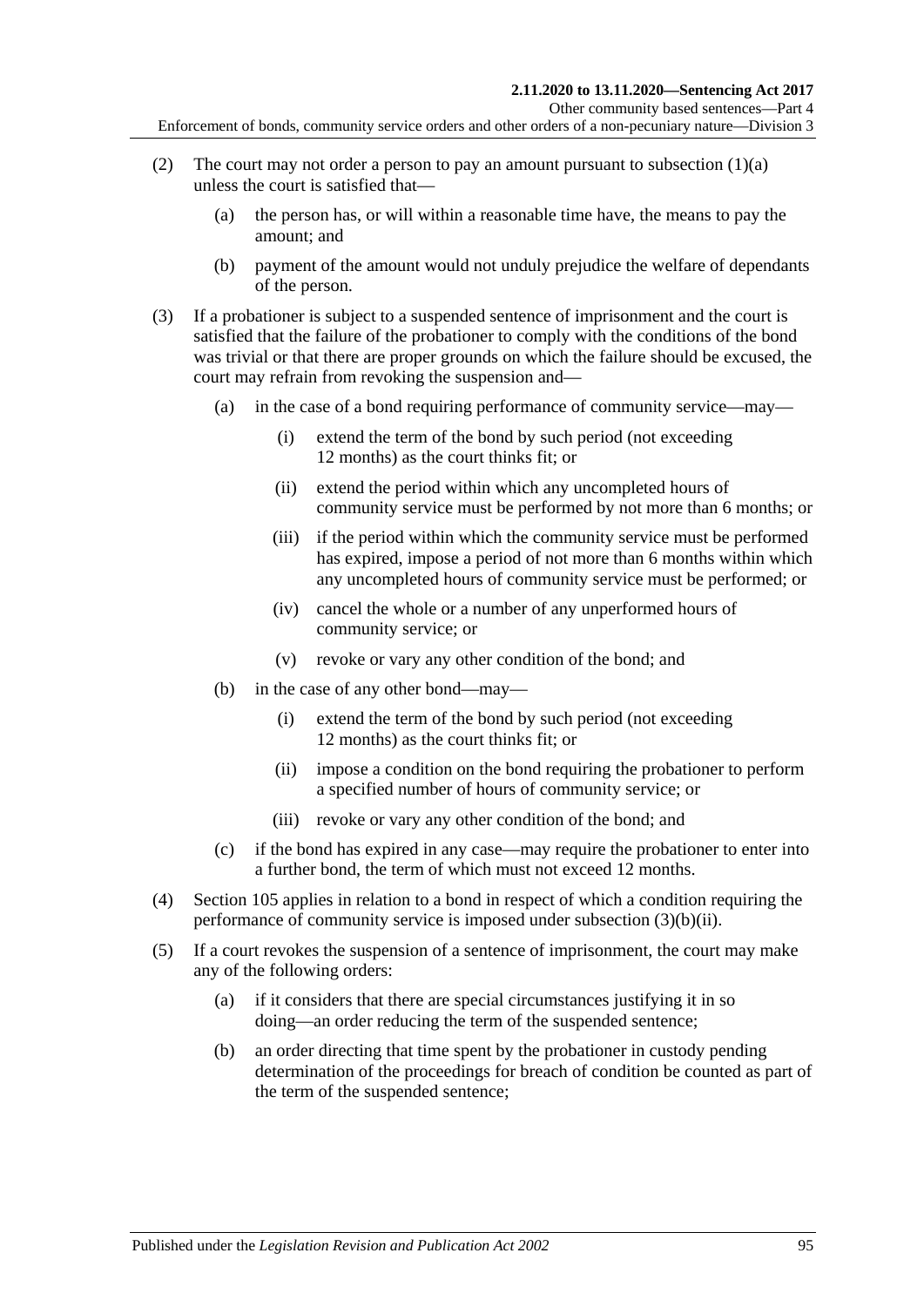- (c) in the case of a probationer whose sentence of imprisonment was partially suspended under [section](#page-80-4) 96(5) and even if the term of the sentence now to be served in custody is less than 12 months—an order fixing or extending a non-parole period taking into account the time spent in custody by the probationer before being released on the bond;
- (e) an order directing that—
	- (i) in the case of a sentence partially suspended under [section](#page-80-3) 96(4) or [\(5\)—](#page-80-4)any part of the sentence that the probationer has not served in custody; or
	- (ii) in any other case—the suspended sentence,

be cumulative on another sentence, or sentences, of imprisonment then being served, or to be served, by the probationer.

(6) If a court other than the probative court sentences a probationer for the original offence, the court cannot impose a sentence that the probative court could not have imposed.

## **Subdivision 2—Community service orders and other orders of a non-pecuniary nature**

### <span id="page-95-4"></span>**115—Community service orders may be enforced by imprisonment**

- (1) Subject to this section, an order requiring community service is enforceable by imprisonment in default of compliance.
- <span id="page-95-1"></span>(2) The term of imprisonment to be served in default of compliance will be—
	- (a) a term calculated on the basis of 1 day for each 7.5 hours of community service remaining to be performed under the order; or
	- (b) 6 months,

whichever is the lesser.

- <span id="page-95-0"></span>(3) If it appears to the court, by evidence given on oath, that a person has failed to comply with an order requiring performance of community service, the court may—
	- (a) issue a notice requiring the person to appear before the court at the time and place specified in the notice to show cause why a warrant of commitment should not be issued against the person for the default; or
	- (b) issue a warrant for the person's arrest.
- (4) If a person fails to appear before the court as required by a notice issued under [subsection](#page-95-0) (3), the court may issue a warrant for the person's arrest.
- <span id="page-95-3"></span><span id="page-95-2"></span>(5) If the court is satisfied that the person has failed to comply with the order requiring performance of community service—
	- (a) the court may issue a warrant of commitment for the appropriate term of imprisonment fixed in accordance with [subsection](#page-95-1) (2); but
	- (b) if the person is a youth, the court may, instead of taking action under [paragraph](#page-95-2) (a), make an order for home detention for a period fixed on the same basis.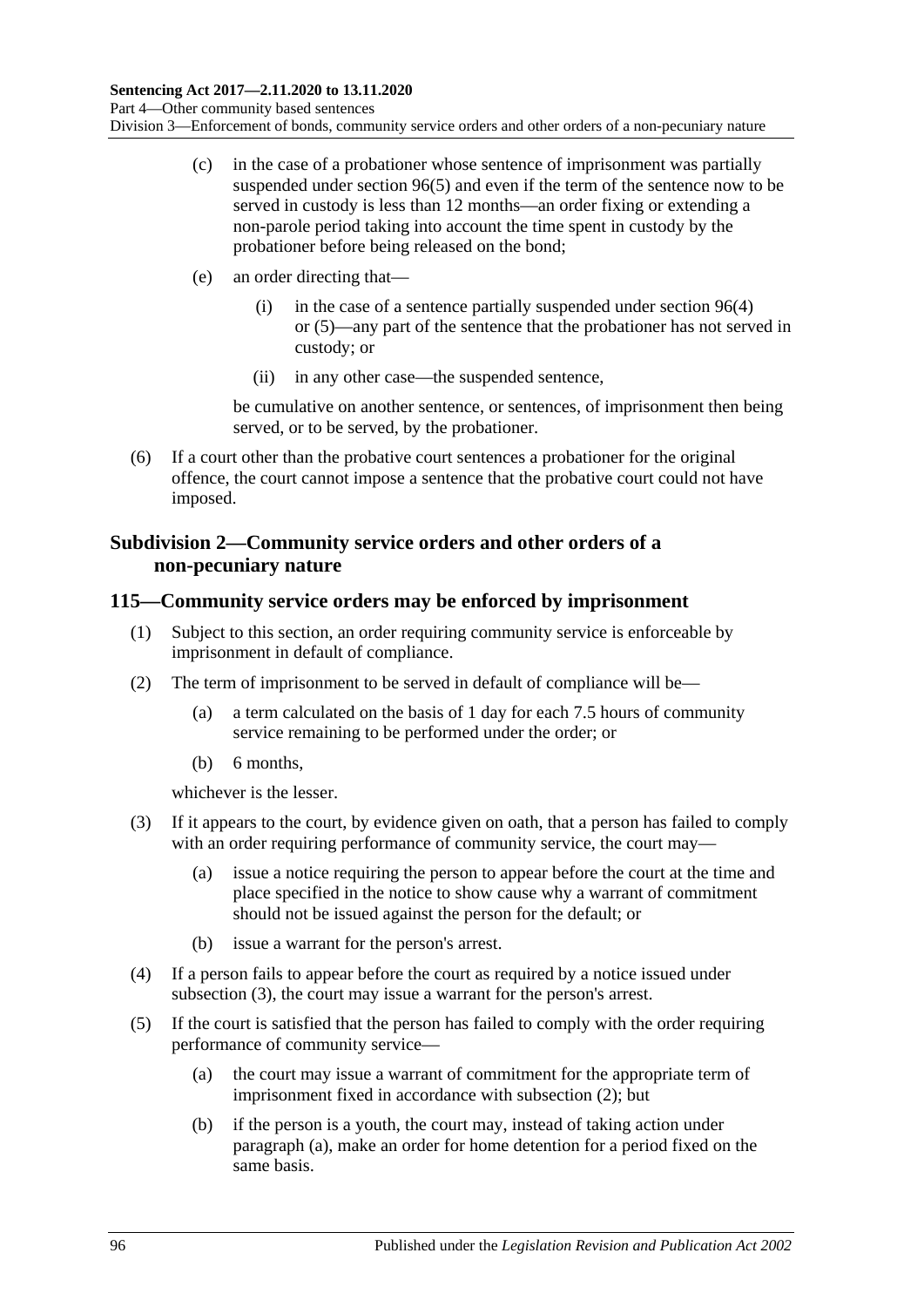- (6) The court may, on issuing a warrant under [subsection](#page-95-3) (5), direct that the imprisonment to which the person becomes liable by virtue of the warrant be cumulative on any other term of imprisonment being served, or to be served, by the person.
- (7) Despite [subsection](#page-95-3) (5), if the court is satisfied that the failure of a person to comply with an order requiring performance of community service was trivial or that there are proper grounds on which the failure should be excused, the court—
	- (a) may refrain from issuing a warrant of commitment; and
	- (b) may—
		- (i) extend the term of the order by such period, not exceeding 6 months, as the court thinks necessary for the purpose of enabling the person to perform the remaining hours of community service (if any);
		- (ii) if the order has expired, impose a further order, for a term not exceeding 6 months, requiring the person to perform the number of hours of community service unperformed under the previous order;
		- (iii) cancel the whole or a number of the unperformed hours of community service under the order.
- <span id="page-96-0"></span>(8) However, if the court is satisfied that the person who has failed to comply with the order requiring performance of community service has the means to pay a fine without the person or the person's dependants suffering hardship, the court may—
	- (a) revoke the community service order; and
	- (b) impose a fine not exceeding the maximum fine that may be imposed for the offence in respect of which the community service order was made (or, if the order was made in respect of more than 1 offence—the total of the maximum fines that may be imposed for the offences).
- (9) In imposing a fine under [subsection](#page-96-0) (8), the court must take into account the number of hours of community service (if any) that the person performed under the revoked order.

## <span id="page-96-3"></span><span id="page-96-1"></span>**116—Other non-pecuniary orders may be enforced by imprisonment**

- (1) If it appears to the court, by evidence given on oath, that a person has failed to comply with an order requiring the person to do some act (other than the performance of community service or the payment of a pecuniary sum), the court may—
	- (a) issue a notice requiring the person to appear before the court at the time and place specified in the notice to show cause why the person should not be dealt with for the default; or
	- (b) issue a warrant for the person's arrest.
- (2) If a person fails to appear before the court as required by a notice issued under [subsection](#page-96-1) (1), the court may issue a warrant for the person's arrest.
- <span id="page-96-2"></span>(3) If the court is satisfied that the person has failed to comply with the order, the court may sentence the person to such term of imprisonment (not exceeding 6 months) as the court thinks fit and issue a warrant of commitment accordingly.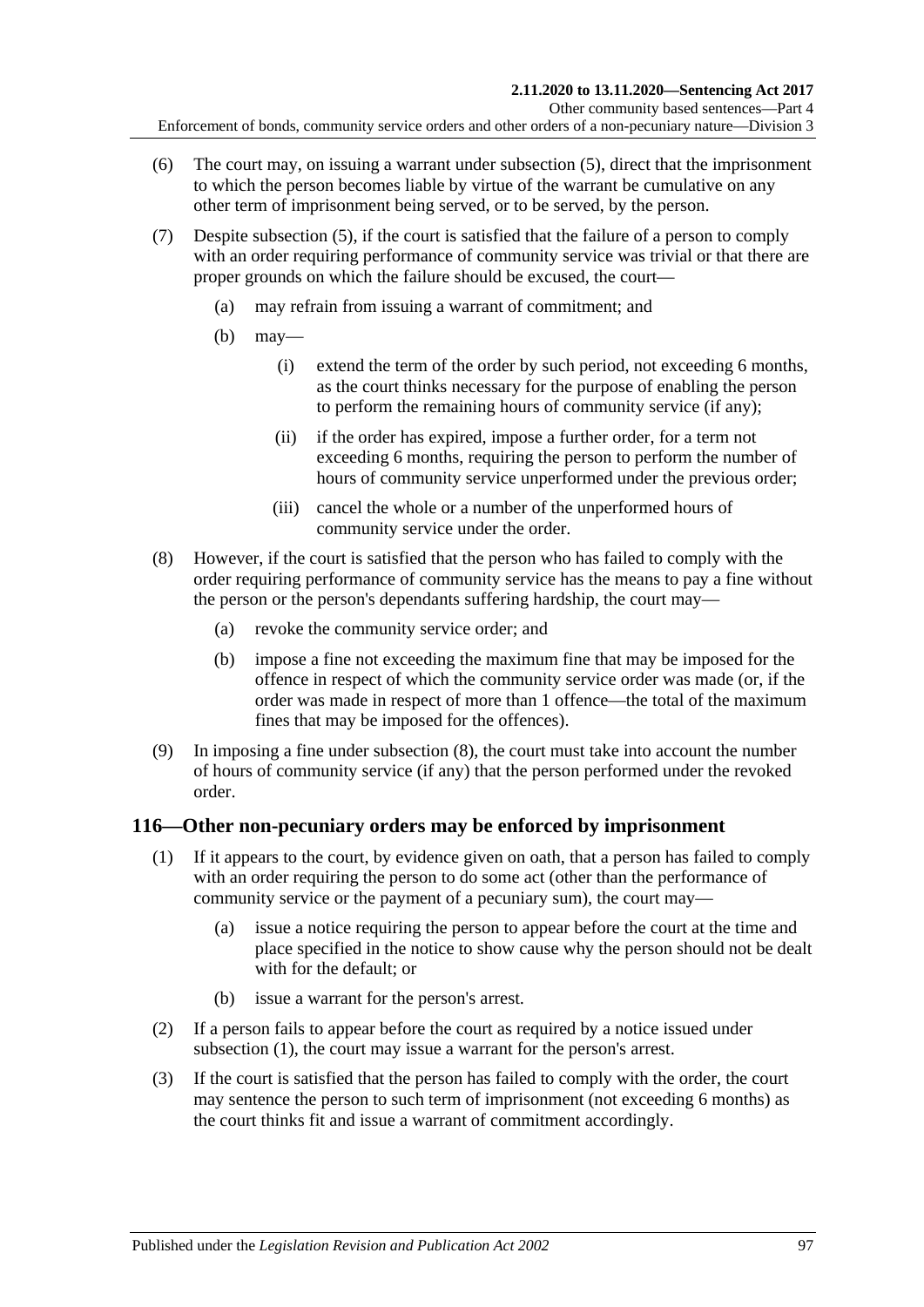(4) The court may, on issuing a warrant under [subsection](#page-96-2) (3), direct that the imprisonment to which the person becomes liable by virtue of the warrant be cumulative on any other term of imprisonment being served, or to be served, by the person.

## <span id="page-97-0"></span>**117—Registrar may exercise jurisdiction under this Division**

- (1) Subject to rules of court or the regulations, the powers of a court under [sections](#page-95-4) 115 and [116](#page-96-3) are exercisable by—
	- (a) if the person in relation to whom the powers are to be exercised is a youth—the Registrar of the Youth Court;
	- (b) in any other case—a Registrar of the Magistrates Court.
- (2) Subject to rules of court or the regulations, a person who is aggrieved by a decision or order of a Registrar made under [subsection](#page-97-0) (1) may apply in accordance with rules of court to the court for a review of the decision or order.
- (3) The court may, on completion of the review—
	- (a) confirm the decision or order;
	- (b) quash the decision or order and substitute any decision or order that could have been made in the first instance;
	- (c) make any ancillary order (including an order as to costs) the court thinks fit.

### **118—Detention in prison**

If the court issues an order for detention of a youth or sentences a youth to detention under this Division—

- (a) where the youth is already in custody in a prison, the youth will serve the detention in a prison; or
- (b) where the youth has previously served a sentence of imprisonment or detention in a prison, the court may direct that the youth serve the detention in a prison,

and the *[Correctional Services Act](http://www.legislation.sa.gov.au/index.aspx?action=legref&type=act&legtitle=Correctional%20Services%20Act%201982) 1982* applies to and in relation to a youth serving detention in a prison under this section.

# **Part 5—Financial penalties**

### **119—Maximum fine if no other maximum provided**

If a fine is imposed in respect of an offence for which an Act or statutory instrument does not prescribe a fine, the fine may not exceed—

- (a) if the Supreme Court imposes the fine—\$75 000; and
- (b) if the District Court imposes the fine—\$35 000; and
- (c) if the Magistrates Court imposes the fine—\$10 000.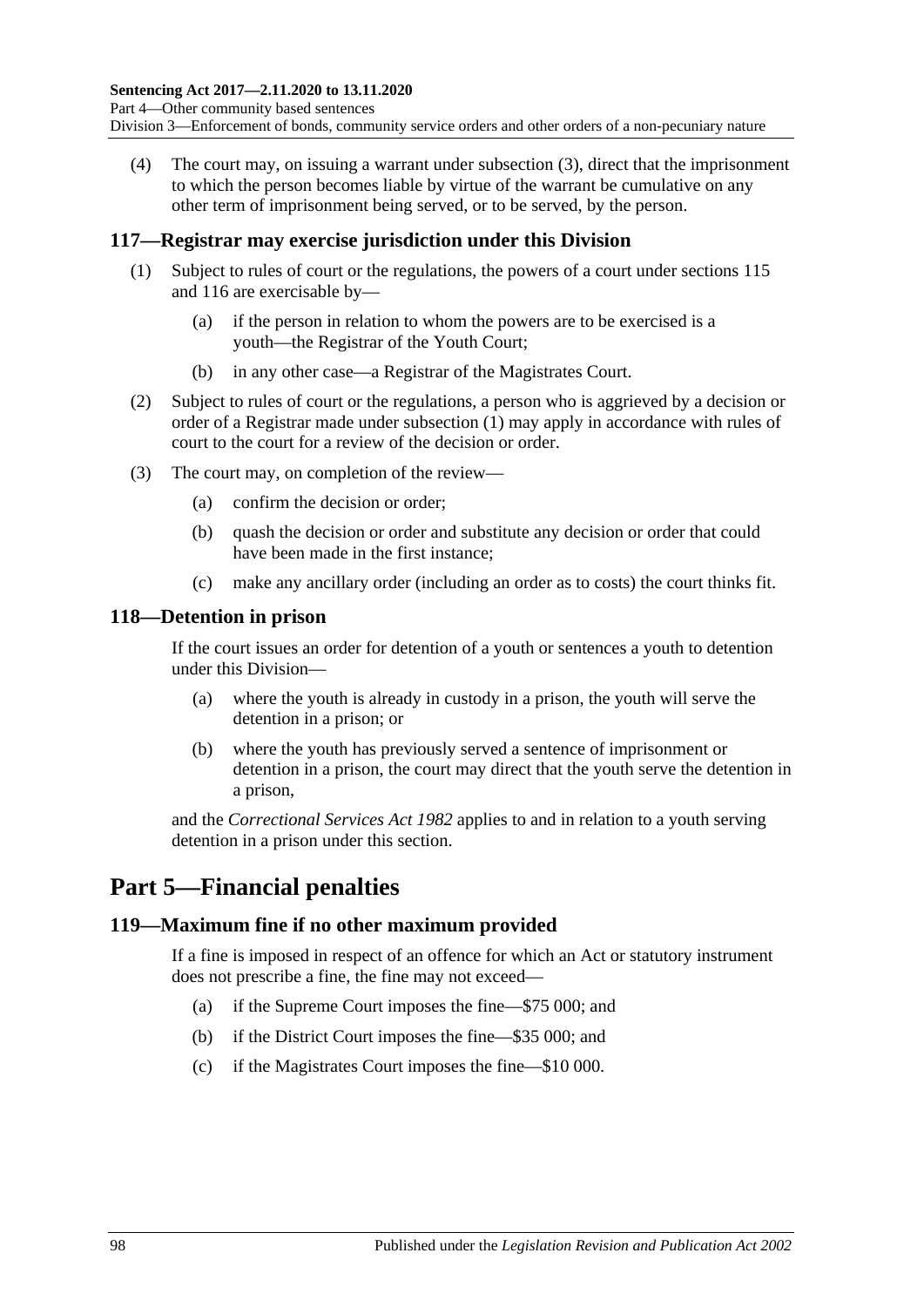## **120—Order for payment of pecuniary sum not to be made in certain circumstances**

- (1) The court must not make an order requiring a defendant to pay a pecuniary sum (other than a VIC levy) if the court is satisfied that the means of the defendant, so far as they are known to the court, are such that—
	- (a) the defendant would be unable to comply with the order; or
	- (b) compliance with the order would unduly prejudice the welfare of dependants of the defendant,

(and in such a case the court may, if it thinks fit, order the payment of a lesser amount).

- (2) Subject to [subsection](#page-98-0) (3), the court is not obliged to inform itself as to the defendant's means, but it should consider any evidence on the subject that the defendant or the prosecutor has placed before it.
- <span id="page-98-0"></span>(3) In considering whether the defendant would be able to comply with the order, the court should have regard to any information available to the court as to other pecuniary sums that have been paid, or are payable, by the defendant.

### **121—Preference must be given to compensation for victims**

If a court considers—

- (a) that it is appropriate—
	- (i) to make an order for compensation (under this Act or any other Act); and
	- (ii) to impose a fine or make any other order for the payment of a pecuniary sum; but
- (b) that the defendant has insufficient means to pay both the compensation and the fine or other pecuniary sum,

the court must give preference to compensation.

#### <span id="page-98-1"></span>**122—Court not to fix time for payment of pecuniary sums**

- (1) If a court makes an order requiring a defendant to pay a pecuniary sum, the court is not empowered to make any order relating to the time or manner in which the sum is to be paid.
- (2) [Subsection](#page-98-1) (1) does not derogate from an order of a court or an officer of a court that was in force immediately before this section came into operation.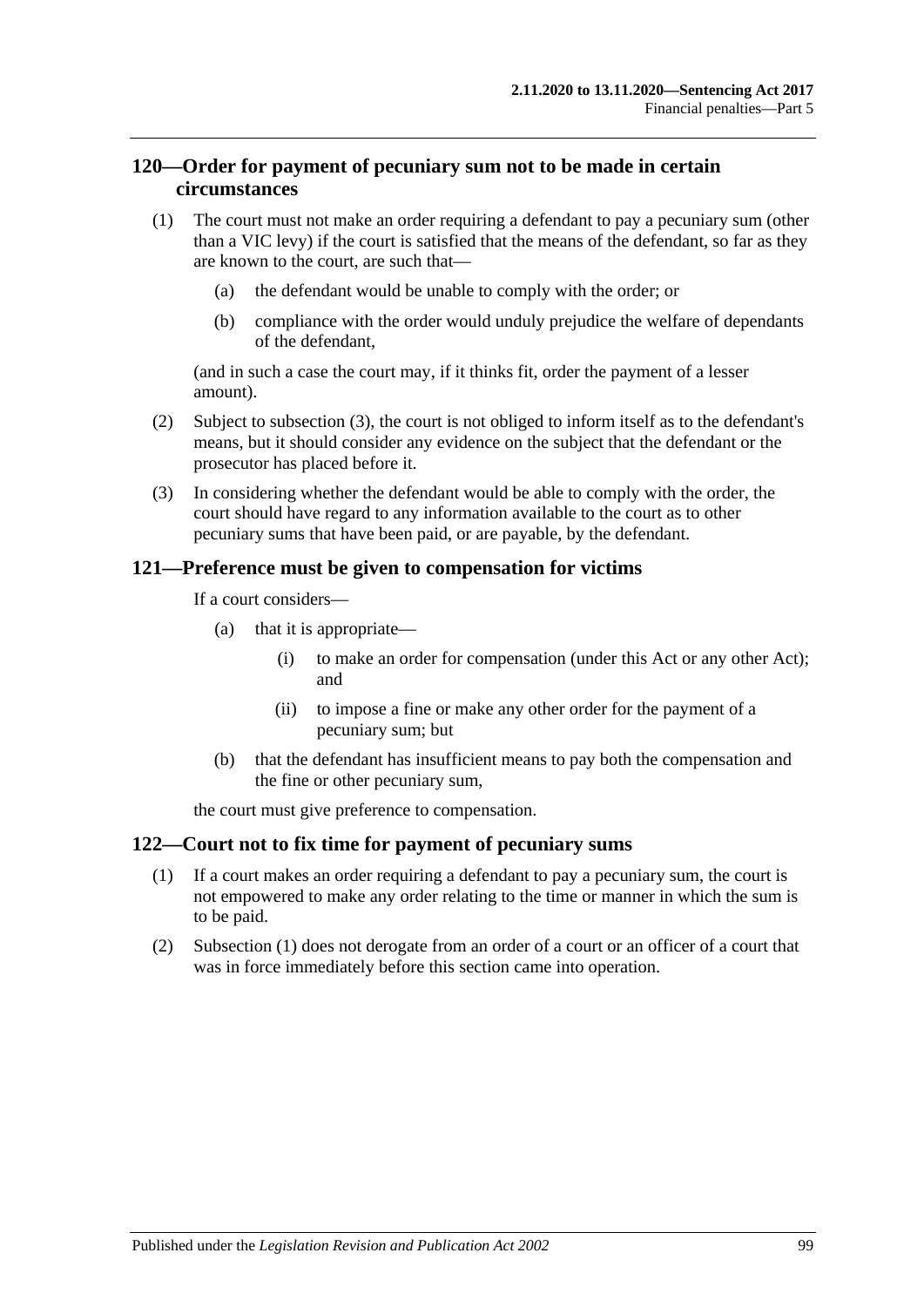# **Part 6—Restitution and compensation**

## **Division 1—Restitution and compensation generally**

## <span id="page-99-1"></span><span id="page-99-0"></span>**123—Restitution of property**

- (1) If the offence of which the defendant has been found guilty, or any other offence that is to be taken into account by the court in determining sentence, involves the misappropriation of property, the court may order the defendant, or any other person in possession of the property, to restore the property to a person who appears to be entitled to possession of the property.
- (2) An order under [subsection](#page-99-0) (1) does not prejudice a person's title to the property.

## **124—Compensation**

- (1) Subject to this section, a court may make an order requiring a defendant to pay compensation for injury, loss or damage resulting from the offence of which the defendant has been found guilty or for any offence taken into account by the court in determining sentence for that offence.
- (2) An order for compensation may be made under this section—
	- (a) either on application by the prosecutor or on the court's own initiative; and
	- (b) instead of, or in addition to, dealing with the defendant in any other way.
- $(3)$  If—
	- (a) a court finds a defendant guilty of an offence, or takes an offence into account in determining sentence; and
	- (b) the circumstances of the offence are such as to suggest that a right to compensation has arisen, or may have arisen, under this section,

the court must, if it does not make an order for compensation, give its reasons for not doing so.

- (4) Compensation under this section will be of such amount as the court considers appropriate having regard to any evidence before the court and to any representations made by or on behalf of the prosecutor or the defendant.
- (5) If property of which a person was dispossessed as a result of the offence is recovered, any damage to the property while it was out of the person's possession is to be treated for the purposes of this section as having resulted from the offence.
- (6) The power of a court to award compensation under this section is subject to the following qualifications:
	- (a) no compensation may be awarded for injury, loss or damage caused by, or arising out of the use of, a motor vehicle except damage to property;
	- (b) no compensation may be awarded against an employer in favour of an employee or former employee if—
		- (i) the offence arises from breach of a statutory duty related to employment; and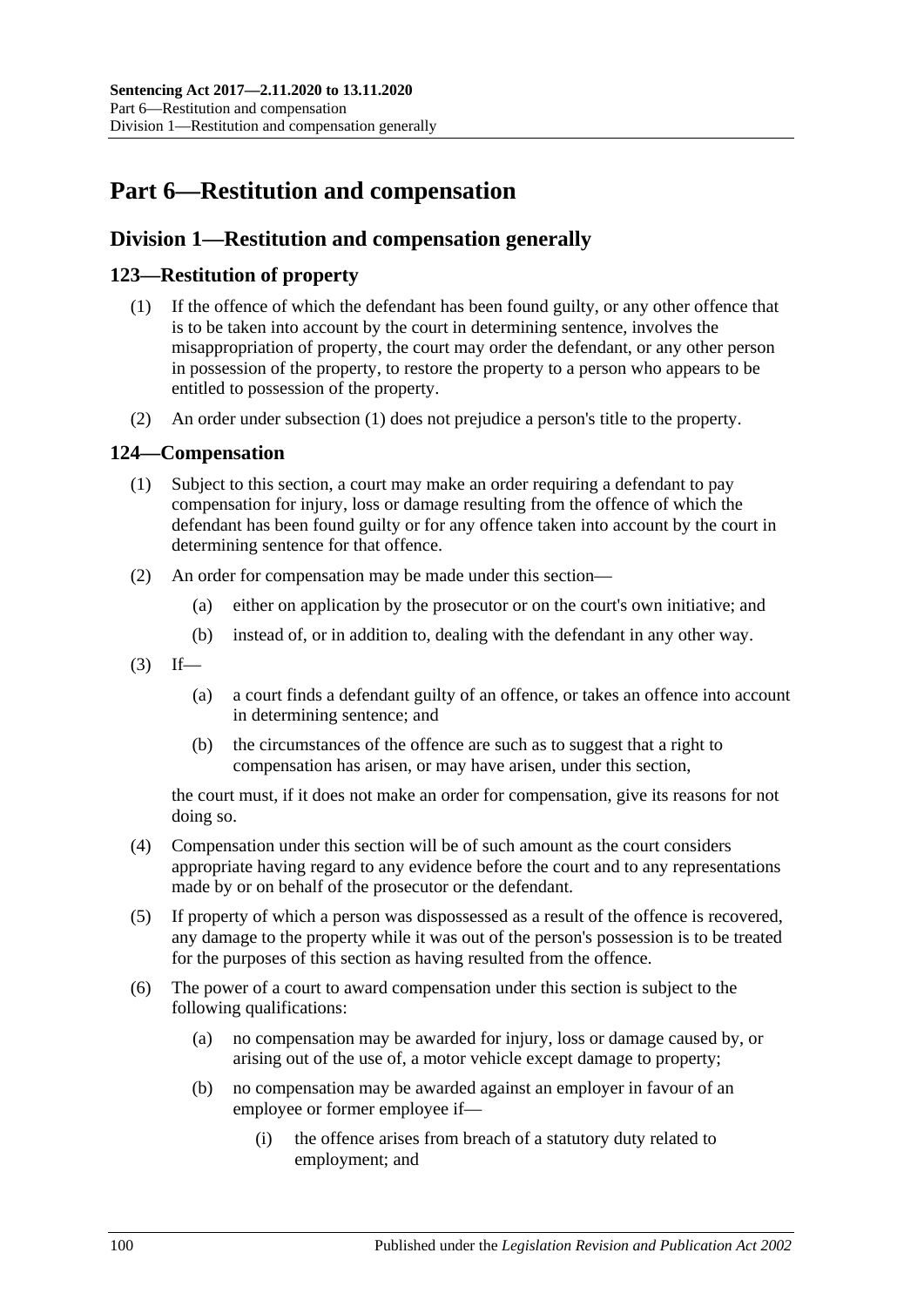- (ii) the injury, loss or damage is compensable under the *[Return to Work](http://www.legislation.sa.gov.au/index.aspx?action=legref&type=act&legtitle=Return%20to%20Work%20Act%202014)  Act [2014](http://www.legislation.sa.gov.au/index.aspx?action=legref&type=act&legtitle=Return%20to%20Work%20Act%202014)*.
- (7) Compensation may be ordered under this section in relation to an offence despite the fact that compensation may be ordered under some other statutory provision that relates more specifically to the offence or proceedings in respect of the offence.
- (8) The amount paid to a person pursuant to an order under this section for compensation for injury, loss or damage must be taken into consideration by a court or any other body in awarding compensation for that injury, loss or damage under any other Act or law.

## **125—Certificate for victims of identity theft**

- (1) A court that finds a person guilty of an offence involving—
	- (a) the assumption of another person's identity; or
	- (b) the use of another person's personal identification information,

may, on application by a victim of the offence, issue a certificate under [subsection](#page-100-0) (2).

- <span id="page-100-0"></span>(2) The certificate is to give details of—
	- (a) the offence; and
	- (b) the name of the victim; and
	- (c) any other matters considered by the court to be relevant.
- (3) In this section—

*personal identification information* has the same meaning as in Part 5A of the *[Criminal Law Consolidation Act](http://www.legislation.sa.gov.au/index.aspx?action=legref&type=act&legtitle=Criminal%20Law%20Consolidation%20Act%201935) 1935*;

*victim* means a person whose identity has been assumed, or personal identification information has been used, without the person's consent, in connection with the commission of the offence.

### **Division 2—Enforcement of restitution orders**

#### **126—Non-compliance with order for restitution of property**

- $(1)$  If—
	- (a) an order is made under [section](#page-99-1) 123 requiring property to be restored to a person; and
	- (b) the order is not complied with,

the person may request an authorised officer to take action under this section for enforcement of the order.

- <span id="page-100-1"></span>(2) On receiving a request under this section in relation to an order requiring the restitution of property, an authorised officer may—
	- (a) enter any land (using such force as may be necessary) on which the officer reasonably suspects the property is situated and seize and remove the property; or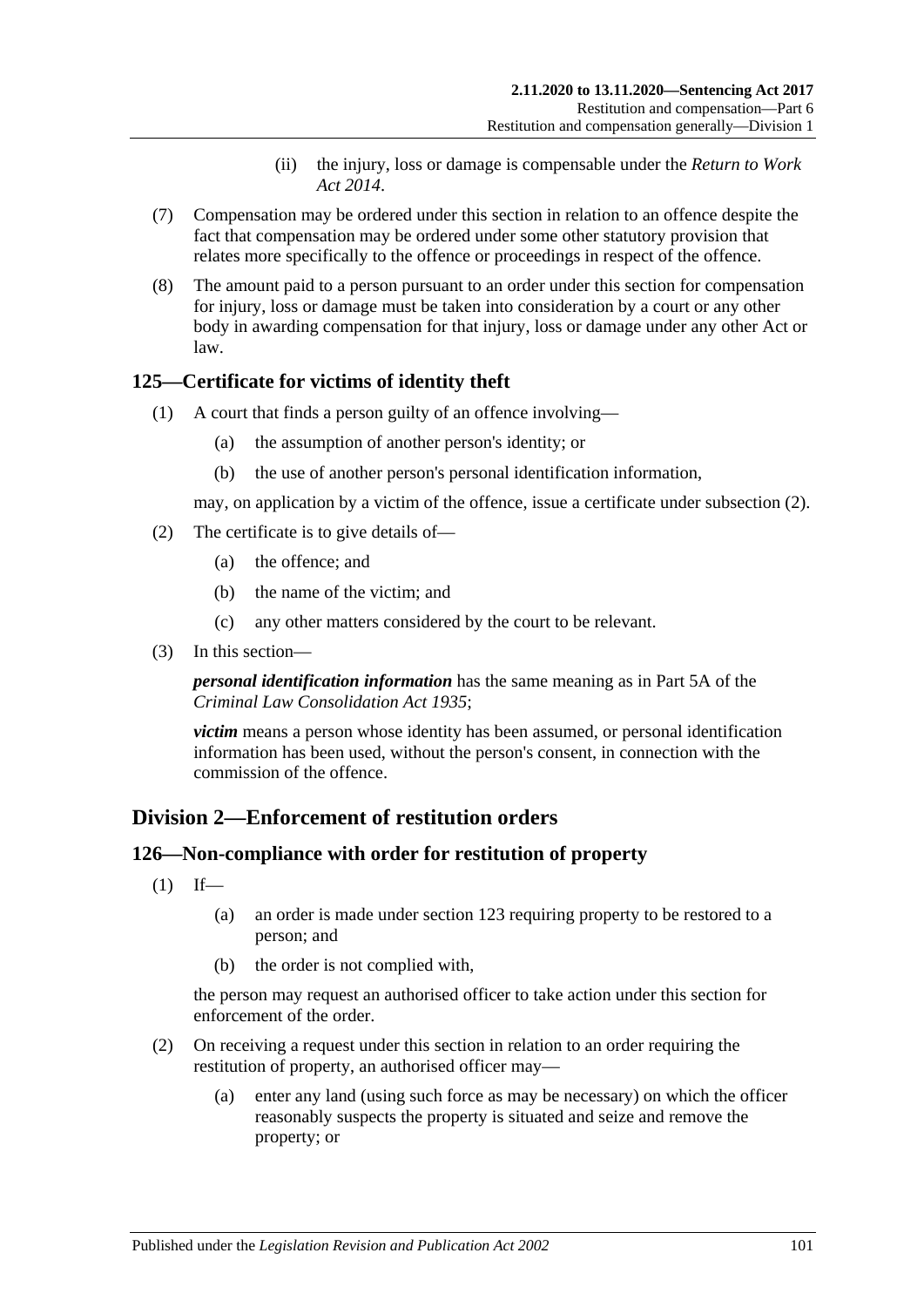- (b) cause the property to be valued (in such manner as the officer thinks fit) and make an order requiring the defendant to pay to the person an amount equal to the value of the property.
- <span id="page-101-0"></span>(3) In exercising powers under [subsection](#page-100-1) (2)(a), an authorised officer may be assisted by such other persons (including a member of the police force) as the officer considers necessary in the circumstances.
- (4) An authorised officer who makes an order under [subsection](#page-101-0) (2)(b) must cause a copy of the order to be served on the defendant personally or by post.
- (5) An order under [subsection](#page-101-0)  $(2)(b)$ 
	- (a) may be made in the absence of, and without prior notice to, the defendant; and
	- (b) may be varied or cancelled by an authorised officer in such circumstances as the officer considers just; and
	- (c) is enforceable as a pecuniary sum.
- (6) The prescribed fees for issuing, serving and executing an order under [subsection](#page-101-0) (2)(b) are payable in addition to the amount specified in the order as the value of the relevant property and form part of the amount payable under the order.
- (7) In this section—

*authorised officer* means the sheriff or a person authorised in writing by the sheriff for the purposes of this section;

*defendant*, in relation to property, means the defendant in the proceedings in which the order requiring restitution of the property was made.

## **Part 7—Miscellaneous**

#### **127—Power of delegation—intervention program manager**

- (1) An intervention program manager may, by instrument in writing, delegate a power or function under this Act—
	- (a) to a particular person; or
	- (b) to the person for the time being occupying a particular position.
- (2) A power or function so delegated under this section may, if the instrument of delegation so provides, be further delegated.
- (3) A delegation—
	- (a) may be absolute or conditional; and
	- (b) does not derogate from the power of the delegator to act in a matter; and
	- (c) is revocable at will.

#### <span id="page-101-1"></span>**128—Regulations**

(1) The Governor may make such regulations as are contemplated by, or as are necessary or expedient for the purposes of, this Act.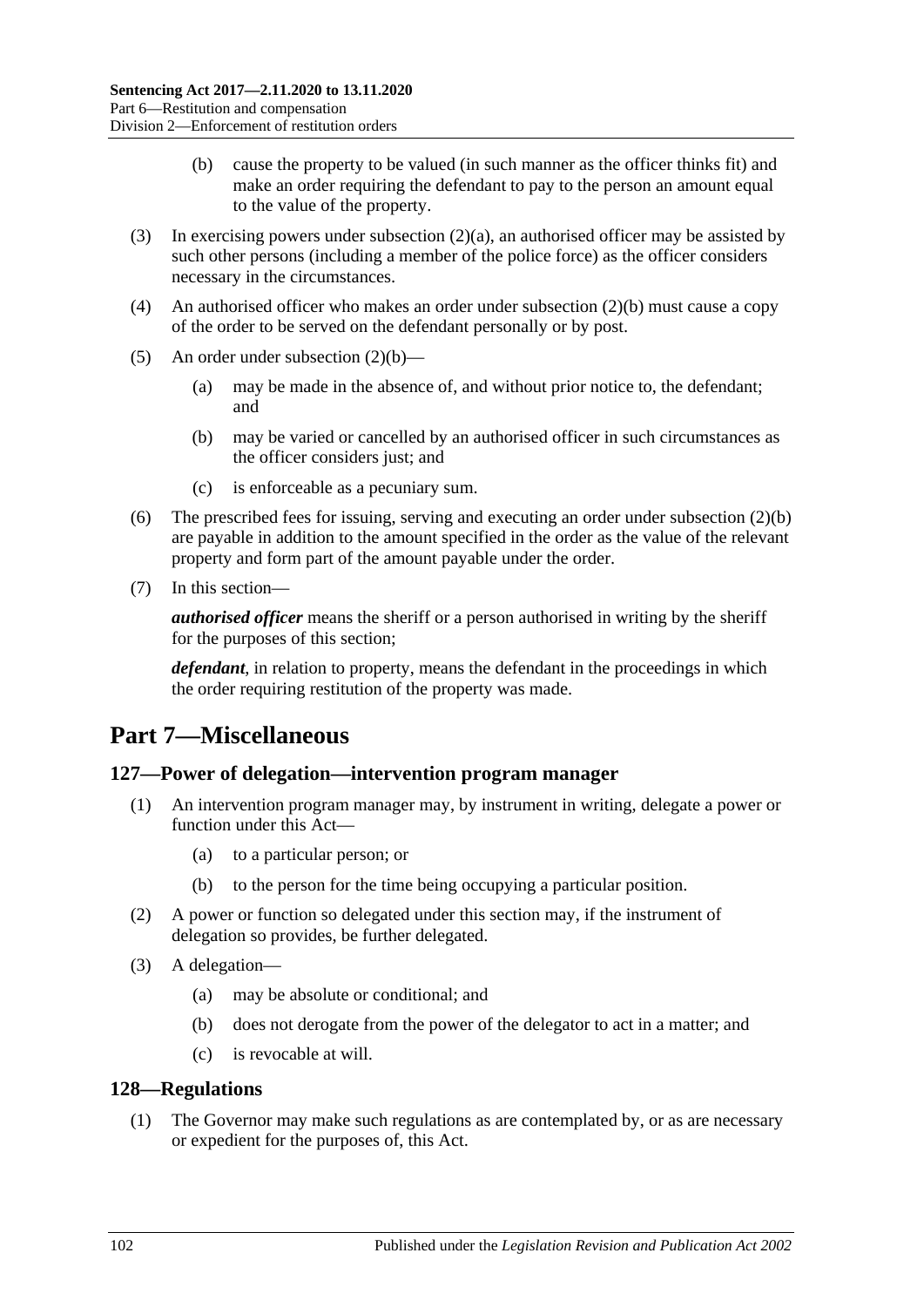- (2) Without limiting the generality of [subsection](#page-101-1) (1), the regulations may—
	- (a) prescribe forms for the purposes of this Act;
	- (b) prescribe, or provide for the calculation of, costs, fees or charges for the purposes of this Act;
	- (c) exempt any person or class of persons from the obligation to pay any costs, fees or charges so prescribed;
	- (d) prescribe penalties, not exceeding \$5 000, for breach of, or non-compliance with, a regulation.
- (3) The regulations may—
	- (a) be of general or limited application; and
	- (b) make different provision according to the persons, things or circumstances to which they are expressed to apply; and
	- (c) provide that a specified provision of this Act does not apply, or applies with prescribed variations, to any person, circumstance or situation (or person, circumstance or situation of a prescribed class) specified by the regulations, subject to any condition to which the regulations are expressed to be subject; and
	- (d) provide that any matter or thing is to be determined, dispensed with, regulated or prohibited according to the discretion of the Minister, an authorised officer or another prescribed person.
- (4) The regulations may make provisions of a savings or transitional nature consequent on the commencement of any provisions of this Act (including provisions of a transitional nature modifying any provisions of this Act).

# **Schedule 1—Repeal and transitional provisions Part 1—Repeal of** *Criminal Law (Sentencing) Act 1988*

## <span id="page-102-0"></span>**1—Repeal of Act**

The *[Criminal Law \(Sentencing\) Act](http://www.legislation.sa.gov.au/index.aspx?action=legref&type=act&legtitle=Criminal%20Law%20(Sentencing)%20Act%201988) 1988* is repealed.

## **Part 2—Transitional provisions**

### **2—Transitional provisions**

- (1) Subject to this clause, this Act applies to the sentencing of a defendant after the commencement of this Act, regardless of whether the offence for which the defendant is being sentenced was committed before or after that commencement.
- (2) However—
	- (a) the old sentence reduction provisions of the repealed Act will continue to apply in relation to the sentencing of a defendant for an offence where the proceedings for that offence are commenced before the commencement of the amendments to the repealed Act to be effected by the *[Summary Procedure](http://www.legislation.sa.gov.au/index.aspx?action=legref&type=act&legtitle=Summary%20Procedure%20(Indictable%20Offences)%20Amendment%20Act%202017)  [\(Indictable Offences\) Amendment Act](http://www.legislation.sa.gov.au/index.aspx?action=legref&type=act&legtitle=Summary%20Procedure%20(Indictable%20Offences)%20Amendment%20Act%202017) 2017*; while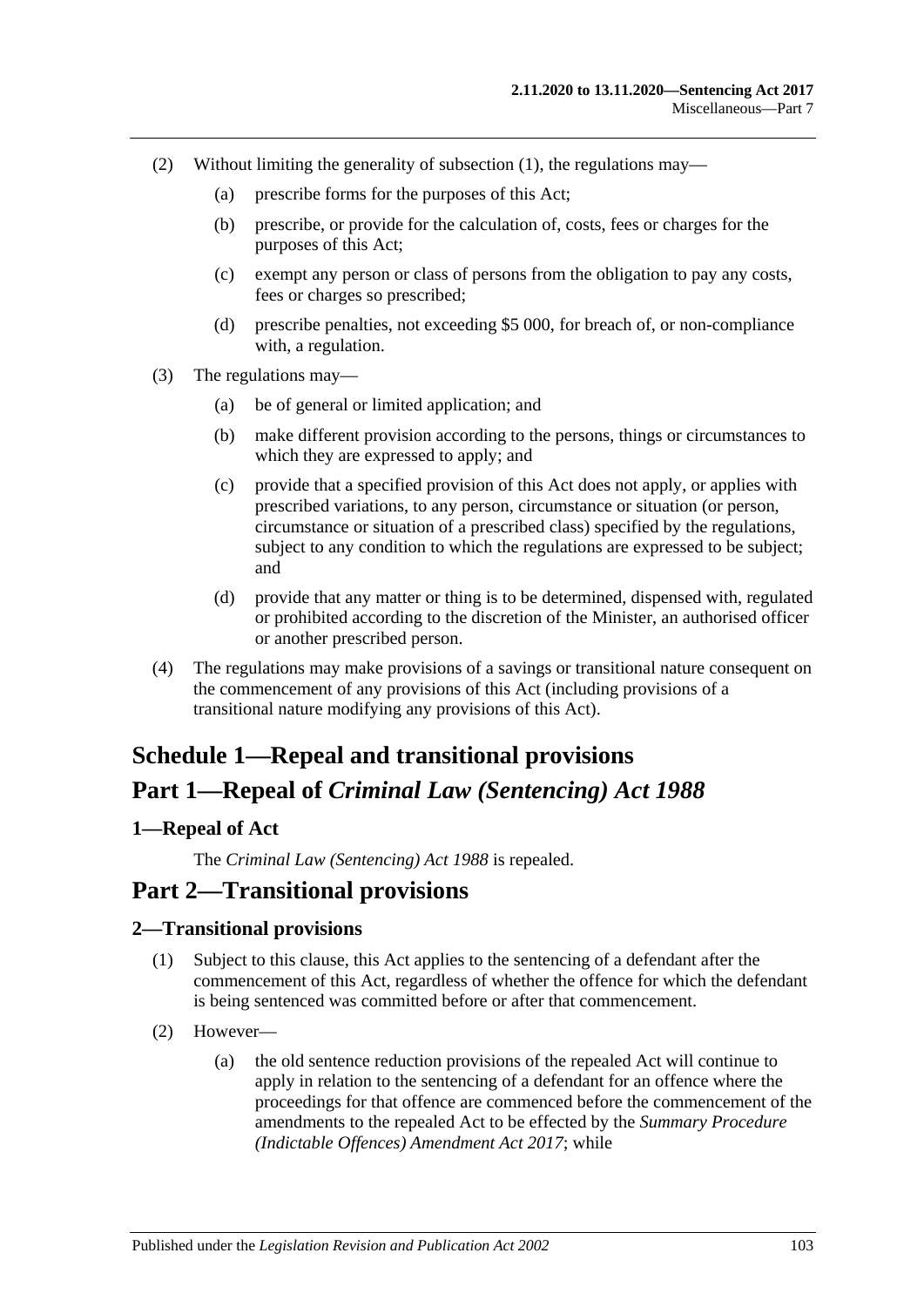- (b) the new sentence reduction provisions of this Act will apply in relation to the sentencing of a defendant for an offence where the proceedings for that offence are commenced after the commencement of the amendments to the repealed Act to be effected by the *[Summary Procedure \(Indictable Offences\)](http://www.legislation.sa.gov.au/index.aspx?action=legref&type=act&legtitle=Summary%20Procedure%20(Indictable%20Offences)%20Amendment%20Act%202017)  [Amendment Act](http://www.legislation.sa.gov.au/index.aspx?action=legref&type=act&legtitle=Summary%20Procedure%20(Indictable%20Offences)%20Amendment%20Act%202017) 2017*, regardless of when the offence was committed
- (3) In this clause—

*new sentence reduction provisions* means Part 2 Division [2 Subdivision](#page-24-0) 4 of this Act;

*old sentence reduction provisions* means sections 10A, 10B and 10C and Part 2 Division 6 of the repealed Act;

*repealed Act* means the *[Criminal Law \(Sentencing\) Act](http://www.legislation.sa.gov.au/index.aspx?action=legref&type=act&legtitle=Criminal%20Law%20(Sentencing)%20Act%201988) 1988* repealed by [clause](#page-102-0) 1.

# **Part 3—Transitional provisions relating to** *Sentencing (Release on Licence) Amendment Act 2018*

### **3—Transitional provisions**

- (1) [Section 58](#page-49-0) of this Act as in force immediately after the commencement of Part 2 of the *[Sentencing \(Release on Licence\) Amendment Act](http://www.legislation.sa.gov.au/index.aspx?action=legref&type=act&legtitle=Sentencing%20(Release%20on%20Licence)%20Amendment%20Act%202018) 2018* applies to the following applications:
	- (a) an application under that section for the discharge of an order for detention (whether the order for detention was made under [section](#page-46-0) 57 of this Act or section 23 of the repealed Act) where the application is made after that commencement;
	- (b) an application under that section for the discharge of an order for detention (whether the order for detention was made under [section](#page-46-0) 57 of this Act or section 23 of the repealed Act) where the application was made but not finalised before that commencement;
	- (c) an application under section 23A of the repealed Act for the discharge of an order for detention under section 23 of the repealed Act where the application was made but not finalised before that commencement.
- (2) [Section 59](#page-50-0) of this Act as in force immediately after the commencement of Part 2 of the *[Sentencing \(Release on Licence\) Amendment Act](http://www.legislation.sa.gov.au/index.aspx?action=legref&type=act&legtitle=Sentencing%20(Release%20on%20Licence)%20Amendment%20Act%202018) 2018* applies to the following applications:
	- (a) an application under that section for the release on licence from an order for detention (whether the order for detention was made under [section](#page-46-0) 57 of this Act or section 23 of the repealed Act) where the application is made after that commencement;
	- (b) an application under that section for the release on licence from an order for detention (whether the order for detention was made under [section](#page-46-0) 57 of this Act or section 23 of the repealed Act) where the application was made but not finalised before that commencement;
	- (c) an application under section 24 of the repealed Act for the release on licence from an order for detention under section 23 of the repealed Act where the application was made but not finalised before that commencement.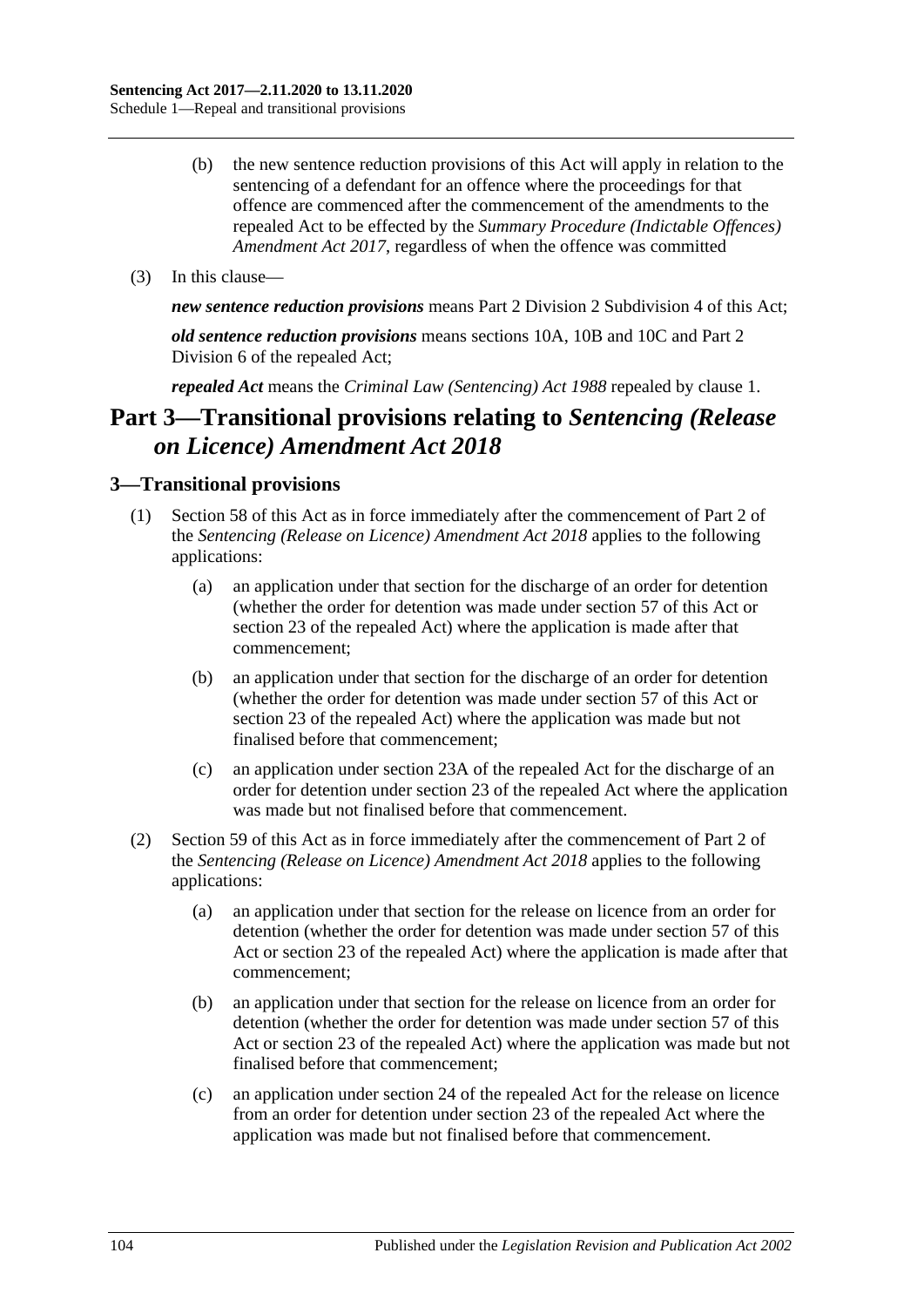(3) In this clause—

*repealed Act* means the *[Criminal Law \(Sentencing\) Act](http://www.legislation.sa.gov.au/index.aspx?action=legref&type=act&legtitle=Criminal%20Law%20(Sentencing)%20Act%201988) 1988*.

# **Schedule 2—Re-consideration of authorisations to release on licence under section 24 of repealed Act or [section](#page-50-0) 59 of this Act**

### **1—Re-consideration of authorisations to release on licence under section 24 of repealed Act or [section](#page-50-0) 59 of this Act**

- (1) This clause applies to a person subject to an order for detention under section 23 of the repealed Act or [section](#page-46-0) 57 of this Act who, before the commencement of this clause, has been authorised by the Supreme Court under section 24 of the repealed Act or [section](#page-50-0) 59 of this Act (as the case may be) to be released on licence.
- (2) After the commencement of this clause, the Supreme Court may, on application by the DPP—
	- (a) cancel the release on licence of a person to whom this clause applies; or
	- (b) confirm the release on licence of a person to whom this clause applies.
- <span id="page-104-0"></span>(3) For the purposes of proceedings under this clause, the DPP may apply to a magistrate for a warrant for the apprehension and detention of the person pending determination of the proceedings.
- (4) A magistrate must, on application under [subclause](#page-104-0) (3), issue a warrant for the apprehension and detention of a person unless it is apparent, on the face of the application, that no reasonable grounds exist for the issue of the warrant.
- (5) The release on licence of a person to whom this clause applies must not be confirmed unless the person satisfies the Supreme Court that—
	- (a) the person is both capable of controlling and willing to control the person's sexual instincts; or
	- (b) the person no longer presents an appreciable risk to the safety of the community (whether as individuals or in general) due to the person's advanced age or permanent infirmity.
- <span id="page-104-1"></span>(6) The Supreme Court must, before determining an application under this clause, direct that at least 2 legally qualified medical practitioners (to be nominated by a prescribed authority for the purpose) inquire into the mental condition of the person and report to the Court on whether the person is incapable of controlling, or unwilling to control, the person's sexual instincts.
- (7) The paramount consideration of the Supreme Court when determining an application under this clause must be to protect the safety of the community (whether as individuals or in general).
- <span id="page-104-2"></span>(8) The Supreme Court must also take the following matters into consideration when determining an application under this clause:
	- (a) the reports of the medical practitioners (as directed and nominated under [subclause](#page-104-1) (6)) provided to the Court;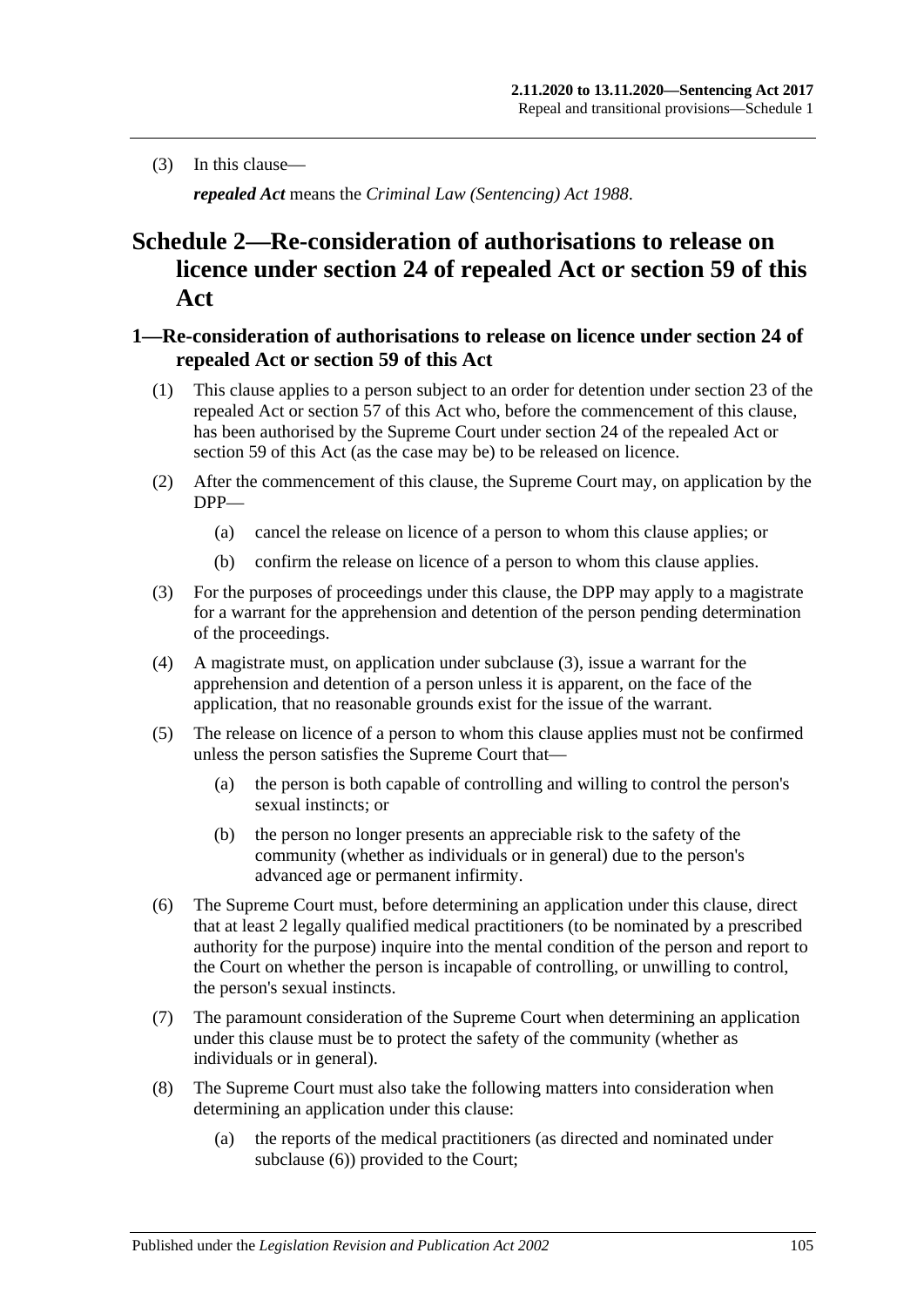#### **Sentencing Act 2017—2.11.2020 to 13.11.2020**

Schedule 2—Re-consideration of authorisations to release on licence under section 24 of repealed Act or section 59 of this Act

- (b) any relevant evidence or representations that the person may desire to put to the Court;
- (c) a report provided to the Court by the appropriate board in accordance with the direction of the Court for the purposes of assisting the Court to determine the application, including—
	- (i) any opinion of the appropriate board on the effect that the release on licence of the person has had, or would have, on the safety of the community; and
	- $(ii)$ 
		- (A) if the person has been released on licence—a report as to the current circumstances of the person; or
		- (B) if the person has not yet been released on licence—a report as to the probable circumstances of the person if the person is so released; and
	- (iii) the recommendation of the appropriate board about whether the person is suitable for release on licence;
- (d) evidence tendered to the Court of the estimated costs directly related to the release of the person on licence;
- (e) any other report required by the Court under [section](#page-53-0) 61 of this Act;
- (f) any other matter that the Court thinks relevant.
- (9) The Supreme Court, when determining an application under this clause, must not have regard to the length of time that the person has spent in custody or may spend in custody if the person's release on licence is cancelled or not confirmed.
- (10) A copy of any report provided to the Supreme Court under [subclause](#page-104-2) (8) must be given to each party to the proceedings or to counsel for those parties.
- (11) For the purposes of this clause—

*appropriate board*, in relation to proceedings under this clause, means—

- (a) if the person the subject of the proceedings is being detained in a training centre, or has been released on licence from a training centre—the Training Centre Review Board;
- (b) in any other case—the Parole Board;

*repealed Act* means the *[Criminal Law \(Sentencing\) Act](http://www.legislation.sa.gov.au/index.aspx?action=legref&type=act&legtitle=Criminal%20Law%20(Sentencing)%20Act%201988) 1988*.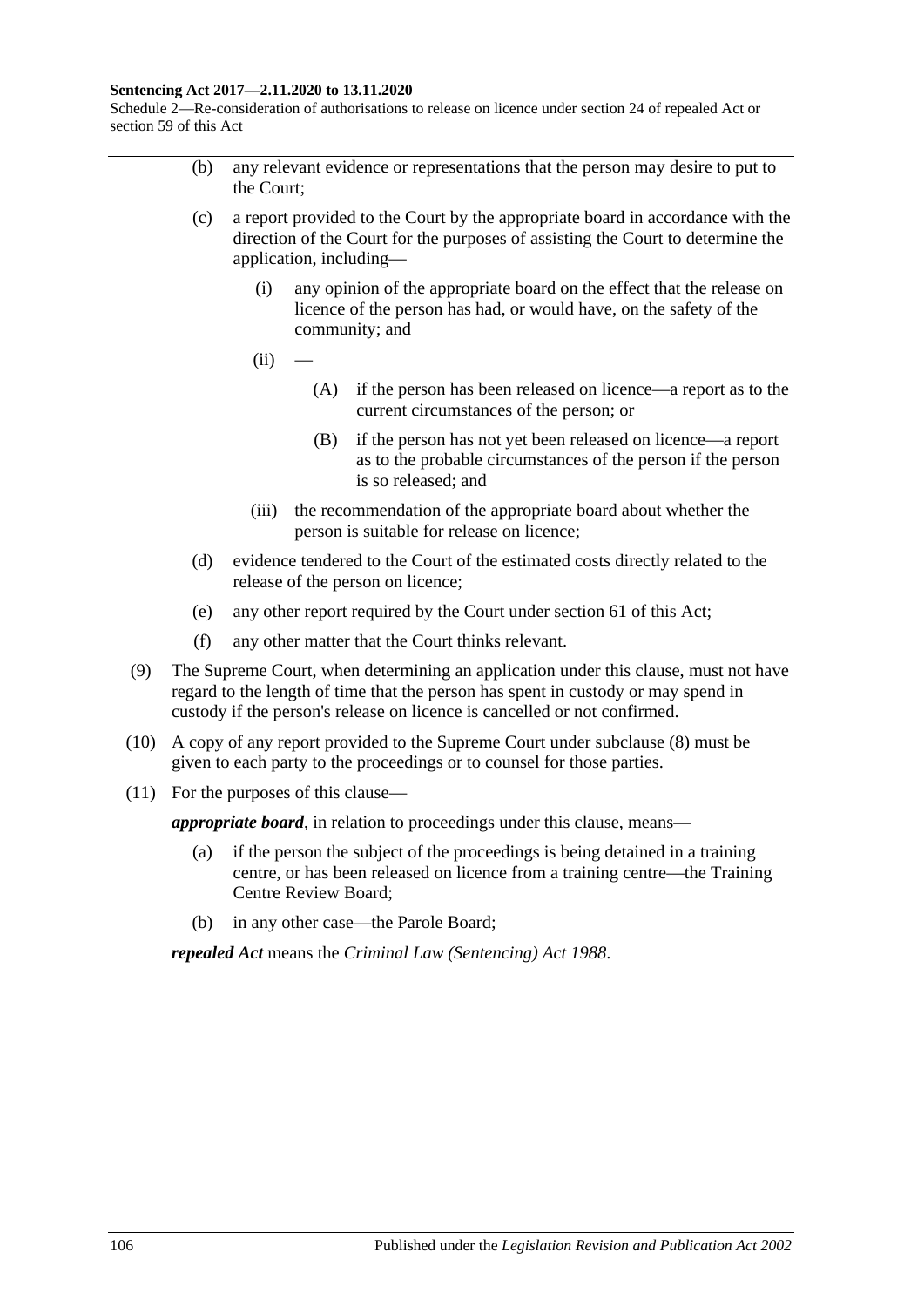# **Legislative history**

## **Notes**

- Amendments of this version that are uncommenced are not incorporated into the text.
- Please note—References in the legislation to other legislation or instruments or to titles of bodies or offices are not automatically updated as part of the program for the revision and publication of legislation and therefore may be obsolete.
- Earlier versions of this Act (historical versions) are listed at the end of the legislative history.
- For further information relating to the Act and subordinate legislation made under the Act see the Index of South Australian Statutes or www.legislation.sa.gov.au.

## **Principal Act and amendments**

New entries appear in bold.

| Year   | N <sub>0</sub> | Title                                                                                          | Assent     | Commencement                                                                          |
|--------|----------------|------------------------------------------------------------------------------------------------|------------|---------------------------------------------------------------------------------------|
| 2017   | 26             | Sentencing Act 2017                                                                            | 18.7.2017  | 30.4.2018 (Gazette 6.2.2018 p610)                                                     |
| 2017   | 67             | <b>Statutes Amendment (Youths</b><br>Sentenced as Adults) Act 2017                             | 12.12.2017 | Pt 4 (s 6) & Sch 1 (cl 1) - 30.4.2018<br>immediately after $s$ 6 of 26/2017: $s$ 2(2) |
| 2018 2 |                | Sentencing (Release on Licence)<br>Amendment Act 2018                                          | 25.6.2018  | 25.6.2018                                                                             |
| 2018   | -32            | Statutes Amendment (Drug Offences) 22.11.2018<br>Act 2018                                      |            | Pt 3 (ss $26 \& 27$ )—1.4.2019 ( <i>Gazette</i><br>7.2.2019 p415)                     |
| 2018   | 36             | Sentencing (Miscellaneous)<br>Amendment Act 2018                                               | 6.12.2018  | 28.2.2019 (Gazette 28.2.2019 p703)                                                    |
| 2019   | -11            | Sentencing (Suspended and<br>Community Based Custodial<br>Sentences) Amendment Act 2019        | 23.5.2019  | Pt 2 (ss 4 to 17) $&$ Sch 1<br>(cl 3)-23.5.2019 (Gazette 23.5.2019<br>p1351           |
| 2019   | 17             | Criminal Law Consolidation<br>(Assaults on Prescribed Emergency<br>Workers) Amendment Act 2019 | 1.8.2019   | Sch 1 (cll 2 & 3)—3.10.2019 ( <i>Gazette</i><br>3.10.2019 p3398)                      |
| 2019   | 21             | <b>Statutes Amendment</b><br>(Attorney-General's Portfolio)<br>$(No 2)$ Act 2019               | 19.9.2019  | Pt 11 (s 18)-19.9.2019: s 2(1)                                                        |
| 2019   | 45             | Supreme Court (Court of Appeal)<br>Amendment Act 2019                                          | 19.12.2019 | Sch 1 (cl 78)—uncommenced                                                             |
| 2020   | 33             | <b>Sentencing (Serious Repeat</b><br>Offenders) Amendment Act 2020                             | 1.10.2020  | 14.11.2020 (Gazette 12.11.2020 p5040)                                                 |
| 2020   | 35             | <b>Statutes Amendment (Sentencing)</b><br>Act 2020                                             | 22.10.2020 | Pt 3 (ss 7 to 10)-2.11.2020 ( <i>Gazette</i><br>29.10.2020 p4927)                     |

## **Provisions amended**

New entries appear in bold.

```
Provision How varied Commencement
```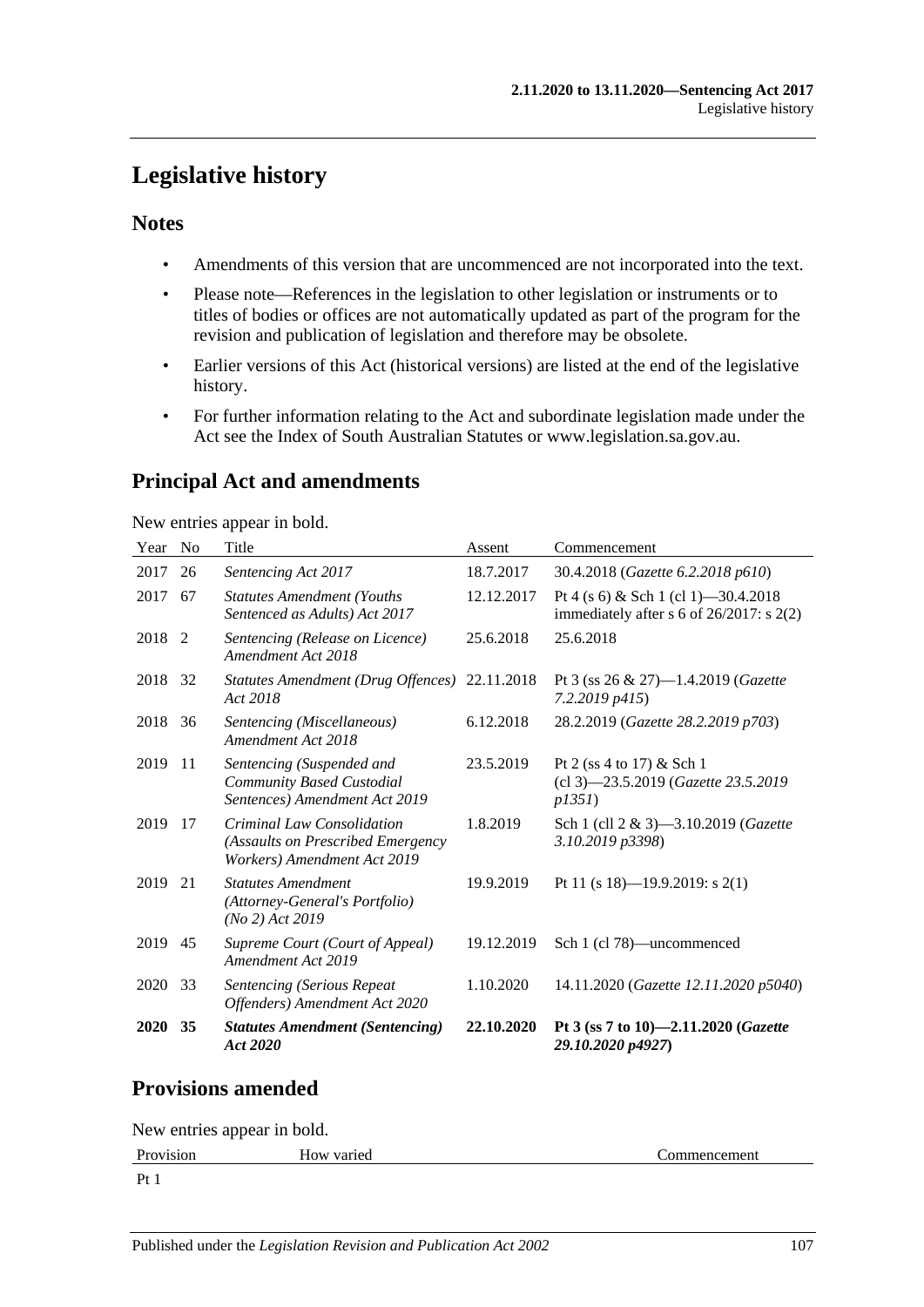#### **Sentencing Act 2017—2.11.2020 to 13.11.2020** Legislative history

| s2                        | omitted under Legislation Revision and<br><b>Publication Act 2002</b> | 25.6.2018 |  |  |  |  |
|---------------------------|-----------------------------------------------------------------------|-----------|--|--|--|--|
| s <sub>4</sub>            |                                                                       |           |  |  |  |  |
| s(4(1))                   | amended by 17/2019 Sch 1 cl 2                                         | 3.10.2019 |  |  |  |  |
| s <sub>5</sub>            |                                                                       |           |  |  |  |  |
| s 5(1)                    |                                                                       |           |  |  |  |  |
| intervention              | substituted by 36/2018 s 4                                            | 28.2.2019 |  |  |  |  |
| program manager           |                                                                       |           |  |  |  |  |
| Pt 2                      |                                                                       |           |  |  |  |  |
| Pt 2 Div 2                |                                                                       |           |  |  |  |  |
| Pt 2 Div 2 Subdiv 3       | deleted by $11/2019$ s 4                                              | 23.5.2019 |  |  |  |  |
| Pt 2 Div 2 Subdiv 4       |                                                                       |           |  |  |  |  |
| s38                       | deleted by 35/2020 s 7                                                | 2.11.2020 |  |  |  |  |
| s 39                      |                                                                       |           |  |  |  |  |
| $s \, 39(3a)$             | inserted by $35/2020$ s $8(1)$                                        | 2.11.2020 |  |  |  |  |
| $s \, 39(4)$              | amended by 35/2020 s 8(2)                                             | 2.11.2020 |  |  |  |  |
| $\rm s$ 40                |                                                                       |           |  |  |  |  |
| $s\ 40(3)$                | amended by 36/2018 s 5(1), (2)                                        | 28.2.2019 |  |  |  |  |
|                           | substituted by $35/2020$ s $9(1)$                                     | 2.11.2020 |  |  |  |  |
| $s\,40(4a)$               | inserted by 35/2020 s 9(2)                                            | 2.11.2020 |  |  |  |  |
| $s\,40(5)$                | amended by 35/2020 s 9(3)                                             | 2.11.2020 |  |  |  |  |
| $s\,40(8)$                |                                                                       |           |  |  |  |  |
| serious harm              | inserted by 35/2020 s 9(4)                                            | 2.11.2020 |  |  |  |  |
| offence                   | serious indictable inserted by $35/2020$ s $9(4)$                     | 2.11.2020 |  |  |  |  |
| violence                  | serious offence of inserted by $35/2020$ s $9(4)$                     | 2.11.2020 |  |  |  |  |
| serious sexual<br>offence | inserted by $35/2020$ s $9(4)$                                        | 2.11.2020 |  |  |  |  |
| $Pt\,3$                   |                                                                       |           |  |  |  |  |
| s 46                      |                                                                       |           |  |  |  |  |
| $s\,46(1)$                | amended by 67/2017 s 6                                                | 30.4.2018 |  |  |  |  |
| s 52                      |                                                                       |           |  |  |  |  |
| s 52(1)                   |                                                                       |           |  |  |  |  |
| serious offence           | amended by 11/2019 s 5                                                | 23.5.2019 |  |  |  |  |
| s 58                      |                                                                       |           |  |  |  |  |
| s 58(1a)                  | inserted by $2/2018$ s 3(1)                                           | 25.6.2018 |  |  |  |  |
| s 58(4a)                  | inserted by $2/2018$ s $3(2)$                                         | 25.6.2018 |  |  |  |  |
| s 58(6)                   |                                                                       | 25.6.2018 |  |  |  |  |
| s 59                      | inserted by $2/2018$ s 3(3)                                           |           |  |  |  |  |
|                           |                                                                       |           |  |  |  |  |
| s 59(1a)                  | inserted by $2/2018$ s $4(1)$                                         | 25.6.2018 |  |  |  |  |
| s 59(4a)                  | inserted by $2/2018$ s $4(2)$                                         | 25.6.2018 |  |  |  |  |
| s 59(10)                  | amended by $2/2018$ s $4(3)$                                          | 25.6.2018 |  |  |  |  |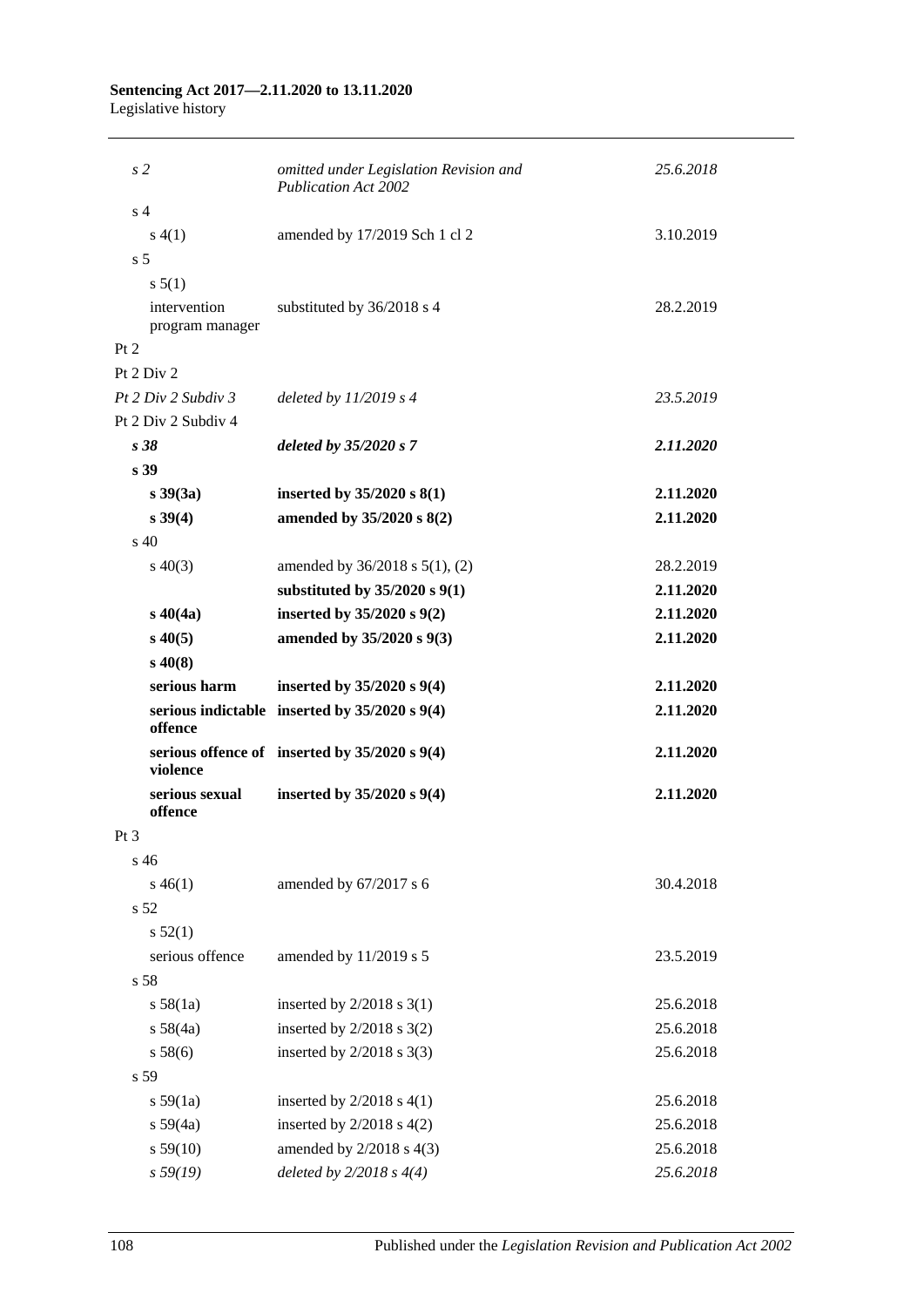| s 61                                      |                                                  |           |
|-------------------------------------------|--------------------------------------------------|-----------|
| $s \, 61(1)$                              | amended by 2/2018 s 5                            | 25.6.2018 |
| $\sqrt{s}$ 62                             | amended by 2/2018 s 6                            | 25.6.2018 |
| s 63                                      | amended by 2/2018 s 7                            | 25.6.2018 |
| s <sub>64</sub>                           | amended by 2/2018 s 8                            | 25.6.2018 |
| s <sub>65</sub>                           |                                                  |           |
| s 65(1)                                   | (c) deleted by $2/2018$ s $9(1)$                 | 25.6.2018 |
| s 65(5)                                   | (a)(iii) deleted by $2/2018$ s $9(2)$            | 25.6.2018 |
| s 70                                      |                                                  |           |
| 570(2)                                    |                                                  |           |
| terrorist act                             | amended by 11/2019 s 6                           | 23.5.2019 |
| s 71                                      |                                                  |           |
| $s \, 71(2)$                              | amended by $11/2019$ s $7(1)$ —(3)               | 23.5.2019 |
| s 71(4)                                   | substituted by $11/2019$ s $7(4)$                | 23.5.2019 |
| $s \, 71(5)$                              |                                                  |           |
|                                           | designated offence amended by $11/2019$ s $7(5)$ | 23.5.2019 |
| foster parent                             | inserted by $11/2019$ s 7(6)                     | 23.5.2019 |
| prescribed serious<br>sexual offence      | inserted by $11/2019$ s $7(7)$                   | 23.5.2019 |
| serious and<br>organised crime<br>offence | amended by 36/2018 s 6(1), (2)                   | 28.2.2019 |
|                                           | amended by 32/2018 s 26                          | 1.4.2019  |
| $s\,71(6)$ — $(8)$                        | inserted by $11/2019$ s 7(8)                     | 23.5.2019 |
| s 73                                      |                                                  |           |
| s 73(4)                                   | amended by 11/2019 s 8(1)                        | 23.5.2019 |
|                                           | (b) deleted by $11/2019$ s $8(2)$                | 23.5.2019 |
| s $73(4a)$ and $(4b)$                     | inserted by $11/2019$ s $8(3)$                   | 23.5.2019 |
| s 79                                      |                                                  |           |
| $s \, 79(1)$                              | amended by 36/2018 s 7                           | 28.2.2019 |
| s 80                                      |                                                  |           |
| s 80(1)                                   | amended by 11/2019 s 9(1)                        | 23.5.2019 |
| $s\ 80(2)$                                |                                                  |           |
| terrorist act                             | inserted by $11/2019$ s $9(2)$                   | 23.5.2019 |
| s 81                                      |                                                  |           |
| s 81(3)                                   | amended by 11/2019 s 10(1), (2)                  | 23.5.2019 |
| $s 81(5)$ and (6)                         | inserted by 11/2019 s 10(3)                      | 23.5.2019 |
| s 82                                      |                                                  |           |
| s 82(1)                                   | amended by 11/2019 s 11(1)                       | 23.5.2019 |
| $s \, 82(2)$                              | (d) deleted by $11/2019 s 11(2)$                 | 23.5.2019 |
| s 83                                      |                                                  |           |
| s 83(3)                                   | substituted by $11/2019$ s $12(1)$               | 23.5.2019 |
| s 83(3a)                                  | inserted by $11/2019$ s $12(1)$                  | 23.5.2019 |
| s 83(4)                                   | amended by $11/2019$ s $12(2)$ —(4)              | 23.5.2019 |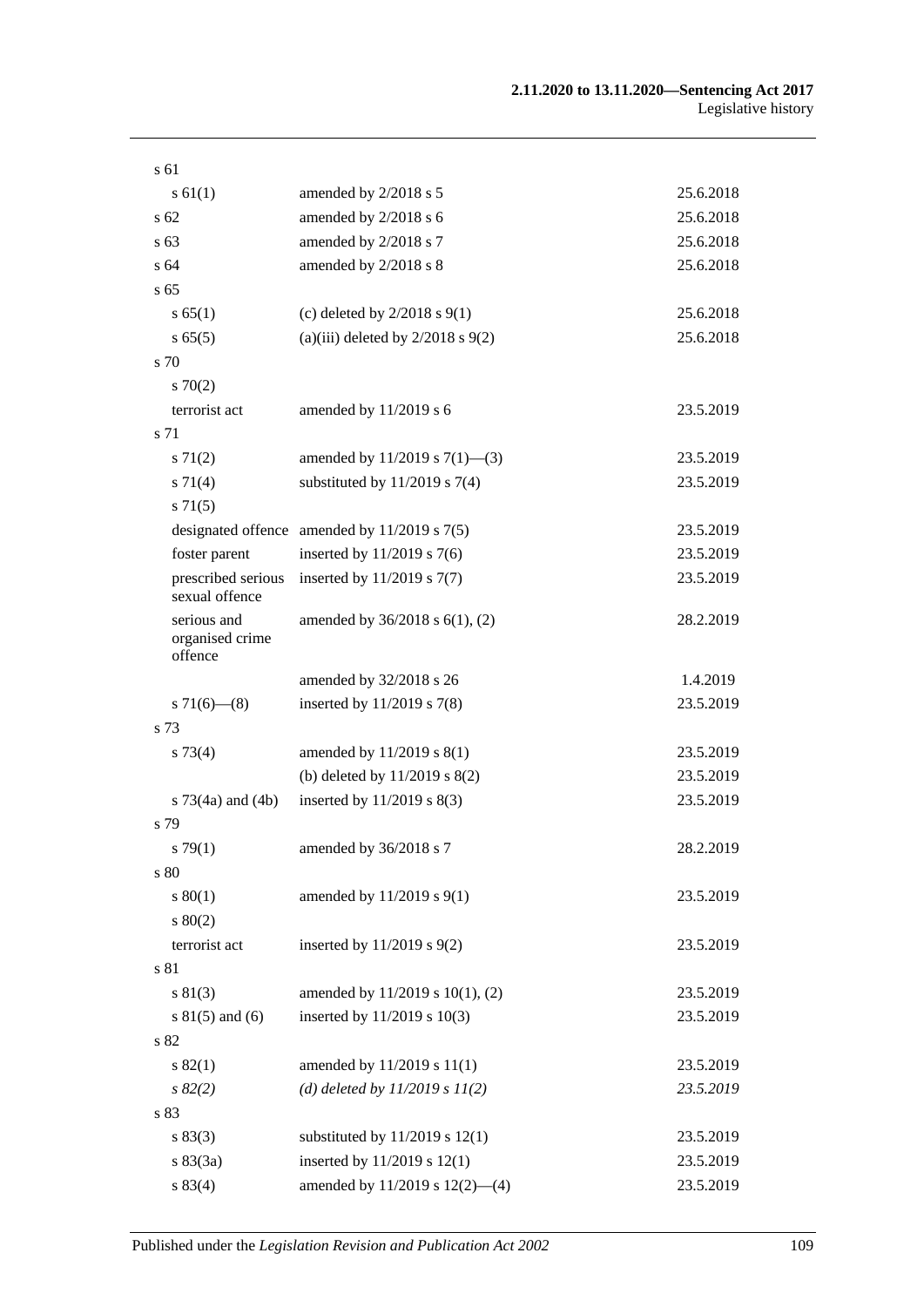# **Sentencing Act 2017—2.11.2020 to 13.11.2020**

Legislative history

Pt 4

| s 95                                      |                                               |           |
|-------------------------------------------|-----------------------------------------------|-----------|
| $s\,95(2)$                                | amended by 11/2019 s 13(1)                    | 23.5.2019 |
| $s\,95(3)$                                |                                               |           |
| terrorist act                             | inserted by 11/2019 s 13(2)                   | 23.5.2019 |
| $s\,95(4)$                                | inserted by 11/2019 s 13(3)                   | 23.5.2019 |
| s 96                                      |                                               |           |
| $s\,96(3)$                                | amended by 11/2019 s 14(1)                    | 23.5.2019 |
| $s\,96(7)$                                | deleted by 11/2019 s 14(2)                    | 23.5.2019 |
| s96(9)                                    |                                               |           |
|                                           | designated offence amended by 11/2019 s 14(3) | 23.5.2019 |
|                                           | (i) deleted by $11/2019$ s $14(4)$            | 23.5.2019 |
|                                           | amended by 17/2019 Sch 1 cl 3                 | 3.10.2019 |
| foster parent                             | inserted by 11/2019 s 14(5)                   | 23.5.2019 |
| serious and<br>organised crime<br>offence | amended by 32/2018 s 27                       | 1.4.2019  |
| serious sexual<br>offence                 | inserted by 11/2019 s 14(6)                   | 23.5.2019 |
| $s\,96(10)$ (12)                          | inserted by 11/2019 s 14(7)                   | 23.5.2019 |
| s 98                                      |                                               |           |
| $s\,98(7)$                                | amended by 36/2018 s 8                        | 28.2.2019 |
| s 103                                     |                                               |           |
| s 103(2)                                  | amended by 36/2018 s 9                        | 28.2.2019 |
| s 106                                     |                                               |           |
| s 106(2)                                  | amended by 11/2019 s 15                       | 23.5.2019 |
| s 109                                     | deleted by 11/2019 s 16                       | 23.5.2019 |
| s 114                                     |                                               |           |
| $s$ 114(5)                                | (d) deleted by $11/2019 s 17$                 | 23.5.2019 |
| Pt 6                                      |                                               |           |
| s 124                                     |                                               |           |
| s 124(6)                                  | (c) deleted by 21/2019 s 18                   | 19.9.2019 |
| Sch 1                                     |                                               |           |
| Pt <sub>3</sub>                           | inserted by 2/2018 s 10                       | 25.6.2018 |
| Sch 2                                     | inserted by 2/2018 s 11                       | 25.6.2018 |

## **Transitional etc provisions associated with Act or amendments**

# *Statutes Amendment (Youths Sentenced as Adults) Act 2017, Sch 1*

## **1—Transitional provision**

An amendment effected by this Act applies to a youth who is being sentenced as an adult after the commencement of the amendment, whether the offence in respect of which the youth is being sentenced occurred before or after that commencement.